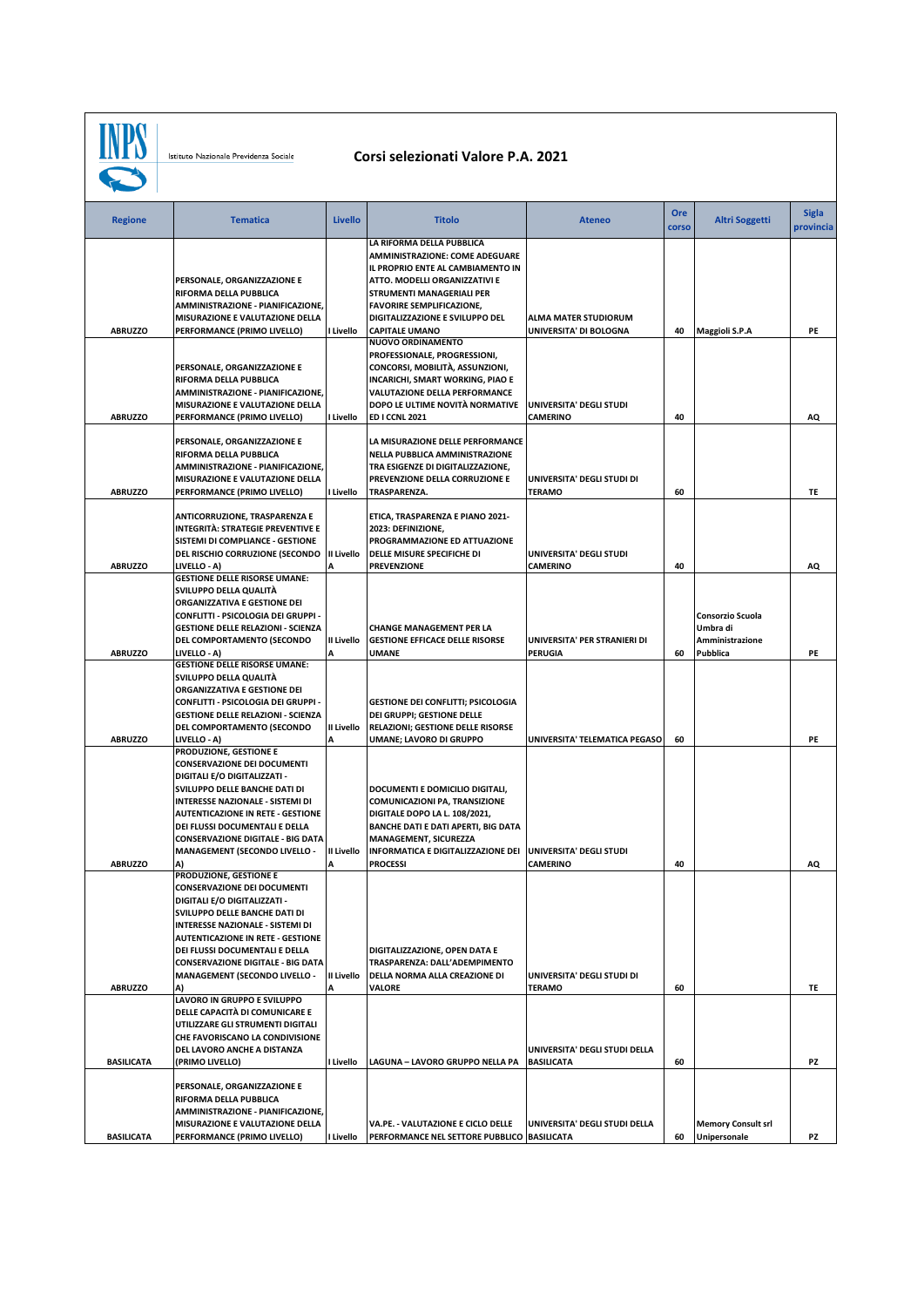|                   | SVILUPPO DEL LIVELLO DI<br><b>COMPETENZA LINGUISTICA PER I</b><br>DIPENDENTI DELLA PUBBLICA                                               |                 | <b>COMPETENZE LINGUISTICHE,</b><br>DINAMICHE INTERCULTURALI E<br><b>INTERPERSONALI NELLA PUBBLICA</b>                        | UNIVERSITA' DEGLI STUDI DELLA |    | Consorzio<br>Interuniversitario sulla |           |
|-------------------|-------------------------------------------------------------------------------------------------------------------------------------------|-----------------|------------------------------------------------------------------------------------------------------------------------------|-------------------------------|----|---------------------------------------|-----------|
| <b>BASILICATA</b> | AMMINISTRAZIONE (PRIMO LIVELLO)   Livello                                                                                                 |                 | <b>AMMINISTRAZIONE</b>                                                                                                       | <b>BASILICATA</b>             | 60 | Formazione                            | PZ        |
|                   | ANTICORRUZIONE, TRASPARENZA E<br>INTEGRITÀ: STRATEGIE PREVENTIVE E<br>SISTEMI DI COMPLIANCE - GESTIONE<br>DEL RISCHIO CORRUZIONE (SECONDO | II Livello      | TRASPARENZA DELLA PUBBLICA<br>AMMINISTRAZIONE E LEGISLAZIONE<br>ANTICORRUZIONE: BILANCIAMENTO<br>TRA PRESTRAZIONI, PRIVACY E | UNIVERSITA' DEGLI STUDI DELLA |    |                                       |           |
| <b>BASILICATA</b> | LIVELLO - A)                                                                                                                              |                 | <b>ACCOUNTABILITY</b>                                                                                                        | <b>BASILICATA</b>             | 60 |                                       | PZ        |
|                   | <b>GESTIONE DELLE RISORSE UMANE:</b>                                                                                                      |                 |                                                                                                                              |                               |    |                                       |           |
|                   | SVILUPPO DELLA QUALITÀ<br>ORGANIZZATIVA E GESTIONE DEI                                                                                    |                 |                                                                                                                              |                               |    |                                       |           |
|                   | CONFLITTI - PSICOLOGIA DEI GRUPPI -                                                                                                       |                 | LA GESTIONE DELLE RISORSE UMANE E                                                                                            |                               |    |                                       |           |
|                   | <b>GESTIONE DELLE RELAZIONI - SCIENZA</b>                                                                                                 |                 | LO SVILUPPO DELLE COMPETENZE DI E-                                                                                           |                               |    | Consorzio                             |           |
|                   | DEL COMPORTAMENTO (SECONDO                                                                                                                | II Livello      | LEADERSHIP NELLA GESTIONE DEI                                                                                                | UNIVERSITA' DEGLI STUDI DELLA |    | Interuniversitario sulla              |           |
| <b>BASILICATA</b> | LIVELLO - A)                                                                                                                              | A               | <b>CONFLITTI</b>                                                                                                             | <b>BASILICATA</b>             | 60 | Formazione                            | PZ        |
|                   | <b>GESTIONE DELLE RISORSE UMANE:</b>                                                                                                      |                 |                                                                                                                              |                               |    |                                       |           |
|                   | SVILUPPO DELLA QUALITÀ<br>ORGANIZZATIVA E GESTIONE DEI                                                                                    |                 |                                                                                                                              |                               |    |                                       |           |
|                   | CONFLITTI - PSICOLOGIA DEI GRUPPI -                                                                                                       |                 |                                                                                                                              |                               |    |                                       |           |
|                   | <b>GESTIONE DELLE RELAZIONI - SCIENZA</b>                                                                                                 |                 |                                                                                                                              |                               |    |                                       |           |
|                   | DEL COMPORTAMENTO (SECONDO                                                                                                                | II Livello      | <b>GESTIRE LE DIVERGENZE, MEDIARE E</b>                                                                                      |                               |    | <b>ELIDEA PSICOLOGI</b>               |           |
| <b>BASILICATA</b> | LIVELLO - A)                                                                                                                              | A               | <b>RAGGIUNGERE L'ACCORDO</b>                                                                                                 | UNIVERSITA' EUROPEA DI ROMA   | 60 | <b>ASSOCIATI</b>                      | PZ        |
|                   | PRODUZIONE, GESTIONE E<br><b>CONSERVAZIONE DEI DOCUMENTI</b>                                                                              |                 |                                                                                                                              |                               |    |                                       |           |
|                   | <b>DIGITALI E/O DIGITALIZZATI -</b>                                                                                                       |                 |                                                                                                                              |                               |    |                                       |           |
|                   | SVILUPPO DELLE BANCHE DATI DI                                                                                                             |                 |                                                                                                                              |                               |    |                                       |           |
|                   | INTERESSE NAZIONALE - SISTEMI DI                                                                                                          |                 |                                                                                                                              |                               |    |                                       |           |
|                   | <b>AUTENTICAZIONE IN RETE - GESTIONE</b>                                                                                                  |                 |                                                                                                                              |                               |    |                                       |           |
|                   | DEI FLUSSI DOCUMENTALI E DELLA                                                                                                            |                 | <b>SENECA - GESTIONE ED</b>                                                                                                  |                               |    |                                       |           |
|                   | <b>CONSERVAZIONE DIGITALE - BIG DATA</b>                                                                                                  | II Livello      | ORGANIZZAZIONE DEI DOCUMENTI<br><b>DIGITALI NELLA PUBBLICA</b>                                                               | UNIVERSITA' DEGLI STUDI DELLA |    |                                       |           |
| <b>BASILICATA</b> | <b>MANAGEMENT (SECONDO LIVELLO -</b>                                                                                                      |                 | <b>AMMINISTRAZIONE</b>                                                                                                       | <b>BASILICATA</b>             | 60 |                                       | PZ        |
|                   | <b>GESTIONE DELLA CONTABILITÀ</b>                                                                                                         |                 |                                                                                                                              |                               |    |                                       |           |
|                   | PUBBLICA SERVIZI FISCALI E                                                                                                                |                 | LA CONTABILITÀ PUBBLICA IN                                                                                                   |                               |    |                                       |           |
|                   | FINANZIARI. IL CONTROLLO E LA                                                                                                             |                 | UN'OTTICA GESTIONALE: VERSO LE                                                                                               |                               |    |                                       |           |
|                   | <b>VALUTAZIONE DELLE SPESE</b>                                                                                                            | II Livello      | NUOVE SFIDE A LIVELLO NAZIONALE ED UNIVERSITA' DEGLI STUDI DELLA                                                             |                               |    | <b>Memory Consult srl</b>             |           |
| <b>BASILICATA</b> | PUBBLICHE (SECONDO LIVELLO - B)                                                                                                           | В               | <b>EUROPEO</b>                                                                                                               | <b>BASILICATA</b>             | 80 | Unipersonale                          | PZ        |
|                   | <b>CYBERINTELLIGENCE DIGITAL</b><br><b>INVESTIGATION &amp; SOCIAL MEDIA</b>                                                               |                 |                                                                                                                              |                               |    |                                       |           |
|                   | INTELLIGENCE; INTERCETTAZIONI,                                                                                                            |                 |                                                                                                                              |                               |    |                                       |           |
|                   | TECNOLOGIE, UTILIZZO E QUADRO                                                                                                             |                 |                                                                                                                              |                               |    |                                       |           |
|                   | <b>NORMATIVO-GIURIDICO - REATI E</b>                                                                                                      |                 |                                                                                                                              |                               |    |                                       |           |
|                   | CRIMINI FINANZIARI - REATI E                                                                                                              |                 |                                                                                                                              |                               |    |                                       |           |
|                   | CRIMINI INFORMATICI - ANALISI DEL<br><b>COMPORTAMENTO E PSICOLOGIA</b>                                                                    |                 | LA CYBER-INTELLIGENCE NEL CONTESTO UNIVERSITA' DEGLI STUDI DELLA                                                             |                               |    |                                       |           |
| <b>CALABRIA</b>   | CRIMINALE (PRIMO LIVELLO)                                                                                                                 | I Livello       | DELL'ECONOMIA 4.0                                                                                                            | <b>CALABRIA</b>               | 60 |                                       | CS        |
|                   | <b>CYBERINTELLIGENCE DIGITAL</b>                                                                                                          |                 |                                                                                                                              |                               |    |                                       |           |
|                   | <b>INVESTIGATION &amp; SOCIAL MEDIA</b>                                                                                                   |                 |                                                                                                                              |                               |    |                                       |           |
|                   | INTELLIGENCE; INTERCETTAZIONI,                                                                                                            |                 |                                                                                                                              |                               |    |                                       |           |
|                   | TECNOLOGIE, UTILIZZO E QUADRO<br><b>NORMATIVO-GIURIDICO - REATI E</b>                                                                     |                 |                                                                                                                              |                               |    |                                       |           |
|                   | CRIMINI FINANZIARI - REATI E                                                                                                              |                 |                                                                                                                              |                               |    |                                       |           |
|                   | CRIMINI INFORMATICI - ANALISI DEL                                                                                                         |                 |                                                                                                                              |                               |    |                                       |           |
|                   | <b>COMPORTAMENTO E PSICOLOGIA</b>                                                                                                         |                 |                                                                                                                              | UNIVERSITA' PER STRANIERI DI  |    |                                       |           |
| <b>CALABRIA</b>   | CRIMINALE (PRIMO LIVELLO)                                                                                                                 | I Livello       | CYBER SECURITY E CYBER INTELLIGENCE REGGIO CALABRIA                                                                          |                               | 60 |                                       | RC        |
|                   | LAVORO IN GRUPPO E SVILUPPO<br>DELLE CAPACITÀ DI COMUNICARE E                                                                             |                 | RIPENSARE IL LAVORO IN GRUPPO:                                                                                               |                               |    |                                       |           |
|                   | UTILIZZARE GLI STRUMENTI DIGITALI                                                                                                         |                 | <b>STRUMENTI E COMPETENZE</b>                                                                                                |                               |    |                                       |           |
|                   | CHE FAVORISCANO LA CONDIVISIONE                                                                                                           |                 | RELAZIONALI PER UN'EFFICACE                                                                                                  |                               |    |                                       |           |
|                   | DEL LAVORO ANCHE A DISTANZA                                                                                                               |                 | <b>COMUNICAZIONE E GESTIONE DEI</b>                                                                                          | UNIVERSITA COMMERCIALE        |    |                                       |           |
| <b>CALABRIA</b>   | (PRIMO LIVELLO)                                                                                                                           | I Livello       | TEAM IN PRESENZA E A DISTANZA                                                                                                | "LUIGI BOCCONI"               | 40 |                                       | CZ        |
|                   | PERSONALE, ORGANIZZAZIONE E                                                                                                               |                 |                                                                                                                              |                               |    |                                       |           |
|                   | RIFORMA DELLA PUBBLICA                                                                                                                    |                 | PIANIFICAZIONE, MISURAZIONE E                                                                                                |                               |    |                                       |           |
|                   | AMMINISTRAZIONE - PIANIFICAZIONE,                                                                                                         |                 | VALUTAZIONE DELLE PERFORMANCE                                                                                                |                               |    |                                       |           |
|                   | MISURAZIONE E VALUTAZIONE DELLA                                                                                                           |                 | NELLA PUBBLICA AMMINISTRAZIONE -                                                                                             | UNIVERSITA' DEGLI STUDI DELLA |    |                                       |           |
| <b>CALABRIA</b>   | PERFORMANCE (PRIMO LIVELLO)                                                                                                               | I Livello       | <b>SECONDA EDIZIONE</b>                                                                                                      | <b>CALABRIA</b>               | 60 |                                       | <b>CS</b> |
|                   | PERSONALE, ORGANIZZAZIONE E                                                                                                               |                 |                                                                                                                              |                               |    |                                       |           |
|                   | RIFORMA DELLA PUBBLICA                                                                                                                    |                 |                                                                                                                              |                               |    |                                       |           |
|                   | AMMINISTRAZIONE - PIANIFICAZIONE,                                                                                                         |                 |                                                                                                                              |                               |    |                                       |           |
|                   | MISURAZIONE E VALUTAZIONE DELLA                                                                                                           |                 | PIANIFICAZIONE, VALUTAZIONE E                                                                                                | UNIVERSITA' PER STRANIERI DI  |    |                                       |           |
| <b>CALABRIA</b>   | PERFORMANCE (PRIMO LIVELLO)<br><b>GESTIONE DELLE RISORSE UMANE:</b>                                                                       | I Livello       | MISURAZIONE DELLA PERFORMANCE                                                                                                | <b>REGGIO CALABRIA</b>        | 60 |                                       | RC        |
|                   | SVILUPPO DELLA QUALITÀ                                                                                                                    |                 |                                                                                                                              |                               |    |                                       |           |
|                   | ORGANIZZATIVA E GESTIONE DEI                                                                                                              |                 |                                                                                                                              |                               |    |                                       |           |
|                   | CONFLITTI - PSICOLOGIA DEI GRUPPI -                                                                                                       |                 | LA GESTIONE DELLE RISORSE UMANE:                                                                                             |                               |    |                                       |           |
|                   | <b>GESTIONE DELLE RELAZIONI - SCIENZA</b>                                                                                                 |                 | SVILUPPO DELLA QUALITÀ                                                                                                       |                               |    |                                       |           |
|                   | DEL COMPORTAMENTO (SECONDO                                                                                                                | II Livello<br>Α | ORGANIZZATIVA E GESTIONE DEI                                                                                                 | UNIVERSITA' DEGLI STUDI DELLA | 60 |                                       |           |
| <b>CALABRIA</b>   | LIVELLO - A)                                                                                                                              |                 | <b>CONFLITTI NELLA PA</b>                                                                                                    | <b>CALABRIA</b>               |    |                                       | СS        |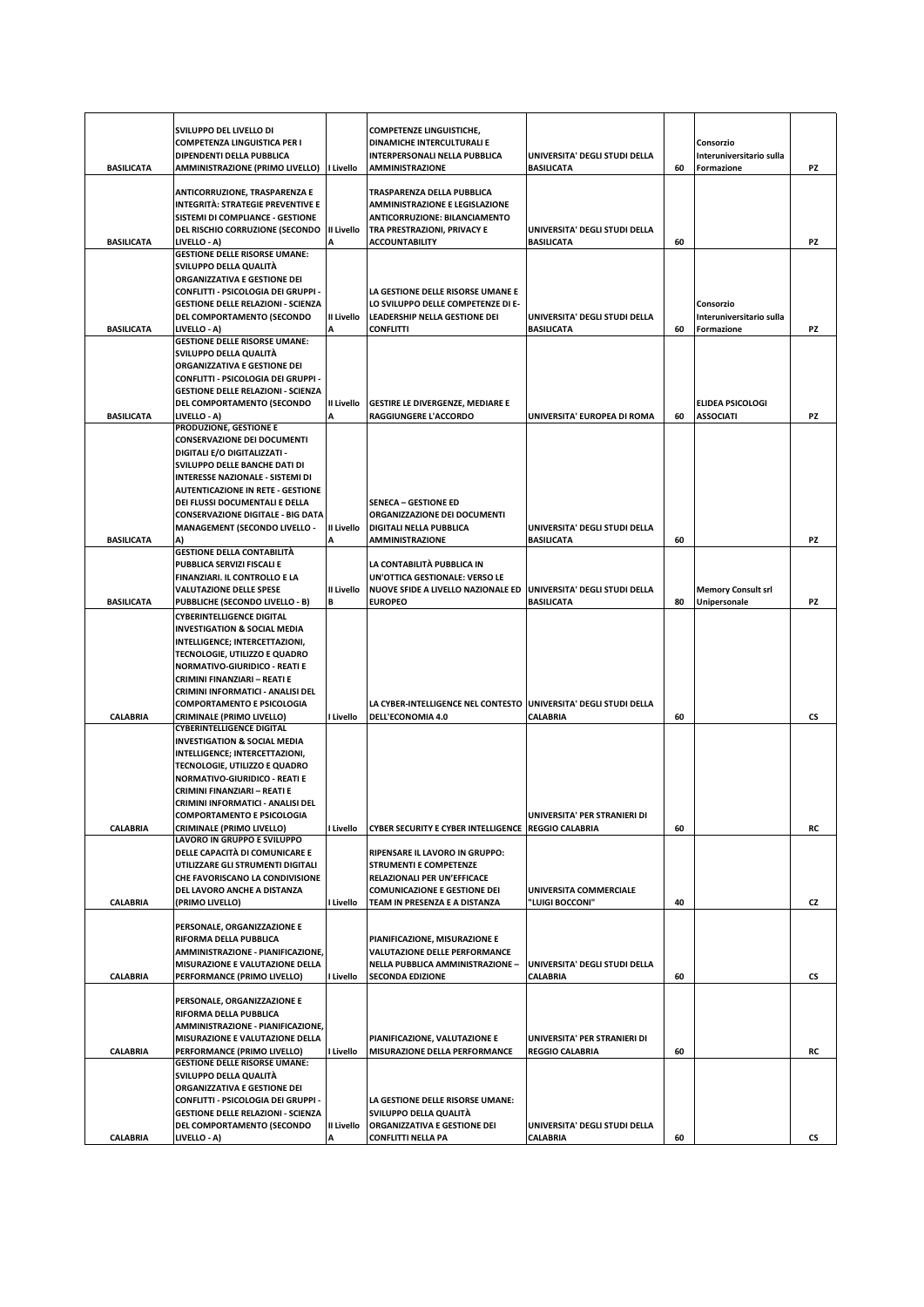|                 | <b>GESTIONE DELLE RISORSE UMANE:</b>      |            |                                                                        |                               |    |              |    |
|-----------------|-------------------------------------------|------------|------------------------------------------------------------------------|-------------------------------|----|--------------|----|
|                 | SVILUPPO DELLA QUALITÀ                    |            |                                                                        |                               |    |              |    |
|                 | ORGANIZZATIVA E GESTIONE DEI              |            |                                                                        |                               |    |              |    |
|                 |                                           |            |                                                                        |                               |    |              |    |
|                 | CONFLITTI - PSICOLOGIA DEI GRUPPI -       |            |                                                                        |                               |    |              |    |
|                 | <b>GESTIONE DELLE RELAZIONI - SCIENZA</b> |            | LA GESTIONE DEI CONFLITTI,                                             |                               |    |              |    |
|                 | DEL COMPORTAMENTO (SECONDO                | II Livello | LEADERSHIP, MODELLI DI COMPETENZE UNIVERSITA' PER STRANIERI DI         |                               |    |              |    |
| CALABRIA        | LIVELLO - A)                              |            | <b>E GESTIONE DELLO STRESS</b>                                         | <b>REGGIO CALABRIA</b>        | 60 |              | RC |
|                 | PROGETTAZIONE E GESTIONE DEI              |            |                                                                        |                               |    |              |    |
|                 | <b>FONDI EUROPEI - TECNICHE PER</b>       |            |                                                                        |                               |    |              |    |
|                 | REALIZZARE INIZIATIVE INNOVATIVE E        |            |                                                                        |                               |    |              |    |
|                 | DI SUCCESSO A SUPPORTO DELLO              |            |                                                                        |                               |    |              |    |
|                 |                                           |            | SCOUTING DI FONDI, STESURA DI                                          |                               |    |              |    |
|                 | SVILUPPO - SVILUPPO SOSTENIBILE E         |            | PROPOSTE E GESTIONE DI PROGETTI                                        |                               |    |              |    |
|                 | TRANSIZIONE ECOLOGICA (SECONDO            | II Livello | EUROPEI NELLA PROSPETTIVA DI                                           | UNIVERSITA' DEGLI STUDI DELLA |    |              |    |
| <b>CALABRIA</b> | LIVELLO - A)                              | Α          | <b>AGENDA 2030</b>                                                     | <b>CALABRIA</b>               | 60 |              | CS |
|                 | PROGETTAZIONE E GESTIONE DEI              |            |                                                                        |                               |    |              |    |
|                 | <b>FONDI EUROPEI - TECNICHE PER</b>       |            |                                                                        |                               |    |              |    |
|                 | REALIZZARE INIZIATIVE INNOVATIVE E        |            |                                                                        |                               |    |              |    |
|                 | DI SUCCESSO A SUPPORTO DELLO              |            |                                                                        |                               |    |              |    |
|                 | SVILUPPO - SVILUPPO SOSTENIBILE E         |            | PROGETTAZIONE, GESTIONE E                                              | UNIVERSITA' DEGLI STUDI DI    |    |              |    |
|                 | <b>TRANSIZIONE ECOLOGICA (SECONDO</b>     | II Livello | RENDICONTAZIONE DEI FONDI                                              | <b>CASSINO E DEL LAZIO</b>    |    |              |    |
| <b>CALABRIA</b> | LIVELLO - A)                              |            | COMUNITARI PER LA P.A.                                                 | <b>MERIDIONALE</b>            | 60 | PFORM S.R.L. | CS |
|                 | PROGETTAZIONE E GESTIONE DEI              |            |                                                                        |                               |    |              |    |
|                 |                                           |            |                                                                        |                               |    |              |    |
|                 | <b>FONDI EUROPEI - TECNICHE PER</b>       |            |                                                                        |                               |    |              |    |
|                 | REALIZZARE INIZIATIVE INNOVATIVE E        |            |                                                                        |                               |    |              |    |
|                 | DI SUCCESSO A SUPPORTO DELLO              |            |                                                                        |                               |    |              |    |
|                 | SVILUPPO - SVILUPPO SOSTENIBILE E         |            |                                                                        |                               |    |              |    |
|                 | <b>TRANSIZIONE ECOLOGICA (SECONDO</b>     | II Livello | <b>PROGETTAZIONE E GESTIONE DEI FONDI UNIVERSITA' PER STRANIERI DI</b> |                               |    |              |    |
| <b>CALABRIA</b> | LIVELLO - A)                              |            | <b>EUROPEI</b>                                                         | <b>REGGIO CALABRIA</b>        | 60 |              | RC |
|                 | <b>GESTIONE DELLA CONTABILITÀ</b>         |            |                                                                        |                               |    |              |    |
|                 | PUBBLICA SERVIZI FISCALI E                |            |                                                                        |                               |    |              |    |
|                 | FINANZIARI. IL CONTROLLO E LA             |            |                                                                        | UNIVERSITA' DEGLI STUDI DI    |    |              |    |
|                 | <b>VALUTAZIONE DELLE SPESE</b>            | II Livello |                                                                        | <b>CASSINO E DEL LAZIO</b>    |    |              |    |
|                 |                                           |            | <b>CONTABILITÀ NELLA P.A.: CONTROLLO E</b>                             |                               |    |              |    |
| <b>CALABRIA</b> | PUBBLICHE (SECONDO LIVELLO - B)           | В          | <b>VALUTAZIONE DELLE SPESE PUBBLICHE</b>                               | <b>MERIDIONALE</b>            | 80 | PFORM S.R.L. | CS |
|                 | <b>COMUNICAZIONE EFFICACE: UTILIZZO</b>   |            |                                                                        |                               |    |              |    |
|                 | DEI NUOVI MEZZI DI COMUNICAZIONE          |            |                                                                        |                               |    |              |    |
|                 | PUBBLICA CON I CITTADINI                  |            |                                                                        |                               |    |              |    |
|                 | <b>ATTRAVERSO UN APPROCCIO</b>            |            |                                                                        |                               |    |              |    |
|                 | <b>INNOVATIVO. REGOLE E STRUMENTI</b>     |            |                                                                        |                               |    |              |    |
|                 | PER COMUNICARE ATTRAVERSO I               |            |                                                                        |                               |    |              |    |
|                 | SOCIAL - ASCOLTO EFFICACE,                |            |                                                                        |                               |    |              |    |
|                 | <b>ORGANIZZAZIONE DELLE</b>               |            | TECNICHE E STRUMENTI PER UNA                                           | UNIVERSITA DEGLI STUDI DI     |    |              |    |
| <b>CAMPANIA</b> | <b>INFORMAZIONI (PRIMO LIVELLO)</b>       | I Livello  | EFFICACE COMUNICAZIONE PUBBLICA                                        | <b>NAPOLI FEDERICO II</b>     | 60 |              | СE |
|                 | <b>COMUNICAZIONE EFFICACE: UTILIZZO</b>   |            |                                                                        |                               |    |              |    |
|                 | DEI NUOVI MEZZI DI COMUNICAZIONE          |            |                                                                        |                               |    |              |    |
|                 | PUBBLICA CON I CITTADINI                  |            |                                                                        |                               |    |              |    |
|                 | <b>ATTRAVERSO UN APPROCCIO</b>            |            |                                                                        |                               |    |              |    |
|                 |                                           |            |                                                                        |                               |    |              |    |
|                 | <b>INNOVATIVO. REGOLE E STRUMENTI</b>     |            |                                                                        |                               |    |              |    |
|                 | PER COMUNICARE ATTRAVERSO I               |            |                                                                        |                               |    |              |    |
|                 | SOCIAL - ASCOLTO EFFICACE,                |            |                                                                        |                               |    |              |    |
|                 | <b>ORGANIZZAZIONE DELLE</b>               |            | COMUNICARE NELLA PA: STRUMENTI E                                       | UNIVERSITA' DEGLI STUDI DI    |    |              |    |
| <b>CAMPANIA</b> | INFORMAZIONI (PRIMO LIVELLO)              | I Livello  | <b>STRATEGIE</b>                                                       | <b>SALERNO</b>                | 60 |              | SA |
|                 | <b>COMUNICAZIONE EFFICACE: UTILIZZO</b>   |            |                                                                        |                               |    |              |    |
|                 | DEI NUOVI MEZZI DI COMUNICAZIONE          |            |                                                                        |                               |    |              |    |
|                 | PUBBLICA CON I CITTADINI                  |            |                                                                        |                               |    |              |    |
|                 | <b>ATTRAVERSO UN APPROCCIO</b>            |            |                                                                        |                               |    |              |    |
|                 | <b>INNOVATIVO. REGOLE E STRUMENTI</b>     |            |                                                                        |                               |    |              |    |
|                 | PER COMUNICARE ATTRAVERSO I               |            |                                                                        |                               |    |              |    |
|                 | SOCIAL - ASCOLTO EFFICACE,                |            |                                                                        |                               |    |              |    |
|                 |                                           |            |                                                                        |                               |    |              |    |
|                 | <b>ORGANIZZAZIONE DELLE</b>               |            |                                                                        |                               |    |              |    |
| CAMPANIA        | <b>INFORMAZIONI (PRIMO LIVELLO)</b>       | I Livello  | <b>COMUNICAZIONE EFFICACE</b>                                          | UNIVERSITA' TELEMATICA PEGASO | 60 |              | SA |
|                 | LAVORO IN GRUPPO E SVILUPPO               |            |                                                                        |                               |    |              |    |
|                 | DELLE CAPACITÀ DI COMUNICARE E            |            | LA GESTIONE EFFICACE DEI GRUPPI DI                                     |                               |    |              |    |
|                 | UTILIZZARE GLI STRUMENTI DIGITALI         |            | LAVORO: DALLA COMUNICAZIONE                                            |                               |    |              |    |
|                 | CHE FAVORISCANO LA CONDIVISIONE           |            | <b>INTERPERSONALE ALL'UTILIZZO</b>                                     |                               |    |              |    |
|                 | DEL LAVORO ANCHE A DISTANZA               |            | EFFICACE DEI NUOVI STRUMENTI                                           | UNIVERSITA DEGLI STUDI DI     |    |              |    |
| CAMPANIA        | (PRIMO LIVELLO)                           | I Livello  | DIGITALI NELLA PA                                                      | <b>NAPOLI FEDERICO II</b>     | 60 |              | CE |
|                 | LAVORO IN GRUPPO E SVILUPPO               |            |                                                                        |                               |    |              |    |
|                 | DELLE CAPACITÀ DI COMUNICARE E            |            |                                                                        |                               |    |              |    |
|                 | UTILIZZARE GLI STRUMENTI DIGITALI         |            |                                                                        |                               |    |              |    |
|                 | CHE FAVORISCANO LA CONDIVISIONE           |            |                                                                        |                               |    |              |    |
|                 | DEL LAVORO ANCHE A DISTANZA               |            |                                                                        | UNIVERSITA' DEGLI STUDI DI    |    |              |    |
|                 |                                           |            |                                                                        |                               |    |              |    |
| CAMPANIA        | (PRIMO LIVELLO)                           | I Livello  | IL TEAM WORKING NELLA PA                                               | <b>SALERNO</b>                | 60 |              | SA |
|                 |                                           |            |                                                                        |                               |    |              |    |
|                 | PERSONALE, ORGANIZZAZIONE E               |            |                                                                        |                               |    |              |    |
|                 | RIFORMA DELLA PUBBLICA                    |            |                                                                        |                               |    |              |    |
|                 | AMMINISTRAZIONE - PIANIFICAZIONE,         |            | ORGANIZZAZIONE DEL PERSONALE E                                         |                               |    |              |    |
|                 | MISURAZIONE E VALUTAZIONE DELLA           |            | VALUTAZIONE DELLA PERFORMANCE                                          | UNIVERSITA' DEGLI STUDI DI    |    |              |    |
| CAMPANIA        | PERFORMANCE (PRIMO LIVELLO)               | I Livello  | <b>NELLA PA</b>                                                        | <b>SALERNO</b>                | 60 |              | SA |
|                 |                                           |            |                                                                        |                               |    |              |    |
|                 |                                           |            |                                                                        |                               |    |              |    |
|                 | ANTICORRUZIONE, TRASPARENZA E             |            |                                                                        |                               |    |              |    |
|                 | INTEGRITÀ: STRATEGIE PREVENTIVE E         |            |                                                                        |                               |    |              |    |
|                 | SISTEMI DI COMPLIANCE - GESTIONE          |            |                                                                        |                               |    |              |    |
|                 | DEL RISCHIO CORRUZIONE (SECONDO           | II Livello | <b>ANTICORRUZIONE E TRASPARENZA</b>                                    | UNIVERSITA' DEGLI STUDI DI    |    |              |    |
| CAMPANIA        | LIVELLO - A)                              | А          | <b>NELLA PA</b>                                                        | SALERNO                       | 60 |              | SΑ |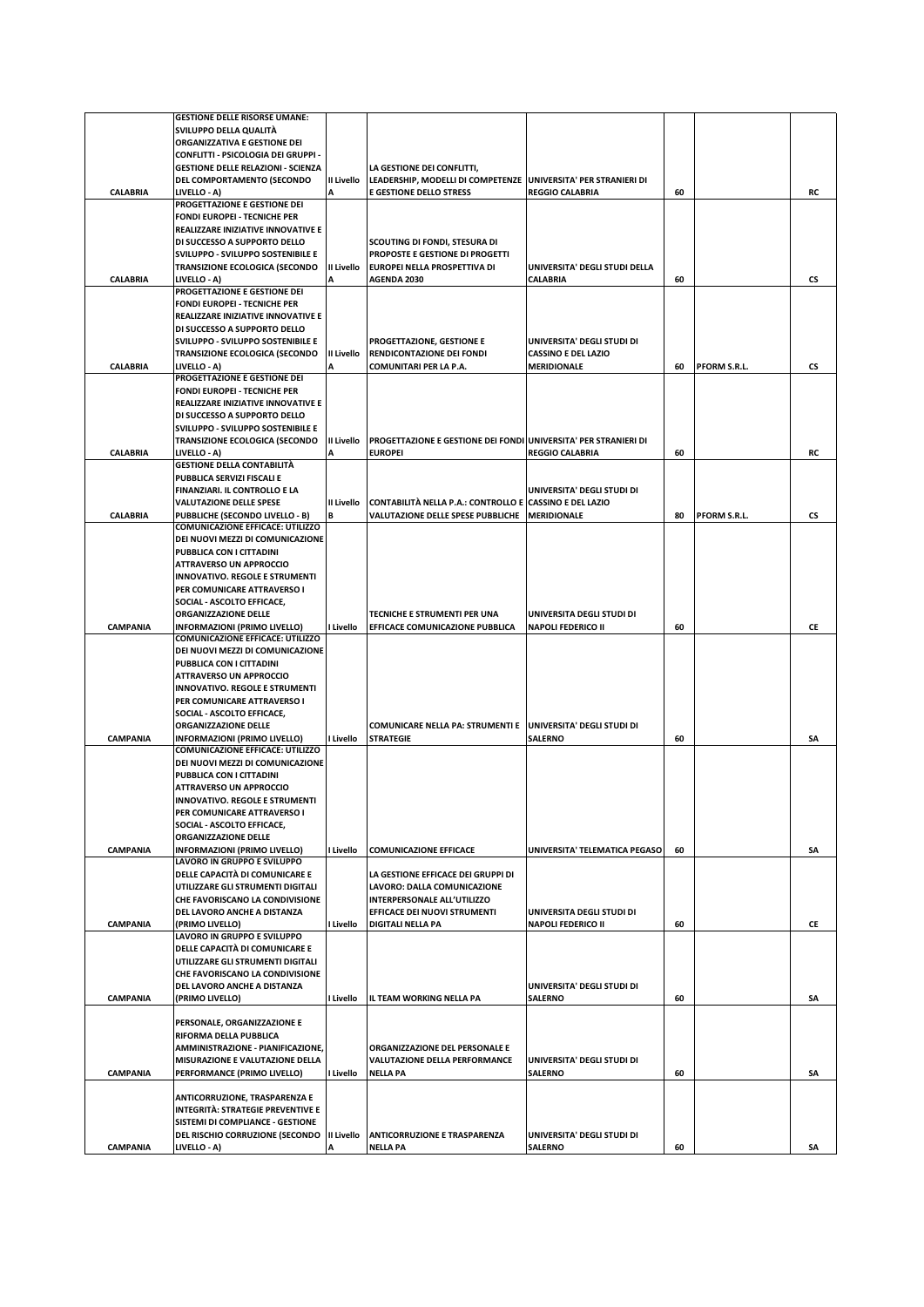|                 | <b>GESTIONE DELLE RISORSE UMANE:</b>                                     |                   |                                                                |                               |    |              |    |
|-----------------|--------------------------------------------------------------------------|-------------------|----------------------------------------------------------------|-------------------------------|----|--------------|----|
|                 | SVILUPPO DELLA QUALITÀ                                                   |                   |                                                                |                               |    |              |    |
|                 | ORGANIZZATIVA E GESTIONE DEI                                             |                   |                                                                |                               |    |              |    |
|                 | CONFLITTI - PSICOLOGIA DEI GRUPPI -                                      |                   | LEADERSHIP, GESTIONE DEI                                       |                               |    |              |    |
|                 | <b>GESTIONE DELLE RELAZIONI - SCIENZA</b>                                |                   | <b>COLLABORATORI E CONFLICT</b>                                |                               |    |              |    |
|                 | DEL COMPORTAMENTO (SECONDO                                               | II Livello        | <b>MANAGEMENT: ASPETTI</b>                                     | UNIVERSITA' DEGLI STUDI DELLA |    |              |    |
| <b>CAMPANIA</b> | LIVELLO - A)<br><b>GESTIONE DELLE RISORSE UMANE:</b>                     |                   | ORGANIZZATIVI E PSICOSOCIALI                                   | CAMPANIA "LUIGI VANVITELLI"   | 40 |              | CE |
|                 | SVILUPPO DELLA QUALITÀ                                                   |                   |                                                                |                               |    |              |    |
|                 | ORGANIZZATIVA E GESTIONE DEI                                             |                   | LA GESTIONE EFFICACE DELLE                                     |                               |    |              |    |
|                 | CONFLITTI - PSICOLOGIA DEI GRUPPI -                                      |                   | RELAZIONI, DEI GRUPPI E DEI CONFLITTI                          |                               |    |              |    |
|                 | <b>GESTIONE DELLE RELAZIONI - SCIENZA</b>                                |                   | NELLA PUBBLICA AMMINISTRAZIONE:                                |                               |    |              |    |
|                 | DEL COMPORTAMENTO (SECONDO                                               | II Livello        | <b>APPROCCI COMPORTAMENTALI E</b>                              | UNIVERSITA DEGLI STUDI DI     |    |              |    |
| <b>CAMPANIA</b> | LIVELLO - A)                                                             |                   | PRATICHE MANAGERIALI                                           | <b>NAPOLI FEDERICO II</b>     | 60 |              | СE |
|                 | <b>GESTIONE DELLE RISORSE UMANE:</b>                                     |                   |                                                                |                               |    |              |    |
|                 | SVILUPPO DELLA QUALITÀ                                                   |                   |                                                                |                               |    |              |    |
|                 | ORGANIZZATIVA E GESTIONE DEI                                             |                   |                                                                |                               |    |              |    |
|                 | CONFLITTI - PSICOLOGIA DEI GRUPPI -                                      |                   |                                                                |                               |    |              |    |
|                 | <b>GESTIONE DELLE RELAZIONI - SCIENZA</b>                                |                   |                                                                |                               |    |              |    |
|                 | DEL COMPORTAMENTO (SECONDO                                               | II Livello        | LA GESTIONE DELLE RISORSE UMANE                                | UNIVERSITA' DEGLI STUDI DI    |    |              |    |
| <b>CAMPANIA</b> | LIVELLO - A)                                                             | A                 | <b>NELLA PA</b>                                                | <b>SALERNO</b>                | 60 |              | SA |
|                 | PRODUZIONE, GESTIONE E                                                   |                   |                                                                |                               |    |              |    |
|                 | <b>CONSERVAZIONE DEI DOCUMENTI</b>                                       |                   |                                                                |                               |    |              |    |
|                 | DIGITALI E/O DIGITALIZZATI -                                             |                   |                                                                |                               |    |              |    |
|                 | SVILUPPO DELLE BANCHE DATI DI<br><b>INTERESSE NAZIONALE - SISTEMI DI</b> |                   | LE COMPETENZE DIGITALI NELLA                                   |                               |    |              |    |
|                 | <b>AUTENTICAZIONE IN RETE - GESTIONE</b>                                 |                   | PUBBLICA AMMINISTRAZIONE:                                      |                               |    |              |    |
|                 | DEI FLUSSI DOCUMENTALI E DELLA                                           |                   | <b>GESTIONE E CONSERVAZIONE DEI</b>                            |                               |    |              |    |
|                 | <b>CONSERVAZIONE DIGITALE - BIG DATA</b>                                 |                   | DOCUMENTI DIGITALI, BIG DATA                                   |                               |    |              |    |
|                 | <b>MANAGEMENT (SECONDO LIVELLO -</b>                                     | II Livello        | MANAGEMENT E PRATICHE DI CITIZEN                               | UNIVERSITA DEGLI STUDI DI     |    |              |    |
| <b>CAMPANIA</b> |                                                                          |                   | <b>ENGAGEMENT</b>                                              | <b>NAPOLI FEDERICO II</b>     | 60 |              | CE |
|                 | PRODUZIONE, GESTIONE E                                                   |                   |                                                                |                               |    |              |    |
|                 | <b>CONSERVAZIONE DEI DOCUMENTI</b>                                       |                   |                                                                |                               |    |              |    |
|                 | DIGITALI E/O DIGITALIZZATI -                                             |                   |                                                                |                               |    |              |    |
|                 | SVILUPPO DELLE BANCHE DATI DI                                            |                   |                                                                |                               |    |              |    |
|                 | <b>INTERESSE NAZIONALE - SISTEMI DI</b>                                  |                   |                                                                |                               |    |              |    |
|                 | <b>AUTENTICAZIONE IN RETE - GESTIONE</b>                                 |                   |                                                                |                               |    |              |    |
|                 | DEI FLUSSI DOCUMENTALI E DELLA                                           |                   |                                                                |                               |    |              |    |
|                 | <b>CONSERVAZIONE DIGITALE - BIG DATA</b>                                 |                   |                                                                |                               |    |              |    |
|                 | <b>MANAGEMENT (SECONDO LIVELLO -</b>                                     | II Livello        | VERSO UNA PA DIGITALE: STRUMENTI                               | UNIVERSITA' DEGLI STUDI DI    |    |              |    |
| <b>CAMPANIA</b> | A)                                                                       | A                 | OPERATIVI                                                      | <b>SALERNO</b>                | 60 |              | SA |
|                 | PROGETTAZIONE DI MODELLI DI                                              |                   |                                                                |                               |    |              |    |
|                 | SERVIZIO, INNOVAZIONE, ANALISI E                                         |                   |                                                                |                               |    |              |    |
|                 | REVISIONE DEI PROCESSI DI LAVORO                                         |                   |                                                                |                               |    |              |    |
|                 | PER IL MIGLIORAMENTO DEI SERVIZI                                         |                   |                                                                |                               |    |              |    |
|                 | ALL'UTENZA - QUALITÀ DEL SERVIZIO                                        | <b>II Livello</b> |                                                                | UNIVERSITA' DEGLI STUDI DI    |    |              |    |
| <b>CAMPANIA</b> | PUBBLICO (SECONDO LIVELLO - A)                                           | Α                 | INNOVARE I PROCESSI NELLA PA                                   | <b>SALERNO</b>                | 60 |              | SA |
|                 | PROGETTAZIONE E GESTIONE DEI                                             |                   |                                                                |                               |    |              |    |
|                 | <b>FONDI EUROPEI - TECNICHE PER</b>                                      |                   |                                                                |                               |    |              |    |
|                 | REALIZZARE INIZIATIVE INNOVATIVE E                                       |                   |                                                                |                               |    |              |    |
|                 | DI SUCCESSO A SUPPORTO DELLO                                             |                   |                                                                |                               |    |              |    |
|                 | SVILUPPO - SVILUPPO SOSTENIBILE E                                        |                   | PROGETTAZIONE, GESTIONE E                                      | UNIVERSITA' DEGLI STUDI DI    |    |              |    |
|                 | <b>TRANSIZIONE ECOLOGICA (SECONDO</b>                                    | II Livello        | RENDICONTAZIONE DEI FONDI                                      | <b>CASSINO E DEL LAZIO</b>    |    |              |    |
| <b>CAMPANIA</b> | LIVELLO - A)                                                             |                   | COMUNITARI PER LA P.A.                                         | <b>MERIDIONALE</b>            | 60 | PFORM S.R.L. | SΑ |
|                 | PROGETTAZIONE E GESTIONE DEI                                             |                   |                                                                |                               |    |              |    |
|                 | <b>FONDI EUROPEI - TECNICHE PER</b>                                      |                   |                                                                |                               |    |              |    |
|                 | REALIZZARE INIZIATIVE INNOVATIVE E<br>DI SUCCESSO A SUPPORTO DELLO       |                   |                                                                |                               |    |              |    |
|                 | SVILUPPO - SVILUPPO SOSTENIBILE E                                        |                   | PROGETTARE NEL CONTESTO                                        |                               |    |              |    |
|                 | TRANSIZIONE ECOLOGICA (SECONDO                                           | II Livello        | <b>INTERNAZIONALE: MODELLI E</b>                               | UNIVERSITA' DEGLI STUDI DI    |    |              |    |
| CAMPANIA        | LIVELLO - A)                                                             | А                 | <b>STRUMENTI</b>                                               | <b>SALERNO</b>                | 60 |              | SA |
|                 | <b>GESTIONE DELLA CONTABILITÀ</b>                                        |                   |                                                                |                               |    |              |    |
|                 | PUBBLICA SERVIZI FISCALI E                                               |                   |                                                                |                               |    |              |    |
|                 | <b>FINANZIARI. IL CONTROLLO E LA</b>                                     |                   |                                                                | UNIVERSITA' DEGLI STUDI DI    |    |              |    |
|                 | <b>VALUTAZIONE DELLE SPESE</b>                                           | II Livello        | <b>CONTABILITÀ NELLA P.A.: CONTROLLO E</b>                     | <b>CASSINO E DEL LAZIO</b>    |    |              |    |
| CAMPANIA        | PUBBLICHE (SECONDO LIVELLO - B)                                          | R                 | VALUTAZIONE DELLE SPESE PUBBLICHE                              | <b>MERIDIONALE</b>            | 80 | PFORM S.R.L. | SΑ |
|                 | <b>GESTIONE DELLA CONTABILITÀ</b>                                        |                   | VALUTAZIONE ECONOMICA,                                         |                               |    |              |    |
|                 | PUBBLICA SERVIZI FISCALI E                                               |                   | MISURAZIONE DELL'IMPATTO SOCIALE                               |                               |    |              |    |
|                 | FINANZIARI. IL CONTROLLO E LA                                            |                   | E MODELLI ORGANIZZATIVI DELLA                                  |                               |    |              |    |
|                 | <b>VALUTAZIONE DELLE SPESE</b>                                           | II Livello        | PREDISPOSIZIONE DI SERVIZI                                     | UNIVERSITA' DEGLI STUDI DI    |    |              |    |
| <b>CAMPANIA</b> | PUBBLICHE (SECONDO LIVELLO - B)<br>L'ANALISI DELLE POLITICHE PUBBLICHE   | B                 | <b>INNOVATIVI</b>                                              | <b>SALERNO</b>                | 80 |              | SA |
|                 | MODELLI SCIENTIFICI PER LA                                               |                   |                                                                |                               |    |              |    |
|                 | VALUTAZIONE DI PROBLEMI DI                                               |                   |                                                                |                               |    |              |    |
|                 | RILEVANZA PUBBLICA, INDICATORI                                           |                   |                                                                |                               |    |              |    |
|                 | SOCIALI - MONITORAGGIO DELLO                                             |                   |                                                                | UNIVERSITA' DEGLI STUDI DI    |    |              |    |
|                 | STATUS DEI CITTADINI (SECONDO                                            | II Livello        |                                                                | <b>CASSINO E DEL LAZIO</b>    |    |              |    |
| CAMPANIA        | LIVELLO - B)                                                             |                   | ANALISI DELLE POLITICHE PUBBLICHE                              | <b>MERIDIONALE</b>            | 80 | PFORM S.R.L. | SΑ |
|                 | L'ANALISI DELLE POLITICHE PUBBLICHE                                      |                   |                                                                |                               |    |              |    |
|                 | · MODELLI SCIENTIFICI PER LA                                             |                   |                                                                |                               |    |              |    |
|                 | VALUTAZIONE DI PROBLEMI DI                                               |                   |                                                                |                               |    |              |    |
|                 | RILEVANZA PUBBLICA, INDICATORI                                           |                   | L'IMPATTO DELLE POLITICHE PUBBLICHE                            |                               |    |              |    |
|                 | SOCIALI - MONITORAGGIO DELLO                                             |                   | SUI TERRITORI. MODELLI, STRUMENTI                              |                               |    |              |    |
|                 | STATUS DEI CITTADINI (SECONDO                                            | II Livello        | DI RILEVAZIONE E PROSPETTIVE DI UNA UNIVERSITA' DEGLI STUDI DI |                               |    |              |    |
| CAMPANIA        | LIVELLO - B)                                                             | В                 | PA ATTENTA AI CITTADINI                                        | <b>SALERNO</b>                | 80 |              | SΑ |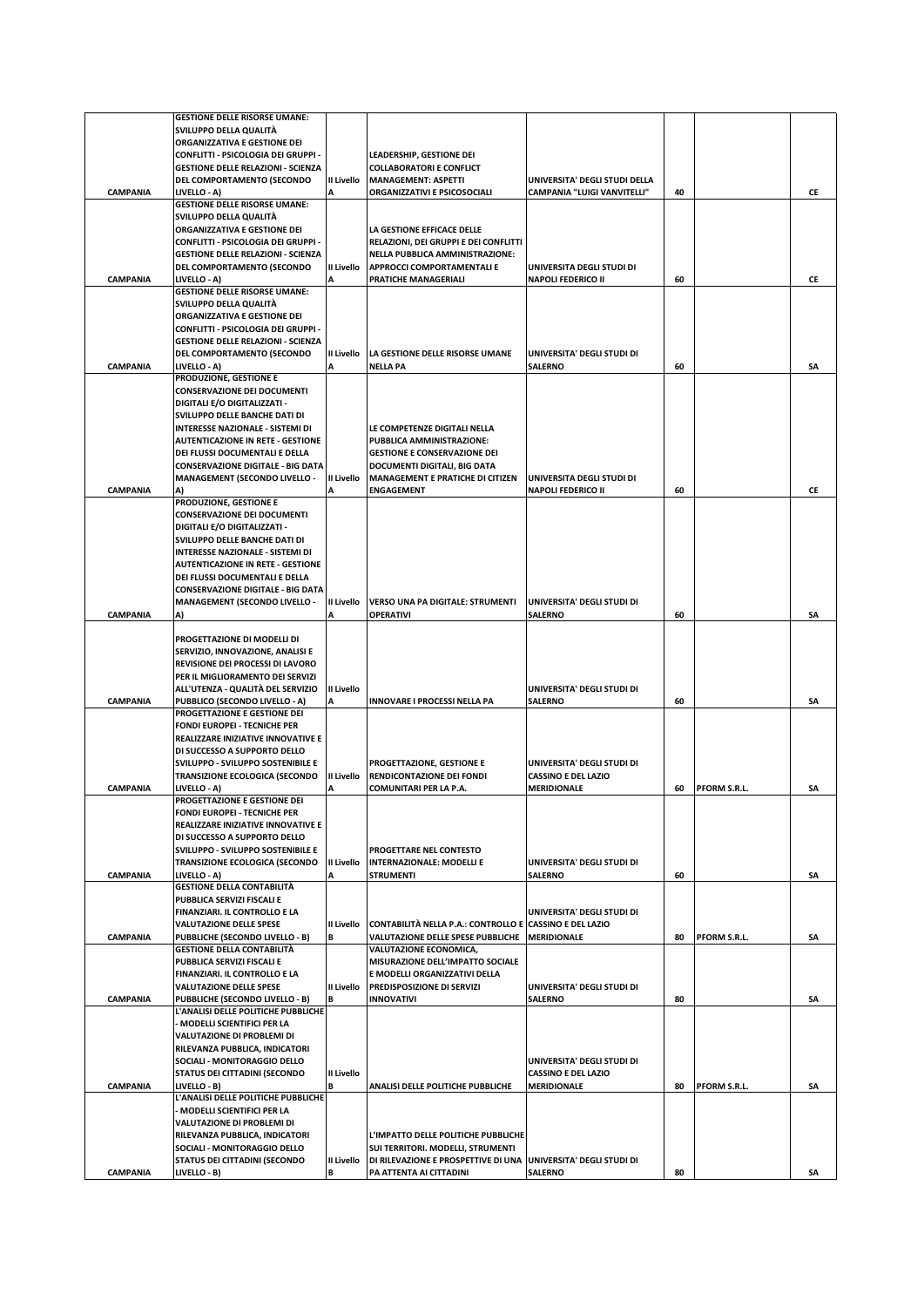|                                          | LAVORO IN GRUPPO E SVILUPPO                                       |                 |                                                                                                            |                             |    |                  |           |
|------------------------------------------|-------------------------------------------------------------------|-----------------|------------------------------------------------------------------------------------------------------------|-----------------------------|----|------------------|-----------|
|                                          | DELLE CAPACITÀ DI COMUNICARE E                                    |                 | LA GESTIONE EFFICACE DEI GRUPPI DI                                                                         |                             |    |                  |           |
| <b>DIREZIONE DI</b>                      | UTILIZZARE GLI STRUMENTI DIGITALI                                 |                 | LAVORO: DALLA COMUNICAZIONE                                                                                |                             |    |                  |           |
| <b>COORDINAMENTO</b>                     | CHE FAVORISCANO LA CONDIVISIONE                                   |                 | INTERPERSONALE ALL'UTILIZZO                                                                                |                             |    |                  |           |
|                                          | METROPOLITANO DI DEL LAVORO ANCHE A DISTANZA                      |                 | EFFICACE DEI NUOVI STRUMENTI                                                                               | UNIVERSITA DEGLI STUDI DI   |    |                  |           |
| <b>NAPOLI</b>                            | (PRIMO LIVELLO)                                                   | I Livello       | <b>DIGITALI NELLA PA</b>                                                                                   | <b>NAPOLI FEDERICO II</b>   | 60 |                  | ΝA        |
|                                          | LAVORO IN GRUPPO E SVILUPPO                                       |                 |                                                                                                            |                             |    |                  |           |
|                                          | DELLE CAPACITÀ DI COMUNICARE E                                    |                 |                                                                                                            |                             |    |                  |           |
| <b>DIREZIONE DI</b>                      | UTILIZZARE GLI STRUMENTI DIGITALI                                 |                 | LAVORARE IN TEAM DA REMOTO:                                                                                |                             |    |                  |           |
| <b>COORDINAMENTO</b>                     | CHE FAVORISCANO LA CONDIVISIONE                                   |                 | NUOVE COMPETENZE E STRUMENTI                                                                               |                             |    |                  |           |
|                                          | METROPOLITANO DI DEL LAVORO ANCHE A DISTANZA                      |                 | <b>DIGITALI NELLA PUBBLICA</b>                                                                             | UNIVERSITA' DEGLI STUDI DI  |    |                  |           |
| <b>NAPOLI</b>                            | (PRIMO LIVELLO)                                                   | I Livello       | <b>AMMINISTRAZIONE</b>                                                                                     | <b>NAPOLI PARTHENOPE</b>    | 60 |                  | ΝA        |
|                                          |                                                                   |                 |                                                                                                            |                             |    |                  |           |
|                                          |                                                                   |                 |                                                                                                            |                             |    |                  |           |
|                                          | PERSONALE, ORGANIZZAZIONE E                                       |                 |                                                                                                            |                             |    |                  |           |
| <b>DIREZIONE DI</b>                      | RIFORMA DELLA PUBBLICA                                            |                 |                                                                                                            |                             |    |                  |           |
| <b>COORDINAMENTO</b>                     | AMMINISTRAZIONE - PIANIFICAZIONE,                                 |                 | LA PA IN MOVIMENTO: PRATICHE                                                                               |                             |    |                  |           |
| <b>METROPOLITANO DI</b>                  | <b>MISURAZIONE E VALUTAZIONE DELLA</b>                            |                 | <b>MANAGERIALI PER UNA EFFICACE</b>                                                                        | UNIVERSITA DEGLI STUDI DI   |    |                  |           |
| <b>NAPOLI</b>                            | PERFORMANCE (PRIMO LIVELLO)                                       | I Livello       | <b>GESTIONE DELLA PERFORMANCE</b>                                                                          | <b>NAPOLI FEDERICO II</b>   | 60 |                  | ΝA        |
|                                          |                                                                   |                 |                                                                                                            |                             |    |                  |           |
|                                          | PERSONALE, ORGANIZZAZIONE E                                       |                 |                                                                                                            |                             |    |                  |           |
| <b>DIREZIONE DI</b>                      | RIFORMA DELLA PUBBLICA                                            |                 | LE NUOVE MISURE PER MIGLIORARE                                                                             |                             |    |                  |           |
| <b>COORDINAMENTO</b>                     | AMMINISTRAZIONE - PIANIFICAZIONE,                                 |                 | L'EFFICIENZA DELLA PUBBLICA                                                                                |                             |    |                  |           |
| <b>METROPOLITANO DI</b>                  | MISURAZIONE E VALUTAZIONE DELLA                                   |                 | AMMINISTRAZIONE ALLA LUCE DEL                                                                              | UNIVERSITA DEGLI STUDI DI   |    |                  |           |
| <b>NAPOLI</b>                            | PERFORMANCE (PRIMO LIVELLO)                                       | I Livello       | <b>PNRR</b>                                                                                                | <b>NAPOLI FEDERICO II</b>   | 60 |                  | ΝA        |
|                                          | <b>GESTIONE DELLE RISORSE UMANE:</b>                              |                 |                                                                                                            |                             |    |                  |           |
|                                          | SVILUPPO DELLA QUALITÀ                                            |                 |                                                                                                            |                             |    |                  |           |
|                                          |                                                                   |                 |                                                                                                            |                             |    |                  |           |
|                                          | ORGANIZZATIVA E GESTIONE DEI                                      |                 | LA GESTIONE EFFICACE DELLE                                                                                 |                             |    |                  |           |
| <b>DIREZIONE DI</b>                      | CONFLITTI - PSICOLOGIA DEI GRUPPI -                               |                 | RELAZIONI, DEI GRUPPI E DEI CONFLITTI                                                                      |                             |    |                  |           |
| <b>COORDINAMENTO</b>                     | <b>GESTIONE DELLE RELAZIONI - SCIENZA</b>                         |                 | NELLA PUBBLICA AMMINISTRAZIONE:                                                                            |                             |    |                  |           |
| <b>METROPOLITANO DI</b>                  | DEL COMPORTAMENTO (SECONDO                                        | II Livello      | <b>APPROCCI COMPORTAMENTALI E</b>                                                                          | UNIVERSITA DEGLI STUDI DI   |    |                  |           |
| <b>NAPOLI</b>                            | LIVELLO - A)                                                      |                 | PRATICHE MANAGERIALI                                                                                       | <b>NAPOLI FEDERICO II</b>   | 60 |                  | <b>NA</b> |
|                                          | <b>GESTIONE DELLE RISORSE UMANE:</b>                              |                 |                                                                                                            |                             |    |                  |           |
|                                          | SVILUPPO DELLA QUALITÀ                                            |                 |                                                                                                            |                             |    |                  |           |
|                                          | ORGANIZZATIVA E GESTIONE DEI                                      |                 |                                                                                                            |                             |    |                  |           |
| <b>DIREZIONE DI</b>                      | CONFLITTI - PSICOLOGIA DEI GRUPPI -                               |                 | MOTIVARE I COLLABORATORI:                                                                                  |                             |    |                  |           |
| <b>COORDINAMENTO</b>                     | <b>GESTIONE DELLE RELAZIONI - SCIENZA</b>                         |                 | <b>EMPOWERING LEADERSHIP E MODELLI</b>                                                                     |                             |    |                  |           |
| <b>METROPOLITANO DI</b>                  | DEL COMPORTAMENTO (SECONDO                                        | II Livello      | <b>EMERGENTI DI ORGANIZZAZIONE DEL</b>                                                                     | UNIVERSITA' DEGLI STUDI DI  |    |                  |           |
| <b>NAPOLI</b>                            | LIVELLO - A)                                                      |                 | <b>LAVORO</b>                                                                                              | <b>NAPOLI PARTHENOPE</b>    | 60 |                  | <b>NA</b> |
|                                          | <b>GESTIONE DELLE RISORSE UMANE:</b>                              |                 |                                                                                                            |                             |    |                  |           |
|                                          |                                                                   |                 |                                                                                                            |                             |    |                  |           |
|                                          | SVILUPPO DELLA QUALITÀ                                            |                 |                                                                                                            |                             |    |                  |           |
|                                          | ORGANIZZATIVA E GESTIONE DEI                                      |                 |                                                                                                            |                             |    |                  |           |
| <b>DIREZIONE DI</b>                      | CONFLITTI - PSICOLOGIA DEI GRUPPI -                               |                 | MODELLI E POLITICHE DI GESTIONE                                                                            |                             |    |                  |           |
| <b>COORDINAMENTO</b>                     | <b>GESTIONE DELLE RELAZIONI - SCIENZA</b>                         |                 | DELLE RISORSE UMANE: ANALISI SULLE                                                                         |                             |    |                  |           |
|                                          | METROPOLITANO DI DEL COMPORTAMENTO (SECONDO                       | II Livello      | <b>DINAMICHE DI GRUPPO E SULLA</b>                                                                         | UNIVERSITA' DEGLI STUDI DI  |    |                  |           |
| <b>NAPOLI</b>                            | LIVELLO - A)                                                      | Α               | <b>RISOLUZIONE DEI CONFLITTI</b>                                                                           | <b>NAPOLI PARTHENOPE</b>    | 60 |                  | ΝA        |
|                                          | <b>GESTIONE DELLE RISORSE UMANE:</b>                              |                 |                                                                                                            |                             |    |                  |           |
|                                          | SVILUPPO DELLA QUALITÀ                                            |                 |                                                                                                            |                             |    |                  |           |
|                                          | ORGANIZZATIVA E GESTIONE DEI                                      |                 |                                                                                                            |                             |    |                  |           |
| <b>DIREZIONE DI</b>                      | CONFLITTI - PSICOLOGIA DEI GRUPPI -                               |                 | ORGANIZZAZIONE, COORDINAMENTO E                                                                            |                             |    |                  |           |
| <b>COORDINAMENTO</b>                     | <b>GESTIONE DELLE RELAZIONI - SCIENZA</b>                         |                 | <b>GESTIONE DEL PERSONALE NELLE</b>                                                                        |                             |    |                  |           |
| <b>METROPOLITANO DI</b>                  | DEL COMPORTAMENTO (SECONDO                                        | II Livello      | AMMINISTRAZIONI PUBBLICHE:                                                                                 | UNIVERSITA' DEGLI STUDI DI  |    |                  |           |
| <b>NAPOLI</b>                            | LIVELLO - A)                                                      | Δ               | RELAZIONI E GESTIONE DEI CONFLITTI                                                                         | <b>NAPOLI PARTHENOPE</b>    | 60 |                  | <b>NA</b> |
|                                          | <b>GESTIONE DELLE RISORSE UMANE:</b>                              |                 |                                                                                                            |                             |    |                  |           |
|                                          |                                                                   |                 |                                                                                                            |                             |    |                  |           |
|                                          | SVILUPPO DELLA QUALITÀ                                            |                 |                                                                                                            |                             |    |                  |           |
|                                          | ORGANIZZATIVA E GESTIONE DEI                                      |                 |                                                                                                            |                             |    |                  |           |
| <b>DIREZIONE DI</b>                      | CONFLITTI - PSICOLOGIA DEI GRUPPI -                               |                 |                                                                                                            |                             |    |                  |           |
| <b>COORDINAMENTO</b>                     | <b>GESTIONE DELLE RELAZIONI - SCIENZA</b>                         |                 |                                                                                                            |                             |    |                  |           |
|                                          | METROPOLITANO DI DEL COMPORTAMENTO (SECONDO                       | II Livello      | <b>GESTIRE LE DIVERGENZE, MEDIARE E</b>                                                                    |                             |    | ELIDEA PSICOLOGI |           |
| <b>NAPOLI</b>                            | LIVELLO - A)                                                      |                 | RAGGIUNGERE L'ACCORDO                                                                                      | UNIVERSITA' EUROPEA DI ROMA | 60 | <b>ASSOCIATI</b> | ΝA        |
|                                          | PRODUZIONE, GESTIONE E                                            |                 |                                                                                                            |                             |    |                  |           |
|                                          | <b>CONSERVAZIONE DEI DOCUMENTI</b>                                |                 |                                                                                                            |                             |    |                  |           |
|                                          | DIGITALI E/O DIGITALIZZATI -                                      |                 |                                                                                                            |                             |    |                  |           |
|                                          | SVILUPPO DELLE BANCHE DATI DI                                     |                 |                                                                                                            |                             |    |                  |           |
|                                          | INTERESSE NAZIONALE - SISTEMI DI                                  |                 | LE COMPETENZE DIGITALI NELLA                                                                               |                             |    |                  |           |
|                                          | <b>AUTENTICAZIONE IN RETE - GESTIONE</b>                          |                 | PUBBLICA AMMINISTRAZIONE:                                                                                  |                             |    |                  |           |
| <b>DIREZIONE DI</b>                      | DEI FLUSSI DOCUMENTALI E DELLA                                    |                 | <b>GESTIONE E CONSERVAZIONE DEI</b>                                                                        |                             |    |                  |           |
| <b>COORDINAMENTO</b>                     | <b>CONSERVAZIONE DIGITALE - BIG DATA</b>                          |                 | DOCUMENTI DIGITALI, BIG DATA                                                                               |                             |    |                  |           |
| <b>METROPOLITANO DI</b>                  | <b>MANAGEMENT (SECONDO LIVELLO -</b>                              | II Livello      |                                                                                                            | UNIVERSITA DEGLI STUDI DI   |    |                  |           |
|                                          |                                                                   |                 | MANAGEMENT E PRATICHE DI CITIZEN<br><b>ENGAGEMENT</b>                                                      |                             |    |                  |           |
| <b>NAPOLI</b>                            | A)                                                                | A               |                                                                                                            | <b>NAPOLI FEDERICO II</b>   | 60 |                  | ΝA        |
|                                          | PRODUZIONE, GESTIONE E                                            |                 |                                                                                                            |                             |    |                  |           |
|                                          | <b>CONSERVAZIONE DEI DOCUMENTI</b>                                |                 |                                                                                                            |                             |    |                  |           |
|                                          | DIGITALI E/O DIGITALIZZATI -                                      |                 |                                                                                                            |                             |    |                  |           |
|                                          | SVILUPPO DELLE BANCHE DATI DI                                     |                 |                                                                                                            |                             |    |                  |           |
|                                          | INTERESSE NAZIONALE - SISTEMI DI                                  |                 | <b>AGENDA DIGITALE ED</b>                                                                                  |                             |    |                  |           |
|                                          |                                                                   |                 | <b>IMPLEMENTAZIONE DELLE TECNOLOGIE</b>                                                                    |                             |    |                  |           |
|                                          | <b>AUTENTICAZIONE IN RETE - GESTIONE</b>                          |                 |                                                                                                            |                             |    |                  |           |
| <b>DIREZIONE DI</b>                      | DEI FLUSSI DOCUMENTALI E DELLA                                    |                 | <b>INFORMATICHE NELLA PA: GESTIONE E</b>                                                                   |                             |    |                  |           |
| <b>COORDINAMENTO</b>                     | <b>CONSERVAZIONE DIGITALE - BIG DATA</b>                          |                 | <b>CONSERVAZIONE DEI DOCUMENTI,</b>                                                                        |                             |    |                  |           |
| <b>METROPOLITANO DI</b>                  | <b>MANAGEMENT (SECONDO LIVELLO -</b>                              | II Livello      | BANCHE DATI, BIG DATA E SERVIZI AL                                                                         | UNIVERSITA' DEGLI STUDI DI  |    |                  |           |
| <b>NAPOLI</b>                            | A)                                                                | Δ               | <b>CITTADINO</b>                                                                                           | <b>NAPOLI PARTHENOPE</b>    | 60 |                  | ΝA        |
|                                          | <b>GESTIONE DELLA CONTABILITÀ</b>                                 |                 |                                                                                                            |                             |    |                  |           |
| <b>DIREZIONE DI</b>                      | PUBBLICA SERVIZI FISCALI E                                        |                 |                                                                                                            |                             |    |                  |           |
|                                          |                                                                   |                 |                                                                                                            |                             |    |                  |           |
| <b>COORDINAMENTO</b>                     | FINANZIARI. IL CONTROLLO E LA                                     |                 |                                                                                                            | UNIVERSITA' DEGLI STUDI DI  |    |                  |           |
| <b>METROPOLITANO DI</b><br><b>NAPOLI</b> | <b>VALUTAZIONE DELLE SPESE</b><br>PUBBLICHE (SECONDO LIVELLO - B) | II Livello<br>в | CONTABILITÀ NELLA P.A.: CONTROLLO E CASSINO E DEL LAZIO<br>VALUTAZIONE DELLE SPESE PUBBLICHE   MERIDIONALE |                             | 80 | PFORM S.R.L.     | NA        |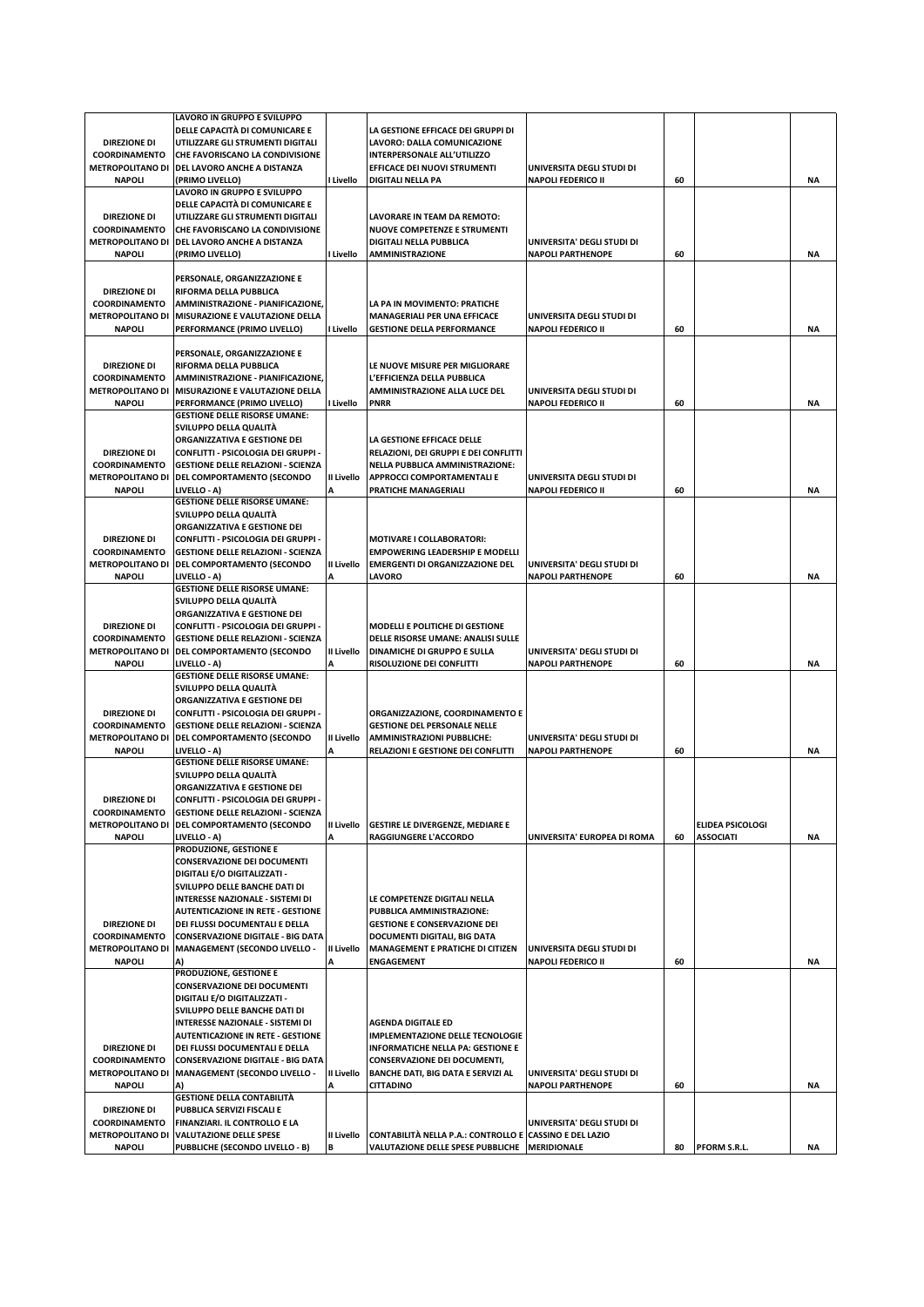|                                             | <b>GESTIONE DELLA CONTABILITÀ</b>                                                |                 | LA GESTIONE DELLA CONTABILITA                                               |                                                             |    |                                             |           |
|---------------------------------------------|----------------------------------------------------------------------------------|-----------------|-----------------------------------------------------------------------------|-------------------------------------------------------------|----|---------------------------------------------|-----------|
| <b>DIREZIONE DI</b><br><b>COORDINAMENTO</b> | PUBBLICA SERVIZI FISCALI E<br><b>FINANZIARI. IL CONTROLLO E LA</b>               |                 | PUBBLICA E DEL SISTEMA DEI SERVIZI<br>FISCALI E FINANZIARI: LA VALUTAZIONE  |                                                             |    |                                             |           |
| <b>METROPOLITANO DI</b>                     | <b>VALUTAZIONE DELLE SPESE</b>                                                   | II Livello      | EFFICACE DELLA SPESA PUBBLICA E DEL                                         | UNIVERSITA DEGLI STUDI DI                                   |    |                                             |           |
| <b>NAPOLI</b>                               | PUBBLICHE (SECONDO LIVELLO - B)                                                  | В               | RAPPORTO CON I CITTADINI                                                    | <b>NAPOLI FEDERICO II</b>                                   | 80 |                                             | <b>NA</b> |
|                                             | <b>COMUNICAZIONE EFFICACE: UTILIZZO</b>                                          |                 |                                                                             |                                                             |    |                                             |           |
|                                             | DEI NUOVI MEZZI DI COMUNICAZIONE<br>PUBBLICA CON I CITTADINI                     |                 |                                                                             |                                                             |    |                                             |           |
|                                             | <b>ATTRAVERSO UN APPROCCIO</b>                                                   |                 |                                                                             |                                                             |    |                                             |           |
|                                             | <b>INNOVATIVO. REGOLE E STRUMENTI</b>                                            |                 |                                                                             |                                                             |    |                                             |           |
|                                             | PER COMUNICARE ATTRAVERSO I<br>SOCIAL - ASCOLTO EFFICACE,                        |                 | <b>INTERAGIRE CON I CITTADINI</b>                                           |                                                             |    |                                             |           |
|                                             | ORGANIZZAZIONE DELLE                                                             |                 | ATTRAVERSO I SOCIAL MEDIA                                                   | UNIVERSITA' DEGLI STUDI DI                                  |    |                                             |           |
| <b>EMILIA ROMAGNA</b>                       | INFORMAZIONI (PRIMO LIVELLO)                                                     | I Livello       | <b>ISTITUZIONALI</b>                                                        | <b>PADOVA</b>                                               | 50 | Format.Bo Srl                               | BO        |
|                                             |                                                                                  |                 | LA RIFORMA DELLA PUBBLICA<br>AMMINISTRAZIONE: COME ADEGUARE                 |                                                             |    |                                             |           |
|                                             |                                                                                  |                 | IL PROPRIO ENTE AL CAMBIAMENTO IN                                           |                                                             |    |                                             |           |
|                                             | PERSONALE, ORGANIZZAZIONE E                                                      |                 | ATTO. MODELLI ORGANIZZATIVI E                                               |                                                             |    |                                             |           |
|                                             | RIFORMA DELLA PUBBLICA                                                           |                 | STRUMENTI MANAGERIALI PER                                                   |                                                             |    |                                             |           |
|                                             | AMMINISTRAZIONE - PIANIFICAZIONE,<br>MISURAZIONE E VALUTAZIONE DELLA             |                 | <b>FAVORIRE SEMPLIFICAZIONE,</b><br>DIGITALIZZAZIONE E SVILUPPO DEL         | <b>ALMA MATER STUDIORUM</b>                                 |    |                                             |           |
| <b>EMILIA ROMAGNA</b>                       | PERFORMANCE (PRIMO LIVELLO)                                                      | I Livello       | <b>CAPITALE UMANO</b>                                                       | UNIVERSITA' DI BOLOGNA                                      | 40 | Maggioli S.P.A                              | BO        |
|                                             |                                                                                  |                 |                                                                             |                                                             |    |                                             |           |
|                                             |                                                                                  |                 | IL PERSONALE NEL PUBBLICO IMPIEGO:                                          |                                                             |    |                                             |           |
|                                             |                                                                                  |                 | LE PIÙ RECENTI NORMATIVE IN<br>MATERIA DI CONCORSI E DI CAPACITÀ            |                                                             |    |                                             |           |
|                                             | PERSONALE, ORGANIZZAZIONE E                                                      |                 | ASSUNZIONALE NELLA PA E LE NUOVE                                            |                                                             |    |                                             |           |
|                                             | RIFORMA DELLA PUBBLICA                                                           |                 | <b>MODALITÀ DI GESTIONE,</b>                                                |                                                             |    |                                             |           |
|                                             | AMMINISTRAZIONE - PIANIFICAZIONE,                                                |                 | ORGANIZZAZIONE E VALUTAZIONE DEL                                            |                                                             |    |                                             |           |
| <b>EMILIA ROMAGNA</b>                       | MISURAZIONE E VALUTAZIONE DELLA<br>PERFORMANCE (PRIMO LIVELLO)                   | I Livello       | RAPPORTO DI LAVORO, SIA IN<br>PRESENZA CHE A DISTANZA                       | UNIVERSITA' DEGLI STUDI DI<br><b>MODENA E REGGIO EMILIA</b> | 50 | Centro Studio e Lavoro<br>La Cremeria srl   | RE        |
|                                             |                                                                                  |                 |                                                                             |                                                             |    |                                             |           |
|                                             | SVILUPPO DEL LIVELLO DI                                                          |                 |                                                                             |                                                             |    |                                             |           |
|                                             | <b>COMPETENZA LINGUISTICA PER I</b><br>DIPENDENTI DELLA PUBBLICA                 |                 | CIVIL SERVANTS, LET'S SPEAK ENGLISH!<br>CORSO DI BUSINESS ENGLISH PER LA    | UNIVERSITA' DEGLI STUDI                                     |    |                                             |           |
| <b>EMILIA ROMAGNA</b>                       | AMMINISTRAZIONE (PRIMO LIVELLO)                                                  | I Livello       | PUBBLICA AMMINISTRAZIONE.                                                   | <b>INTERNAZIONALI DI ROMA</b>                               | 40 |                                             | BO        |
|                                             |                                                                                  |                 |                                                                             |                                                             |    |                                             |           |
|                                             | ANTICORRUZIONE, TRASPARENZA E                                                    |                 |                                                                             |                                                             |    |                                             |           |
|                                             | INTEGRITÀ: STRATEGIE PREVENTIVE E<br>SISTEMI DI COMPLIANCE - GESTIONE            |                 | CONTROLLO E ORGANIZZAZIONE NELLA<br>PUBBLICA AMMINISTRAZIONE:               |                                                             |    |                                             |           |
|                                             | DEL RISCHIO CORRUZIONE (SECONDO                                                  | II Livello      | TRASPARENZA, ANTICORRUZIONE,                                                | UNIVERSITA' DEGLI STUDI DI                                  |    |                                             |           |
| <b>EMILIA ROMAGNA</b>                       | LIVELLO - A)                                                                     | Α               | <b>AUDIT</b>                                                                | <b>PARMA</b>                                                | 60 |                                             | PR        |
|                                             | <b>GESTIONE DELLE RISORSE UMANE:</b>                                             |                 |                                                                             |                                                             |    |                                             |           |
|                                             | SVILUPPO DELLA QUALITÀ<br>ORGANIZZATIVA E GESTIONE DEI                           |                 |                                                                             |                                                             |    |                                             |           |
|                                             |                                                                                  |                 |                                                                             |                                                             |    |                                             |           |
|                                             | CONFLITTI - PSICOLOGIA DEI GRUPPI -                                              |                 | NUOVI MODELLI DI GESTIONE DELLE                                             |                                                             |    |                                             |           |
|                                             | <b>GESTIONE DELLE RELAZIONI - SCIENZA</b>                                        |                 | RISORSE UMANE: VALORIZZARE LE                                               |                                                             |    |                                             |           |
|                                             | DEL COMPORTAMENTO (SECONDO                                                       | II Livello      | DIFFERENZE, GESTIRE I GRUPPI E I                                            | UNIVERSITA COMMERCIALE                                      |    |                                             |           |
| <b>EMILIA ROMAGNA</b>                       | LIVELLO - A)<br><b>GESTIONE DELLE RISORSE UMANE:</b>                             | A               | <b>CONFLITTI</b>                                                            | "LUIGI BOCCONI"                                             | 40 |                                             | BO        |
|                                             | SVILUPPO DELLA QUALITÀ                                                           |                 |                                                                             |                                                             |    |                                             |           |
|                                             | ORGANIZZATIVA E GESTIONE DEI                                                     |                 |                                                                             |                                                             |    |                                             |           |
|                                             | CONFLITTI - PSICOLOGIA DEI GRUPPI -                                              |                 |                                                                             |                                                             |    |                                             |           |
|                                             | <b>GESTIONE DELLE RELAZIONI - SCIENZA</b><br>DEL COMPORTAMENTO (SECONDO          | II Livello      | RI-CONOSCERE I CONFLITTI PER<br>TRASFORMARE LE RELAZIONI                    | UNIVERSITA' DEGLI STUDI DI                                  |    |                                             |           |
| <b>EMILIA ROMAGNA</b>                       | LIVELLO - A)                                                                     |                 | <b>ORGANIZZATIVE</b>                                                        | PADOVA                                                      | 40 | Format.Bo Srl                               | BO        |
|                                             | <b>GESTIONE DELLE RISORSE UMANE:</b>                                             |                 |                                                                             |                                                             |    |                                             |           |
|                                             | SVILUPPO DELLA QUALITÀ<br>ORGANIZZATIVA E GESTIONE DEI                           |                 |                                                                             |                                                             |    |                                             |           |
|                                             | CONFLITTI - PSICOLOGIA DEI GRUPPI -                                              |                 |                                                                             |                                                             |    |                                             |           |
|                                             | <b>GESTIONE DELLE RELAZIONI - SCIENZA</b>                                        |                 |                                                                             |                                                             |    |                                             |           |
| <b>EMILIA ROMAGNA</b>                       | DEL COMPORTAMENTO (SECONDO<br>LIVELLO - A)                                       | II Livello<br>А | <b>GESTIRE I CONFLITTI CON I CITTADINI E</b><br><b>CON I GRUPPI SOCIALI</b> | UNIVERSITA' DEGLI STUDI DI<br><b>PADOVA</b>                 | 40 | Format.Bo Srl                               | BO        |
|                                             | <b>GESTIONE DELLE RISORSE UMANE:</b>                                             |                 |                                                                             |                                                             |    |                                             |           |
|                                             | SVILUPPO DELLA QUALITÀ                                                           |                 |                                                                             |                                                             |    |                                             |           |
|                                             | ORGANIZZATIVA E GESTIONE DEI                                                     |                 |                                                                             |                                                             |    |                                             |           |
|                                             | CONFLITTI - PSICOLOGIA DEI GRUPPI -<br><b>GESTIONE DELLE RELAZIONI - SCIENZA</b> |                 | ORGANIZZAZIONE DEL LAVORO E                                                 |                                                             |    |                                             |           |
|                                             | DEL COMPORTAMENTO (SECONDO                                                       | II Livello      | <b>GESTIONE DEI CONFLITTI NELLA</b>                                         | UNIVERSITA' DEGLI STUDI DI                                  |    |                                             |           |
| <b>EMILIA ROMAGNA</b>                       | LIVELLO - A)                                                                     | A               | PUBBLICA AMMINISTRAZIONE                                                    | <b>PARMA</b>                                                | 60 |                                             | PR        |
|                                             | <b>GESTIONE DELLE RISORSE UMANE:</b><br>SVILUPPO DELLA QUALITÀ                   |                 |                                                                             |                                                             |    |                                             |           |
|                                             | ORGANIZZATIVA E GESTIONE DEI                                                     |                 |                                                                             |                                                             |    |                                             |           |
|                                             | CONFLITTI - PSICOLOGIA DEI GRUPPI -                                              |                 |                                                                             |                                                             |    |                                             |           |
|                                             | <b>GESTIONE DELLE RELAZIONI - SCIENZA</b>                                        |                 |                                                                             |                                                             |    |                                             |           |
| <b>EMILIA ROMAGNA</b>                       | DEL COMPORTAMENTO (SECONDO<br>LIVELLO - A)                                       | II Livello      | <b>GESTIRE LE DIVERGENZE, MEDIARE E</b><br>RAGGIUNGERE L'ACCORDO            | UNIVERSITA' EUROPEA DI ROMA                                 | 60 | <b>ELIDEA PSICOLOGI</b><br><b>ASSOCIATI</b> | BO        |
|                                             | <b>GESTIONE DELLE RISORSE UMANE:</b>                                             |                 |                                                                             |                                                             |    |                                             |           |
|                                             | SVILUPPO DELLA QUALITÀ                                                           |                 |                                                                             |                                                             |    |                                             |           |
|                                             | ORGANIZZATIVA E GESTIONE DEI                                                     |                 |                                                                             |                                                             |    |                                             |           |
|                                             | CONFLITTI - PSICOLOGIA DEI GRUPPI -<br><b>GESTIONE DELLE RELAZIONI - SCIENZA</b> |                 | TEAM WORKING, LEADERSHIP E                                                  |                                                             |    |                                             |           |
| <b>EMILIA ROMAGNA</b>                       | DEL COMPORTAMENTO (SECONDO<br>LIVELLO - A)                                       | II Livello<br>А | DIVERSITY MANAGEMENT NELLA<br>PUBBLICA AMMINISTRAZIONE                      | UNIVERSITA' TELEMATICA<br><b>GIUSTINO FORTUNATO</b>         | 50 |                                             | BO        |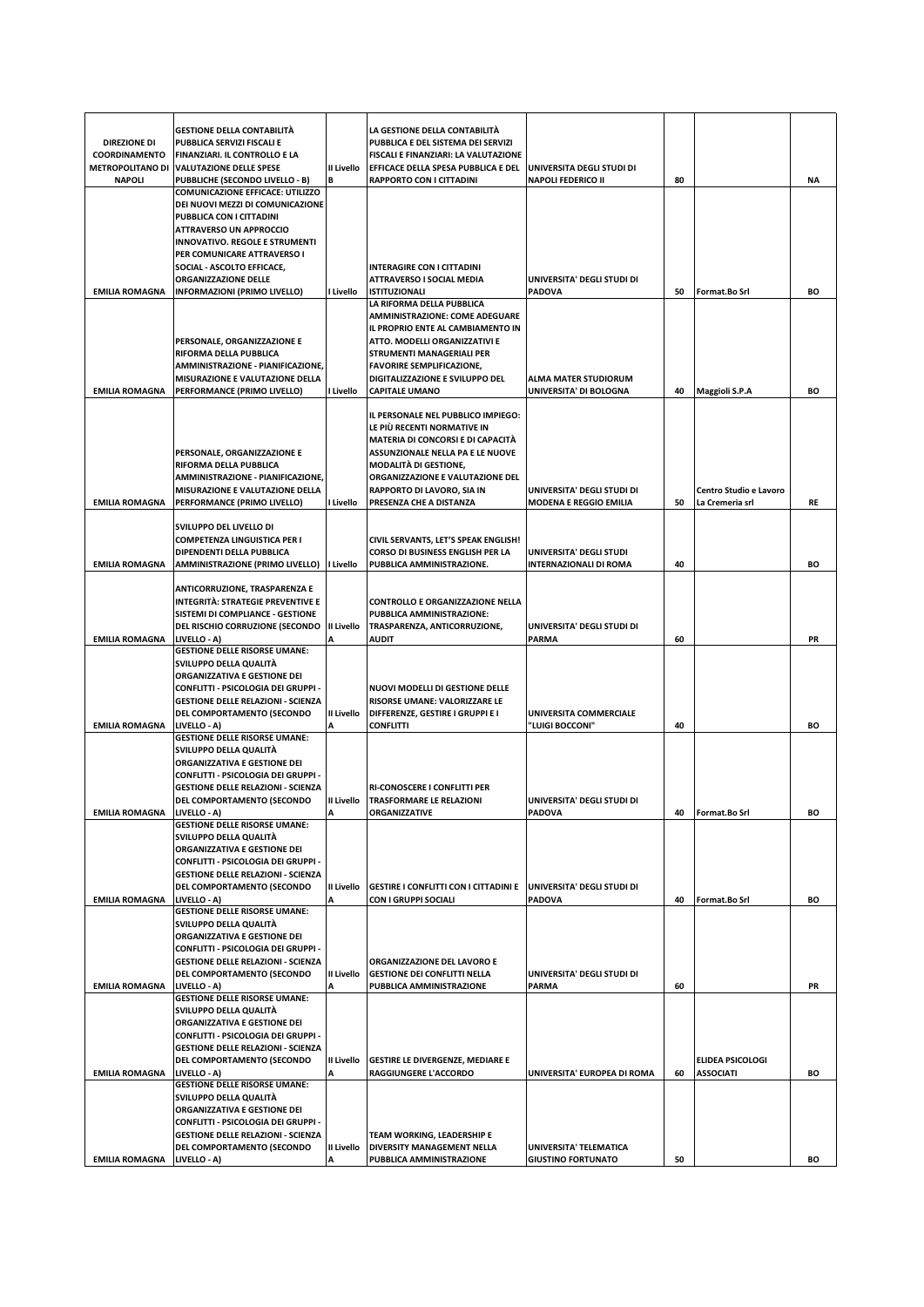|                                                  | PRODUZIONE, GESTIONE E<br><b>CONSERVAZIONE DEI DOCUMENTI</b><br>DIGITALI E/O DIGITALIZZATI -<br>SVILUPPO DELLE BANCHE DATI DI<br>INTERESSE NAZIONALE - SISTEMI DI<br><b>AUTENTICAZIONE IN RETE - GESTIONE</b><br>DEI FLUSSI DOCUMENTALI E DELLA<br><b>CONSERVAZIONE DIGITALE - BIG DATA</b><br><b>MANAGEMENT (SECONDO LIVELLO -</b> | II Livello      | <b>COME GESTIRE "A NORMA DI LEGGE"</b><br>L'INFORMAZIONE DIGITALE E<br>DIGITALIZZATA NELLA PUBBLICA<br><b>AMMINISTRAZIONE E LA SUA</b><br>ALGORITMIZZAZIONE, FRA PRASSI ED                                                                                                                                | UNIVERSITA' DEGLI STUDI DI                                                           |    | Centro Studio e Lavoro                                                                                         |    |
|--------------------------------------------------|-------------------------------------------------------------------------------------------------------------------------------------------------------------------------------------------------------------------------------------------------------------------------------------------------------------------------------------|-----------------|-----------------------------------------------------------------------------------------------------------------------------------------------------------------------------------------------------------------------------------------------------------------------------------------------------------|--------------------------------------------------------------------------------------|----|----------------------------------------------------------------------------------------------------------------|----|
| <b>EMILIA ROMAGNA</b>                            | A)                                                                                                                                                                                                                                                                                                                                  |                 | EVOLUZIONI GIURIDICO-INFORMATICHE MODENA E REGGIO EMILIA                                                                                                                                                                                                                                                  |                                                                                      | 50 | La Cremeria srl                                                                                                | МO |
| <b>EMILIA ROMAGNA</b>                            | PROGETTAZIONE DI MODELLI DI<br>SERVIZIO, INNOVAZIONE, ANALISI E<br>REVISIONE DEI PROCESSI DI LAVORO<br>PER IL MIGLIORAMENTO DEI SERVIZI<br>ALL'UTENZA - QUALITÀ DEL SERVIZIO<br>PUBBLICO (SECONDO LIVELLO - A)                                                                                                                      | II Livello<br>A | <b>ANALISI DEI PROCESSI E PROCESS</b><br>MINING: NUOVE TECNOLOGIE PER IL<br>MIGLIORAMENTO DEI PROCESSI                                                                                                                                                                                                    | UNIVERSITA' DEGLI STUDI DI<br><b>CAGLIARI</b>                                        | 40 | <b>Istituto Europeo Ricerca</b><br><b>Formazione</b><br>Orientamento<br><b>Professionale Onlus</b><br>(IERFOP) | BO |
| <b>EMILIA ROMAGNA</b>                            | PROGETTAZIONE DI MODELLI DI<br>SERVIZIO, INNOVAZIONE, ANALISI E<br>REVISIONE DEI PROCESSI DI LAVORO<br>PER IL MIGLIORAMENTO DEI SERVIZI<br>ALL'UTENZA - QUALITÀ DEL SERVIZIO<br>PUBBLICO (SECONDO LIVELLO - A)                                                                                                                      | II Livello<br>А | PROGETTARE SERVIZI E INNOVARE LA<br>PA                                                                                                                                                                                                                                                                    | UNIVERSITA' DEGLI STUDI DI<br><b>PADOVA</b>                                          | 40 | Format.Bo Srl                                                                                                  | BO |
| <b>EMILIA ROMAGNA</b>                            | PROGETTAZIONE E GESTIONE DEI<br><b>FONDI EUROPEI - TECNICHE PER</b><br>REALIZZARE INIZIATIVE INNOVATIVE E<br>DI SUCCESSO A SUPPORTO DELLO<br>SVILUPPO - SVILUPPO SOSTENIBILE E<br><b>TRANSIZIONE ECOLOGICA (SECONDO</b><br>LIVELLO - A)<br>PROGETTAZIONE E GESTIONE DEI                                                             | II Livello      | SVILUPPO SOSTENIBILE E TRANSIZIONE UNIVERSITA' DEGLI STUDI DI<br><b>ECOLOGICA</b>                                                                                                                                                                                                                         | <b>PADOVA</b>                                                                        | 40 | Format.Bo Srl                                                                                                  | BO |
| <b>EMILIA ROMAGNA</b>                            | <b>FONDI EUROPEI - TECNICHE PER</b><br>REALIZZARE INIZIATIVE INNOVATIVE E<br>DI SUCCESSO A SUPPORTO DELLO<br>SVILUPPO - SVILUPPO SOSTENIBILE E<br><b>TRANSIZIONE ECOLOGICA (SECONDO</b><br>LIVELLO - A)                                                                                                                             | II Livello      | PROGETTAZIONE E GESTIONE DEI FONDI<br>EUROPEI. IL PNRR PER LE PUBBLICHE<br>AMMINISTRAZIONI.                                                                                                                                                                                                               | UNIVERSITA' TELEMATICA<br><b>GIUSTINO FORTUNATO</b>                                  | 50 |                                                                                                                | BO |
| <b>FRIULI VENEZIA</b>                            | LAVORO IN GRUPPO E SVILUPPO<br>DELLE CAPACITÀ DI COMUNICARE E<br>UTILIZZARE GLI STRUMENTI DIGITALI<br>CHE FAVORISCANO LA CONDIVISIONE<br>DEL LAVORO ANCHE A DISTANZA                                                                                                                                                                | I Livello       | LAVORO IN TEAM AGILE E<br>CONDIVISIONE DATI, IN PRESENZA E DA<br><b>REMOTO: COMPETENZE</b><br>ORGANIZZATIVE, DIREZIONALI E<br><b>DIGITALI</b>                                                                                                                                                             | <b>SCUOLA INTERNAZIONALE</b>                                                         | 40 | EBIT - Scuola di<br>Formazione e<br>Perfezionamento per la<br>P.A.                                             | TS |
| GIULIA<br><b>FRIULI VENEZIA</b><br><b>GIULIA</b> | (PRIMO LIVELLO)<br>PERSONALE, ORGANIZZAZIONE E<br>RIFORMA DELLA PUBBLICA<br>AMMINISTRAZIONE - PIANIFICAZIONE,<br>MISURAZIONE E VALUTAZIONE DELLA<br>PERFORMANCE (PRIMO LIVELLO)                                                                                                                                                     | I Livello       | LA RIFORMA DELLA PUBBLICA<br>AMMINISTRAZIONE: COME ADEGUARE<br>IL PROPRIO ENTE AL CAMBIAMENTO IN<br>ATTO. MODELLI ORGANIZZATIVI E<br>STRUMENTI MANAGERIALI PER<br><b>FAVORIRE SEMPLIFICAZIONE,</b><br>DIGITALIZZAZIONE E SVILUPPO DEL<br><b>CAPITALE UMANO</b>                                            | SUPERIORE DI STUDI AVANZATI<br><b>ALMA MATER STUDIORUM</b><br>UNIVERSITA' DI BOLOGNA | 40 | Maggioli S.P.A                                                                                                 | TS |
| <b>FRIULI VENEZIA</b><br><b>GIULIA</b>           | PERSONALE, ORGANIZZAZIONE E<br>RIFORMA DELLA PUBBLICA<br>AMMINISTRAZIONE - PIANIFICAZIONE,<br>MISURAZIONE E VALUTAZIONE DELLA<br>PERFORMANCE (PRIMO LIVELLO)                                                                                                                                                                        | I Livello       | I SISTEMI DI MISURAZIONE E<br>VALUTAZIONE DELLA PERFORMANCE<br>NELLE AZIENDE E AMMINISTRAZIONI<br><b>PUBBLICHE</b>                                                                                                                                                                                        | <b>FONDAZIONE UNIVERSITA' CA'</b><br><b>FOSCARI</b>                                  | 40 |                                                                                                                | UD |
| <b>FRIULI VENEZIA</b><br><b>GIULIA</b>           | PERSONALE, ORGANIZZAZIONE E<br>RIFORMA DELLA PUBBLICA<br>AMMINISTRAZIONE - PIANIFICAZIONE.<br>MISURAZIONE E VALUTAZIONE DELLA<br>PERFORMANCE (PRIMO LIVELLO)                                                                                                                                                                        | I Livello       | TUTTE LE NOVITÀ SU PERSONALE E<br>RIFORMA PA (AGGIORNATO AI CCNL<br>2021): LAVORO AGILE, PIANO<br><b>INTEGRATO ATTIVITÀ E</b><br>ORGANIZZAZIONE, ASSUNZIONI,<br>CONCORSI, MOBILITÀ, INCARICHI, AREE<br>DI INQUADRAMENTO, PROGRESSIONI,<br>PNRR, SISTEMI DI MISURAZIONE E<br>VALUTAZIONE DELLA PERFORMANCE | <b>SCUOLA INTERNAZIONALE</b><br>SUPERIORE DI STUDI AVANZATI                          | 40 | EBIT - Scuola di<br>Formazione e<br>Perfezionamento per la<br>P.A.                                             | TS |
| <b>FRIULI VENEZIA</b>                            | PERSONALE, ORGANIZZAZIONE E<br>RIFORMA DELLA PUBBLICA<br>AMMINISTRAZIONE - PIANIFICAZIONE,<br>MISURAZIONE E VALUTAZIONE DELLA                                                                                                                                                                                                       |                 |                                                                                                                                                                                                                                                                                                           | UNIVERSITA' PER STRANIERI DI                                                         |    | Consorzio Scuola<br>Umbra di<br>Amministrazione                                                                |    |
| <b>GIULIA</b>                                    | PERFORMANCE (PRIMO LIVELLO)                                                                                                                                                                                                                                                                                                         | I Livello       | LA NUOVA PA DOPO IL PNRR                                                                                                                                                                                                                                                                                  | PERUGIA                                                                              | 60 | Pubblica                                                                                                       | TS |
| <b>FRIULI VENEZIA</b><br><b>GIULIA</b>           | ANTICORRUZIONE, TRASPARENZA E<br>INTEGRITÀ: STRATEGIE PREVENTIVE E<br>SISTEMI DI COMPLIANCE - GESTIONE<br>DEL RISCHIO CORRUZIONE (SECONDO   II Livello<br>LIVELLO - A)<br><b>GESTIONE DELLE RISORSE UMANE:</b>                                                                                                                      |                 | <b>CORSO OPERATIVO E STRUMENTI</b><br>SULLA CORRETTA ATTUAZIONE DEL<br>PIANO ANTICORRUZIONE 2021-2023<br>TRA PREVENZIONE, ETICA E<br>TRASPARENZA                                                                                                                                                          | <b>SCUOLA INTERNAZIONALE</b><br>SUPERIORE DI STUDI AVANZATI                          | 40 | EBIT - Scuola di<br>Formazione e<br>Perfezionamento per la<br>P.A.                                             | TS |
| <b>FRIULI VENEZIA</b><br><b>GIULIA</b>           | SVILUPPO DELLA QUALITÀ<br>ORGANIZZATIVA E GESTIONE DEI<br>CONFLITTI - PSICOLOGIA DEI GRUPPI -<br><b>GESTIONE DELLE RELAZIONI - SCIENZA</b><br>DEL COMPORTAMENTO (SECONDO<br>LIVELLO - A)                                                                                                                                            | II Livello<br>A | GESTIRE LE RELAZIONI E I CONFLITTI PER FONDAZIONE UNIVERSITA' CA'<br>POTENZIARE LA PERFORMANCE                                                                                                                                                                                                            | <b>FOSCARI</b>                                                                       | 40 |                                                                                                                | UD |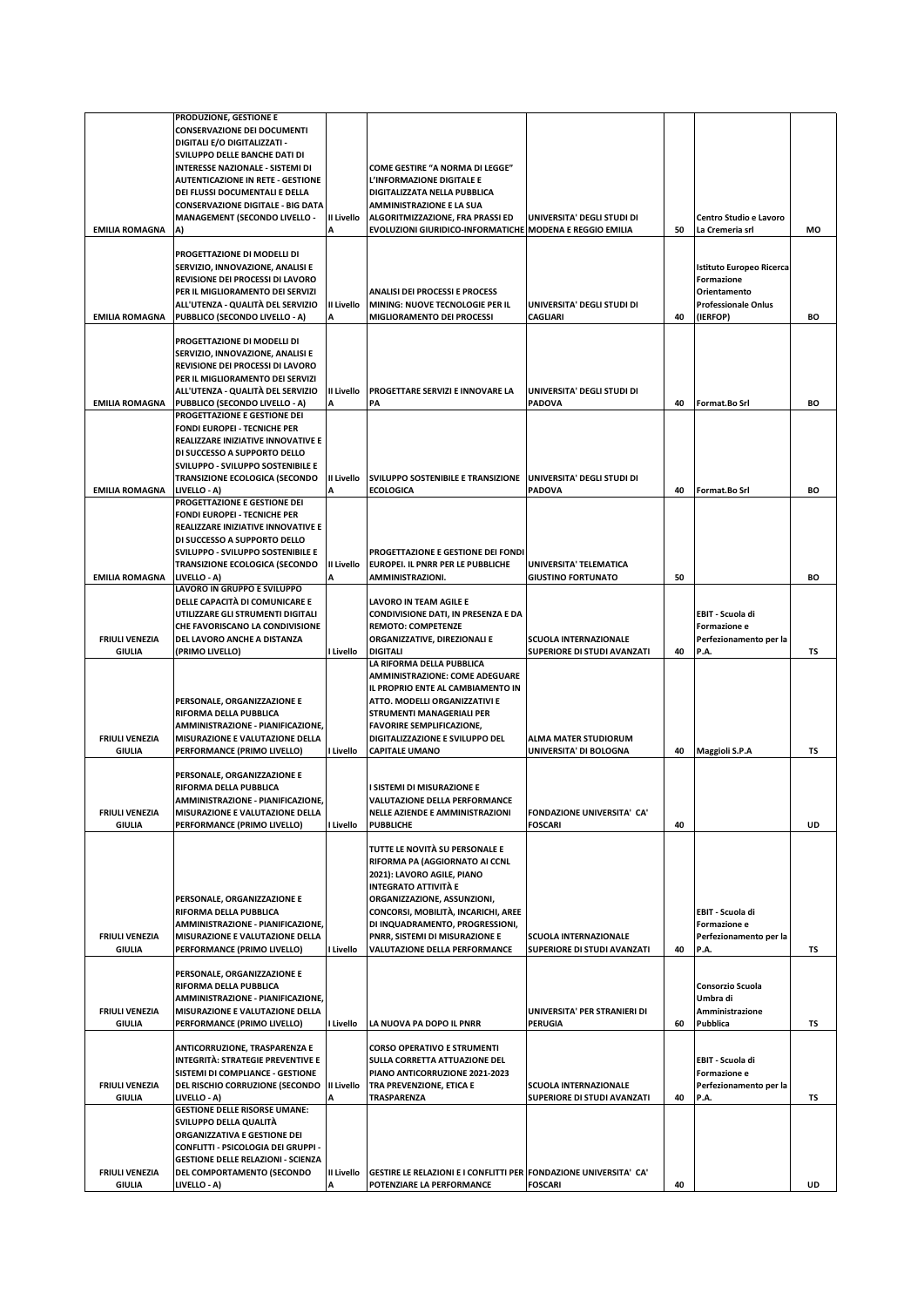|                       | <b>GESTIONE DELLE RISORSE UMANE:</b>                                           |            |                                                                       |                                                             |    |                                         |           |
|-----------------------|--------------------------------------------------------------------------------|------------|-----------------------------------------------------------------------|-------------------------------------------------------------|----|-----------------------------------------|-----------|
|                       | SVILUPPO DELLA QUALITÀ                                                         |            |                                                                       |                                                             |    |                                         |           |
|                       | ORGANIZZATIVA E GESTIONE DEI                                                   |            |                                                                       |                                                             |    |                                         |           |
|                       | CONFLITTI - PSICOLOGIA DEI GRUPPI -                                            |            | <b>GESTIONE DELLE RISORSE UMANE,</b>                                  |                                                             |    | EBIT - Scuola di                        |           |
| <b>FRIULI VENEZIA</b> | <b>GESTIONE DELLE RELAZIONI - SCIENZA</b>                                      | II Livello | DELLE RELAZIONI E DEI CONFLITTI:<br>VALUTARE E SVILUPPARE IL CAPITALE | <b>SCUOLA INTERNAZIONALE</b>                                |    | Formazione e                            |           |
| <b>GIULIA</b>         | DEL COMPORTAMENTO (SECONDO<br>LIVELLO - A)                                     |            | UMANO NELLA P.A.                                                      | SUPERIORE DI STUDI AVANZATI                                 | 40 | Perfezionamento per la<br>P.A.          | TS        |
|                       | <b>GESTIONE DELLE RISORSE UMANE:</b>                                           |            |                                                                       |                                                             |    |                                         |           |
|                       | SVILUPPO DELLA QUALITÀ                                                         |            |                                                                       |                                                             |    |                                         |           |
|                       | ORGANIZZATIVA E GESTIONE DEI                                                   |            |                                                                       |                                                             |    |                                         |           |
|                       | CONFLITTI - PSICOLOGIA DEI GRUPPI -                                            |            |                                                                       |                                                             |    |                                         |           |
|                       | <b>GESTIONE DELLE RELAZIONI - SCIENZA</b>                                      |            |                                                                       |                                                             |    |                                         |           |
| <b>FRIULI VENEZIA</b> | DEL COMPORTAMENTO (SECONDO                                                     | II Livello | GESTIRE LE DIVERGENZE, MEDIARE E                                      |                                                             |    | ELIDEA PSICOLOGI                        |           |
| <b>GIULIA</b>         | LIVELLO - A)                                                                   | А          | <b>RAGGIUNGERE L'ACCORDO</b>                                          | UNIVERSITA' EUROPEA DI ROMA                                 | 60 | <b>ASSOCIATI</b>                        | TS        |
|                       | PRODUZIONE, GESTIONE E                                                         |            |                                                                       |                                                             |    |                                         |           |
|                       | <b>CONSERVAZIONE DEI DOCUMENTI</b>                                             |            | PRODUZIONE, GESTIONE E                                                |                                                             |    |                                         |           |
|                       | DIGITALI E/O DIGITALIZZATI -                                                   |            | <b>CONSERVAZIONE DEI DOCUMENTI</b>                                    |                                                             |    |                                         |           |
|                       | SVILUPPO DELLE BANCHE DATI DI                                                  |            | DIGITALI, NOVITÀ TRANSIZIONE                                          |                                                             |    |                                         |           |
|                       | <b>INTERESSE NAZIONALE - SISTEMI DI</b>                                        |            | DIGITALE E PNRR, OBBLIGHI E SANZIONI                                  |                                                             |    |                                         |           |
|                       | <b>AUTENTICAZIONE IN RETE - GESTIONE</b>                                       |            | NELLA P.A. DOPO LA L. 29/07/2021, N.                                  |                                                             |    |                                         |           |
|                       | DEI FLUSSI DOCUMENTALI E DELLA                                                 |            | 108 - BIG DATA MANAGEMENT,                                            |                                                             |    | EBIT - Scuola di                        |           |
|                       | <b>CONSERVAZIONE DIGITALE - BIG DATA</b>                                       |            | INTELLIGENZA ARTIFICIALE, SICUREZZA                                   |                                                             |    | Formazione e                            |           |
| <b>FRIULI VENEZIA</b> | <b>MANAGEMENT (SECONDO LIVELLO -</b>                                           | II Livello | <b>INFORMATICA IN PRESENZA E DA</b>                                   | <b>SCUOLA INTERNAZIONALE</b><br>SUPERIORE DI STUDI AVANZATI | 40 | Perfezionamento per la                  |           |
| <b>GIULIA</b>         | A)<br><b>COESIONE SOCIALE E PREVENZIONE</b>                                    |            | <b>REMOTO</b>                                                         |                                                             |    | P.A.                                    | ΤS        |
|                       | <b>DEL DISAGIO GIOVANILE; STRATEGIE</b>                                        |            |                                                                       |                                                             |    |                                         |           |
|                       | <b>EDUCATIVE PER UNA DIDATTICA</b>                                             |            |                                                                       |                                                             |    |                                         |           |
|                       | INCLUSIVA E INTERVENTO PRECOCE -                                               |            | <b>GAME OVER: STRATEGIE</b>                                           |                                                             |    |                                         |           |
|                       | TECNOLOGIE APPLICATE ALLA                                                      |            | PARTECIPATIVE NEL CONTRASTO AL                                        |                                                             |    |                                         |           |
| LAZIO                 | DIDATTICA (PRIMO LIVELLO)                                                      | Livello    | <b>DISAGIO GIOVANILE</b>                                              | <b>LINK CAMPUS UNIVERSITY</b>                               | 40 |                                         | <b>RM</b> |
|                       | <b>COESIONE SOCIALE E PREVENZIONE</b>                                          |            |                                                                       |                                                             |    |                                         |           |
|                       | <b>DEL DISAGIO GIOVANILE; STRATEGIE</b>                                        |            |                                                                       |                                                             |    |                                         |           |
|                       | EDUCATIVE PER UNA DIDATTICA                                                    |            |                                                                       |                                                             |    |                                         |           |
|                       | INCLUSIVA E INTERVENTO PRECOCE -                                               |            |                                                                       |                                                             |    |                                         |           |
|                       | TECNOLOGIE APPLICATE ALLA                                                      |            | METODO E TECNICHE DI PREVENZIONE                                      | <b>LUMSA- UNIVERSITA' MARIA SS</b>                          |    | Consorzio Universitario                 |           |
| LAZIO                 | DIDATTICA (PRIMO LIVELLO)                                                      | Livello    | DEL DISAGIO GIOVANILE NELLA SCUOLA                                    | <b>ASSUNTA</b>                                              | 40 | <b>Humanitas</b>                        | RM        |
|                       | <b>COESIONE SOCIALE E PREVENZIONE</b>                                          |            |                                                                       |                                                             |    |                                         |           |
|                       | DEL DISAGIO GIOVANILE; STRATEGIE                                               |            |                                                                       |                                                             |    |                                         |           |
|                       | <b>EDUCATIVE PER UNA DIDATTICA</b>                                             |            | RICOMINCIO DA ME: SUPERARE IL                                         |                                                             |    |                                         |           |
|                       | INCLUSIVA E INTERVENTO PRECOCE -                                               |            | <b>DISAGIO GIOVANILE ATTRAVERSO</b>                                   |                                                             |    |                                         |           |
|                       | TECNOLOGIE APPLICATE ALLA                                                      |            | L'ORIENTAMENTO SCOLASTICO E                                           | UNIVERSITA' CATTOLICA DEL                                   |    |                                         |           |
| LAZIO                 | DIDATTICA (PRIMO LIVELLO)                                                      | I Livello  | <b>PROFESSIONALE</b>                                                  | <b>SACRO CUORE - MILANO</b>                                 | 50 |                                         | <b>RM</b> |
|                       | <b>COESIONE SOCIALE E PREVENZIONE</b>                                          |            |                                                                       |                                                             |    |                                         |           |
|                       | DEL DISAGIO GIOVANILE; STRATEGIE                                               |            |                                                                       |                                                             |    |                                         |           |
|                       | <b>EDUCATIVE PER UNA DIDATTICA</b><br>INCLUSIVA E INTERVENTO PRECOCE -         |            | IL DISAGIO GIOVANILE: DIMENSIONI,                                     |                                                             |    |                                         |           |
|                       | TECNOLOGIE APPLICATE ALLA                                                      |            | CAUSE, CONSEGUENZE E POLITICHE DI                                     | UNIVERSITA' DEGLI STUDI DI                                  |    |                                         |           |
| LAZIO                 | DIDATTICA (PRIMO LIVELLO)                                                      | I Livello  | <b>CONTRASTO</b>                                                      | <b>ROMA LA SAPIENZA</b>                                     | 50 |                                         | <b>RM</b> |
|                       | <b>COESIONE SOCIALE E PREVENZIONE</b>                                          |            | SCUOLA INCLUSIVA. COESIONE SOCIALE                                    |                                                             |    |                                         |           |
|                       | DEL DISAGIO GIOVANILE; STRATEGIE                                               |            | E PREVENZIONE DEL DISAGIO                                             |                                                             |    |                                         |           |
|                       | <b>EDUCATIVE PER UNA DIDATTICA</b>                                             |            | <b>GIOVANILE, STRATEGIE EDUCATIVE PER</b>                             |                                                             |    |                                         |           |
|                       | INCLUSIVA E INTERVENTO PRECOCE -                                               |            | UNA DIDATTICA INCLUSIVA E                                             |                                                             |    |                                         |           |
|                       | TECNOLOGIE APPLICATE ALLA                                                      |            | <b>INTERVENTO PRECOCE, TECNOLOGIE</b>                                 | UNIVERSITA' DEGLI STUDI ROMA                                |    |                                         |           |
| LAZIO                 | DIDATTICA (PRIMO LIVELLO)                                                      | l Livello  | APPLICATE ALLA DIDATTICA.                                             | <b>TRE</b>                                                  | 60 |                                         | <b>RM</b> |
|                       | <b>COMUNICAZIONE EFFICACE: UTILIZZO</b>                                        |            |                                                                       |                                                             |    |                                         |           |
|                       | DEI NUOVI MEZZI DI COMUNICAZIONE                                               |            |                                                                       |                                                             |    |                                         |           |
|                       | PUBBLICA CON I CITTADINI                                                       |            |                                                                       |                                                             |    |                                         |           |
|                       | <b>ATTRAVERSO UN APPROCCIO</b>                                                 |            |                                                                       |                                                             |    |                                         |           |
|                       | <b>INNOVATIVO. REGOLE E STRUMENTI</b>                                          |            |                                                                       |                                                             |    |                                         |           |
|                       | PER COMUNICARE ATTRAVERSO I                                                    |            | AMMINISTRAZIONI IN CAMMINO                                            |                                                             |    |                                         |           |
|                       | SOCIAL - ASCOLTO EFFICACE,                                                     |            | COMUNICAZIONE ISTITUZIONALE,                                          |                                                             |    |                                         |           |
|                       | ORGANIZZAZIONE DELLE                                                           |            | SOCIAL ENGAGEMENT E PERCORSI                                          |                                                             |    |                                         |           |
| LAZIO                 | <b>INFORMAZIONI (PRIMO LIVELLO)</b><br><b>COMUNICAZIONE EFFICACE: UTILIZZO</b> | I Livello  | <b>DELLA FIDUCIA</b>                                                  | <b>LINK CAMPUS UNIVERSITY</b>                               | 40 |                                         | RM        |
|                       | DEI NUOVI MEZZI DI COMUNICAZIONE                                               |            |                                                                       |                                                             |    |                                         |           |
|                       | PUBBLICA CON I CITTADINI                                                       |            |                                                                       |                                                             |    |                                         |           |
|                       | <b>ATTRAVERSO UN APPROCCIO</b>                                                 |            |                                                                       |                                                             |    |                                         |           |
|                       | <b>INNOVATIVO. REGOLE E STRUMENTI</b>                                          |            |                                                                       |                                                             |    |                                         |           |
|                       | PER COMUNICARE ATTRAVERSO I                                                    |            | LA COMUNICAZIONE EFFICACE DELLA                                       |                                                             |    |                                         |           |
|                       | SOCIAL - ASCOLTO EFFICACE,                                                     |            | P.A.: LEVA STRATEGICA DI ASCOLTO E DI                                 |                                                             |    |                                         |           |
|                       | ORGANIZZAZIONE DELLE                                                           |            | INFORMAZIONE - L'INNOVAZIONE AL                                       | UNIVERSITÀ DEGLI STUDI DI                                   |    |                                         |           |
| LAZIO                 |                                                                                | l Livello  | SERVIZIO DEL CITTADINO                                                | <b>ROMA FORO ITALICO</b>                                    | 40 |                                         | RM        |
|                       | <b>INFORMAZIONI (PRIMO LIVELLO)</b>                                            |            |                                                                       |                                                             |    |                                         |           |
|                       | <b>COMUNICAZIONE EFFICACE: UTILIZZO</b>                                        |            | <b>COMUNICAZIONE EFFICACE: UTILIZZO</b>                               |                                                             |    |                                         |           |
|                       | DEI NUOVI MEZZI DI COMUNICAZIONE                                               |            | DEI NUOVI MEZZI DI COMUNICAZIONE                                      |                                                             |    |                                         |           |
|                       | PUBBLICA CON I CITTADINI                                                       |            | PUBBLICA CON I CITTADINI                                              |                                                             |    |                                         |           |
|                       | <b>ATTRAVERSO UN APPROCCIO</b>                                                 |            | <b>ATTRAVERSO UN APPROCCIO</b>                                        |                                                             |    |                                         |           |
|                       | <b>INNOVATIVO. REGOLE E STRUMENTI</b>                                          |            | <b>INNOVATIVO. REGOLE E STRUMENTI</b>                                 |                                                             |    |                                         |           |
|                       | PER COMUNICARE ATTRAVERSO I                                                    |            | PER COMUNICARE ATTRAVERSO I                                           |                                                             |    |                                         |           |
|                       | SOCIAL - ASCOLTO EFFICACE,                                                     |            | SOCIAL - ASCOLTO EFFICACE,                                            |                                                             |    |                                         |           |
| LAZIO                 | <b>ORGANIZZAZIONE DELLE</b><br><b>INFORMAZIONI (PRIMO LIVELLO)</b>             | l Livello  | ORGANIZZAZIONE DELLE<br><b>INFORMAZIONI</b>                           | UNIVERSITA' DEGLI STUDI DI<br><b>ROMA TOR VERGATA</b>       | 50 | <b>Baicr Cultura della</b><br>Relazione | RM        |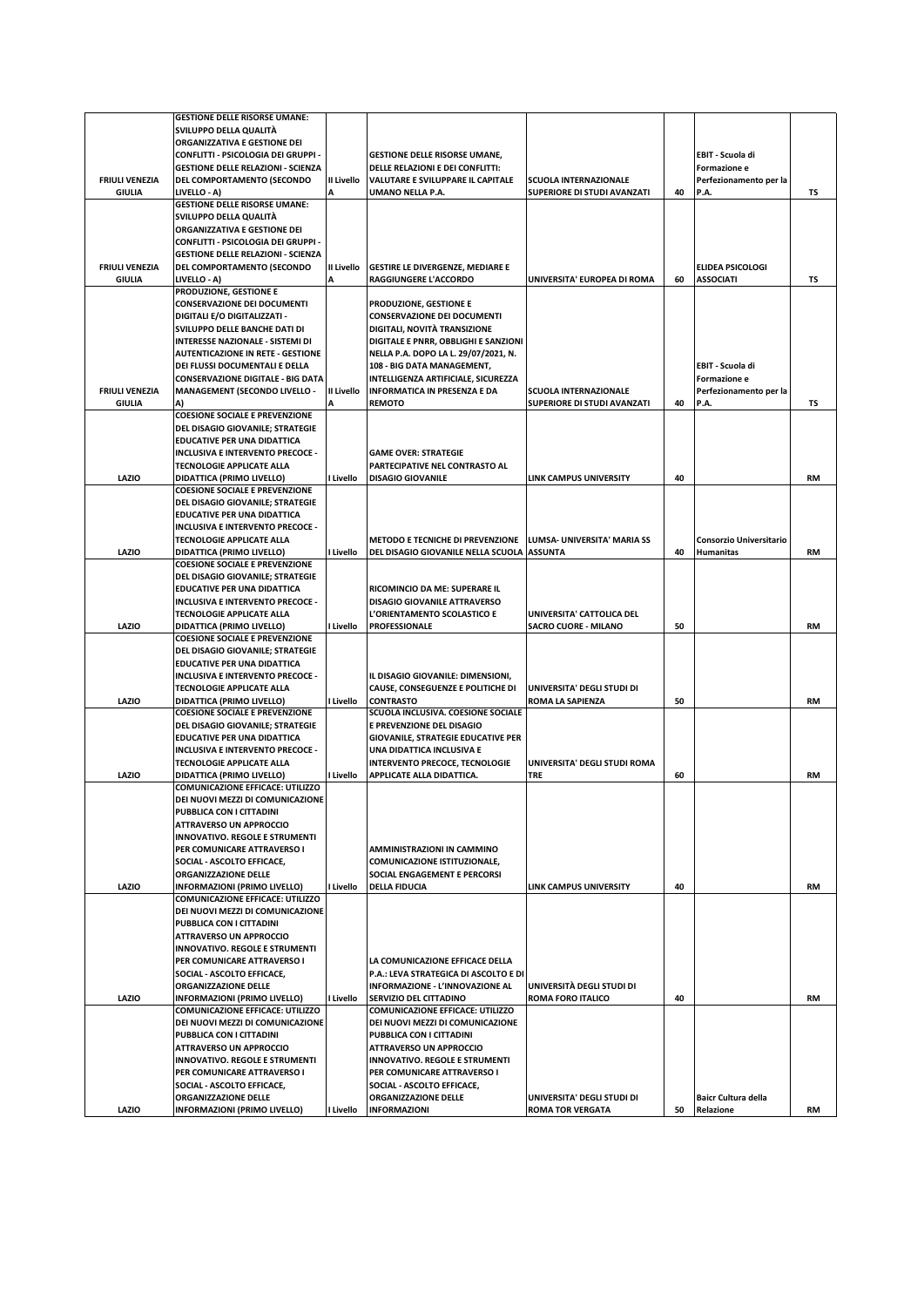|       | <b>COMUNICAZIONE EFFICACE: UTILIZZO</b>                              |           | <b>COMUNICAZIONE EFFICACE: UTILIZZO</b>                       |                               |    |                                |           |
|-------|----------------------------------------------------------------------|-----------|---------------------------------------------------------------|-------------------------------|----|--------------------------------|-----------|
|       | DEI NUOVI MEZZI DI COMUNICAZIONE                                     |           | DEI NUOVI MEZZI DI COMUNICAZIONE                              |                               |    |                                |           |
|       | PUBBLICA CON I CITTADINI                                             |           | PUBBLICA CON I CITTADINI                                      |                               |    |                                |           |
|       | <b>ATTRAVERSO UN APPROCCIO</b>                                       |           | <b>ATTRAVERSO UN APPROCCIO</b>                                |                               |    |                                |           |
|       | <b>INNOVATIVO. REGOLE E STRUMENTI</b>                                |           | <b>INNOVATIVO. REGOLE E STRUMENTI</b>                         |                               |    |                                |           |
|       | PER COMUNICARE ATTRAVERSO I                                          |           | PER COMUNICARE ATTRAVERSO I                                   |                               |    |                                |           |
|       | SOCIAL - ASCOLTO EFFICACE,                                           |           | SOCIAL - ASCOLTO EFFICACE,                                    |                               |    |                                |           |
|       | ORGANIZZAZIONE DELLE                                                 |           | ORGANIZZAZIONE DELLE                                          | UNIVERSITA' DEGLI STUDI       |    |                                |           |
| LAZIO | <b>INFORMAZIONI (PRIMO LIVELLO)</b>                                  | I Livello | <b>INFORMAZIONI</b>                                           | PIEMONTE ORIENTALE            | 40 | PUBBLIFORMEZ S.R.L.            | RM        |
|       | <b>CYBERINTELLIGENCE DIGITAL</b>                                     |           |                                                               |                               |    |                                |           |
|       | <b>INVESTIGATION &amp; SOCIAL MEDIA</b>                              |           |                                                               |                               |    |                                |           |
|       | INTELLIGENCE; INTERCETTAZIONI,                                       |           |                                                               |                               |    |                                |           |
|       | TECNOLOGIE, UTILIZZO E QUADRO                                        |           |                                                               |                               |    |                                |           |
|       | <b>NORMATIVO-GIURIDICO - REATI E</b>                                 |           | <b>CYBERINTELLIGENCE DIGITAL</b>                              |                               |    |                                |           |
|       | CRIMINI FINANZIARI - REATI E                                         |           | <b>INVESTIGATION E SOCIAL MEDIA</b>                           |                               |    |                                |           |
|       | CRIMINI INFORMATICI - ANALISI DEL                                    |           | INTELLIGENCE. INTERCETTAZIONI,                                |                               |    |                                |           |
|       | <b>COMPORTAMENTO E PSICOLOGIA</b>                                    |           | TECNOLOGIE, UTILIZZO E QUADRO                                 | LUMSA- UNIVERSITA' MARIA SS   |    | <b>Consorzio Universitario</b> |           |
| LAZIO | <b>CRIMINALE (PRIMO LIVELLO)</b>                                     | I Livello | <b>NORMATIVO GIURIDICO</b>                                    | <b>ASSUNTA</b>                | 40 | <b>Humanitas</b>               | RM        |
|       | <b>CYBERINTELLIGENCE DIGITAL</b>                                     |           | <b>CYBERINTELLIGENCE DIGITAL</b>                              |                               |    |                                |           |
|       | <b>INVESTIGATION &amp; SOCIAL MEDIA</b>                              |           | <b>INVESTIGATION &amp; SOCIAL MEDIA</b>                       |                               |    |                                |           |
|       | INTELLIGENCE; INTERCETTAZIONI,                                       |           | INTELLIGENCE; INTERCETTAZIONI,                                |                               |    |                                |           |
|       | TECNOLOGIE, UTILIZZO E QUADRO                                        |           | TECNOLOGIE, UTILIZZO E QUADRO                                 |                               |    |                                |           |
|       | <b>NORMATIVO-GIURIDICO - REATI E</b>                                 |           | <b>NORMATIVO-GIURIDICO - REATI E</b>                          |                               |    |                                |           |
|       | CRIMINI FINANZIARI - REATI E                                         |           | CRIMINI FINANZIARI - REATI E CRIMINI                          |                               |    |                                |           |
|       | CRIMINI INFORMATICI - ANALISI DEL                                    |           | <b>INFORMATICI - ANALISI DEL</b>                              |                               |    |                                |           |
|       | <b>COMPORTAMENTO E PSICOLOGIA</b>                                    |           | <b>COMPORTAMENTO E PSICOLOGIA</b>                             | UNIVERSITA' DEGLI STUDI DI    |    | <b>Baicr Cultura della</b>     |           |
| LAZIO | <b>CRIMINALE (PRIMO LIVELLO)</b><br><b>CYBERINTELLIGENCE DIGITAL</b> | I Livello | <b>CRIMINALE.</b>                                             | <b>ROMA TOR VERGATA</b>       | 50 | Relazione                      | RM        |
|       | <b>INVESTIGATION &amp; SOCIAL MEDIA</b>                              |           |                                                               |                               |    |                                |           |
|       | INTELLIGENCE; INTERCETTAZIONI,                                       |           | REATI INFORMATICI E NUOVI MEZZI DI                            |                               |    |                                |           |
|       | TECNOLOGIE, UTILIZZO E QUADRO                                        |           | <b>INVESTIGAZIONE ANCHE ALL'INTERNO</b>                       |                               |    |                                |           |
|       | <b>NORMATIVO-GIURIDICO - REATI E</b>                                 |           | DELL'AZIENDA: DALLA CYBERSECURITY                             |                               |    |                                |           |
|       | CRIMINI FINANZIARI - REATI E                                         |           | ALLA SOCIAL NETWORK ANALISYS. IL                              |                               |    |                                |           |
|       | CRIMINI INFORMATICI - ANALISI DEL                                    |           | <b>GIUSTO EQUILIBRIO TRA ESIGENZE</b>                         |                               |    |                                |           |
|       | <b>COMPORTAMENTO E PSICOLOGIA</b>                                    |           | <b>INVESTIGATIVE E TUTELA DELLA</b>                           | UNIVERSITA' DEGLI STUDI ROMA  |    | Istituto per le politiche      |           |
| LAZIO | <b>CRIMINALE (PRIMO LIVELLO)</b>                                     | I Livello | RISERVATEZZA.                                                 | TRE                           | 60 | dell'innovazione               | RM        |
|       |                                                                      |           |                                                               |                               |    |                                |           |
|       | LA CENTRALITÀ DEL CITTADINO - LE                                     |           |                                                               |                               |    |                                |           |
|       | POLITICHE NAZIONALI CONTRO LA                                        |           |                                                               |                               |    |                                |           |
|       | POVERTÀ, IL SISTEMA DI STRUMENTI                                     |           | PER UN WELFARE A MISURA DEL                                   |                               |    |                                |           |
|       | A FAVORE DELLE CATEGORIE A                                           |           | CITTADINO NUOVE POVERTÀ E NUOVE                               |                               |    |                                |           |
| LAZIO | <b>RISCHIO (PRIMO LIVELLO)</b>                                       | I Livello | SFIDE PER LE POLITICHE PUBBLICHE                              | <b>LINK CAMPUS UNIVERSITY</b> | 40 |                                | <b>RM</b> |
|       |                                                                      |           |                                                               |                               |    |                                |           |
|       | LA CENTRALITÀ DEL CITTADINO - LE                                     |           |                                                               |                               |    |                                |           |
|       | POLITICHE NAZIONALI CONTRO LA                                        |           |                                                               |                               |    |                                |           |
|       | POVERTÀ, IL SISTEMA DI STRUMENTI                                     |           |                                                               |                               |    |                                |           |
|       | A FAVORE DELLE CATEGORIE A                                           |           | LA POVERTÀ: CONCETTI, DIMENSIONI E UNIVERSITA' DEGLI STUDI DI |                               |    |                                |           |
|       |                                                                      |           |                                                               |                               |    |                                |           |
| LAZIO | <b>RISCHIO (PRIMO LIVELLO)</b>                                       | I Livello | MISURE DI CONTRASTO IN ITALIA.                                | ROMA LA SAPIENZA              | 60 |                                | <b>RM</b> |
|       | LAVORO IN GRUPPO E SVILUPPO                                          |           |                                                               |                               |    |                                |           |
|       | DELLE CAPACITÀ DI COMUNICARE E                                       |           |                                                               |                               |    |                                |           |
|       | UTILIZZARE GLI STRUMENTI DIGITALI                                    |           | IL TEAM "ALLARGATO" DELLA P.A.:                               |                               |    |                                |           |
|       | CHE FAVORISCANO LA CONDIVISIONE                                      |           | LAVORARE IN GRUPPO, CONDIVIDERE I                             |                               |    |                                |           |
|       | DEL LAVORO ANCHE A DISTANZA                                          |           | DATI E UTILIZZARE GLI STRUMENTI                               | UNIVERSITÀ DEGLI STUDI DI     |    |                                |           |
| LAZIO | (PRIMO LIVELLO)                                                      | I Livello | DIGITALI IN MODALITÀ SMART                                    | <b>ROMA FORO ITALICO</b>      | 40 |                                | <b>RM</b> |
|       |                                                                      |           | <b>GESTIRE RELAZIONI E CONFLITTI NEGLI</b>                    |                               |    |                                |           |
|       | LAVORO IN GRUPPO E SVILUPPO                                          |           | AMBIENTI LAVORATIVI: DAI PRINCIPI                             |                               |    |                                |           |
|       | DELLE CAPACITÀ DI COMUNICARE E                                       |           | ALLA PRATICA. MEZZI DI                                        |                               |    |                                |           |
|       | UTILIZZARE GLI STRUMENTI DIGITALI                                    |           | <b>COMUNICAZIONE DIGITALE E</b>                               |                               |    |                                |           |
|       | CHE FAVORISCANO LA CONDIVISIONE                                      |           | <b>CONDIVISIONE DEL LAVORO: ANALISI E</b>                     |                               |    |                                |           |
|       | DEL LAVORO ANCHE A DISTANZA                                          |           | SVILUPPO DELLE PRESTAZIONI DEL                                | UNIVERSITA' DEGLI STUDI DI    |    |                                |           |
| LAZIO | (PRIMO LIVELLO)                                                      | I Livello | SINGOLO E DEL GRUPPO.                                         | <b>ROMA LA SAPIENZA</b>       | 60 |                                | <b>RM</b> |
|       | LAVORO IN GRUPPO E SVILUPPO                                          |           |                                                               |                               |    |                                |           |
|       | DELLE CAPACITÀ DI COMUNICARE E                                       |           | LAVORO IN GRUPPO E SVILUPPO DELLE                             |                               |    |                                |           |
|       | UTILIZZARE GLI STRUMENTI DIGITALI                                    |           | <b>CAPACITÀ DI COMUNICARE E</b>                               |                               |    |                                |           |
|       | CHE FAVORISCANO LA CONDIVISIONE                                      |           | UTILIZZARE GLI STRUMENTI DIGITALI                             |                               |    |                                |           |
|       | DEL LAVORO ANCHE A DISTANZA                                          |           | CHE FAVORISCANO LA CONDIVISIONE                               | UNIVERSITA' DEGLI STUDI DI    |    | <b>Baicr Cultura della</b>     |           |
| LAZIO | (PRIMO LIVELLO)                                                      | I Livello | DEL LAVORO ANCHE A DISTANZA                                   | <b>ROMA TOR VERGATA</b>       | 50 | Relazione                      | <b>RM</b> |
|       | LAVORO IN GRUPPO E SVILUPPO                                          |           | LAVORO IN GRUPPO E SVILUPPO DELLE                             |                               |    |                                |           |
|       | DELLE CAPACITÀ DI COMUNICARE E<br>UTILIZZARE GLI STRUMENTI DIGITALI  |           | <b>CAPACITÀ DI COMUNICARE E</b>                               |                               |    |                                |           |
|       | CHE FAVORISCANO LA CONDIVISIONE                                      |           | UTILIZZARE GLI STRUMENTI DIGITALI                             |                               |    |                                |           |
|       | DEL LAVORO ANCHE A DISTANZA                                          |           | CHE FAVORISCANO LA CONDIVISIONE                               | UNIVERSITA' DEGLI STUDI       |    |                                |           |
| LAZIO | (PRIMO LIVELLO)                                                      | I Livello | DEL LAVORO ANCHE A DISTANZA                                   | PIEMONTE ORIENTALE            | 40 | PUBBLIFORMEZ S.R.L.            | <b>RM</b> |
|       |                                                                      |           |                                                               |                               |    |                                |           |
|       | <b>MANAGEMENT DELLE EMERGENZE</b>                                    |           |                                                               |                               |    |                                |           |
|       | SANITARIE E DELLA PROTEZIONE                                         |           |                                                               |                               |    |                                |           |
|       | CIVILE - MODELLI E DINAMICHE DI                                      |           | <b>MODELLI E DINAMICHE DI</b>                                 |                               |    |                                |           |
|       | <b>FUNZIONAMENTO ORGANIZZATIVO</b>                                   |           | <b>FUNZIONAMENTO ORGANIZZATIVO</b>                            |                               |    |                                |           |
|       | DELLE STRUTTURE SANITARIE, NUOVI                                     |           | DELLE STRUTTURE SANITARIE, NUOVI                              |                               |    |                                |           |
|       | <b>MODELLI ORGANIZZATIVI PER</b>                                     |           | <b>MODELLI ORGANIZZATIVI PER</b>                              |                               |    |                                |           |
| LAZIO | L'ASSISTENZA. GESTIONE SICUREZZA<br>SANITARIA (PRIMO LIVELLO)        | I Livello | L'ASSISTENZA. GESTIONE SICUREZZA                              | UNIVERSITA' DEGLI STUDI DI    | 60 |                                |           |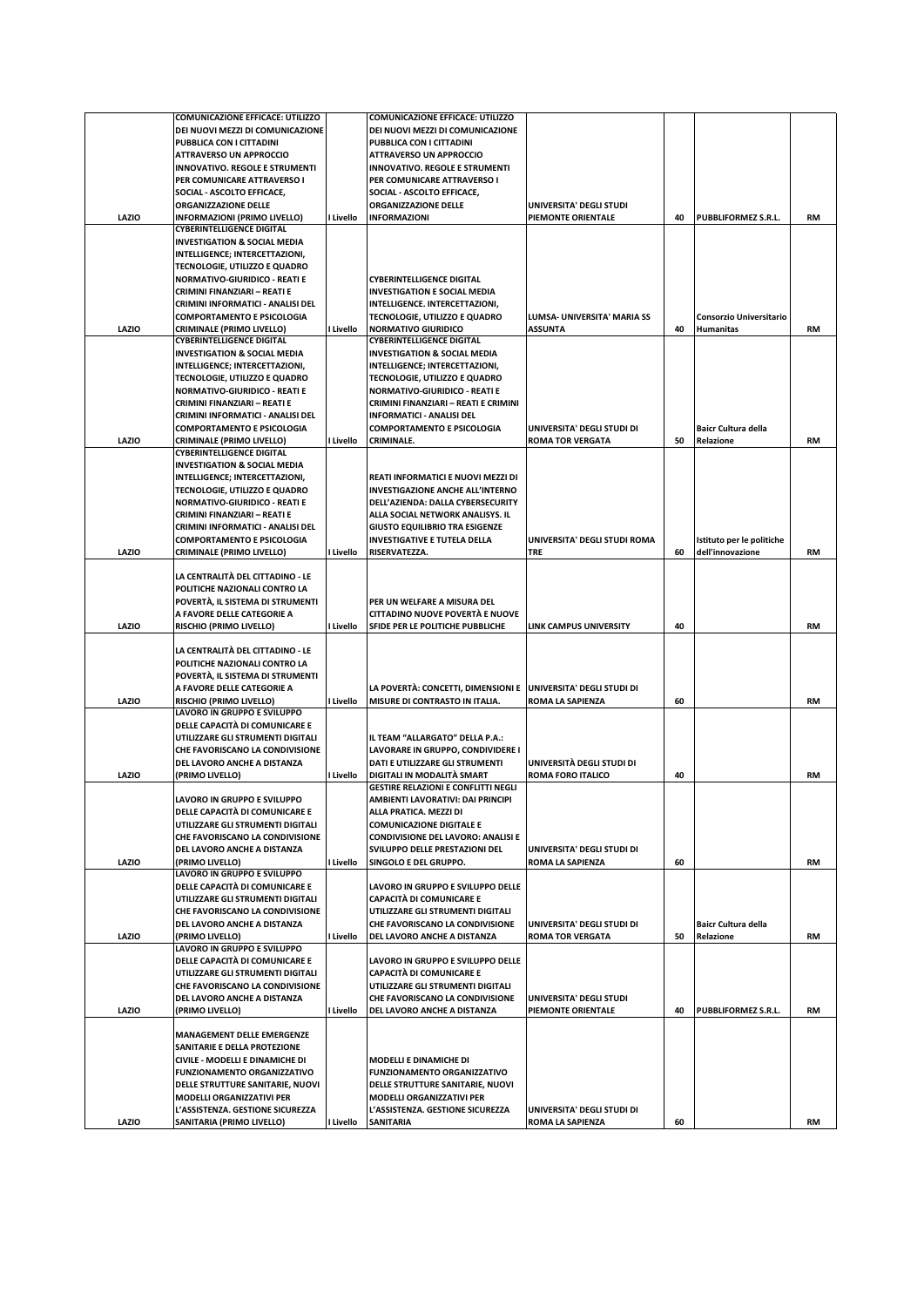|       | <b>MANAGEMENT DELLE EMERGENZE</b><br>SANITARIE E DELLA PROTEZIONE<br>CIVILE - MODELLI E DINAMICHE DI<br><b>FUNZIONAMENTO ORGANIZZATIVO</b><br>DELLE STRUTTURE SANITARIE, NUOVI |           |                                                                                                                                                                                                                                                |                                                         |    |                                                                                                  |           |
|-------|--------------------------------------------------------------------------------------------------------------------------------------------------------------------------------|-----------|------------------------------------------------------------------------------------------------------------------------------------------------------------------------------------------------------------------------------------------------|---------------------------------------------------------|----|--------------------------------------------------------------------------------------------------|-----------|
| LAZIO | <b>MODELLI ORGANIZZATIVI PER</b><br>L'ASSISTENZA. GESTIONE SICUREZZA<br>SANITARIA (PRIMO LIVELLO)                                                                              | I Livello | REGOLE, MANAGEMENT E TECNOLOGIE   UNIVERSITA' DEGLI STUDI ROMA<br>ICT PER LE EMERGENZE SANITARIE                                                                                                                                               | <b>TRE</b>                                              | 60 | Istituto per le politiche<br>dell'innovazione                                                    | RM        |
|       | PERSONALE, ORGANIZZAZIONE E<br>RIFORMA DELLA PUBBLICA<br>AMMINISTRAZIONE - PIANIFICAZIONE,<br>MISURAZIONE E VALUTAZIONE DELLA                                                  |           | LA RIFORMA DELLA PUBBLICA<br>AMMINISTRAZIONE: COME ADEGUARE<br>IL PROPRIO ENTE AL CAMBIAMENTO IN<br>ATTO. MODELLI ORGANIZZATIVI E<br>STRUMENTI MANAGERIALI PER<br><b>FAVORIRE SEMPLIFICAZIONE,</b><br>DIGITALIZZAZIONE E SVILUPPO DEL          | <b>ALMA MATER STUDIORUM</b>                             |    |                                                                                                  |           |
| LAZIO | PERFORMANCE (PRIMO LIVELLO)                                                                                                                                                    | Livello   | <b>CAPITALE UMANO</b>                                                                                                                                                                                                                          | UNIVERSITA' DI BOLOGNA                                  | 40 | Maggioli S.P.A                                                                                   | <b>RM</b> |
| LAZIO | PERSONALE, ORGANIZZAZIONE E<br>RIFORMA DELLA PUBBLICA<br>AMMINISTRAZIONE - PIANIFICAZIONE,<br>MISURAZIONE E VALUTAZIONE DELLA<br>PERFORMANCE (PRIMO LIVELLO)                   | l Livello | DIGITAL INNOVATION PER LA SMART<br>PUBLIC ADMINISTRATION: FIGURE<br>PROFESSIONALI, CULTURA<br>ORGANIZZATIVA E VALORI PER IL<br>CAMBIAMENTO NELL'ERA DIGITALE                                                                                   | <b>LINK CAMPUS UNIVERSITY</b>                           | 60 |                                                                                                  | <b>RM</b> |
| LAZIO | PERSONALE, ORGANIZZAZIONE E<br>RIFORMA DELLA PUBBLICA<br>AMMINISTRAZIONE - PIANIFICAZIONE,<br>MISURAZIONE E VALUTAZIONE DELLA<br>PERFORMANCE (PRIMO LIVELLO)                   | l Livello | PRINCIPI, MODELLI E STRUMENTI PER<br>LA PROGETTAZIONE DI TERRITORI<br><b>SMART E OPEN</b>                                                                                                                                                      | <b>LINK CAMPUS UNIVERSITY</b>                           | 60 |                                                                                                  | <b>RM</b> |
|       | PERSONALE, ORGANIZZAZIONE E<br>RIFORMA DELLA PUBBLICA<br>AMMINISTRAZIONE - PIANIFICAZIONE,<br>MISURAZIONE E VALUTAZIONE DELLA                                                  |           | MISURARE E COMUNICARE IL VALORE<br>PUBBLICO: TRASPARENZA E<br>ACCOUNTABILITY DELLA PUBBLICA                                                                                                                                                    | UNIVERSITA' CATTOLICA DEL                               |    |                                                                                                  |           |
| LAZIO | PERFORMANCE (PRIMO LIVELLO)                                                                                                                                                    | l Livello | <b>AMMINISTRAZIONE</b>                                                                                                                                                                                                                         | <b>SACRO CUORE - MILANO</b>                             | 50 |                                                                                                  | <b>RM</b> |
| LAZIO | PERSONALE, ORGANIZZAZIONE E<br>RIFORMA DELLA PUBBLICA<br>AMMINISTRAZIONE - PIANIFICAZIONE,<br>MISURAZIONE E VALUTAZIONE DELLA<br>PERFORMANCE (PRIMO LIVELLO)                   | Livello   | PROGRAMMAZIONE, MISURAZIONE E<br>VALUTAZIONE DELLA PERFORMANCE<br><b>NELLE PA</b>                                                                                                                                                              | UNIVERSITA' DEGLI STUDI DI<br><b>CAGLIARI</b>           | 40 | Istituto Europeo Ricerca<br>Formazione<br>Orientamento<br><b>Professionale Onlus</b><br>(IERFOP) | <b>RM</b> |
|       | PERSONALE, ORGANIZZAZIONE E<br>RIFORMA DELLA PUBBLICA<br>AMMINISTRAZIONE - PIANIFICAZIONE,<br>MISURAZIONE E VALUTAZIONE DELLA                                                  |           | PERSONALE E RIFORMA P.A. TRA<br><b>NOVITÀ LEGISLATIVE E CCNL 2021:</b><br><b>CLASSIFICAZIONE E AREE, FORME DI</b><br>RECLUTAMENTO, LAVORO AGILE E IN<br>PRESENZA, PROGRESSIONI,<br>ATTUAZIONE PNRR, CAPITALE UMANO                             | UNIVERSITÀ DEGLI STUDI DI                               |    |                                                                                                  |           |
| LAZIO | PERFORMANCE (PRIMO LIVELLO)                                                                                                                                                    | I Livello | E MISURAZIONE DELLA PERFORMANCE<br>L'EVOLUZIONE DEL RUOLO E                                                                                                                                                                                    | <b>ROMA FORO ITALICO</b>                                | 40 |                                                                                                  | <b>RM</b> |
| LAZIO | PERSONALE, ORGANIZZAZIONE E<br>RIFORMA DELLA PUBBLICA<br>AMMINISTRAZIONE - PIANIFICAZIONE.<br>MISURAZIONE E VALUTAZIONE DELLA<br>PERFORMANCE (PRIMO LIVELLO)                   | I Livello | DELL'ORGANIZZAZIONE DELLA<br>PUBBLICA AMMINISTRAZIONE - LA<br>VALUTAZIONE DEI SUOI SERVIZI, DELLA<br>LORO ACCESSIBILITÀ E DEL LORO<br><b>GRADIMENTO DA PARTE DEI CITTADINI</b><br>LE RIFORME CONTABILI, LA<br><b>GOVERNANCE E LE REGOLE UE</b> | UNIVERSITA' DEGLI STUDI DI<br><b>ROMA LA SAPIENZA</b>   | 60 |                                                                                                  | RM        |
|       | PERSONALE, ORGANIZZAZIONE E<br>RIFORMA DELLA PUBBLICA<br>AMMINISTRAZIONE - PIANIFICAZIONE,<br>MISURAZIONE E VALUTAZIONE DELLA                                                  |           | OTTIMIZZARE IL SERVIZIO PUBBLICO:<br>MODELLI E STRUMENTI DI GESTIONE                                                                                                                                                                           | UNIVERSITA' DEGLI STUDI DI                              |    |                                                                                                  |           |
| LAZIO | PERFORMANCE (PRIMO LIVELLO)<br>PERSONALE, ORGANIZZAZIONE E<br>RIFORMA DELLA PUBBLICA<br>AMMINISTRAZIONE - PIANIFICAZIONE,<br>MISURAZIONE E VALUTAZIONE DELLA                   | l Livello | <b>DELLA PERFORMANCE</b><br>PROGRAMMAZIONE, GESTIONE,<br><b>CONTROLLI E RESPONSABILITÀ</b><br>NELL'AMBITO DELLE PUBBLICHE<br>AMMINISTRAZIONI CENTRALI,<br>REGIONALI E LOCALI E DELLE AZIENDE                                                   | <b>ROMA TOR VERGATA</b><br>UNIVERSITA' DEGLI STUDI ROMA | 60 | Istituto per le politiche                                                                        | <b>RM</b> |
| LAZIO | PERFORMANCE (PRIMO LIVELLO)                                                                                                                                                    | l Livello | DEL SERVIZIO SANITARIO NAZIONALE                                                                                                                                                                                                               | <b>TRE</b>                                              | 60 | dell'innovazione                                                                                 | <b>RM</b> |
| LAZIO | PERSONALE, ORGANIZZAZIONE E<br>RIFORMA DELLA PUBBLICA<br>AMMINISTRAZIONE - PIANIFICAZIONE,<br>MISURAZIONE E VALUTAZIONE DELLA<br>PERFORMANCE (PRIMO LIVELLO)                   | l Livello | <b>ORGANIZZAZIONE DELLE</b><br>AMMINISTRAZIONI PUBBLICHE,<br>ORDINAMENTO DEL PERSONALE E<br>CICLO DELLA PERFORMANCE<br>TRANS-CREATION. COMPETENZE                                                                                              | UNIVERSITA' DEGLI STUDI ROMA<br><b>TRE</b>              | 40 |                                                                                                  | RM        |
| LAZIO | SVILUPPO DEL LIVELLO DI<br><b>COMPETENZA LINGUISTICA PER I</b><br>DIPENDENTI DELLA PUBBLICA<br>AMMINISTRAZIONE (PRIMO LIVELLO)                                                 | I Livello | LINGUISTICHE,<br><b>INTERNAZIONALIZZAZIONE E</b><br>SEMPLIFICAZIONE DEI PROCESSI<br><b>COMUNICATIVI</b>                                                                                                                                        | <b>LINK CAMPUS UNIVERSITY</b>                           | 40 |                                                                                                  | <b>RM</b> |
| LAZIO | SVILUPPO DEL LIVELLO DI<br><b>COMPETENZA LINGUISTICA PER I</b><br>DIPENDENTI DELLA PUBBLICA                                                                                    |           | LET'S BRUSH UP YOUR ENGLISH SKILLS!<br>CORSO DI BUSINESS ENGLISH PER LA                                                                                                                                                                        | UNIVERSITA' DEGLI STUDI                                 | 40 |                                                                                                  | RM        |
|       | AMMINISTRAZIONE (PRIMO LIVELLO)   Livello                                                                                                                                      |           | PUBBLICA AMMINISTRAZIONE                                                                                                                                                                                                                       | <b>INTERNAZIONALI DI ROMA</b>                           |    |                                                                                                  |           |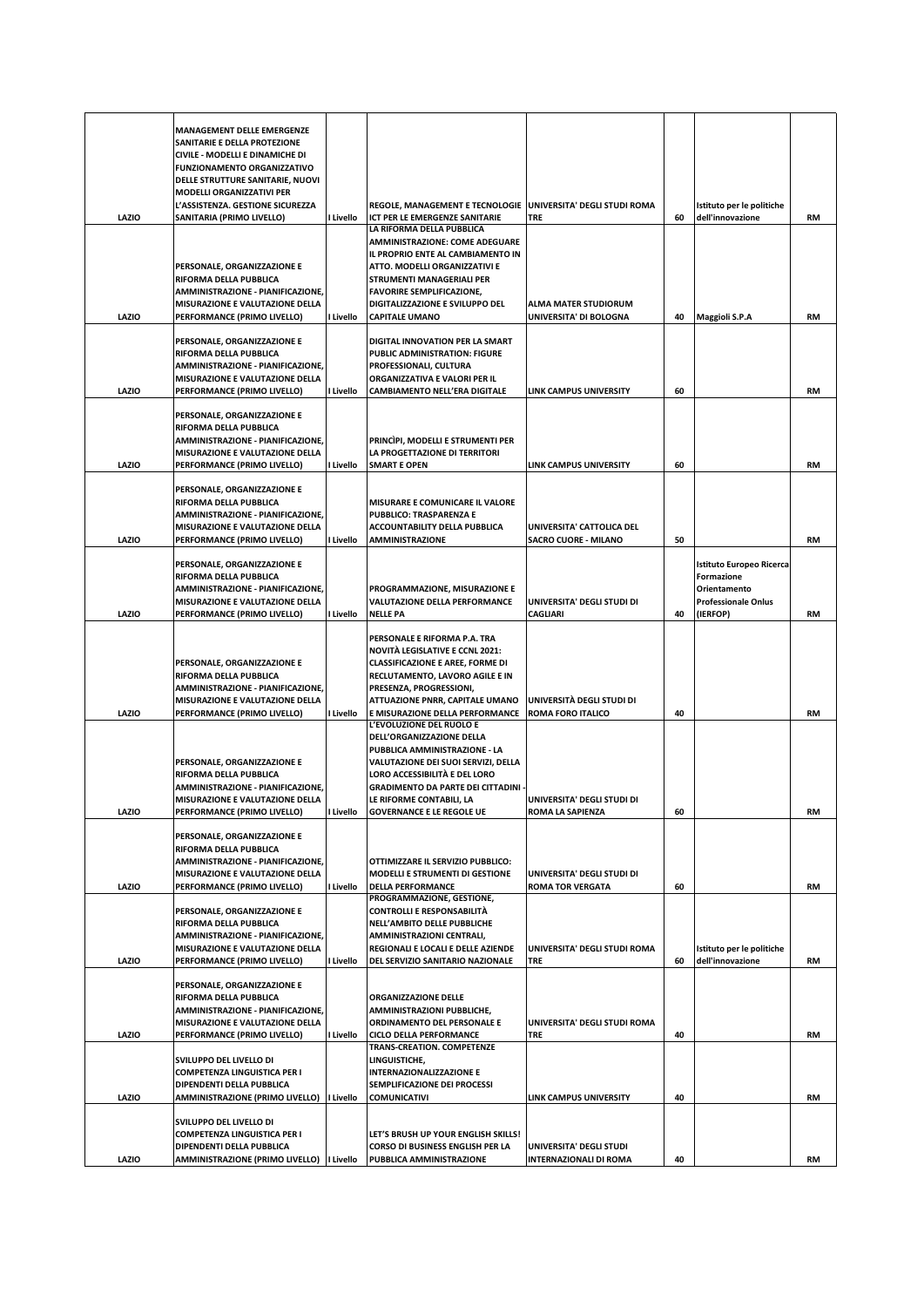|       | SVILUPPO DEL LIVELLO DI<br><b>COMPETENZA LINGUISTICA PER I</b><br>DIPENDENTI DELLA PUBBLICA                                                                                                                                      |                        | SURVIVAL KIT FOR ITALIAN CIVIL<br>SERVANTS: GRAMMAR, IDIOMS AND<br>LETTERS CORSO BASE DI INGLESE PER LA UNIVERSITA' DEGLI STUDI                                                                  |                                                          |    |                                               |           |
|-------|----------------------------------------------------------------------------------------------------------------------------------------------------------------------------------------------------------------------------------|------------------------|--------------------------------------------------------------------------------------------------------------------------------------------------------------------------------------------------|----------------------------------------------------------|----|-----------------------------------------------|-----------|
| LAZIO | AMMINISTRAZIONE (PRIMO LIVELLO)                                                                                                                                                                                                  | I Livello              | PUBBLICA AMMINISTRAZIONE                                                                                                                                                                         | <b>INTERNAZIONALI DI ROMA</b>                            | 40 |                                               | <b>RM</b> |
| LAZIO | <b>ANTICORRUZIONE, TRASPARENZA E</b><br><b>INTEGRITÀ: STRATEGIE PREVENTIVE E</b><br>SISTEMI DI COMPLIANCE - GESTIONE<br>DEL RISCHIO CORRUZIONE (SECONDO<br>LIVELLO - A)                                                          | II Livello             | <b>ANTICORRUZIONE, TRASPARENZA E</b><br>INTEGRITÀ NELLA PA: STRATEGIE<br>PREVENTIVE, COMPLIANCE, RISCHIO E<br><b>CORRUZIONE</b>                                                                  | LUMSA- UNIVERSITA' MARIA SS<br>ASSUNTA                   | 40 | Consorzio Universitario<br>Humanitas          | <b>RM</b> |
| LAZIO | ANTICORRUZIONE, TRASPARENZA E<br>INTEGRITÀ: STRATEGIE PREVENTIVE E<br>SISTEMI DI COMPLIANCE - GESTIONE<br>DEL RISCHIO CORRUZIONE (SECONDO<br>LIVELLO - A)                                                                        | <b>II Livello</b><br>A | PTPCT 2021-2023, CODICI DI<br>COMPORTAMENTO E OBBLIGHI DI<br>TRASPARENZA: ATTUARE<br>EFFICACEMENTE LE MISURE SPECIFICHE<br>DI PREVENZIONE                                                        | UNIVERSITÀ DEGLI STUDI DI<br>ROMA FORO ITALICO           | 40 |                                               | <b>RM</b> |
| LAZIO | ANTICORRUZIONE, TRASPARENZA E<br>INTEGRITÀ: STRATEGIE PREVENTIVE E<br>SISTEMI DI COMPLIANCE - GESTIONE<br>DEL RISCHIO CORRUZIONE (SECONDO<br>LIVELLO - A)                                                                        | <b>II Livello</b><br>A | L'ATTUAZIONE DELLE MISURE DI<br>TRASPARENZA E ANTICORRUZIONE<br>NEGLI ORGANISMI PUBBLICI                                                                                                         | UNIVERSITA' DEGLI STUDI DI<br>ROMA LA SAPIENZA           | 60 |                                               | RM        |
| LAZIO | ANTICORRUZIONE, TRASPARENZA E<br>INTEGRITÀ: STRATEGIE PREVENTIVE E<br>SISTEMI DI COMPLIANCE - GESTIONE<br>DEL RISCHIO CORRUZIONE (SECONDO<br>LIVELLO - A)                                                                        | <b>II Livello</b><br>Α | ANTICORRUZIONE, TRASPARENZA E<br>INTEGRITÀ: STRATEGIE PREVENTIVE E<br>SISTEMI DI COMPLIANCE - GESTIONE<br><b>DEL RISCHIO CORRUZIONE</b>                                                          | UNIVERSITA' DEGLI STUDI<br>PIEMONTE ORIENTALE            | 40 | <b>PUBBLIFORMEZ S.R.L.</b>                    | RM        |
| LAZIO | ANTICORRUZIONE, TRASPARENZA E<br><b>INTEGRITÀ: STRATEGIE PREVENTIVE E</b><br>SISTEMI DI COMPLIANCE - GESTIONE<br>DEL RISCHIO CORRUZIONE (SECONDO<br>LIVELLO - A)                                                                 | II Livello             | PREVENZIONE DELLA CORRUZIONE,<br>TRASPARENZA E INTEGRITÀ.<br>ELABORAZIONE DI UN MODELLO<br>OPERATIVO UNICO PER LA MAPPATURA<br>DEI PROCESSI, LA VALUTAZIONE E LA<br><b>GESTIONE DEL RISCHIO.</b> | UNIVERSITA' DEGLI STUDI ROMA<br>TRE                      | 60 | Istituto per le politiche<br>dell'innovazione | <b>RM</b> |
| LAZIO | ANTICORRUZIONE, TRASPARENZA E<br><b>INTEGRITÀ: STRATEGIE PREVENTIVE E</b><br>SISTEMI DI COMPLIANCE - GESTIONE<br>DEL RISCHIO CORRUZIONE (SECONDO<br>LIVELLO - A)                                                                 | II Livello<br>Δ        | TRASPARENZA AMMINISTRATIVA E<br>ACCESSO AGLI ATTI: NORME, PRASSI E<br><b>STRUMENTI</b>                                                                                                           | UNIVERSITA' DEGLI STUDI ROMA<br>TRE                      | 60 | Istituto per le politiche<br>dell'innovazione | <b>RM</b> |
| LAZIO | ANTICORRUZIONE, TRASPARENZA E<br><b>INTEGRITÀ: STRATEGIE PREVENTIVE E</b><br>SISTEMI DI COMPLIANCE - GESTIONE<br>DEL RISCHIO CORRUZIONE (SECONDO<br>LIVELLO - A)                                                                 | <b>II Livello</b><br>A | IL CODICE DEI CONTRATTI PUBBLICI                                                                                                                                                                 | UNIVERSITA' DEGLI STUDI ROMA<br>TRE                      | 60 |                                               | <b>RM</b> |
| LAZIO | ANTICORRUZIONE, TRASPARENZA E<br>INTEGRITÀ: STRATEGIE PREVENTIVE E<br>SISTEMI DI COMPLIANCE - GESTIONE<br>DEL RISCHIO CORRUZIONE (SECONDO<br>LIVELLO - A)                                                                        | II Livello             | ANTICORRUZIONE, TRASPARENZA E<br>INTEGRITÀ: STRATEGIE PREVENTIVE E<br>SISTEMI DI COMPLIANCE - GESTIONE<br><b>DEL RISCHIO CORRUZIONE</b>                                                          | UNIVERSITA' DEGLI STUDI ROMA<br>TRE                      | 60 |                                               | <b>RM</b> |
|       | <b>GESTIONE DELLE RISORSE UMANE:</b><br>SVILUPPO DELLA QUALITÀ<br>ORGANIZZATIVA E GESTIONE DEI<br>CONFLITTI - PSICOLOGIA DEI GRUPPI -<br><b>GESTIONE DELLE RELAZIONI - SCIENZA</b><br>DEL COMPORTAMENTO (SECONDO                 | II Livello             | <b>GESTIONE DELLE RISORSE UMANE</b><br>NELLA PA: QUALITÀ, PERFORMANCE E                                                                                                                          | LUMSA- UNIVERSITA' MARIA SS                              |    | Consorzio Universitario                       |           |
| LAZIO | LIVELLO - A)<br><b>GESTIONE DELLE RISORSE UMANE:</b><br>SVILUPPO DELLA QUALITÀ<br>ORGANIZZATIVA E GESTIONE DEI<br>CONFLITTI - PSICOLOGIA DEI GRUPPI -<br><b>GESTIONE DELLE RELAZIONI - SCIENZA</b>                               |                        | SCIENZA DEL COMPORTAMENTO<br>LA GESTIONE DELLE RISORSE UMANE<br><b>NEI CONTESTI ORGANIZZATIVI:</b>                                                                                               | <b>ASSUNTA</b>                                           | 40 | Humanitas                                     | RM        |
| LAZIO | DEL COMPORTAMENTO (SECONDO<br>LIVELLO - A)                                                                                                                                                                                       | II Livello             | STRUMENTI DI MANAGEMENT PER<br><b>MOTIVARE IL PERSONALE</b>                                                                                                                                      | UNIVERSITA' CATTOLICA DEL<br><b>SACRO CUORE - MILANO</b> | 50 |                                               | <b>RM</b> |
|       | <b>GESTIONE DELLE RISORSE UMANE:</b><br>SVILUPPO DELLA QUALITÀ<br>ORGANIZZATIVA E GESTIONE DEI<br>CONFLITTI - PSICOLOGIA DEI GRUPPI -<br><b>GESTIONE DELLE RELAZIONI - SCIENZA</b><br>DEL COMPORTAMENTO (SECONDO                 | II Livello             | <b>GESTIRE I CONFLITTI E MIGLIORARE LE</b>                                                                                                                                                       | UNIVERSITÀ DEGLI STUDI DI                                |    |                                               |           |
| LAZIO | LIVELLO - A)<br><b>GESTIONE DELLE RISORSE UMANE:</b><br>SVILUPPO DELLA QUALITÀ<br>ORGANIZZATIVA E GESTIONE DEI<br>CONFLITTI - PSICOLOGIA DEI GRUPPI -<br><b>GESTIONE DELLE RELAZIONI - SCIENZA</b><br>DEL COMPORTAMENTO (SECONDO | A<br>II Livello        | RELAZIONI E LE PRESTAZIONI DEL TEAM<br>"LEADERSHIP E RENDIMENTO DEI                                                                                                                              | <b>ROMA FORO ITALICO</b><br>UNIVERSITA' DEGLI STUDI DI   | 40 |                                               | RM        |
| LAZIO | LIVELLO - A)                                                                                                                                                                                                                     |                        | <b>GRUPPI DI LAVORO"</b>                                                                                                                                                                         | ROMA LA SAPIENZA                                         | 60 |                                               | RM        |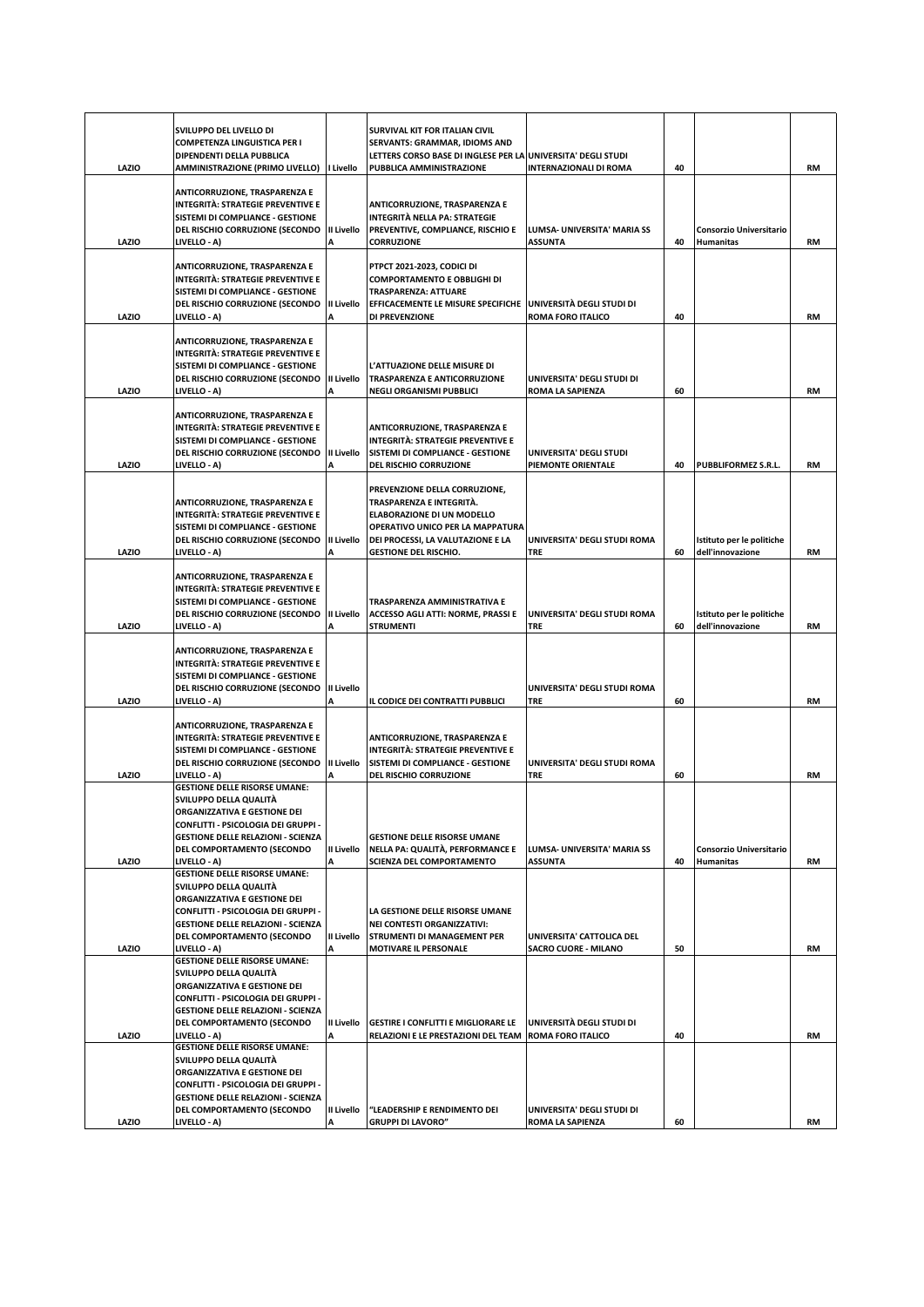|       | <b>GESTIONE DELLE RISORSE UMANE:</b>                                    |            |                                                                |                                    |    |                            |           |
|-------|-------------------------------------------------------------------------|------------|----------------------------------------------------------------|------------------------------------|----|----------------------------|-----------|
|       | SVILUPPO DELLA QUALITA                                                  |            | <b>GESTIONE DELLE RISORSE UMANE:</b>                           |                                    |    |                            |           |
|       | ORGANIZZATIVA E GESTIONE DEI                                            |            | SVILUPPO DELLA QUALITÀ                                         |                                    |    |                            |           |
|       | CONFLITTI - PSICOLOGIA DEI GRUPPI -                                     |            | ORGANIZZATIVA E GESTIONE DEI                                   |                                    |    |                            |           |
|       | <b>GESTIONE DELLE RELAZIONI - SCIENZA</b>                               |            | CONFLITTI - PSICOLOGIA DEI GRUPPI -                            |                                    |    |                            |           |
|       | DEL COMPORTAMENTO (SECONDO                                              | II Livello | <b>GESTIONE DELLE RELAZIONI - SCIENZA</b>                      | UNIVERSITA' DEGLI STUDI DI         |    | <b>Baicr Cultura della</b> |           |
| LAZIO | LIVELLO - A)                                                            |            | DEL COMPORTAMENTO                                              | <b>ROMA TOR VERGATA</b>            | 50 | Relazione                  | <b>RM</b> |
|       | <b>GESTIONE DELLE RISORSE UMANE:</b>                                    |            |                                                                |                                    |    |                            |           |
|       | SVILUPPO DELLA QUALITÀ                                                  |            | <b>GESTIONE DELLE RISORSE UMANE:</b>                           |                                    |    |                            |           |
|       | ORGANIZZATIVA E GESTIONE DEI                                            |            | SVILUPPO DELLA QUALITÀ                                         |                                    |    |                            |           |
|       | CONFLITTI - PSICOLOGIA DEI GRUPPI -                                     |            | ORGANIZZATIVA E GESTIONE DEI                                   |                                    |    |                            |           |
|       | <b>GESTIONE DELLE RELAZIONI - SCIENZA</b><br>DEL COMPORTAMENTO (SECONDO | Il Livello | CONFLITTI - PSICOLOGIA DEI GRUPPI -                            | UNIVERSITA' DEGLI STUDI            |    |                            |           |
| LAZIO | LIVELLO - A)                                                            |            | <b>GESTIONE DELLE RELAZIONI - SCIENZA</b><br>DEL COMPORTAMENTO | PIEMONTE ORIENTALE                 | 40 | PUBBLIFORMEZ S.R.L.        | <b>RM</b> |
|       | <b>GESTIONE DELLE RISORSE UMANE:</b>                                    |            |                                                                |                                    |    |                            |           |
|       | SVILUPPO DELLA QUALITÀ                                                  |            |                                                                |                                    |    |                            |           |
|       | ORGANIZZATIVA E GESTIONE DEI                                            |            |                                                                |                                    |    |                            |           |
|       | CONFLITTI - PSICOLOGIA DEI GRUPPI -                                     |            |                                                                |                                    |    |                            |           |
|       | <b>GESTIONE DELLE RELAZIONI - SCIENZA</b>                               |            |                                                                |                                    |    |                            |           |
|       | DEL COMPORTAMENTO (SECONDO                                              | II Livello | <b>GESTIRE LE DIVERGENZE, MEDIARE E</b>                        |                                    |    | <b>ELIDEA PSICOLOGI</b>    |           |
| LAZIO | LIVELLO - A)                                                            | А          | RAGGIUNGERE L'ACCORDO                                          | UNIVERSITA' EUROPEA DI ROMA        | 60 | <b>ASSOCIATI</b>           | <b>RM</b> |
|       | PRODUZIONE, GESTIONE E                                                  |            |                                                                |                                    |    |                            |           |
|       | <b>CONSERVAZIONE DEI DOCUMENTI</b>                                      |            | PRODUZIONE, GESTIONE E                                         |                                    |    |                            |           |
|       | DIGITALI E/O DIGITALIZZATI -                                            |            | <b>CONSERVAZIONE DEI DOCUMENTI</b>                             |                                    |    |                            |           |
|       | SVILUPPO DELLE BANCHE DATI DI                                           |            | DIGITALI E/O DIGITALIZZATI - SVILUPPO                          |                                    |    |                            |           |
|       | INTERESSE NAZIONALE - SISTEMI DI                                        |            | DELLE BANCHE DATI DI INTERESSE                                 |                                    |    |                            |           |
|       | <b>AUTENTICAZIONE IN RETE - GESTIONE</b>                                |            | <b>NAZIONALE - SISTEMI DI</b>                                  |                                    |    |                            |           |
|       | DEI FLUSSI DOCUMENTALI E DELLA                                          |            | <b>AUTENTICAZIONE IN RETE - GESTIONE</b>                       |                                    |    |                            |           |
|       | <b>CONSERVAZIONE DIGITALE - BIG DATA</b>                                |            | DEI FLUSSI DOCUMENTALI E DELLA                                 |                                    |    |                            |           |
|       | <b>MANAGEMENT (SECONDO LIVELLO -</b>                                    | II Livello | <b>CONSERVAZIONE DIGITALE - BIG DATA</b>                       |                                    |    |                            |           |
| LAZIO | A)                                                                      |            | <b>MANAGEMENT</b>                                              | <b>CONSORZIO UNIVERSITARIO MIP</b> | 40 |                            | <b>RM</b> |
|       | PRODUZIONE, GESTIONE E                                                  |            |                                                                |                                    |    |                            |           |
|       | <b>CONSERVAZIONE DEI DOCUMENTI</b>                                      |            |                                                                |                                    |    |                            |           |
|       | DIGITALI E/O DIGITALIZZATI -                                            |            |                                                                |                                    |    |                            |           |
|       | SVILUPPO DELLE BANCHE DATI DI                                           |            | LA TRANSIZIONE DIGITALE NELLA PA,                              |                                    |    |                            |           |
|       | INTERESSE NAZIONALE - SISTEMI DI                                        |            | NEGLI ENTI LOCALI E NELLE SOCIETÀ                              |                                    |    |                            |           |
|       | <b>AUTENTICAZIONE IN RETE - GESTIONE</b>                                |            | PUBBLICHE: DAGLI ASPETTI                                       |                                    |    |                            |           |
|       | DEI FLUSSI DOCUMENTALI E DELLA                                          |            | ORGANIZZATIVI E GESTIONALI AGLI                                |                                    |    |                            |           |
|       | <b>CONSERVAZIONE DIGITALE - BIG DATA</b>                                |            | ADEMPIMENTI OPERATIVI DEI                                      |                                    |    |                            |           |
|       | <b>MANAGEMENT (SECONDO LIVELLO -</b>                                    | II Livello | RESPONSABILI PER LA TRANSIZIONE AL                             |                                    |    |                            |           |
| LAZIO | A)                                                                      |            | <b>DIGITALE</b>                                                | UNIVERSITA' DEGLI STUDI DI PISA    | 60 |                            | <b>RM</b> |
|       | PRODUZIONE, GESTIONE E                                                  |            |                                                                |                                    |    |                            |           |
|       | <b>CONSERVAZIONE DEI DOCUMENTI</b>                                      |            |                                                                |                                    |    |                            |           |
|       | DIGITALI E/O DIGITALIZZATI -                                            |            |                                                                |                                    |    |                            |           |
|       | SVILUPPO DELLE BANCHE DATI DI                                           |            | <b>COMPETENZE DIGITALI: FORMAZIONE E</b>                       |                                    |    |                            |           |
|       | INTERESSE NAZIONALE - SISTEMI DI                                        |            | <b>CONSERVAZIONE DEI DOCUMENTI</b>                             |                                    |    |                            |           |
|       | <b>AUTENTICAZIONE IN RETE - GESTIONE</b>                                |            | INFORMATICI, BANCHE DATI, BIG DATA                             |                                    |    |                            |           |
|       | DEI FLUSSI DOCUMENTALI E DELLA                                          |            | MANAGEMENT, CYBER SECURITY,                                    |                                    |    |                            |           |
|       | <b>CONSERVAZIONE DIGITALE - BIG DATA</b>                                |            | NOVITÀ TRANSIZIONE DIGITALE L.                                 |                                    |    |                            |           |
|       | <b>MANAGEMENT (SECONDO LIVELLO -</b>                                    | II Livello | 108/2021, PIANO TRIENNALE                                      | UNIVERSITÀ DEGLI STUDI DI          |    |                            |           |
| LAZIO | A)                                                                      | A          | <b>INFORMATICA E LINEE GUIDA AGID</b>                          | <b>ROMA FORO ITALICO</b>           | 40 |                            | <b>RM</b> |
|       | PRODUZIONE, GESTIONE E                                                  |            |                                                                |                                    |    |                            |           |
|       | <b>CONSERVAZIONE DEI DOCUMENTI</b>                                      |            |                                                                |                                    |    |                            |           |
|       | DIGITALI E/O DIGITALIZZATI -                                            |            |                                                                |                                    |    |                            |           |
|       | SVILUPPO DELLE BANCHE DATI DI                                           |            |                                                                |                                    |    |                            |           |
|       | INTERESSE NAZIONALE - SISTEMI DI                                        |            |                                                                |                                    |    |                            |           |
|       | <b>AUTENTICAZIONE IN RETE - GESTIONE</b>                                |            |                                                                |                                    |    |                            |           |
|       | DEI FLUSSI DOCUMENTALI E DELLA                                          |            | LA TRASFORMAZIONE DIGITALE DELLA                               |                                    |    |                            |           |
|       | <b>CONSERVAZIONE DIGITALE - BIG DATA</b>                                |            | PUBBLICA AMMINISTRAZIONE:                                      |                                    |    |                            |           |
|       | <b>MANAGEMENT (SECONDO LIVELLO -</b>                                    | II Livello | <b>PROCESSI E STRATEGIE DI</b>                                 | UNIVERSITA' DEGLI STUDI DI         |    |                            |           |
| LAZIO | A)                                                                      |            | <b>INNOVAZIONE</b>                                             | <b>ROMA LA SAPIENZA</b>            | 60 |                            | <b>RM</b> |
|       | PRODUZIONE, GESTIONE E                                                  |            |                                                                |                                    |    |                            |           |
|       | <b>CONSERVAZIONE DEI DOCUMENTI</b>                                      |            | PRODUZIONE, GESTIONE E                                         |                                    |    |                            |           |
|       | DIGITALI E/O DIGITALIZZATI -                                            |            | <b>CONSERVAZIONE DEI DOCUMENTI</b>                             |                                    |    |                            |           |
|       | SVILUPPO DELLE BANCHE DATI DI                                           |            | DIGITALI E/O DIGITALIZZATI - SVILUPPO                          |                                    |    |                            |           |
|       | <b>INTERESSE NAZIONALE - SISTEMI DI</b>                                 |            | DELLE BANCHE DATI DI INTERESSE                                 |                                    |    |                            |           |
|       | <b>AUTENTICAZIONE IN RETE - GESTIONE</b>                                |            | <b>NAZIONALE - SISTEMI DI</b>                                  |                                    |    |                            |           |
|       | DEI FLUSSI DOCUMENTALI E DELLA                                          |            | <b>AUTENTICAZIONE IN RETE - GESTIONE</b>                       |                                    |    |                            |           |
|       | <b>CONSERVAZIONE DIGITALE - BIG DATA</b>                                |            | DEI FLUSSI DOCUMENTALI E DELLA                                 |                                    |    |                            |           |
|       | <b>MANAGEMENT (SECONDO LIVELLO -</b>                                    | II Livello | <b>CONSERVAZIONE DIGITALE - BIG DATA</b>                       | UNIVERSITA' DEGLI STUDI DI         |    | <b>Baicr Cultura della</b> |           |
| LAZIO | A)                                                                      |            | MANAGEMENT                                                     | <b>ROMA TOR VERGATA</b>            | 50 | Relazione                  | RM        |
|       | PRODUZIONE, GESTIONE E                                                  |            |                                                                |                                    |    |                            |           |
|       | <b>CONSERVAZIONE DEI DOCUMENTI</b>                                      |            |                                                                |                                    |    |                            |           |
|       | <b>DIGITALI E/O DIGITALIZZATI -</b>                                     |            |                                                                |                                    |    |                            |           |
|       | SVILUPPO DELLE BANCHE DATI DI                                           |            |                                                                |                                    |    |                            |           |
|       | INTERESSE NAZIONALE - SISTEMI DI                                        |            |                                                                |                                    |    |                            |           |
|       | <b>AUTENTICAZIONE IN RETE - GESTIONE</b>                                |            |                                                                |                                    |    |                            |           |
|       | DEI FLUSSI DOCUMENTALI E DELLA                                          |            | <b>GESTIONE DEL DOCUMENTO</b>                                  |                                    |    |                            |           |
|       | <b>CONSERVAZIONE DIGITALE - BIG DATA</b>                                |            | INFORMATICO: PRODUZIONE,                                       |                                    |    |                            |           |
|       |                                                                         | II Livello | <b>CONSERVAZIONE E GESTIONE DEI</b>                            | UNIVERSITA' DEGLI STUDI DI         |    |                            |           |
| LAZIO | <b>MANAGEMENT (SECONDO LIVELLO -</b><br>A)                              | А          | DOCUMENTI DIGITALI O DIGITALIZZATI                             | <b>ROMA TOR VERGATA</b>            | 40 |                            | RM        |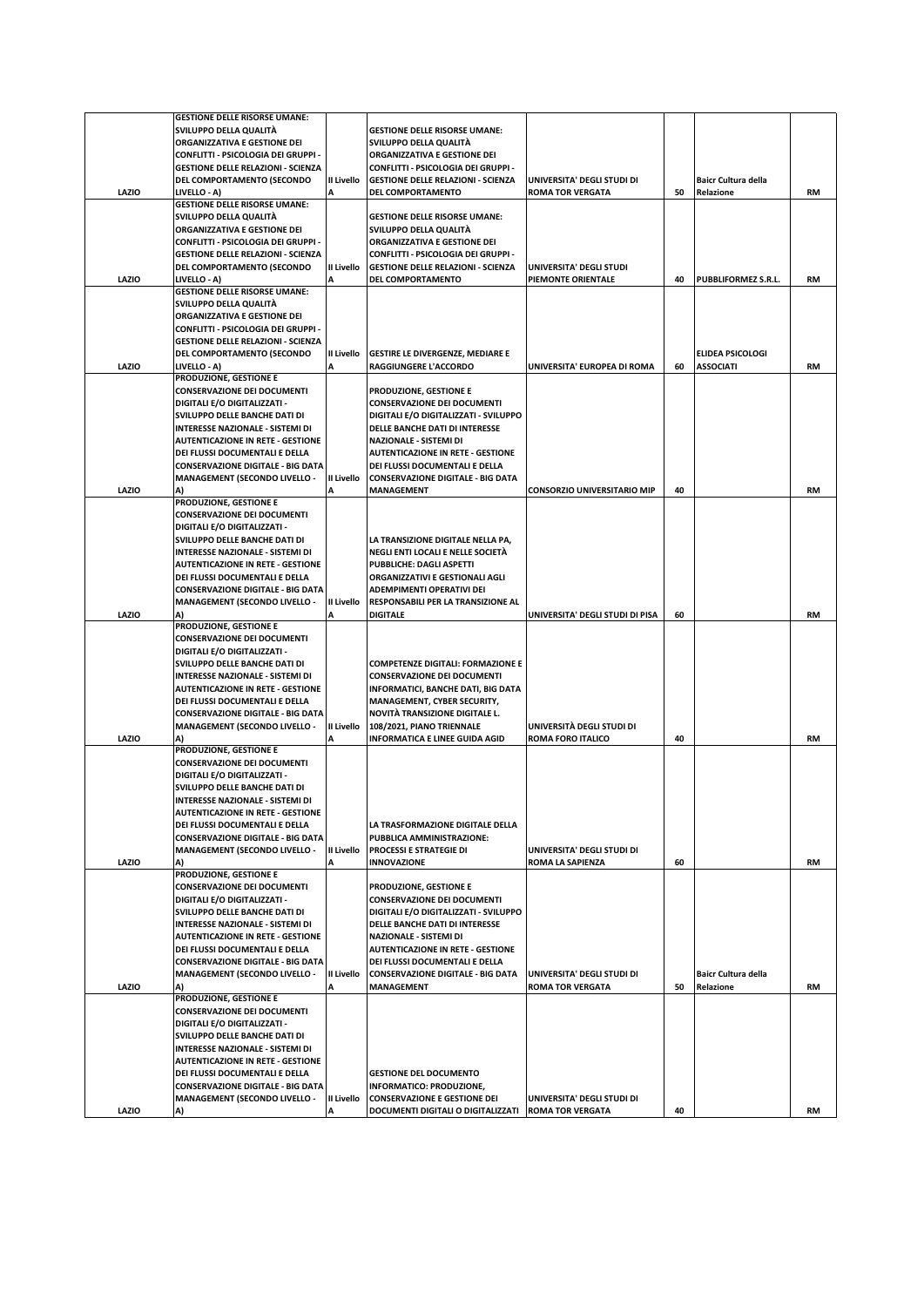|                | PRODUZIONE, GESTIONE E                                                |                        |                                                                           |                                            |    |                                               |           |
|----------------|-----------------------------------------------------------------------|------------------------|---------------------------------------------------------------------------|--------------------------------------------|----|-----------------------------------------------|-----------|
|                | <b>CONSERVAZIONE DEI DOCUMENTI</b>                                    |                        |                                                                           |                                            |    |                                               |           |
|                | DIGITALI E/O DIGITALIZZATI -<br>SVILUPPO DELLE BANCHE DATI DI         |                        | LE SFIDE DELLA TRASFORMAZIONE                                             |                                            |    |                                               |           |
|                | INTERESSE NAZIONALE - SISTEMI DI                                      |                        | <b>DIGITALE DELLA PUBBLICA</b>                                            |                                            |    |                                               |           |
|                | <b>AUTENTICAZIONE IN RETE - GESTIONE</b>                              |                        | AMMINISTRAZIONE: DOCUMENTI,                                               |                                            |    |                                               |           |
|                | DEI FLUSSI DOCUMENTALI E DELLA                                        |                        | PROCESSI, SERVIZI E DATI. DALLA                                           |                                            |    |                                               |           |
|                | <b>CONSERVAZIONE DIGITALE - BIG DATA</b>                              |                        | DEMATERIALIZZAZIONE DEI                                                   |                                            |    |                                               |           |
| LAZIO          | <b>MANAGEMENT (SECONDO LIVELLO -</b><br>A)                            | <b>II Livello</b><br>A | DOCUMENTI ALLA DIGITALIZZAZIONE<br>DEI PROCESSI E DEI SERVIZI.            | UNIVERSITA' DEGLI STUDI ROMA<br><b>TRE</b> | 60 | Istituto per le politiche<br>dell'innovazione | RM        |
|                |                                                                       |                        |                                                                           |                                            |    |                                               |           |
|                | PROGETTAZIONE DI MODELLI DI                                           |                        |                                                                           |                                            |    |                                               |           |
|                | SERVIZIO, INNOVAZIONE, ANALISI E                                      |                        |                                                                           |                                            |    | Istituto Europeo Ricerca                      |           |
|                | REVISIONE DEI PROCESSI DI LAVORO                                      |                        |                                                                           |                                            |    | Formazione                                    |           |
|                | PER IL MIGLIORAMENTO DEI SERVIZI<br>ALL'UTENZA - QUALITÀ DEL SERVIZIO | II Livello             | <b>ANALISI DEI PROCESSI E PROCESS</b><br>MINING: NUOVE TECNOLOGIE PER IL  | UNIVERSITA' DEGLI STUDI DI                 |    | Orientamento<br><b>Professionale Onlus</b>    |           |
| LAZIO          | PUBBLICO (SECONDO LIVELLO - A)                                        |                        | MIGLIORAMENTO DEI PROCESSI                                                | <b>CAGLIARI</b>                            | 40 | (IERFOP)                                      | <b>RM</b> |
|                |                                                                       |                        |                                                                           |                                            |    |                                               |           |
|                | PROGETTAZIONE DI MODELLI DI                                           |                        |                                                                           |                                            |    |                                               |           |
|                | SERVIZIO, INNOVAZIONE, ANALISI E                                      |                        |                                                                           |                                            |    |                                               |           |
|                | REVISIONE DEI PROCESSI DI LAVORO                                      |                        | NUOVI MODELLI DI SERVIZIO                                                 |                                            |    |                                               |           |
|                | PER IL MIGLIORAMENTO DEI SERVIZI<br>ALL'UTENZA - QUALITÀ DEL SERVIZIO | II Livello             | ALL'UTENZA, NUOVA ORGANIZZAZIONE<br>DEL LAVORO PUBBLICO E DESIGN DEL      | UNIVERSITÀ DEGLI STUDI DI                  |    |                                               |           |
| LAZIO          | PUBBLICO (SECONDO LIVELLO - A)                                        |                        | SERVIZIO PUBBLICO                                                         | <b>ROMA FORO ITALICO</b>                   | 40 |                                               | RM        |
|                |                                                                       |                        | QUALITÀ DEL SERVIZIO PUBBLICO:                                            |                                            |    |                                               |           |
|                |                                                                       |                        | COMPORTAMENTI INDIVIDUALI,                                                |                                            |    |                                               |           |
|                | PROGETTAZIONE DI MODELLI DI                                           |                        | LAVORO DI GRUPPO E SVILUPPO DELLE                                         |                                            |    |                                               |           |
|                | SERVIZIO, INNOVAZIONE, ANALISI E<br>REVISIONE DEI PROCESSI DI LAVORO  |                        | RISORSE UMANE NELLA PUBBLICA                                              |                                            |    |                                               |           |
|                | PER IL MIGLIORAMENTO DEI SERVIZI                                      |                        | AMMINISTRAZIONE, TRA VINCOLI<br>LEGISLATIVI, INNOVAZIONE                  |                                            |    |                                               |           |
|                | ALL'UTENZA - QUALITÀ DEL SERVIZIO                                     | II Livello             | AMMINISTRATIVA E VALUTAZIONE                                              | UNIVERSITA' DEGLI STUDI DI                 |    |                                               |           |
| LAZIO          | PUBBLICO (SECONDO LIVELLO - A)                                        | A                      | DELLE PERFORMANCE.                                                        | <b>ROMA LA SAPIENZA</b>                    | 60 |                                               | <b>RM</b> |
|                |                                                                       |                        |                                                                           |                                            |    |                                               |           |
|                | PROGETTAZIONE DI MODELLI DI                                           |                        |                                                                           |                                            |    |                                               |           |
|                | SERVIZIO, INNOVAZIONE, ANALISI E<br>REVISIONE DEI PROCESSI DI LAVORO  |                        | <b>REVISIONE DEL MODELLO DI GESTIONE</b><br>DEL CICLO PASSIVO ATTRAVERSO  |                                            |    |                                               |           |
|                | PER IL MIGLIORAMENTO DEI SERVIZI                                      |                        | L'APPLICAZIONE DELLE TECNICHE DI                                          |                                            |    |                                               |           |
|                | ALL'UTENZA - QUALITÀ DEL SERVIZIO                                     | II Livello             | PROCESS ANALYSIS & IMPROVEMENT.                                           | UNIVERSITA' DEGLI STUDI DI                 |    |                                               |           |
| LAZIO          | PUBBLICO (SECONDO LIVELLO - A)                                        |                        | L'INGEGNERIA DEI PROCESSI.                                                | <b>ROMA TOR VERGATA</b>                    | 40 |                                               | RM        |
|                | PROGETTAZIONE E GESTIONE DEI                                          |                        |                                                                           |                                            |    |                                               |           |
|                | <b>FONDI EUROPEI - TECNICHE PER</b>                                   |                        | PROGETTAZIONE E GESTIONE DEI FONDI                                        |                                            |    |                                               |           |
|                | REALIZZARE INIZIATIVE INNOVATIVE E                                    |                        | <b>EUROPEI - TECNICHE PER REALIZZARE</b>                                  |                                            |    |                                               |           |
|                | DI SUCCESSO A SUPPORTO DELLO<br>SVILUPPO - SVILUPPO SOSTENIBILE E     |                        | INIZIATIVE INNOVATIVE E DI SUCCESSO<br>A SUPPORTO DELLO SVILUPPO -        |                                            |    |                                               |           |
|                | <b>TRANSIZIONE ECOLOGICA (SECONDO</b>                                 | II Livello             | SVILUPPO SOSTENIBILE E TRANSIZIONE                                        |                                            |    |                                               |           |
| LAZIO          | LIVELLO - A)                                                          |                        | ECOLOGICA.                                                                | <b>CONSORZIO UNIVERSITARIO MIP</b>         | 40 |                                               | RM        |
|                | PROGETTAZIONE E GESTIONE DEI                                          |                        |                                                                           |                                            |    |                                               |           |
|                | <b>FONDI EUROPEI - TECNICHE PER</b>                                   |                        |                                                                           |                                            |    |                                               |           |
|                | REALIZZARE INIZIATIVE INNOVATIVE E<br>DI SUCCESSO A SUPPORTO DELLO    |                        | <b>EUROPROGETTAZIONE PER LE</b><br>PUBBLICHE AMMINISTRAZIONI: COME        |                                            |    |                                               |           |
|                | SVILUPPO - SVILUPPO SOSTENIBILE E                                     |                        | <b>CREARE VALORE PER LA PROPRIA</b>                                       |                                            |    |                                               |           |
|                | <b>TRANSIZIONE ECOLOGICA (SECONDO</b>                                 | II Livello             | ORGANIZZAZIONE PARTECIPANDO AI                                            | UNIVERSITA' CATTOLICA DEL                  |    |                                               |           |
| LAZIO          | <b>LIVELLO - A)</b>                                                   | A                      | <b>BANDI EUROPEI</b>                                                      | <b>SACRO CUORE - MILANO</b>                | 50 |                                               | RM        |
|                | PROGETTAZIONE E GESTIONE DEI                                          |                        |                                                                           |                                            |    |                                               |           |
|                | <b>FONDI EUROPEI - TECNICHE PER</b>                                   |                        |                                                                           |                                            |    |                                               |           |
|                | REALIZZARE INIZIATIVE INNOVATIVE E<br>DI SUCCESSO A SUPPORTO DELLO    |                        | <b>CORSO SPECIALISTICO PER LA</b><br><b>GESTIONE, IL MONITORAGGIO, LA</b> |                                            |    |                                               |           |
|                | SVILUPPO - SVILUPPO SOSTENIBILE E                                     |                        | RENDICONTAZIONE ED IL CONTROLLO                                           |                                            |    |                                               |           |
|                | TRANSIZIONE ECOLOGICA (SECONDO                                        | II Livello             | DEI FONDI DEL "PIANO NAZIONALE DI                                         |                                            |    |                                               |           |
| LAZIO          | LIVELLO - A)                                                          |                        | <b>RIPRESA E RESILIENZA"</b>                                              | UNIVERSITA' DEGLI STUDI DI PISA            | 60 |                                               | RM        |
|                | PROGETTAZIONE E GESTIONE DEI                                          |                        |                                                                           |                                            |    |                                               |           |
|                | FONDI EUROPEI - TECNICHE PER                                          |                        |                                                                           |                                            |    |                                               |           |
|                | REALIZZARE INIZIATIVE INNOVATIVE E<br>DI SUCCESSO A SUPPORTO DELLO    |                        |                                                                           |                                            |    |                                               |           |
|                | SVILUPPO - SVILUPPO SOSTENIBILE E                                     |                        | DIGITALIZZAZIONE, SOSTENIBILITÀ                                           |                                            |    |                                               |           |
|                | TRANSIZIONE ECOLOGICA (SECONDO                                        | II Livello             | AMBIENTALE E POLITICHE PER LA                                             | UNIVERSITA' DEGLI STUDI DI                 |    |                                               |           |
| LAZIO          | LIVELLO - A)                                                          |                        | RIPRESA E LA RESILIENZA                                                   | <b>ROMA LA SAPIENZA</b>                    | 60 |                                               | RM        |
|                | PROGETTAZIONE E GESTIONE DEI                                          |                        |                                                                           |                                            |    |                                               |           |
|                | FONDI EUROPEI - TECNICHE PER<br>REALIZZARE INIZIATIVE INNOVATIVE E    |                        | PROGETTARE, GESTIRE E<br>RENDICONTARE I FONDI EUROPEI PER                 |                                            |    |                                               |           |
|                | DI SUCCESSO A SUPPORTO DELLO                                          |                        | LO SVILUPPO SOSTENIBILE: UN                                               |                                            |    |                                               |           |
|                | SVILUPPO - SVILUPPO SOSTENIBILE E                                     |                        | MODELLO INTEGRATO DI EURO                                                 |                                            |    |                                               |           |
|                | TRANSIZIONE ECOLOGICA (SECONDO                                        | <b>II Livello</b>      | PROGETTAZIONE E PROJECT                                                   | UNIVERSITA' DEGLI STUDI DI                 |    |                                               |           |
| LAZIO          | LIVELLO - A)                                                          |                        | <b>MANAGEMENT</b>                                                         | <b>ROMA TOR VERGATA</b>                    | 60 |                                               | RM        |
|                | <b>COMUNICAZIONE EFFICACE: UTILIZZO</b>                               |                        |                                                                           |                                            |    |                                               |           |
|                | DEI NUOVI MEZZI DI COMUNICAZIONE<br>PUBBLICA CON I CITTADINI          |                        |                                                                           |                                            |    |                                               |           |
|                | <b>ATTRAVERSO UN APPROCCIO</b>                                        |                        |                                                                           |                                            |    |                                               |           |
|                | <b>INNOVATIVO. REGOLE E STRUMENTI</b>                                 |                        |                                                                           |                                            |    |                                               |           |
|                | PER COMUNICARE ATTRAVERSO I                                           |                        | <b>COMUNICAZIONE PUBBLICA TRAMITE</b>                                     |                                            |    |                                               |           |
|                | SOCIAL - ASCOLTO EFFICACE,                                            |                        | PIATTAFORME DIGITALI: PRINCIPI,                                           |                                            |    |                                               |           |
|                | ORGANIZZAZIONE DELLE                                                  |                        | REGOLE E STRUMENTI PER UNA                                                | UNIVERSITA' DEGLI STUDI DI                 |    |                                               |           |
| <b>LIGURIA</b> | <b>INFORMAZIONI (PRIMO LIVELLO)</b>                                   | I Livello              | <b>COMUNICAZIONE EFFICACE</b>                                             | <b>GENOVA</b>                              | 40 |                                               | GE        |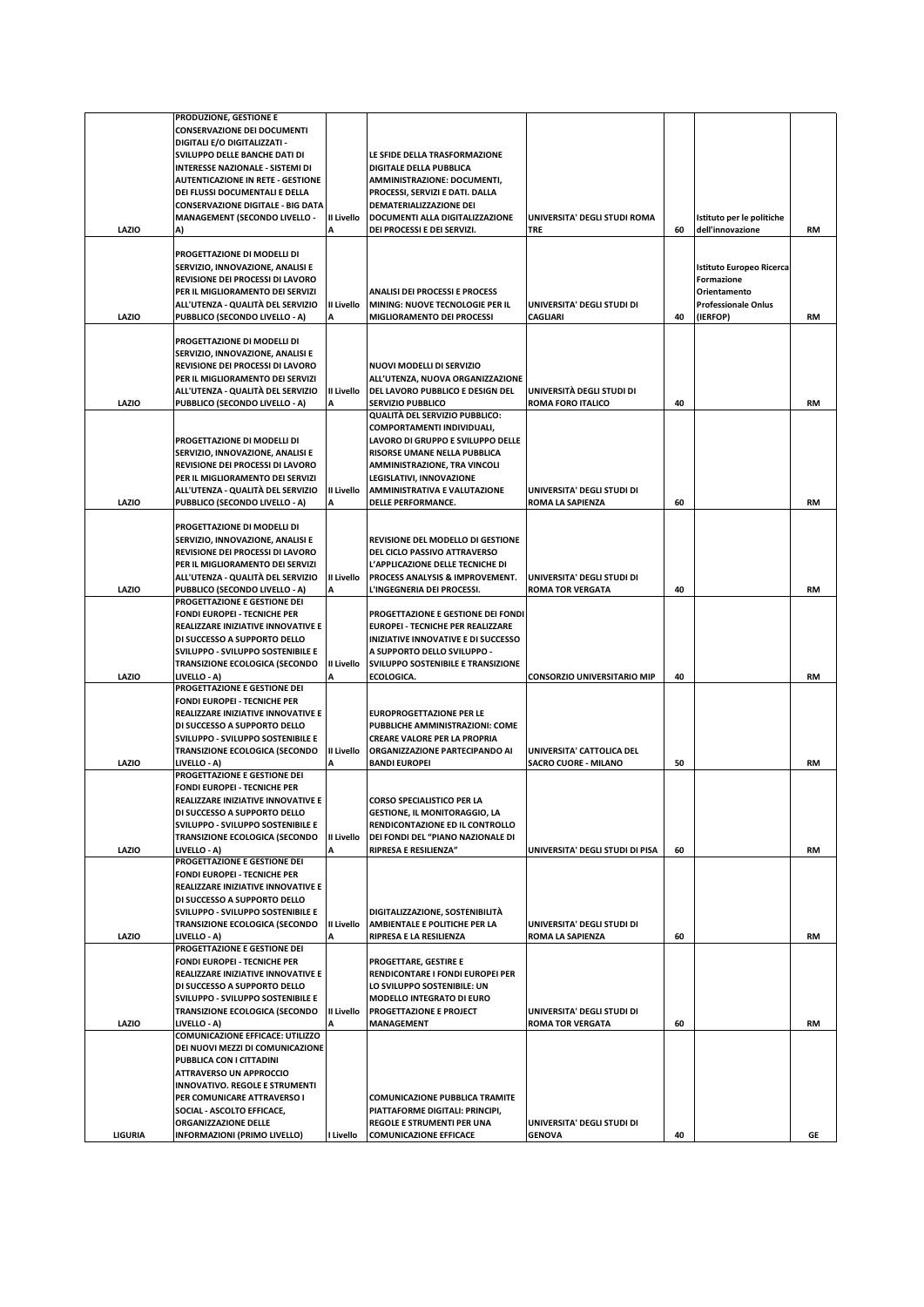|                  | LA CENTRALITÀ DEL CITTADINO - LE<br>POLITICHE NAZIONALI CONTRO LA<br>POVERTÀ, IL SISTEMA DI STRUMENTI<br>A FAVORE DELLE CATEGORIE A                                                                                                                                                                                                        |                 | L'INTERVENTO PUBBLICO E IL RUOLO<br>DEL TERZO SETTORE NELLE AZIONI DI<br>CONTRASTO ALLA POVERTÀ NEL                                                                                                                                                                                            | UNIVERSITA' DEGLI STUDI DI                            |    |                                             |    |
|------------------|--------------------------------------------------------------------------------------------------------------------------------------------------------------------------------------------------------------------------------------------------------------------------------------------------------------------------------------------|-----------------|------------------------------------------------------------------------------------------------------------------------------------------------------------------------------------------------------------------------------------------------------------------------------------------------|-------------------------------------------------------|----|---------------------------------------------|----|
| <b>LIGURIA</b>   | <b>RISCHIO (PRIMO LIVELLO)</b>                                                                                                                                                                                                                                                                                                             | I Livello       | SISTEMA DEL WELFARE STATE ITALIANO                                                                                                                                                                                                                                                             | <b>GENOVA</b>                                         | 40 |                                             | GE |
|                  | LAVORO IN GRUPPO E SVILUPPO<br>DELLE CAPACITÀ DI COMUNICARE E<br>UTILIZZARE GLI STRUMENTI DIGITALI<br>CHE FAVORISCANO LA CONDIVISIONE<br>DEL LAVORO ANCHE A DISTANZA                                                                                                                                                                       |                 | LAVORO DI GRUPPO IN PRESENZA E A<br>DISTANZA: SVILUPPO DI COMPETENZE<br>RELAZIONALI, COMUNICATIVE E                                                                                                                                                                                            | UNIVERSITA' DEGLI STUDI DI                            |    |                                             |    |
| <b>LIGURIA</b>   | (PRIMO LIVELLO)                                                                                                                                                                                                                                                                                                                            | I Livello       | <b>DIGITALI</b>                                                                                                                                                                                                                                                                                | <b>GENOVA</b>                                         | 40 |                                             | GE |
|                  | <b>MANAGEMENT DELLE EMERGENZE</b><br>SANITARIE E DELLA PROTEZIONE<br>CIVILE - MODELLI E DINAMICHE DI<br><b>FUNZIONAMENTO ORGANIZZATIVO</b><br>DELLE STRUTTURE SANITARIE. NUOVI<br><b>MODELLI ORGANIZZATIVI PER</b><br>L'ASSISTENZA. GESTIONE SICUREZZA                                                                                     |                 | <b>ICTUS: APPLICAZIONE ORGANIZZATIVA</b><br>ALLE DIVERSE STRUTTURE DEL SISTEMA<br>SANITARIO REGIONALE LIGURE DEL<br>PERCORSO DIAGNOSTICO TERAPEUTICO<br><b>ASSISTENZIALE (PDTA) PER LA</b><br><b>GESTIONE SICURA, EFFICACE ED</b>                                                              | UNIVERSITA' DEGLI STUDI DI                            |    |                                             |    |
| <b>LIGURIA</b>   | SANITARIA (PRIMO LIVELLO)                                                                                                                                                                                                                                                                                                                  | I Livello       | EFFICIENTE DELL'EMERGENZA                                                                                                                                                                                                                                                                      | <b>GENOVA</b>                                         | 40 |                                             | GE |
| <b>LIGURIA</b>   | PERSONALE, ORGANIZZAZIONE E<br>RIFORMA DELLA PUBBLICA<br>AMMINISTRAZIONE - PIANIFICAZIONE,<br><b>MISURAZIONE E VALUTAZIONE DELLA</b><br>PERFORMANCE (PRIMO LIVELLO)                                                                                                                                                                        | I Livello       | LA RIFORMA DELLA PUBBLICA<br>AMMINISTRAZIONE: COME ADEGUARE<br>IL PROPRIO ENTE AL CAMBIAMENTO IN<br>ATTO. MODELLI ORGANIZZATIVI E<br>STRUMENTI MANAGERIALI PER<br><b>FAVORIRE SEMPLIFICAZIONE,</b><br>DIGITALIZZAZIONE E SVILUPPO DEL<br><b>CAPITALE UMANO</b>                                 | <b>ALMA MATER STUDIORUM</b><br>UNIVERSITA' DI BOLOGNA | 40 | Maggioli S.P.A                              | GE |
|                  | PERSONALE, ORGANIZZAZIONE E<br><b>RIFORMA DELLA PUBBLICA</b><br>AMMINISTRAZIONE - PIANIFICAZIONE,<br><b>MISURAZIONE E VALUTAZIONE DELLA</b>                                                                                                                                                                                                |                 | PIANIFICAZIONE, MISURAZIONE E<br>VALUTAZIONE DELLA PERFORMANCE                                                                                                                                                                                                                                 | UNIVERSITA' DEGLI STUDI DI                            |    |                                             |    |
| <b>LIGURIA</b>   | PERFORMANCE (PRIMO LIVELLO)                                                                                                                                                                                                                                                                                                                | I Livello       | <b>NELLA PUBBLICA AMMINISTRAZIONE</b>                                                                                                                                                                                                                                                          | <b>GENOVA</b>                                         | 40 |                                             | GE |
| <b>LIGURIA</b>   | SVILUPPO DEL LIVELLO DI<br><b>COMPETENZA LINGUISTICA PER I</b><br>DIPENDENTI DELLA PUBBLICA<br><b>AMMINISTRAZIONE (PRIMO LIVELLO)</b>                                                                                                                                                                                                      | I Livello       | PUBLIC SPEAKING IN ENGLISH (PSE)                                                                                                                                                                                                                                                               | UNIVERSITA' DEGLI STUDI DI<br><b>GENOVA</b>           | 40 |                                             | GE |
|                  | ANTICORRUZIONE, TRASPARENZA E<br><b>INTEGRITÀ: STRATEGIE PREVENTIVE E</b><br>SISTEMI DI COMPLIANCE - GESTIONE<br>DEL RISCHIO CORRUZIONE (SECONDO                                                                                                                                                                                           | II Livello      | "LA DISCIPLINA DELLA TRASPARENZA E<br>DELL'ANTICORRUZIONE: NORMATIVA,<br><b>GIURISPRUDENZA E PRASSI</b>                                                                                                                                                                                        | UNIVERSITA' DEGLI STUDI DI                            |    |                                             |    |
| <b>LIGURIA</b>   | LIVELLO - A)<br><b>GESTIONE DELLE RISORSE UMANE:</b>                                                                                                                                                                                                                                                                                       | А               | AMMINISTRATIVA"                                                                                                                                                                                                                                                                                | <b>GENOVA</b>                                         | 40 |                                             | GE |
|                  | SVILUPPO DELLA QUALITÀ<br>ORGANIZZATIVA E GESTIONE DEI<br>CONFLITTI - PSICOLOGIA DEI GRUPPI -<br><b>GESTIONE DELLE RELAZIONI - SCIENZA</b><br>DEL COMPORTAMENTO (SECONDO<br>LIVELLO - A)                                                                                                                                                   | II Livello      | "SVILUPPARE LA LEADERSHIP: IL<br>COORDINAMENTO DEI GRUPPI DI<br>LAVORO QUALE STRUMENTO DI<br><b>MANAGEMENT DEI CONTESTI</b>                                                                                                                                                                    | UNIVERSITA' DEGLI STUDI DI                            |    |                                             |    |
| <b>LIGURIA</b>   | <b>GESTIONE DELLE RISORSE UMANE:</b>                                                                                                                                                                                                                                                                                                       | A               | ORGANIZZATIVI"                                                                                                                                                                                                                                                                                 | <b>GENOVA</b>                                         | 40 |                                             | GE |
| <b>LIGURIA</b>   | SVILUPPO DELLA QUALITÀ<br>ORGANIZZATIVA E GESTIONE DEI<br>CONFLITTI - PSICOLOGIA DEI GRUPPI -<br><b>GESTIONE DELLE RELAZIONI - SCIENZA</b><br>DEL COMPORTAMENTO (SECONDO<br>LIVELLO - A)                                                                                                                                                   | II Livello<br>Δ | <b>GESTIRE LE DIVERGENZE, MEDIARE E</b><br>RAGGIUNGERE L'ACCORDO                                                                                                                                                                                                                               | UNIVERSITA' EUROPEA DI ROMA                           | 60 | <b>ELIDEA PSICOLOGI</b><br><b>ASSOCIATI</b> | GE |
|                  | PRODUZIONE, GESTIONE E<br><b>CONSERVAZIONE DEI DOCUMENTI</b><br>DIGITALI E/O DIGITALIZZATI -<br>SVILUPPO DELLE BANCHE DATI DI<br><b>INTERESSE NAZIONALE - SISTEMI DI</b><br><b>AUTENTICAZIONE IN RETE - GESTIONE</b><br>DEI FLUSSI DOCUMENTALI E DELLA<br><b>CONSERVAZIONE DIGITALE - BIG DATA</b><br><b>MANAGEMENT (SECONDO LIVELLO -</b> | Il Livello      |                                                                                                                                                                                                                                                                                                | UNIVERSITA' DEGLI STUDI DI                            |    |                                             |    |
| <b>LIGURIA</b>   | A)                                                                                                                                                                                                                                                                                                                                         | А               | STRUMENTI PER LA TRANSIZIONE<br>OPERATIVA AL DIGITALE NELLA PA                                                                                                                                                                                                                                 | <b>GENOVA</b>                                         | 40 |                                             | GE |
|                  | PROGETTAZIONE E GESTIONE DEI<br><b>FONDI EUROPEI - TECNICHE PER</b><br>REALIZZARE INIZIATIVE INNOVATIVE E<br>DI SUCCESSO A SUPPORTO DELLO<br>SVILUPPO - SVILUPPO SOSTENIBILE E<br>TRANSIZIONE ECOLOGICA (SECONDO                                                                                                                           | II Livello      | PROJECT CYCLE MANAGEMENT PER<br><b>PROGETTARE, GESTIRE E</b>                                                                                                                                                                                                                                   | UNIVERSITA' DEGLI STUDI DI                            |    |                                             |    |
| <b>LIGURIA</b>   | LIVELLO - A)                                                                                                                                                                                                                                                                                                                               |                 | RENDICONTARE I FONDI EUROPEI                                                                                                                                                                                                                                                                   | <b>GENOVA</b>                                         | 40 |                                             | GE |
| <b>LOMBARDIA</b> | <b>COMUNICAZIONE EFFICACE: UTILIZZO</b><br>DEI NUOVI MEZZI DI COMUNICAZIONE<br>PUBBLICA CON I CITTADINI<br><b>ATTRAVERSO UN APPROCCIO</b><br>INNOVATIVO. REGOLE E STRUMENTI<br>PER COMUNICARE ATTRAVERSO I<br>SOCIAL - ASCOLTO EFFICACE,<br><b>ORGANIZZAZIONE DELLE</b><br>INFORMAZIONI (PRIMO LIVELLO)                                    | I Livello       | COMUNICAZIONE EFFICACE: UTILIZZO<br>DEI NUOVI MEZZI DI COMUNICAZIONE<br>PUBBLICA CON I CITTADINI<br><b>ATTRAVERSO UN APPROCCIO</b><br><b>INNOVATIVO. REGOLE E STRUMENTI</b><br>PER COMUNICARE ATTRAVERSO I<br>SOCIAL. ASCOLTO EFFICACE,<br><b>ORGANIZZAZIONE DELLE</b><br><b>INFORMAZIONI.</b> | <b>CONSORZIO UNIVERSITARIO MIP</b>                    | 40 |                                             | MI |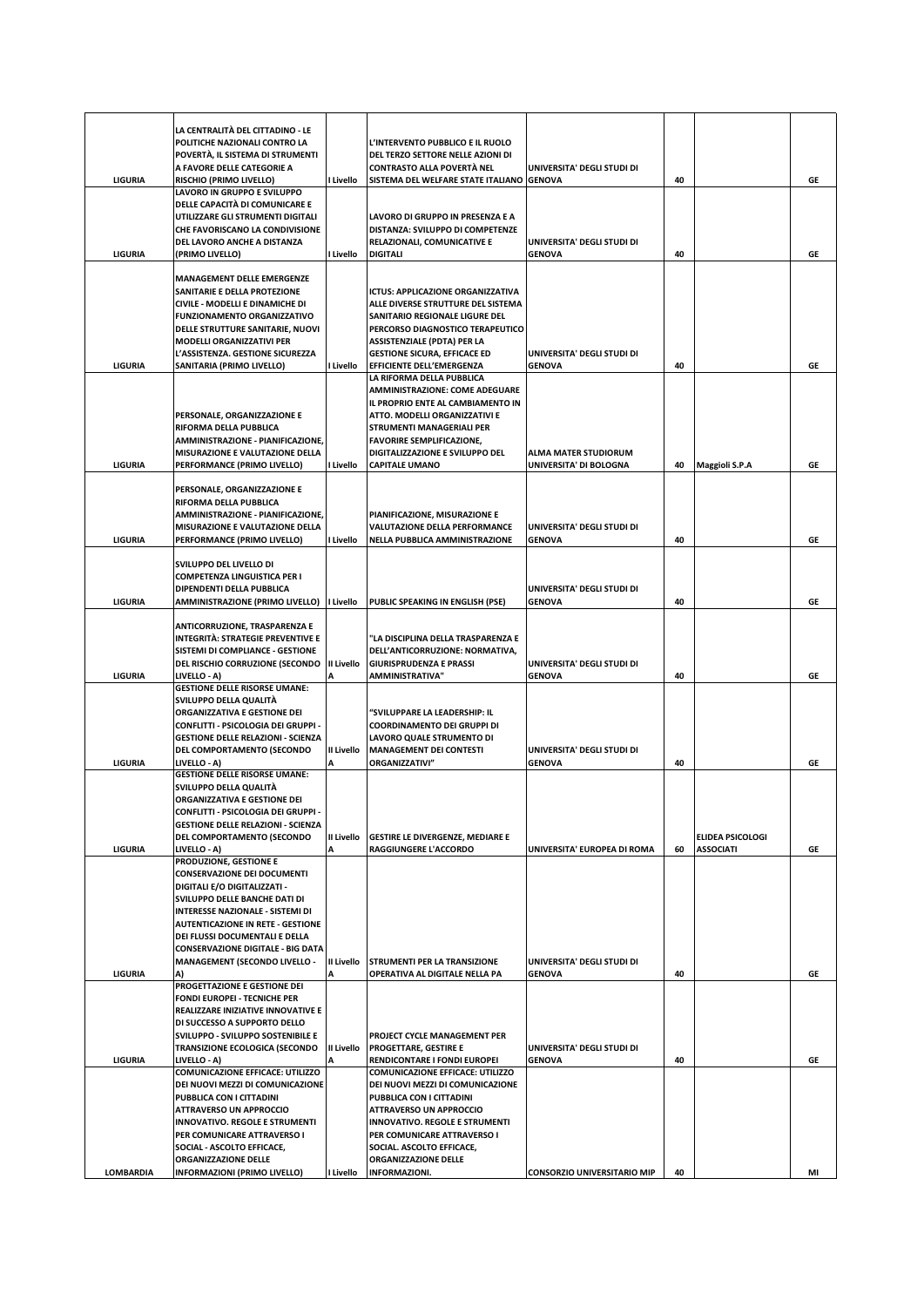|                  | <b>COMUNICAZIONE EFFICACE: UTILIZZO</b>                        |           |                                                                  |                                                          |    |                      |    |
|------------------|----------------------------------------------------------------|-----------|------------------------------------------------------------------|----------------------------------------------------------|----|----------------------|----|
|                  | DEI NUOVI MEZZI DI COMUNICAZIONE                               |           |                                                                  |                                                          |    |                      |    |
|                  | PUBBLICA CON I CITTADINI                                       |           |                                                                  |                                                          |    |                      |    |
|                  | <b>ATTRAVERSO UN APPROCCIO</b>                                 |           |                                                                  |                                                          |    |                      |    |
|                  |                                                                |           |                                                                  |                                                          |    |                      |    |
|                  | <b>INNOVATIVO. REGOLE E STRUMENTI</b>                          |           |                                                                  |                                                          |    |                      |    |
|                  | PER COMUNICARE ATTRAVERSO I                                    |           |                                                                  |                                                          |    |                      |    |
|                  | SOCIAL - ASCOLTO EFFICACE,                                     |           |                                                                  |                                                          |    |                      |    |
|                  | <b>ORGANIZZAZIONE DELLE</b>                                    |           |                                                                  | UNIVERSITA' CATTOLICA DEL                                |    |                      |    |
| <b>LOMBARDIA</b> | INFORMAZIONI (PRIMO LIVELLO)                                   | I Livello | <b>SMART COMMUNICATION</b>                                       | <b>SACRO CUORE - MILANO</b>                              | 50 |                      | MI |
|                  | COMUNICAZIONE EFFICACE: UTILIZZO                               |           | <b>COMUNICAZIONE EFFICACE: UTILIZZO</b>                          |                                                          |    |                      |    |
|                  |                                                                |           |                                                                  |                                                          |    |                      |    |
|                  | DEI NUOVI MEZZI DI COMUNICAZIONE                               |           | DEI NUOVI MEZZI DI COMUNICAZIONE                                 |                                                          |    |                      |    |
|                  | PUBBLICA CON I CITTADINI                                       |           | PUBBLICA CON I CITTADINI                                         |                                                          |    |                      |    |
|                  | <b>ATTRAVERSO UN APPROCCIO</b>                                 |           | <b>ATTRAVERSO UN APPROCCIO</b>                                   |                                                          |    |                      |    |
|                  | INNOVATIVO. REGOLE E STRUMENTI                                 |           | <b>INNOVATIVO. REGOLE E STRUMENTI</b>                            |                                                          |    |                      |    |
|                  | PER COMUNICARE ATTRAVERSO I                                    |           | PER COMUNICARE ATTRAVERSO I                                      |                                                          |    |                      |    |
|                  |                                                                |           |                                                                  |                                                          |    |                      |    |
|                  | SOCIAL - ASCOLTO EFFICACE,                                     |           | SOCIAL. STRATEGIE E STRUMENTI PER                                |                                                          |    |                      |    |
|                  | ORGANIZZAZIONE DELLE                                           |           | DEFINIRE LA MEDIA POLICY INTERNA ED UNIVERSITA' DEGLI STUDI      |                                                          |    |                      |    |
| <b>LOMBARDIA</b> | INFORMAZIONI (PRIMO LIVELLO)                                   | I Livello | ESTERNA.                                                         | DELL'INSUBRIA IN VARESE                                  | 40 | <b>FORMEL S.R.L.</b> | MI |
|                  | <b>CYBERINTELLIGENCE DIGITAL</b>                               |           | <b>CYBERINTELLIGENCE DIGITAL</b>                                 |                                                          |    |                      |    |
|                  | <b>INVESTIGATION &amp; SOCIAL MEDIA</b>                        |           | <b>INVESTIGATION &amp; SOCIAL MEDIA</b>                          |                                                          |    |                      |    |
|                  | INTELLIGENCE; INTERCETTAZIONI,                                 |           | INTELLIGENCE; INTERCETTAZIONI,                                   |                                                          |    |                      |    |
|                  |                                                                |           |                                                                  |                                                          |    |                      |    |
|                  | TECNOLOGIE, UTILIZZO E QUADRO                                  |           | TECNOLOGIE, UTILIZZO E QUADRO                                    |                                                          |    |                      |    |
|                  | <b>NORMATIVO-GIURIDICO - REATI E</b>                           |           | <b>NORMATIVO-GIURIDICO - REATI E</b>                             |                                                          |    |                      |    |
|                  | CRIMINI FINANZIARI - REATI E                                   |           | CRIMINI FINANZIARI - REATI E CRIMINI                             |                                                          |    |                      |    |
|                  | CRIMINI INFORMATICI - ANALISI DEL                              |           | <b>INFORMATICI - ANALISI DEL</b>                                 |                                                          |    |                      |    |
|                  | <b>COMPORTAMENTO E PSICOLOGIA</b>                              |           | <b>COMPORTAMENTO E PSICOLOGIA</b>                                |                                                          |    |                      |    |
|                  |                                                                |           |                                                                  | <b>CONSORZIO UNIVERSITARIO MIP</b>                       |    |                      |    |
| <b>LOMBARDIA</b> | <b>CRIMINALE (PRIMO LIVELLO)</b>                               | I Livello | <b>CRIMINALE</b>                                                 |                                                          | 40 |                      | MI |
|                  | <b>CYBERINTELLIGENCE DIGITAL</b>                               |           |                                                                  |                                                          |    |                      |    |
|                  | <b>INVESTIGATION &amp; SOCIAL MEDIA</b>                        |           |                                                                  |                                                          |    |                      |    |
|                  | INTELLIGENCE; INTERCETTAZIONI,                                 |           |                                                                  |                                                          |    |                      |    |
|                  | TECNOLOGIE, UTILIZZO E QUADRO                                  |           |                                                                  |                                                          |    |                      |    |
|                  | <b>NORMATIVO-GIURIDICO - REATI E</b>                           |           |                                                                  |                                                          |    |                      |    |
|                  |                                                                |           |                                                                  |                                                          |    |                      |    |
|                  | CRIMINI FINANZIARI - REATI E                                   |           |                                                                  |                                                          |    |                      |    |
|                  | CRIMINI INFORMATICI - ANALISI DEL                              |           |                                                                  |                                                          |    |                      |    |
|                  | <b>COMPORTAMENTO E PSICOLOGIA</b>                              |           | LA CYBER-INTELLIGENCE NEL CONTESTO UNIVERSITA' DEGLI STUDI DELLA |                                                          |    |                      |    |
| <b>LOMBARDIA</b> | <b>CRIMINALE (PRIMO LIVELLO)</b>                               | I Livello | DELL'ECONOMIA 4.0 - 2A EDIZIONE                                  | <b>CALABRIA</b>                                          | 60 |                      | MI |
|                  | <b>CYBERINTELLIGENCE DIGITAL</b>                               |           |                                                                  |                                                          |    |                      |    |
|                  |                                                                |           |                                                                  |                                                          |    |                      |    |
|                  | <b>INVESTIGATION &amp; SOCIAL MEDIA</b>                        |           |                                                                  |                                                          |    |                      |    |
|                  | INTELLIGENCE; INTERCETTAZIONI,                                 |           |                                                                  |                                                          |    |                      |    |
|                  | <b>TECNOLOGIE, UTILIZZO E QUADRO</b>                           |           |                                                                  |                                                          |    |                      |    |
|                  | <b>NORMATIVO-GIURIDICO - REATI E</b>                           |           |                                                                  |                                                          |    |                      |    |
|                  | CRIMINI FINANZIARI - REATI E                                   |           |                                                                  |                                                          |    |                      |    |
|                  |                                                                |           |                                                                  |                                                          |    |                      |    |
|                  |                                                                |           |                                                                  |                                                          |    |                      |    |
|                  | CRIMINI INFORMATICI - ANALISI DEL                              |           |                                                                  |                                                          |    |                      |    |
|                  | <b>COMPORTAMENTO E PSICOLOGIA</b>                              |           |                                                                  | UNIVERSITA' PER STRANIERI DI                             |    |                      |    |
| <b>LOMBARDIA</b> | <b>CRIMINALE (PRIMO LIVELLO)</b>                               | I Livello | CYBER SECURITY E CYBER INTELLIGENCE   REGGIO CALABRIA            |                                                          | 60 |                      | MI |
|                  | LAVORO IN GRUPPO E SVILUPPO                                    |           |                                                                  |                                                          |    |                      |    |
|                  |                                                                |           |                                                                  |                                                          |    |                      |    |
|                  | DELLE CAPACITÀ DI COMUNICARE E                                 |           | LAVORO IN GRUPPO E SVILUPPO DELLE                                |                                                          |    |                      |    |
|                  | UTILIZZARE GLI STRUMENTI DIGITALI                              |           | <b>CAPACITÀ DI COMUNICARE E</b>                                  |                                                          |    |                      |    |
|                  | CHE FAVORISCANO LA CONDIVISIONE                                |           | UTILIZZARE GLI STRUMENTI DIGITALI                                |                                                          |    |                      |    |
|                  | DEL LAVORO ANCHE A DISTANZA                                    |           | CHE FAVORISCANO LA CONDIVISIONE                                  |                                                          |    |                      |    |
| <b>LOMBARDIA</b> | (PRIMO LIVELLO)                                                | I Livello | DEL LAVORO ANCHE A DISTANZA                                      | <b>CONSORZIO UNIVERSITARIO MIP</b>                       | 40 |                      | MI |
|                  |                                                                |           |                                                                  |                                                          |    |                      |    |
|                  | LAVORO IN GRUPPO E SVILUPPO                                    |           |                                                                  |                                                          |    |                      |    |
|                  | DELLE CAPACITÀ DI COMUNICARE E                                 |           | RIPENSARE IL LAVORO IN GRUPPO:                                   |                                                          |    |                      |    |
|                  | UTILIZZARE GLI STRUMENTI DIGITALI                              |           | <b>STRUMENTI E COMPETENZE</b>                                    |                                                          |    |                      |    |
|                  | CHE FAVORISCANO LA CONDIVISIONE                                |           | RELAZIONALI PER UN EFFICACE                                      |                                                          |    |                      |    |
|                  | DEL LAVORO ANCHE A DISTANZA                                    |           | <b>COMUNICAZIONE E GESTIONE DEI</b>                              | UNIVERSITA COMMERCIALE                                   |    |                      |    |
| <b>LOMBARDIA</b> | (PRIMO LIVELLO)                                                |           | TEAM IN PRESENZA E A DISTANZA                                    | 'LUIGI BOCCONI"                                          | 40 |                      | MI |
|                  |                                                                | I Livello |                                                                  |                                                          |    |                      |    |
|                  | LAVORO IN GRUPPO E SVILUPPO                                    |           |                                                                  |                                                          |    |                      |    |
|                  | DELLE CAPACITÀ DI COMUNICARE E                                 |           | LAVORO IN GRUPPO E SVILUPPO DELLE                                |                                                          |    |                      |    |
|                  | UTILIZZARE GLI STRUMENTI DIGITALI                              |           | CAPACITÀ DI COMUNICARE. FOCUS SUL                                |                                                          |    |                      |    |
|                  | CHE FAVORISCANO LA CONDIVISIONE                                |           | LAVORO DI GRUPPO BLENDED: IN                                     |                                                          |    |                      |    |
|                  | DEL LAVORO ANCHE A DISTANZA                                    |           | PRESENZA E IN REMOTO, CRITERI E                                  | UNIVERSITA' DEGLI STUDI                                  |    |                      |    |
| <b>LOMBARDIA</b> | (PRIMO LIVELLO)                                                | I Livello | <b>INDIRIZZI ESSENZIALI</b>                                      | DELL'INSUBRIA IN VARESE                                  | 40 | <b>FORMEL S.R.L.</b> | MI |
|                  |                                                                |           |                                                                  |                                                          |    |                      |    |
|                  |                                                                |           |                                                                  |                                                          |    |                      |    |
|                  | <b>MANAGEMENT DELLE EMERGENZE</b>                              |           |                                                                  |                                                          |    |                      |    |
|                  | SANITARIE E DELLA PROTEZIONE                                   |           |                                                                  |                                                          |    |                      |    |
|                  | CIVILE - MODELLI E DINAMICHE DI                                |           |                                                                  |                                                          |    |                      |    |
|                  | <b>FUNZIONAMENTO ORGANIZZATIVO</b>                             |           |                                                                  |                                                          |    |                      |    |
|                  | DELLE STRUTTURE SANITARIE, NUOVI                               |           |                                                                  |                                                          |    |                      |    |
|                  | <b>MODELLI ORGANIZZATIVI PER</b>                               |           | SALUTE E SICUREZZA DEL LAVORO NEL                                |                                                          |    |                      |    |
|                  |                                                                |           |                                                                  |                                                          |    |                      |    |
|                  | L'ASSISTENZA. GESTIONE SICUREZZA                               |           | <b>COMPARTO SANITÀ: OLTRE</b>                                    | UNIVERSITA' DEGLI STUDI DI                               |    |                      |    |
| <b>LOMBARDIA</b> | SANITARIA (PRIMO LIVELLO)                                      | I Livello | L'EMERGENZA COVID                                                | <b>MILANO</b>                                            | 40 |                      | MI |
|                  |                                                                |           |                                                                  |                                                          |    |                      |    |
|                  | PERSONALE, ORGANIZZAZIONE E                                    |           | PERSONALE, ORGANIZZAZIONE E                                      |                                                          |    |                      |    |
|                  | RIFORMA DELLA PUBBLICA                                         |           | RIFORMA DELLA PUBBLICA                                           |                                                          |    |                      |    |
|                  | AMMINISTRAZIONE - PIANIFICAZIONE,                              |           | AMMINISTRAZIONE - PIANIFICAZIONE,                                |                                                          |    |                      |    |
|                  |                                                                |           |                                                                  |                                                          |    |                      |    |
|                  | MISURAZIONE E VALUTAZIONE DELLA                                |           | MISURAZIONE E VALUTAZIONE DELLA                                  |                                                          |    |                      |    |
| <b>LOMBARDIA</b> | PERFORMANCE (PRIMO LIVELLO)                                    | I Livello | PERFORMANCE                                                      | <b>CONSORZIO UNIVERSITARIO MIP</b>                       | 40 |                      | MI |
|                  |                                                                |           |                                                                  |                                                          |    |                      |    |
|                  | PERSONALE, ORGANIZZAZIONE E                                    |           |                                                                  |                                                          |    |                      |    |
|                  | RIFORMA DELLA PUBBLICA                                         |           | MISURARE E COMUNICARE IL VALORE                                  |                                                          |    |                      |    |
|                  |                                                                |           |                                                                  |                                                          |    |                      |    |
|                  | AMMINISTRAZIONE - PIANIFICAZIONE,                              |           | PUBBLICO: TRASPARENZA E                                          |                                                          |    |                      |    |
| <b>LOMBARDIA</b> | MISURAZIONE E VALUTAZIONE DELLA<br>PERFORMANCE (PRIMO LIVELLO) | I Livello | ACCOUNTABILITY DELLA PUBBLICA<br><b>AMMINISTRAZIONE</b>          | UNIVERSITA' CATTOLICA DEL<br><b>SACRO CUORE - MILANO</b> | 50 |                      | MI |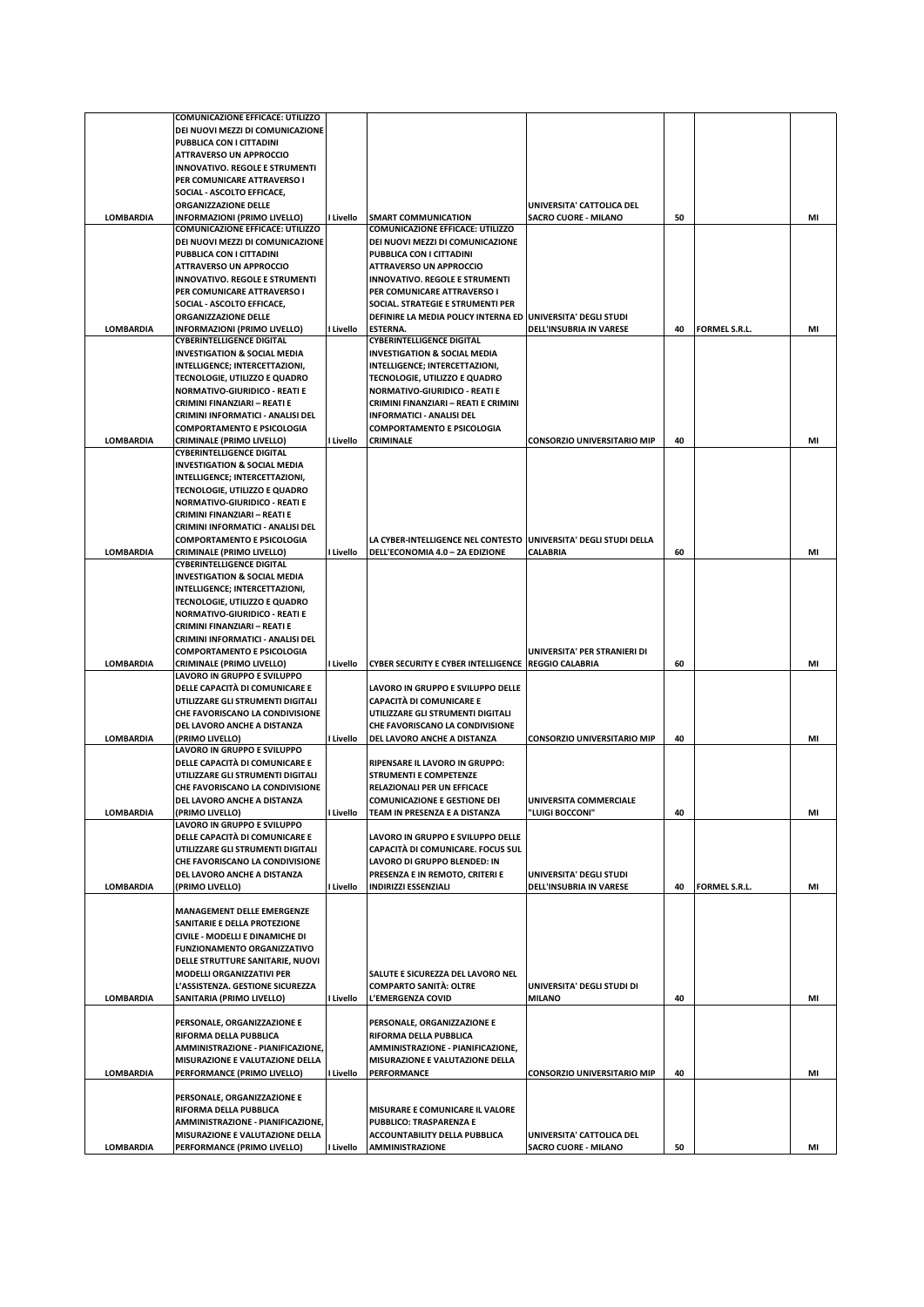|                  | PERSONALE, ORGANIZZAZIONE E<br>RIFORMA DELLA PUBBLICA<br>AMMINISTRAZIONE - PIANIFICAZIONE,<br>MISURAZIONE E VALUTAZIONE DELLA                                                                |                 | LA DISCIPLINA DEL LAVORO PUBBLICO                                                                                                                                                                                                                                       | UNIVERSITA' CATTOLICA DEL                                                 |    |                                                                                    |    |
|------------------|----------------------------------------------------------------------------------------------------------------------------------------------------------------------------------------------|-----------------|-------------------------------------------------------------------------------------------------------------------------------------------------------------------------------------------------------------------------------------------------------------------------|---------------------------------------------------------------------------|----|------------------------------------------------------------------------------------|----|
| <b>LOMBARDIA</b> | PERFORMANCE (PRIMO LIVELLO)<br>PERSONALE, ORGANIZZAZIONE E<br>RIFORMA DELLA PUBBLICA<br>AMMINISTRAZIONE - PIANIFICAZIONE,<br>MISURAZIONE E VALUTAZIONE DELLA                                 | I Livello       | ALLA SFIDA DELLA POST-PANDEMIA<br>MISURARE E VALUTARE LA<br>PERFORMANCE ORGANIZZATIVA E<br>INDIVIDUALE NELLA PA: LOGICHE E<br>STRUMENTI PER CREARE VALORE                                                                                                               | <b>SACRO CUORE - MILANO</b><br>UNIVERSITA COMMERCIALE                     | 40 |                                                                                    | MI |
| <b>LOMBARDIA</b> | PERFORMANCE (PRIMO LIVELLO)                                                                                                                                                                  | I Livello       | <b>PUBBLICO</b>                                                                                                                                                                                                                                                         | "LUIGI BOCCONI"                                                           | 40 |                                                                                    | MI |
| <b>LOMBARDIA</b> | PERSONALE, ORGANIZZAZIONE E<br>RIFORMA DELLA PUBBLICA<br>AMMINISTRAZIONE - PIANIFICAZIONE.<br>MISURAZIONE E VALUTAZIONE DELLA<br>PERFORMANCE (PRIMO LIVELLO)                                 | I Livello       | PIANIFICAZIONE, MISURAZIONE E<br><b>VALUTAZIONE DELLE PERFORMANCE</b><br>NELLA PUBBLICA AMMINISTRAZIONE (I<br>LIVELLO TIPO A)                                                                                                                                           | UNIVERSITA' DEGLI STUDI DELLA<br>CALABRIA                                 | 60 |                                                                                    | MI |
| <b>LOMBARDIA</b> | PERSONALE, ORGANIZZAZIONE E<br>RIFORMA DELLA PUBBLICA<br>AMMINISTRAZIONE - PIANIFICAZIONE,<br>MISURAZIONE E VALUTAZIONE DELLA<br>PERFORMANCE (PRIMO LIVELLO)                                 | I Livello       | <b>CONTRATTAZIONE COLLETTIVA E</b><br>NUOVA DISCIPLINA DEL RAPPORTO DI<br>LAVORO NEL PUBBLICO IMPIEGO.<br><b>GESTIONE DELLE RELAZIONI SINDACALI</b><br>A LIVELLO DECENTRATO.                                                                                            | UNIVERSITA' DEGLI STUDI DI<br><b>MILANO</b>                               | 40 |                                                                                    | MI |
| LOMBARDIA        | PERSONALE, ORGANIZZAZIONE E<br>RIFORMA DELLA PUBBLICA<br>AMMINISTRAZIONE - PIANIFICAZIONE,<br>MISURAZIONE E VALUTAZIONE DELLA<br>PERFORMANCE (PRIMO LIVELLO)                                 | I Livello       | IL PERSONALE NEL PUBBLICO IMPIEGO:<br>LE PIÙ RECENTI NORMATIVE IN<br>MATERIA DI CONCORSI E DI CAPACITÀ<br>ASSUNZIONALE NELLA PA E LE NUOVE<br><b>MODALITÀ DI GESTIONE,</b><br>ORGANIZZAZIONE E VALUTAZIONE DEL<br>RAPPORTO DI LAVORO, SIA IN<br>PRESENZA CHE A DISTANZA | UNIVERSITA' DEGLI STUDI DI<br><b>MODENA E REGGIO EMILIA</b>               | 50 | A.N.U.T.E.L.<br><b>Associazione Nazionale</b><br><b>Uffici Tributi Enti Locali</b> | MI |
| LOMBARDIA        | PERSONALE, ORGANIZZAZIONE E<br>RIFORMA DELLA PUBBLICA<br>AMMINISTRAZIONE - PIANIFICAZIONE,<br>MISURAZIONE E VALUTAZIONE DELLA<br>PERFORMANCE (PRIMO LIVELLO)                                 | I Livello       | PIANIFICAZIONE, VALUTAZIONE E<br>MISURAZIONE DELLA PERFORMANCE                                                                                                                                                                                                          | UNIVERSITA' PER STRANIERI DI<br><b>REGGIO CALABRIA</b>                    | 60 |                                                                                    | MI |
| <b>LOMBARDIA</b> | SVILUPPO DEL LIVELLO DI<br>COMPETENZA LINGUISTICA PER I<br>DIPENDENTI DELLA PUBBLICA<br>AMMINISTRAZIONE (PRIMO LIVELLO)                                                                      | I Livello       | LET'S BRUSH UP YOUR ENGLISH SKILLS!<br>CORSO DI BUSINESS ENGLISH PER LA<br>PUBBLICA AMMINISTRAZIONE                                                                                                                                                                     | UNIVERSITA' DEGLI STUDI<br><b>INTERNAZIONALI DI ROMA</b>                  | 40 |                                                                                    | MI |
| <b>LOMBARDIA</b> | SVILUPPO DEL LIVELLO DI<br><b>COMPETENZA LINGUISTICA PER I</b><br>DIPENDENTI DELLA PUBBLICA                                                                                                  | I Livello       | SURVIVAL KIT FOR ITALIAN CIVIL<br>SERVANTS: GRAMMAR, IDIOMS AND<br>LETTERS CORSO BASE DI INGLESE PER LA UNIVERSITA' DEGLI STUDI<br>PUBBLICA AMMINISTRAZIONE                                                                                                             | <b>INTERNAZIONALI DI ROMA</b>                                             | 40 |                                                                                    | MI |
| <b>LOMBARDIA</b> | AMMINISTRAZIONE (PRIMO LIVELLO)<br>ANTICORRUZIONE, TRASPARENZA E<br>INTEGRITÀ: STRATEGIE PREVENTIVE E<br>SISTEMI DI COMPLIANCE - GESTIONE<br>DEL RISCHIO CORRUZIONE (SECONDO<br>LIVELLO - A) | II Livello<br>А | ANTICORRUZIONE, TRASPARENZA E<br>INTEGRITÀ: STRATEGIE PREVENTIVE E<br>SISTEMI DI COMPLIANCE GESTIONE DEL<br>RISCHIO CORRUZIONE.                                                                                                                                         | <b>CONSORZIO UNIVERSITARIO MIP</b>                                        | 40 |                                                                                    | MI |
| <b>LOMBARDIA</b> | ANTICORRUZIONE, TRASPARENZA E<br>INTEGRITÀ: STRATEGIE PREVENTIVE E<br>SISTEMI DI COMPLIANCE - GESTIONE<br>DEL RISCHIO CORRUZIONE (SECONDO<br>LIVELLO - A)                                    | II Livello<br>Α | PNRR E OPERE PUBBLICHE: LA<br>DISCIPLINA DEGLI APPALTI DI LAVORI                                                                                                                                                                                                        | POLIEDRA - CENTRO SERVIZI E<br>CONSULENZA POLITECNICO DI<br><b>MILANO</b> | 50 |                                                                                    | MI |
| <b>LOMBARDIA</b> | <b>ANTICORRUZIONE, TRASPARENZA E</b><br>INTEGRITÀ: STRATEGIE PREVENTIVE E<br>SISTEMI DI COMPLIANCE - GESTIONE<br>DEL RISCHIO CORRUZIONE (SECONDO<br>LIVELLO - A)                             | II Livello<br>Α | PNRR, CODICE CONTRATTI PUBBLICI,<br>DECRETI SBLOCCA-CANTIERI,<br>SEMPLIFICAZIONI: LE GARE PUBBLICHE<br>TRA DISCIPLINA ORDINARIA E<br><b>STRAORDINARIA</b>                                                                                                               | POLIEDRA - CENTRO SERVIZI E<br>CONSULENZA POLITECNICO DI<br><b>MILANO</b> | 60 |                                                                                    | MI |
| <b>LOMBARDIA</b> | ANTICORRUZIONE, TRASPARENZA E<br>INTEGRITÀ: STRATEGIE PREVENTIVE E<br>SISTEMI DI COMPLIANCE - GESTIONE<br><b>DEL RISCHIO CORRUZIONE (SECONDO</b><br>LIVELLO - A)                             | II Livello<br>А | <b>PNRR E CONTRATTI PUBBLICI:</b><br>DIGITALIZZAZIONE, INNOVAZIONE E<br><b>SOSTENIBILITÀ</b>                                                                                                                                                                            | POLIEDRA - CENTRO SERVIZI E<br>CONSULENZA POLITECNICO DI<br><b>MILANO</b> | 60 |                                                                                    | MI |
| <b>LOMBARDIA</b> | <b>ANTICORRUZIONE, TRASPARENZA E</b><br>INTEGRITÀ: STRATEGIE PREVENTIVE E<br>SISTEMI DI COMPLIANCE - GESTIONE<br>DEL RISCHIO CORRUZIONE (SECONDO<br>LIVELLO - A)                             | II Livello<br>Α | ANTICORRUZIONE, TRASPARENZA E<br>INTEGRITÀ: STRATEGIE PREVENTIVE E<br>SISTEMI DI COMPLIANCE - GESTIONE<br>DEL RISCHIO CORRUZIONE.                                                                                                                                       | UNIVERSITA' DEGLI STUDI<br>DELL'INSUBRIA IN VARESE                        | 40 | FORMEL S.R.L.                                                                      | MI |
| <b>LOMBARDIA</b> | <b>ANTICORRUZIONE, TRASPARENZA E</b><br>INTEGRITÀ: STRATEGIE PREVENTIVE E<br>SISTEMI DI COMPLIANCE - GESTIONE<br><b>DEL RISCHIO CORRUZIONE (SECONDO</b><br>LIVELLO - A)                      | II Livello<br>A | ANTICORRUZIONE, TRASPARENZA E<br><b>INTEGRITÀ: STRATEGIE PREVENTIVE E</b><br>SISTEMI DI COMPLIANCE - GESTIONE<br>DEL RISCHIO CORRUZIONE                                                                                                                                 | UNIVERSITA' DEGLI STUDI DI<br><b>MODENA E REGGIO EMILIA</b>               | 50 | A.N.U.T.E.L.<br><b>Associazione Nazionale</b><br>Uffici Tributi Enti Locali        | MI |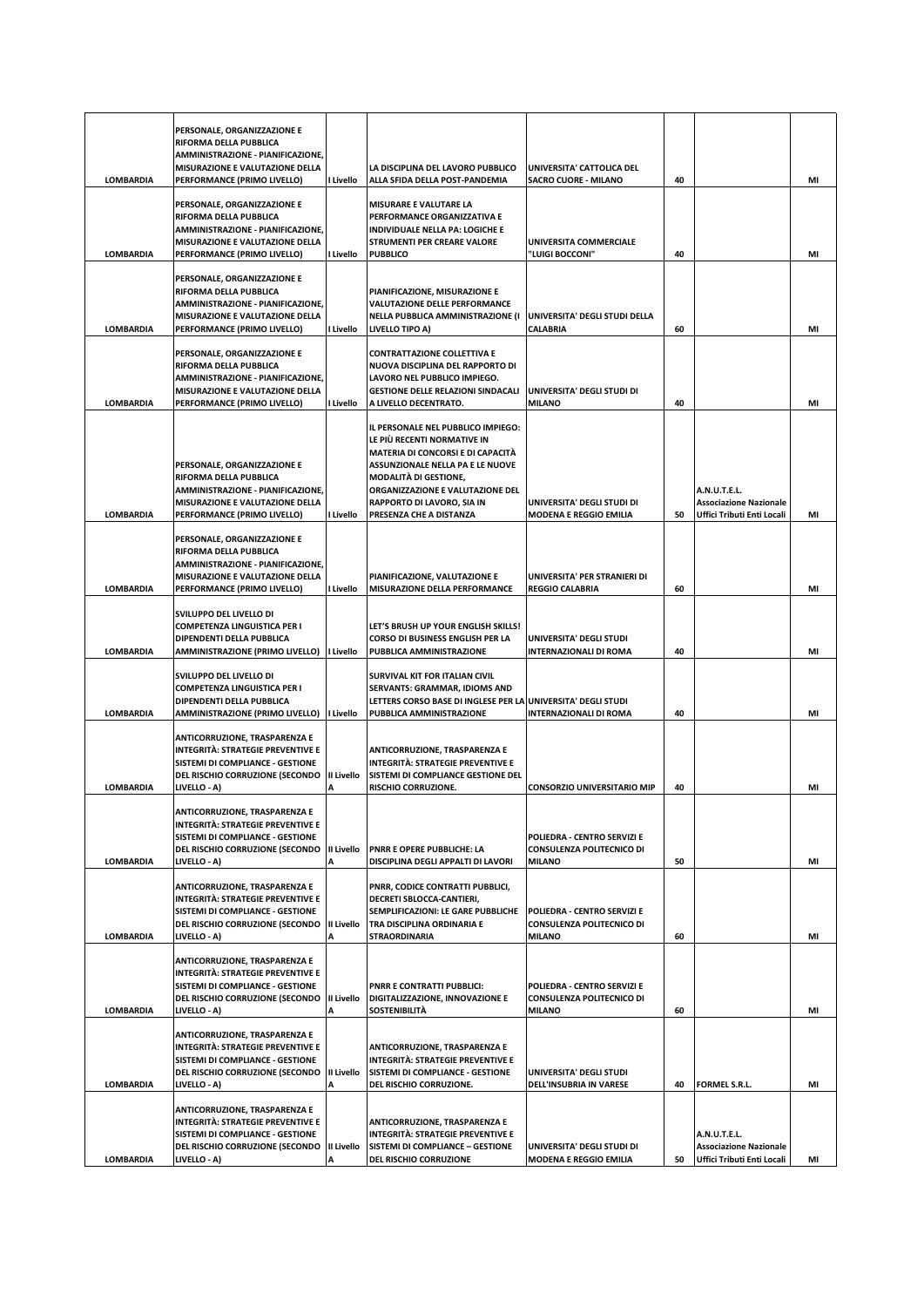|                  | <b>GESTIONE DELLE RISORSE UMANE:</b>                                |                   |                                                                             |                                     |    |                        |    |
|------------------|---------------------------------------------------------------------|-------------------|-----------------------------------------------------------------------------|-------------------------------------|----|------------------------|----|
|                  | SVILUPPO DELLA QUALITÀ                                              |                   | <b>GESTIONE DELLE RELAZIONI NEI LUOGHI</b>                                  |                                     |    |                        |    |
|                  | ORGANIZZATIVA E GESTIONE DEI                                        |                   | DI LAVORO: REGOLE DI                                                        |                                     |    |                        |    |
|                  | CONFLITTI - PSICOLOGIA DEI GRUPPI -                                 |                   | <b>COMPORTAMENTO, METODI E PRASSI</b>                                       |                                     |    |                        |    |
|                  | <b>GESTIONE DELLE RELAZIONI - SCIENZA</b>                           |                   | PER RIDURRE LE CONFLITTUALITA' E                                            |                                     |    |                        |    |
|                  | DEL COMPORTAMENTO (SECONDO                                          | II Livello        | RENDERE I LUOGHI DI LAVORO                                                  |                                     |    |                        |    |
| <b>LOMBARDIA</b> | LIVELLO - A)                                                        |                   | <b>INCLUSIVI</b>                                                            | <b>CISE CONSORZIO UNIVERSITARIO</b> | 40 |                        | MI |
|                  | <b>GESTIONE DELLE RISORSE UMANE:</b>                                |                   |                                                                             |                                     |    |                        |    |
|                  | SVILUPPO DELLA QUALITÀ                                              |                   |                                                                             |                                     |    |                        |    |
|                  | ORGANIZZATIVA E GESTIONE DEI                                        |                   |                                                                             |                                     |    |                        |    |
|                  | CONFLITTI - PSICOLOGIA DEI GRUPPI -                                 |                   | LA GESTIONE DELLE RISORSE UMANE                                             |                                     |    |                        |    |
|                  | <b>GESTIONE DELLE RELAZIONI - SCIENZA</b>                           |                   | <b>NEI CONTESTI ORGANIZZATIVI:</b>                                          |                                     |    |                        |    |
|                  | DEL COMPORTAMENTO (SECONDO                                          | II Livello        | STRUMENTI DI MANAGEMENT PER                                                 | UNIVERSITA' CATTOLICA DEL           |    |                        |    |
| <b>LOMBARDIA</b> | LIVELLO - A)                                                        |                   | <b>MOTIVARE IL PERSONALE</b>                                                | <b>SACRO CUORE - MILANO</b>         | 50 |                        | MI |
|                  | <b>GESTIONE DELLE RISORSE UMANE:</b>                                |                   |                                                                             |                                     |    |                        |    |
|                  | SVILUPPO DELLA QUALITÀ                                              |                   |                                                                             |                                     |    |                        |    |
|                  | ORGANIZZATIVA E GESTIONE DEI                                        |                   |                                                                             |                                     |    |                        |    |
|                  | CONFLITTI - PSICOLOGIA DEI GRUPPI -                                 |                   | LA GESTIONE DELLE RISORSE UMANE:                                            |                                     |    |                        |    |
|                  | <b>GESTIONE DELLE RELAZIONI - SCIENZA</b>                           |                   | SVILUPPO DELLA QUALITÀ                                                      |                                     |    |                        |    |
|                  | DEL COMPORTAMENTO (SECONDO                                          | II Livello        | ORGANIZZATIVA E GESTIONE DEI                                                | UNIVERSITA' DEGLI STUDI DELLA       |    |                        |    |
| <b>LOMBARDIA</b> | LIVELLO - A)                                                        | A                 | <b>CONFLITTI NELLA PA (II LIVELLO TIPO A)</b>                               | <b>CALABRIA</b>                     | 60 |                        | MI |
|                  | <b>GESTIONE DELLE RISORSE UMANE:</b>                                |                   |                                                                             |                                     |    |                        |    |
|                  | SVILUPPO DELLA QUALITÀ                                              |                   | <b>GESTIONE DELLE RISORSE UMANE:</b>                                        |                                     |    |                        |    |
|                  | ORGANIZZATIVA E GESTIONE DEI<br>CONFLITTI - PSICOLOGIA DEI GRUPPI - |                   | SVILUPPO DELLA QUALITÀ                                                      |                                     |    |                        |    |
|                  |                                                                     |                   | ORGANIZZATIVA E GESTIONE DEI                                                |                                     |    |                        |    |
|                  | <b>GESTIONE DELLE RELAZIONI - SCIENZA</b>                           | II Livello        | <b>CONFLITTI. FOCUS SUL METODO ANTI</b><br>NEGATIVITÀ PER LA GESTIONE DELLE | UNIVERSITA' DEGLI STUDI             |    |                        |    |
| <b>LOMBARDIA</b> | DEL COMPORTAMENTO (SECONDO<br>LIVELLO - A)                          |                   | <b>RELAZIONI</b>                                                            | DELL'INSUBRIA IN VARESE             | 40 | FORMEL S.R.L.          | MI |
|                  | <b>GESTIONE DELLE RISORSE UMANE:</b>                                |                   |                                                                             |                                     |    |                        |    |
|                  | SVILUPPO DELLA QUALITÀ                                              |                   |                                                                             |                                     |    |                        |    |
|                  | ORGANIZZATIVA E GESTIONE DEI                                        |                   |                                                                             |                                     |    |                        |    |
|                  | CONFLITTI - PSICOLOGIA DEI GRUPPI -                                 |                   | SALUTE E SICUREZZA DEL LAVORO                                               |                                     |    |                        |    |
|                  | <b>GESTIONE DELLE RELAZIONI - SCIENZA</b>                           |                   | NELLA PUBBLICA AMMINISTRAZIONE:                                             |                                     |    |                        |    |
|                  | DEL COMPORTAMENTO (SECONDO                                          | <b>II Livello</b> | LA CRISI COVID E LA FASE POST-                                              | UNIVERSITA' DEGLI STUDI DI          |    |                        |    |
| <b>LOMBARDIA</b> | LIVELLO - A)                                                        |                   | <b>EMERGENZIALE</b>                                                         | <b>MILANO</b>                       | 40 |                        | MI |
|                  | <b>GESTIONE DELLE RISORSE UMANE:</b>                                |                   |                                                                             |                                     |    |                        |    |
|                  | SVILUPPO DELLA QUALITÀ                                              |                   |                                                                             |                                     |    |                        |    |
|                  | ORGANIZZATIVA E GESTIONE DEI                                        |                   |                                                                             |                                     |    |                        |    |
|                  | CONFLITTI - PSICOLOGIA DEI GRUPPI -                                 |                   |                                                                             |                                     |    |                        |    |
|                  | <b>GESTIONE DELLE RELAZIONI - SCIENZA</b>                           |                   | LA GESTIONE DEI CONFLITTI,                                                  |                                     |    |                        |    |
|                  | DEL COMPORTAMENTO (SECONDO                                          | II Livello        | LEADERSHIP, MODELLI DI COMPETENZE UNIVERSITA' PER STRANIERI DI              |                                     |    |                        |    |
| <b>LOMBARDIA</b> | LIVELLO - A)                                                        | A                 | <b>E GESTIONE DELLO STRESS</b>                                              | <b>REGGIO CALABRIA</b>              | 60 |                        | MI |
|                  | PRODUZIONE, GESTIONE E                                              |                   |                                                                             |                                     |    |                        |    |
|                  | <b>CONSERVAZIONE DEI DOCUMENTI</b>                                  |                   | PRODUZIONE, GESTIONE E                                                      |                                     |    |                        |    |
|                  | DIGITALI E/O DIGITALIZZATI -                                        |                   | <b>CONSERVAZIONE DEI DOCUMENTI</b>                                          |                                     |    |                        |    |
|                  | SVILUPPO DELLE BANCHE DATI DI                                       |                   | DIGITALI E/O DIGITALIZZATI - SVILUPPO                                       |                                     |    |                        |    |
|                  | INTERESSE NAZIONALE - SISTEMI DI                                    |                   | DELLE BANCHE DATI DI INTERESSE                                              |                                     |    |                        |    |
|                  | <b>AUTENTICAZIONE IN RETE - GESTIONE</b>                            |                   | <b>NAZIONALE - SISTEMI DI</b>                                               |                                     |    |                        |    |
|                  | DEI FLUSSI DOCUMENTALI E DELLA                                      |                   | AUTENTICAZIONE IN RETE - GESTIONE                                           |                                     |    |                        |    |
|                  | <b>CONSERVAZIONE DIGITALE - BIG DATA</b>                            |                   | DEI FLUSSI DOCUMENTALI E DELLA                                              |                                     |    |                        |    |
|                  | <b>MANAGEMENT (SECONDO LIVELLO -</b>                                | II Livello        | <b>CONSERVAZIONE DIGITALE - BIG DATA</b>                                    |                                     |    |                        |    |
| <b>LOMBARDIA</b> | A)                                                                  |                   | <b>MANAGEMENT</b>                                                           | <b>CONSORZIO UNIVERSITARIO MIP</b>  | 40 |                        | MI |
|                  | PRODUZIONE, GESTIONE E                                              |                   |                                                                             |                                     |    |                        |    |
|                  | <b>CONSERVAZIONE DEI DOCUMENTI</b>                                  |                   |                                                                             |                                     |    |                        |    |
|                  | DIGITALI E/O DIGITALIZZATI -                                        |                   |                                                                             |                                     |    |                        |    |
|                  | SVILUPPO DELLE BANCHE DATI DI                                       |                   |                                                                             |                                     |    |                        |    |
|                  | INTERESSE NAZIONALE - SISTEMI DI                                    |                   |                                                                             |                                     |    |                        |    |
|                  | <b>AUTENTICAZIONE IN RETE - GESTIONE</b>                            |                   |                                                                             |                                     |    |                        |    |
|                  | DEI FLUSSI DOCUMENTALI E DELLA                                      |                   |                                                                             |                                     |    |                        |    |
|                  | <b>CONSERVAZIONE DIGITALE - BIG DATA</b>                            |                   | IL TRATTAMENTO DEI DATI IN AMBITO                                           | POLIEDRA - CENTRO SERVIZI E         |    |                        |    |
|                  | <b>MANAGEMENT (SECONDO LIVELLO -</b>                                | II Livello        | PUBBLICO NELL'ERA DELLA                                                     | CONSULENZA POLITECNICO DI           |    |                        |    |
| <b>LOMBARDIA</b> | A)<br>PRODUZIONE, GESTIONE E                                        |                   | DIGITALIZZAZIONE DELLA PA                                                   | <b>MILANO</b>                       | 50 |                        | MI |
|                  | <b>CONSERVAZIONE DEI DOCUMENTI</b>                                  |                   |                                                                             |                                     |    |                        |    |
|                  | DIGITALI E/O DIGITALIZZATI -                                        |                   | PRODUZIONE, GESTIONE E                                                      |                                     |    |                        |    |
|                  | SVILUPPO DELLE BANCHE DATI DI                                       |                   | <b>CONSERVAZIONE DEI DOCUMENTI</b>                                          |                                     |    |                        |    |
|                  | INTERESSE NAZIONALE - SISTEMI DI                                    |                   | DIGITALI E/O DIGITALIZZATI - SVILUPPO                                       |                                     |    |                        |    |
|                  | <b>AUTENTICAZIONE IN RETE - GESTIONE</b>                            |                   | DELLE BANCHE DATI DI INTERESSE                                              |                                     |    |                        |    |
|                  | DEI FLUSSI DOCUMENTALI E DELLA                                      |                   | <b>NAZIONALE - SISTEMI DI</b>                                               |                                     |    |                        |    |
|                  | <b>CONSERVAZIONE DIGITALE - BIG DATA</b>                            |                   | <b>AUTENTICAZIONE IN RETE - GESTIONE</b>                                    |                                     |    |                        |    |
|                  | <b>MANAGEMENT (SECONDO LIVELLO -</b>                                | <b>II Livello</b> | DEI FLUSSI DOCUMENTALI E DELLA                                              | UNIVERSITA' DEGLI STUDI             |    |                        |    |
| LOMBARDIA        | A)                                                                  | A                 | <b>CONSERVAZIONE DIGITALE. (II LIVELLO)</b>                                 | DELL'INSUBRIA IN VARESE             | 40 | FORMEL S.R.L.          | MI |
|                  | PRODUZIONE, GESTIONE E                                              |                   |                                                                             |                                     |    |                        |    |
|                  | <b>CONSERVAZIONE DEI DOCUMENTI</b>                                  |                   |                                                                             |                                     |    |                        |    |
|                  | DIGITALI E/O DIGITALIZZATI -                                        |                   |                                                                             |                                     |    |                        |    |
|                  | SVILUPPO DELLE BANCHE DATI DI                                       |                   |                                                                             |                                     |    |                        |    |
|                  | INTERESSE NAZIONALE - SISTEMI DI                                    |                   | COME GESTIRE "A NORMA DI LEGGE"                                             |                                     |    |                        |    |
|                  | <b>AUTENTICAZIONE IN RETE - GESTIONE</b>                            |                   | L'INFORMAZIONE DIGITALE E                                                   |                                     |    |                        |    |
|                  | DEI FLUSSI DOCUMENTALI E DELLA                                      |                   | DIGITALIZZATA NELLA PUBBLICA                                                |                                     |    |                        |    |
|                  | <b>CONSERVAZIONE DIGITALE - BIG DATA</b>                            |                   | <b>AMMINISTRAZIONE E LA SUA</b>                                             |                                     |    |                        |    |
|                  | <b>MANAGEMENT (SECONDO LIVELLO -</b>                                | II Livello        | ALGORITMIZZAZIONE, FRA PRASSI ED                                            | UNIVERSITA' DEGLI STUDI DI          |    | Centro Studio e Lavoro |    |
| <b>LOMBARDIA</b> | A)                                                                  |                   | EVOLUZIONI GIURIDICO-INFORMATICHE MODENA E REGGIO EMILIA                    |                                     | 50 | La Cremeria srl        | ΜI |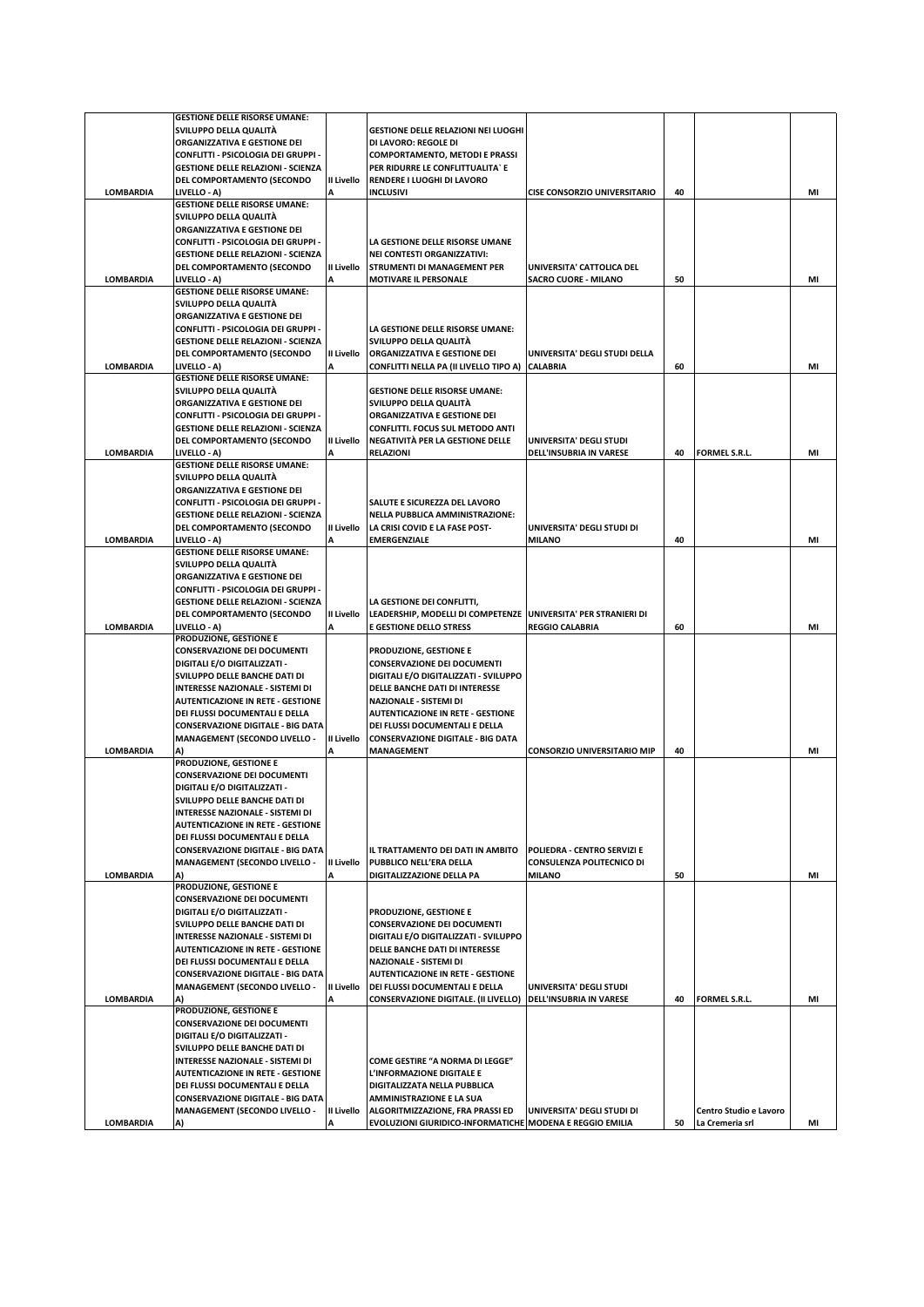|                  | PROGETTAZIONE DI MODELLI DI<br>SERVIZIO, INNOVAZIONE, ANALISI E                                                                                                                                                       |                 | PROGETTAZIONE DI MODELLI DI<br>SERVIZIO, INNOVAZIONE, ANALISI E                                                                 |                                                                 |    |    |
|------------------|-----------------------------------------------------------------------------------------------------------------------------------------------------------------------------------------------------------------------|-----------------|---------------------------------------------------------------------------------------------------------------------------------|-----------------------------------------------------------------|----|----|
|                  | REVISIONE DEI PROCESSI DI LAVORO<br>PER IL MIGLIORAMENTO DEI SERVIZI<br>ALL'UTENZA - QUALITÀ DEL SERVIZIO                                                                                                             | II Livello      | REVISIONE DEI PROCESSI DI LAVORO<br>PER IL MIGLIORAMENTO DEI SERVIZI<br>ALL'UTENZA - QUALITÀ DEL SERVIZIO                       |                                                                 |    |    |
| <b>LOMBARDIA</b> | PUBBLICO (SECONDO LIVELLO - A)                                                                                                                                                                                        | Α               | <b>PUBBLICO</b>                                                                                                                 | <b>CONSORZIO UNIVERSITARIO MIP</b>                              | 40 | MI |
|                  | PROGETTAZIONE DI MODELLI DI<br>SERVIZIO, INNOVAZIONE, ANALISI E<br>REVISIONE DEI PROCESSI DI LAVORO<br>PER IL MIGLIORAMENTO DEI SERVIZI<br>ALL'UTENZA - QUALITÀ DEL SERVIZIO                                          | II Livello      | <b>PNRR: STRUMENTI INNOVATIVI PER</b><br>L'EFFICIENZA E LA DIGITALIZZAZIONE                                                     | POLIEDRA - CENTRO SERVIZI E<br><b>CONSULENZA POLITECNICO DI</b> |    |    |
| <b>LOMBARDIA</b> | PUBBLICO (SECONDO LIVELLO - A)                                                                                                                                                                                        | А               | <b>DELLA PA</b>                                                                                                                 | <b>MILANO</b>                                                   | 50 | MI |
| <b>LOMBARDIA</b> | PROGETTAZIONE DI MODELLI DI<br>SERVIZIO, INNOVAZIONE, ANALISI E<br><b>REVISIONE DEI PROCESSI DI LAVORO</b><br>PER IL MIGLIORAMENTO DEI SERVIZI<br>ALL'UTENZA - QUALITÀ DEL SERVIZIO<br>PUBBLICO (SECONDO LIVELLO - A) | II Livello<br>А | MIGLIORARE LA QUALITÀ DEI SERVIZI<br>PUBBLICI E LA PERFORMANCE<br>ORGANIZZATIVA                                                 | UNIVERSITA' CATTOLICA DEL<br><b>SACRO CUORE - MILANO</b>        | 50 | MI |
|                  | PROGETTAZIONE DI MODELLI DI                                                                                                                                                                                           |                 |                                                                                                                                 |                                                                 |    |    |
|                  | SERVIZIO, INNOVAZIONE, ANALISI E<br>REVISIONE DEI PROCESSI DI LAVORO<br>PER IL MIGLIORAMENTO DEI SERVIZI<br>ALL'UTENZA - QUALITÀ DEL SERVIZIO                                                                         | II Livello      | <b>GESTIONE STRATEGICA E</b><br>MIGLIORAMENTO DI SERVIZI E<br>PROCESSI NELLA P.A.: GENERARE<br><b>VALORE PER ENTI, UTENTI E</b> | <b>UNIVERSITA COMMERCIALE</b>                                   |    |    |
| <b>LOMBARDIA</b> | PUBBLICO (SECONDO LIVELLO - A)<br>PROGETTAZIONE E GESTIONE DEI                                                                                                                                                        | A               | <b>TERRITORIO</b>                                                                                                               | <b>'LUIGI BOCCONI''</b>                                         | 40 | MI |
|                  | <b>FONDI EUROPEI - TECNICHE PER</b><br>REALIZZARE INIZIATIVE INNOVATIVE E<br>DI SUCCESSO A SUPPORTO DELLO                                                                                                             |                 | <b>MANAGEMENT E ORGANIZZAZIONE:</b>                                                                                             |                                                                 |    |    |
|                  | SVILUPPO - SVILUPPO SOSTENIBILE E<br><b>TRANSIZIONE ECOLOGICA (SECONDO</b>                                                                                                                                            | II Livello      | VALUTAZIONE E FINANZIAMENTO DI<br>PROGETTI EDILIZI DI TRASFORMAZIONE                                                            |                                                                 |    |    |
| <b>LOMBARDIA</b> | LIVELLO - A)<br>PROGETTAZIONE E GESTIONE DEI                                                                                                                                                                          | А               | <b>URBANA</b>                                                                                                                   | <b>CISE CONSORZIO UNIVERSITARIO</b>                             | 40 | MI |
|                  | <b>FONDI EUROPEI - TECNICHE PER</b>                                                                                                                                                                                   |                 |                                                                                                                                 |                                                                 |    |    |
|                  | REALIZZARE INIZIATIVE INNOVATIVE E<br>DI SUCCESSO A SUPPORTO DELLO                                                                                                                                                    |                 |                                                                                                                                 |                                                                 |    |    |
|                  | SVILUPPO - SVILUPPO SOSTENIBILE E                                                                                                                                                                                     |                 | LA GESTIONE E L'ANALISI DEL VALORE:                                                                                             |                                                                 |    |    |
| <b>LOMBARDIA</b> | <b>TRANSIZIONE ECOLOGICA (SECONDO</b><br>LIVELLO - A)                                                                                                                                                                 | II Livello<br>А | <b>METODO E TECNICA PER</b><br>L'OTTIMIZZAZIONE DELLE SCELTE                                                                    | <b>CISE CONSORZIO UNIVERSITARIO</b>                             | 40 | MI |
|                  | PROGETTAZIONE E GESTIONE DEI                                                                                                                                                                                          |                 |                                                                                                                                 |                                                                 |    |    |
|                  | FONDI EUROPEI - TECNICHE PER<br>REALIZZARE INIZIATIVE INNOVATIVE E                                                                                                                                                    |                 | PROGETTAZIONE E GESTIONE DEI FONDI<br><b>EUROPEI - TECNICHE PER REALIZZARE</b>                                                  |                                                                 |    |    |
|                  | DI SUCCESSO A SUPPORTO DELLO                                                                                                                                                                                          |                 | INIZIATIVE INNOVATIVE E DI SUCCESSO                                                                                             |                                                                 |    |    |
|                  | SVILUPPO - SVILUPPO SOSTENIBILE E<br><b>TRANSIZIONE ECOLOGICA (SECONDO</b>                                                                                                                                            | II Livello      | A SUPPORTO DELLO SVILUPPO -<br>SVILUPPO SOSTENIBILE E TRANSIZIONE                                                               |                                                                 |    |    |
| <b>LOMBARDIA</b> | LIVELLO - A)                                                                                                                                                                                                          | A               | ECOLOGICA.                                                                                                                      | <b>CONSORZIO UNIVERSITARIO MIP</b>                              | 40 | MI |
|                  | PROGETTAZIONE E GESTIONE DEI<br><b>FONDI EUROPEI - TECNICHE PER</b>                                                                                                                                                   |                 |                                                                                                                                 |                                                                 |    |    |
|                  | REALIZZARE INIZIATIVE INNOVATIVE E                                                                                                                                                                                    |                 |                                                                                                                                 |                                                                 |    |    |
|                  | DI SUCCESSO A SUPPORTO DELLO<br>SVILUPPO - SVILUPPO SOSTENIBILE E                                                                                                                                                     |                 |                                                                                                                                 |                                                                 |    |    |
|                  | <b>TRANSIZIONE ECOLOGICA (SECONDO</b>                                                                                                                                                                                 | II Livello      | <b>PROGETTAZIONE E GESTIONE DEI FONDI UNIVERSITA' PER STRANIERI DI</b>                                                          |                                                                 |    |    |
| <b>LOMBARDIA</b> | LIVELLO - A)<br>COMUNICAZIONE EFFICACE: UTILIZZO                                                                                                                                                                      | Α               | <b>EUROPEI</b>                                                                                                                  | <b>REGGIO CALABRIA</b>                                          | 60 | MI |
|                  | DEI NUOVI MEZZI DI COMUNICAZIONE                                                                                                                                                                                      |                 |                                                                                                                                 |                                                                 |    |    |
|                  | PUBBLICA CON I CITTADINI<br><b>ATTRAVERSO UN APPROCCIO</b>                                                                                                                                                            |                 |                                                                                                                                 |                                                                 |    |    |
|                  | <b>INNOVATIVO. REGOLE E STRUMENTI</b>                                                                                                                                                                                 |                 | <b>ASCOLTARE E COMUNICARE IN</b>                                                                                                |                                                                 |    |    |
|                  | PER COMUNICARE ATTRAVERSO I<br>SOCIAL - ASCOLTO EFFICACE,                                                                                                                                                             |                 | MANIERA EFFICACE CON I CITTADINI:<br><b>ASPETTI INNOVATIVI, CONTENT</b>                                                         |                                                                 |    |    |
|                  | <b>ORGANIZZAZIONE DELLE</b>                                                                                                                                                                                           |                 | MANAGEMENT, UTILIZZARE E                                                                                                        | UNIVERSITA' DEGLI STUDI                                         |    |    |
| <b>MARCHE</b>    | <b>INFORMAZIONI (PRIMO LIVELLO)</b><br><b>COMUNICAZIONE EFFICACE: UTILIZZO</b>                                                                                                                                        | I Livello       | MISURARE L'EFFICACIA DEI SOCIAL                                                                                                 | <b>CAMERINO</b>                                                 | 40 | AN |
|                  | DEI NUOVI MEZZI DI COMUNICAZIONE                                                                                                                                                                                      |                 |                                                                                                                                 |                                                                 |    |    |
|                  | PUBBLICA CON I CITTADINI<br><b>ATTRAVERSO UN APPROCCIO</b>                                                                                                                                                            |                 |                                                                                                                                 |                                                                 |    |    |
|                  | <b>INNOVATIVO. REGOLE E STRUMENTI</b><br>PER COMUNICARE ATTRAVERSO I                                                                                                                                                  |                 | SOCIAL MEDIA E COMUNICAZIONE                                                                                                    |                                                                 |    |    |
|                  | SOCIAL - ASCOLTO EFFICACE,                                                                                                                                                                                            |                 | PUBBLICA: STRATEGIE E STRUMENTI                                                                                                 |                                                                 |    |    |
|                  | <b>ORGANIZZAZIONE DELLE</b>                                                                                                                                                                                           |                 | PER IL MIGLIORAMENTO DELLA                                                                                                      | UNIVERSITA' POLITECNICA DELLE                                   |    |    |
| <b>MARCHE</b>    | INFORMAZIONI (PRIMO LIVELLO)<br><b>CYBERINTELLIGENCE DIGITAL</b>                                                                                                                                                      | I Livello       | RELAZIONE CON IL CITTADINO.                                                                                                     | <b>MARCHE</b>                                                   | 40 | AN |
|                  | <b>INVESTIGATION &amp; SOCIAL MEDIA</b><br>INTELLIGENCE; INTERCETTAZIONI,                                                                                                                                             |                 |                                                                                                                                 |                                                                 |    |    |
|                  | TECNOLOGIE, UTILIZZO E QUADRO                                                                                                                                                                                         |                 |                                                                                                                                 |                                                                 |    |    |
|                  | <b>NORMATIVO-GIURIDICO - REATI E</b><br>CRIMINI FINANZIARI - REATI E                                                                                                                                                  |                 |                                                                                                                                 |                                                                 |    |    |
|                  | CRIMINI INFORMATICI - ANALISI DEL                                                                                                                                                                                     |                 |                                                                                                                                 |                                                                 |    |    |
| <b>MARCHE</b>    | <b>COMPORTAMENTO E PSICOLOGIA</b><br><b>CRIMINALE (PRIMO LIVELLO)</b>                                                                                                                                                 | I Livello       | <b>CYBERINTELLIGENCE, DIGITAL</b><br><b>INVESTIGATION E REATI INFORMATICI</b>                                                   | UNIVERSITA' DEGLI STUDI DI<br><b>CAGLIARI</b>                   | 50 | ΑN |
|                  |                                                                                                                                                                                                                       |                 |                                                                                                                                 |                                                                 |    |    |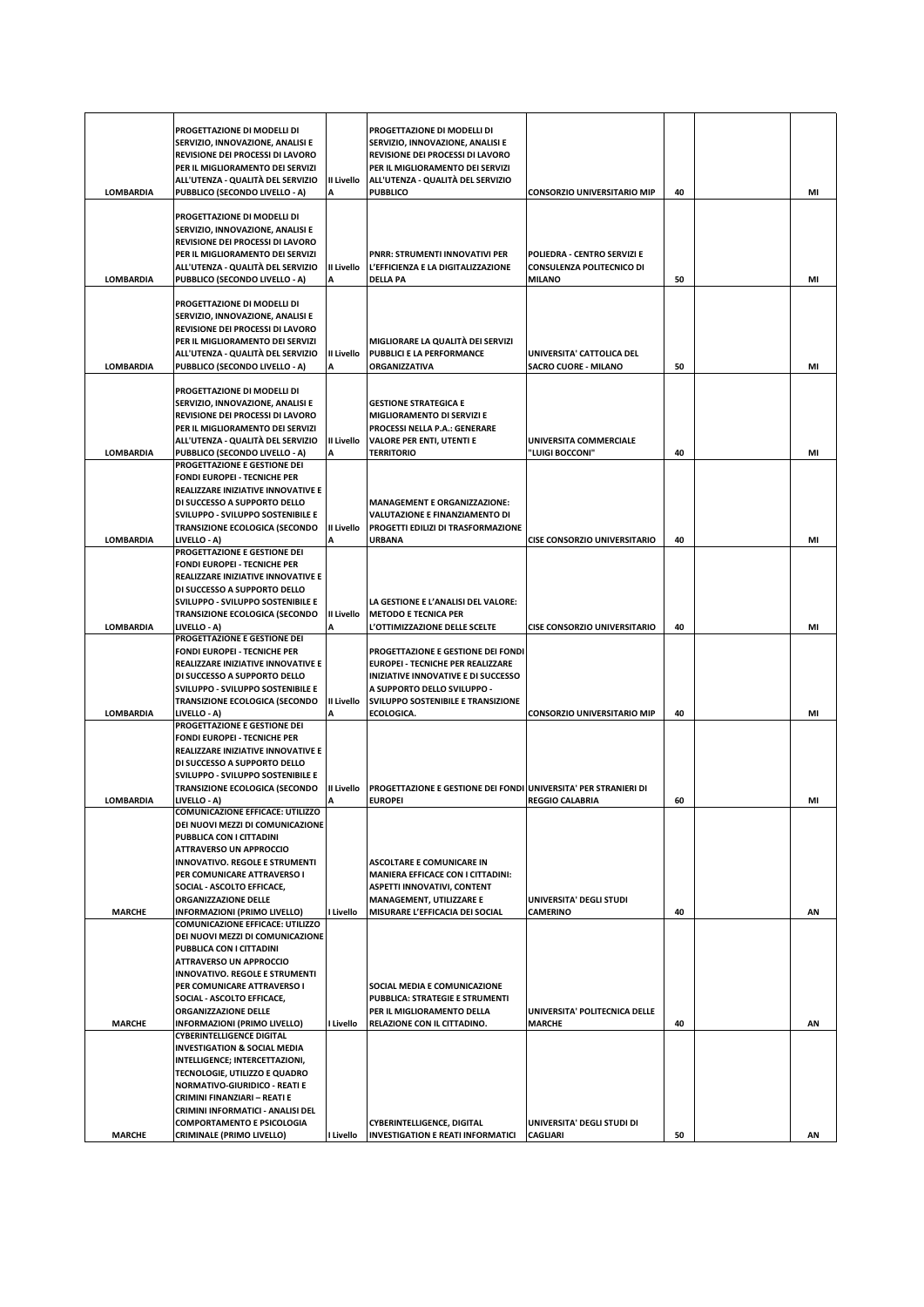|               | <b>CYBERINTELLIGENCE DIGITAL</b>                                             |            |                                                                                                        |                               |    |                        |    |
|---------------|------------------------------------------------------------------------------|------------|--------------------------------------------------------------------------------------------------------|-------------------------------|----|------------------------|----|
|               | <b>INVESTIGATION &amp; SOCIAL MEDIA</b>                                      |            |                                                                                                        |                               |    |                        |    |
|               | INTELLIGENCE; INTERCETTAZIONI,                                               |            |                                                                                                        |                               |    |                        |    |
|               | TECNOLOGIE, UTILIZZO E QUADRO                                                |            |                                                                                                        |                               |    |                        |    |
|               | <b>NORMATIVO-GIURIDICO - REATI E</b>                                         |            |                                                                                                        |                               |    |                        |    |
|               | CRIMINI FINANZIARI - REATI E                                                 |            |                                                                                                        |                               |    |                        |    |
|               | CRIMINI INFORMATICI - ANALISI DEL                                            |            |                                                                                                        |                               |    |                        |    |
|               | <b>COMPORTAMENTO E PSICOLOGIA</b>                                            |            | CYBERSECURITY, CYBER RISK E                                                                            | UNIVERSITA' POLITECNICA DELLE |    |                        |    |
| <b>MARCHE</b> | <b>CRIMINALE (PRIMO LIVELLO)</b>                                             | I Livello  | PROTEZIONE DEI DATI                                                                                    | <b>MARCHE</b>                 | 50 |                        | AN |
|               |                                                                              |            |                                                                                                        |                               |    |                        |    |
|               | LA CENTRALITA DEL CITTADINO - LE                                             |            |                                                                                                        |                               |    |                        |    |
|               | POLITICHE NAZIONALI CONTRO LA                                                |            |                                                                                                        |                               |    |                        |    |
|               | POVERTÀ, IL SISTEMA DI STRUMENTI                                             |            | NUOVE E VECCHIE POVERTÀ: POLITICHE                                                                     |                               |    |                        |    |
|               | A FAVORE DELLE CATEGORIE A                                                   |            | <b>NAZIONALI E COMPETENZE DEGLI ENTI</b>                                                               | UNIVERSITA' POLITECNICA DELLE |    |                        |    |
| <b>MARCHE</b> | RISCHIO (PRIMO LIVELLO)<br>LAVORO IN GRUPPO E SVILUPPO                       | I Livello  | LOCALI E DEI SERVIZI SOCIO-SANITARI.                                                                   | <b>MARCHE</b>                 | 40 |                        | AN |
|               | DELLE CAPACITÀ DI COMUNICARE E                                               |            |                                                                                                        |                               |    |                        |    |
|               | UTILIZZARE GLI STRUMENTI DIGITALI                                            |            | VALORIZZARE IL CAPITALE UMANO ED IL                                                                    |                               |    |                        |    |
|               | CHE FAVORISCANO LA CONDIVISIONE                                              |            | LAVORO IN GRUPPO, COMUNICARE E                                                                         |                               |    |                        |    |
|               | DEL LAVORO ANCHE A DISTANZA                                                  |            | <b>CONDIVIDERE DATI E DOCUMENTI</b>                                                                    | UNIVERSITA' DEGLI STUDI       |    |                        |    |
| <b>MARCHE</b> | (PRIMO LIVELLO)                                                              | I Livello  | <b>ANCHE A DISTANZA</b>                                                                                | <b>CAMERINO</b>               | 40 |                        | AN |
|               |                                                                              |            | LA RIFORMA DELLA PUBBLICA                                                                              |                               |    |                        |    |
|               |                                                                              |            | AMMINISTRAZIONE: COME ADEGUARE                                                                         |                               |    |                        |    |
|               |                                                                              |            | IL PROPRIO ENTE AL CAMBIAMENTO IN                                                                      |                               |    |                        |    |
|               | PERSONALE, ORGANIZZAZIONE E                                                  |            | ATTO. MODELLI ORGANIZZATIVI E                                                                          |                               |    |                        |    |
|               | RIFORMA DELLA PUBBLICA                                                       |            | STRUMENTI MANAGERIALI PER                                                                              |                               |    |                        |    |
|               | AMMINISTRAZIONE - PIANIFICAZIONE,                                            |            | <b>FAVORIRE SEMPLIFICAZIONE,</b>                                                                       |                               |    |                        |    |
|               | MISURAZIONE E VALUTAZIONE DELLA                                              |            | DIGITALIZZAZIONE E SVILUPPO DEL                                                                        | <b>ALMA MATER STUDIORUM</b>   |    |                        |    |
| <b>MARCHE</b> | PERFORMANCE (PRIMO LIVELLO)                                                  | I Livello  | <b>CAPITALE UMANO</b>                                                                                  | UNIVERSITA' DI BOLOGNA        | 40 | Maggioli S.P.A         | AN |
|               |                                                                              |            | <b>NUOVO ORDINAMENTO</b>                                                                               |                               |    |                        |    |
|               |                                                                              |            | PROFESSIONALE, PROGRESSIONI,                                                                           |                               |    |                        |    |
|               | PERSONALE, ORGANIZZAZIONE E                                                  |            | CONCORSI, MOBILITÀ, ASSUNZIONI,                                                                        |                               |    |                        |    |
|               | <b>RIFORMA DELLA PUBBLICA</b>                                                |            | INCARICHI, SMART WORKING, PIAO E                                                                       |                               |    |                        |    |
|               | AMMINISTRAZIONE - PIANIFICAZIONE,                                            |            | VALUTAZIONE DELLA PERFORMANCE                                                                          | UNIVERSITA' DEGLI STUDI       |    |                        |    |
| <b>MARCHE</b> | MISURAZIONE E VALUTAZIONE DELLA<br>PERFORMANCE (PRIMO LIVELLO)               | I Livello  | DOPO LE ULTIME NOVITÀ NORMATIVE<br><b>ED I CCNL 2021</b>                                               | <b>CAMERINO</b>               | 40 |                        | AN |
|               |                                                                              |            |                                                                                                        |                               |    |                        |    |
|               | PERSONALE, ORGANIZZAZIONE E                                                  |            |                                                                                                        |                               |    |                        |    |
|               | RIFORMA DELLA PUBBLICA                                                       |            |                                                                                                        |                               |    |                        |    |
|               | AMMINISTRAZIONE - PIANIFICAZIONE,                                            |            | PIANIFICAZIONE, MISURAZIONE E                                                                          |                               |    |                        |    |
|               |                                                                              |            |                                                                                                        |                               |    |                        |    |
|               | MISURAZIONE E VALUTAZIONE DELLA                                              |            | VALUTAZIONE DELLA PERFORMANCE                                                                          | UNIVERSITA' DEGLI STUDI DI    |    | Centro Studio e Lavoro |    |
| <b>MARCHE</b> | PERFORMANCE (PRIMO LIVELLO)                                                  | I Livello  | <b>NELLA PA</b>                                                                                        | <b>MODENA E REGGIO EMILIA</b> | 50 | La Cremeria srl        | AN |
|               |                                                                              |            |                                                                                                        |                               |    |                        |    |
|               | SVILUPPO DEL LIVELLO DI                                                      |            |                                                                                                        |                               |    |                        |    |
|               | <b>COMPETENZA LINGUISTICA PER I</b>                                          |            | CIVIL SERVANTS, LET'S SPEAK ENGLISH!                                                                   |                               |    |                        |    |
|               | DIPENDENTI DELLA PUBBLICA                                                    |            | CORSO DI BUSINESS ENGLISH PER LA                                                                       | UNIVERSITA' DEGLI STUDI       |    |                        |    |
| <b>MARCHE</b> | <b>AMMINISTRAZIONE (PRIMO LIVELLO)</b>                                       | I Livello  | PUBBLICA AMMINISTRAZIONE.                                                                              | <b>INTERNAZIONALI DI ROMA</b> | 40 |                        | ΑN |
|               |                                                                              |            |                                                                                                        |                               |    |                        |    |
|               | ANTICORRUZIONE, TRASPARENZA E                                                |            | ETICA, TRASPARENZA E PIANO 2021-                                                                       |                               |    |                        |    |
|               | <b>INTEGRITÀ: STRATEGIE PREVENTIVE E</b>                                     |            | 2023: DEFINIZIONE,                                                                                     |                               |    |                        |    |
|               | SISTEMI DI COMPLIANCE - GESTIONE                                             |            | PROGRAMMAZIONE ED ATTUAZIONE                                                                           |                               |    |                        |    |
|               | DEL RISCHIO CORRUZIONE (SECONDO II Livello                                   |            | DELLE MISURE SPECIFICHE DI                                                                             | UNIVERSITA' DEGLI STUDI       |    |                        |    |
| <b>MARCHE</b> | LIVELLO - A)                                                                 |            | <b>PREVENZIONE</b>                                                                                     | <b>CAMERINO</b>               | 40 |                        | ΑN |
|               |                                                                              |            |                                                                                                        |                               |    |                        |    |
|               | ANTICORRUZIONE, TRASPARENZA E                                                |            |                                                                                                        |                               |    |                        |    |
|               | <b>INTEGRITÀ: STRATEGIE PREVENTIVE E</b><br>SISTEMI DI COMPLIANCE - GESTIONE |            | PREVENZIONE DELLA CORRUZIONE                                                                           |                               |    |                        |    |
|               | DEL RISCHIO CORRUZIONE (SECONDO   II Livello                                 |            | NELLA P.A.: REGOLE ESSENZIALI DELLA<br>"LEGGE SEVERINO" E SEMPLIFICAZIONE   UNIVERSITA' DEGLI STUDI DI |                               |    |                        |    |
| <b>MARCHE</b> | LIVELLO - A)                                                                 |            | <b>DEL SISTEMA</b>                                                                                     | <b>MACERATA</b>               | 60 |                        | МC |
|               |                                                                              |            |                                                                                                        |                               |    |                        |    |
|               | ANTICORRUZIONE, TRASPARENZA E                                                |            |                                                                                                        |                               |    |                        |    |
|               | <b>INTEGRITÀ: STRATEGIE PREVENTIVE E</b>                                     |            |                                                                                                        |                               |    |                        |    |
|               | SISTEMI DI COMPLIANCE - GESTIONE                                             |            | ANTICORRUZIONE, TRASPARENZA ED                                                                         |                               |    |                        |    |
|               | DEL RISCHIO CORRUZIONE (SECONDO   II Livello                                 |            | <b>INTEGRITÀ NELLE PUBBLICHE</b>                                                                       | UNIVERSITA' POLITECNICA DELLE |    |                        |    |
| <b>MARCHE</b> | LIVELLO - A)                                                                 |            | AMMINISTRAZIONI.                                                                                       | <b>MARCHE</b>                 | 40 |                        | AN |
|               | <b>GESTIONE DELLE RISORSE UMANE:</b>                                         |            |                                                                                                        |                               |    |                        |    |
|               | SVILUPPO DELLA QUALITÀ                                                       |            |                                                                                                        |                               |    |                        |    |
|               | ORGANIZZATIVA E GESTIONE DEI                                                 |            |                                                                                                        |                               |    |                        |    |
|               | CONFLITTI - PSICOLOGIA DEI GRUPPI -                                          |            |                                                                                                        |                               |    |                        |    |
|               | <b>GESTIONE DELLE RELAZIONI - SCIENZA</b>                                    |            | <b>COME GESTIRE EFFICACEMENTE</b>                                                                      |                               |    |                        |    |
|               | DEL COMPORTAMENTO (SECONDO                                                   | II Livello | RISORSE UMANE, RELAZIONI, GRUPPI E UNIVERSITA' DEGLI STUDI                                             |                               |    |                        |    |
| <b>MARCHE</b> | LIVELLO - A)<br><b>GESTIONE DELLE RISORSE UMANE:</b>                         | А          | <b>CONFLITTI NELLA P.A.</b>                                                                            | <b>CAMERINO</b>               | 40 |                        | AN |
|               | SVILUPPO DELLA QUALITÀ                                                       |            | ASPETTI GESTIONALI, AMMINISTRATIVI                                                                     |                               |    |                        |    |
|               | ORGANIZZATIVA E GESTIONE DEI                                                 |            | E DISCIPLINARI NEL RAPPORTO DI                                                                         |                               |    |                        |    |
|               | CONFLITTI - PSICOLOGIA DEI GRUPPI -                                          |            | LAVORO DEL LAVORATORE ALLE                                                                             |                               |    |                        |    |
|               | <b>GESTIONE DELLE RELAZIONI - SCIENZA</b>                                    |            | DIPENDENZE DELLE P.A., LA                                                                              |                               |    |                        |    |
|               | DEL COMPORTAMENTO (SECONDO                                                   | II Livello | PREVENZIONE DEI CONFLITTI                                                                              | UNIVERSITA' POLITECNICA DELLE |    |                        |    |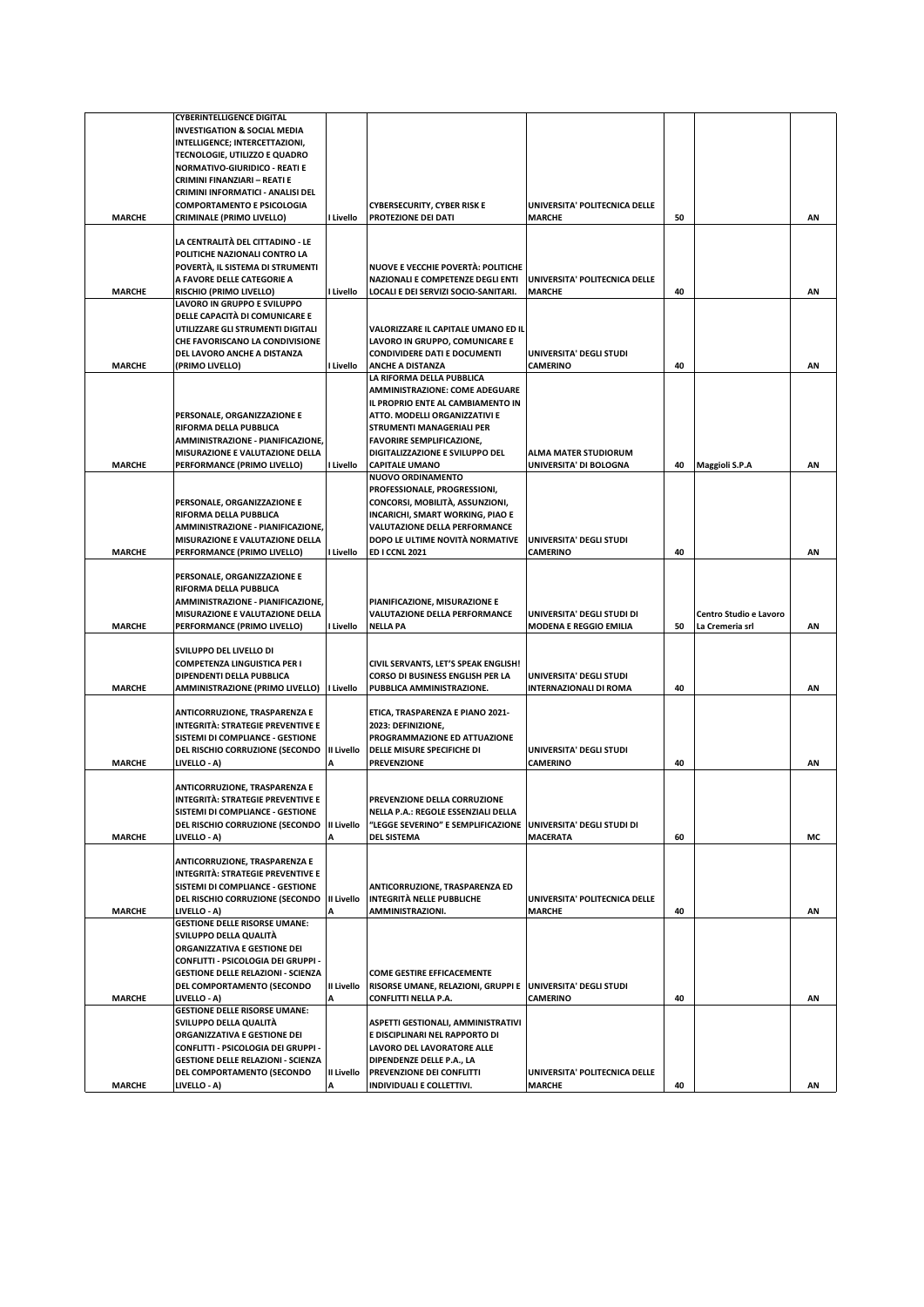|                 | PRODUZIONE, GESTIONE E                                              |            |                                                                       |                                               |    |                         |    |
|-----------------|---------------------------------------------------------------------|------------|-----------------------------------------------------------------------|-----------------------------------------------|----|-------------------------|----|
|                 | <b>CONSERVAZIONE DEI DOCUMENTI</b>                                  |            |                                                                       |                                               |    |                         |    |
|                 | DIGITALI E/O DIGITALIZZATI -                                        |            |                                                                       |                                               |    |                         |    |
|                 | SVILUPPO DELLE BANCHE DATI DI                                       |            | DOCUMENTI E DOMICILIO DIGITALI,                                       |                                               |    |                         |    |
|                 | INTERESSE NAZIONALE - SISTEMI DI                                    |            | COMUNICAZIONI PA, TRANSIZIONE                                         |                                               |    |                         |    |
|                 | <b>AUTENTICAZIONE IN RETE - GESTIONE</b>                            |            | DIGITALE DOPO LA L. 108/2021,                                         |                                               |    |                         |    |
|                 | DEI FLUSSI DOCUMENTALI E DELLA                                      |            | <b>BANCHE DATI E DATI APERTI, BIG DATA</b>                            |                                               |    |                         |    |
|                 | <b>CONSERVAZIONE DIGITALE - BIG DATA</b>                            |            | <b>MANAGEMENT, SICUREZZA</b>                                          |                                               |    |                         |    |
|                 | <b>MANAGEMENT (SECONDO LIVELLO -</b>                                | II Livello | INFORMATICA E DIGITALIZZAZIONE DEI UNIVERSITA' DEGLI STUDI            |                                               |    |                         |    |
| <b>MARCHE</b>   | A)                                                                  |            | <b>PROCESSI</b>                                                       | <b>CAMERINO</b>                               | 40 |                         | AN |
|                 | PROGETTAZIONE DI MODELLI DI                                         |            |                                                                       |                                               |    |                         |    |
|                 | SERVIZIO, INNOVAZIONE, ANALISI E                                    |            |                                                                       |                                               |    |                         |    |
|                 | REVISIONE DEI PROCESSI DI LAVORO                                    |            | PROGETTAZIONE DI NUOVI MODELLI DI                                     |                                               |    |                         |    |
|                 | PER IL MIGLIORAMENTO DEI SERVIZI                                    |            | SERVIZIO USER-CENTERED PER                                            |                                               |    |                         |    |
|                 | ALL'UTENZA - QUALITÀ DEL SERVIZIO                                   | II Livello | CITTADINI DIGITALI, INCLUSIVI,                                        | UNIVERSITA' DEGLI STUDI                       |    |                         |    |
| <b>MARCHE</b>   | PUBBLICO (SECONDO LIVELLO - A)                                      | Α          | PERSONALIZZATI                                                        | <b>CAMERINO</b>                               | 40 |                         | AN |
|                 |                                                                     |            |                                                                       |                                               |    |                         |    |
|                 | PROGETTAZIONE DI MODELLI DI                                         |            |                                                                       |                                               |    |                         |    |
|                 | SERVIZIO, INNOVAZIONE, ANALISI E                                    |            | <b>GLI STRUMENTI GIURIDICI PREVISTI</b>                               |                                               |    |                         |    |
|                 | REVISIONE DEI PROCESSI DI LAVORO                                    |            | DALL'ORDINAMENTO PER RENDERE I                                        |                                               |    |                         |    |
|                 | PER IL MIGLIORAMENTO DEI SERVIZI                                    |            | SERVIZI PUBBLICI PIU' EFFICIENTI IN                                   |                                               |    |                         |    |
|                 | ALL'UTENZA - QUALITÀ DEL SERVIZIO                                   | II Livello | TERMINI DI QUALITA' E DI RELATIVI                                     | UNIVERSITA' DEGLI STUDI DI                    |    |                         |    |
| <b>MARCHE</b>   | PUBBLICO (SECONDO LIVELLO - A)                                      | Δ          | <b>COSTI</b>                                                          | <b>MACERATA</b>                               | 60 |                         | MC |
|                 | <b>GESTIONE DELLE RISORSE UMANE:</b>                                |            |                                                                       |                                               |    |                         |    |
|                 | SVILUPPO DELLA QUALITÀ<br>ORGANIZZATIVA E GESTIONE DEI              |            |                                                                       |                                               |    |                         |    |
|                 | CONFLITTI - PSICOLOGIA DEI GRUPPI -                                 |            | CAMBIAMENTI ORGANIZZATIVI NELLA                                       |                                               |    |                         |    |
|                 | <b>GESTIONE DELLE RELAZIONI - SCIENZA</b>                           |            | <b>GESTIONE DELLE RISORSE UMANE</b>                                   |                                               |    |                         |    |
|                 | DEL COMPORTAMENTO (SECONDO                                          | II Livello | NELLA PA: TEAM VIRTUALI E SMART                                       | UNIVERSITA' DEGLI STUDI DEL                   |    |                         |    |
| <b>MOLISE</b>   | LIVELLO - A)                                                        |            | <b>WORKING</b>                                                        | <b>MOLISE</b>                                 | 60 |                         | CB |
|                 | <b>GESTIONE DELLE RISORSE UMANE:</b>                                |            |                                                                       |                                               |    |                         |    |
|                 | SVILUPPO DELLA QUALITÀ                                              |            |                                                                       |                                               |    |                         |    |
|                 | ORGANIZZATIVA E GESTIONE DEI                                        |            |                                                                       |                                               |    |                         |    |
|                 | CONFLITTI - PSICOLOGIA DEI GRUPPI -                                 |            |                                                                       |                                               |    |                         |    |
|                 | <b>GESTIONE DELLE RELAZIONI - SCIENZA</b>                           |            |                                                                       |                                               |    |                         |    |
|                 | DEL COMPORTAMENTO (SECONDO                                          | II Livello | <b>GESTIRE LE DIVERGENZE, MEDIARE E</b>                               |                                               |    | <b>ELIDEA PSICOLOGI</b> |    |
| <b>MOLISE</b>   | LIVELLO - A)                                                        |            | <b>RAGGIUNGERE L'ACCORDO</b>                                          | UNIVERSITA' EUROPEA DI ROMA                   | 60 | <b>ASSOCIATI</b>        | СB |
|                 | <b>COMUNICAZIONE EFFICACE: UTILIZZO</b>                             |            | <b>COMUNICAZIONE EFFICACE: UTILIZZO</b>                               |                                               |    |                         |    |
|                 | DEI NUOVI MEZZI DI COMUNICAZIONE                                    |            | DEI NUOVI MEZZI DI COMUNICAZIONE                                      |                                               |    |                         |    |
|                 | PUBBLICA CON I CITTADINI<br><b>ATTRAVERSO UN APPROCCIO</b>          |            | PUBBLICA CON I CITTADINI<br><b>ATTRAVERSO UN APPROCCIO</b>            |                                               |    |                         |    |
|                 | <b>INNOVATIVO. REGOLE E STRUMENTI</b>                               |            | <b>INNOVATIVO. REGOLE E STRUMENTI</b>                                 |                                               |    |                         |    |
|                 | PER COMUNICARE ATTRAVERSO I                                         |            | PER COMUNICARE ATTRAVERSO I                                           |                                               |    |                         |    |
|                 | SOCIAL - ASCOLTO EFFICACE,                                          |            | SOCIAL. STRATEGIE E STRUMENTI PER                                     |                                               |    |                         |    |
|                 | ORGANIZZAZIONE DELLE                                                |            | DEFINIRE LA MEDIA POLICY INTERNA ED UNIVERSITA' DEGLI STUDI           |                                               |    |                         |    |
| PIEMONTE        | <b>INFORMAZIONI (PRIMO LIVELLO)</b>                                 | l Livello  | <b>ESTERNA.</b>                                                       | DELL'INSUBRIA IN VARESE                       | 40 | FORMEL S.R.L.           | то |
|                 | <b>COMUNICAZIONE EFFICACE: UTILIZZO</b>                             |            | <b>COMUNICAZIONE EFFICACE: UTILIZZO</b>                               |                                               |    |                         |    |
|                 | DEI NUOVI MEZZI DI COMUNICAZIONE                                    |            | DEI NUOVI MEZZI DI COMUNICAZIONE                                      |                                               |    |                         |    |
|                 | PUBBLICA CON I CITTADINI                                            |            | PUBBLICA CON I CITTADINI                                              |                                               |    |                         |    |
|                 | <b>ATTRAVERSO UN APPROCCIO</b>                                      |            | <b>ATTRAVERSO UN APPROCCIO</b>                                        |                                               |    |                         |    |
|                 | <b>INNOVATIVO. REGOLE E STRUMENTI</b>                               |            | <b>INNOVATIVO. REGOLE E STRUMENTI</b>                                 |                                               |    |                         |    |
|                 | PER COMUNICARE ATTRAVERSO I                                         |            | PER COMUNICARE ATTRAVERSO I                                           |                                               |    |                         |    |
|                 | SOCIAL - ASCOLTO EFFICACE,                                          |            | SOCIAL - ASCOLTO EFFICACE,                                            |                                               |    |                         |    |
|                 | ORGANIZZAZIONE DELLE                                                |            | <b>ORGANIZZAZIONE DELLE</b>                                           | UNIVERSITA' DEGLI STUDI                       |    |                         |    |
| <b>PIEMONTE</b> | <b>INFORMAZIONI (PRIMO LIVELLO)</b>                                 | I Livello  | <b>INFORMAZIONI</b>                                                   | <b>PIEMONTE ORIENTALE</b>                     | 40 | PUBBLIFORMEZ S.R.L.     | то |
|                 | LA CENTRALITÀ DEL CITTADINO - LE                                    |            |                                                                       |                                               |    |                         |    |
|                 | POLITICHE NAZIONALI CONTRO LA                                       |            |                                                                       |                                               |    |                         |    |
|                 | POVERTÀ, IL SISTEMA DI STRUMENTI                                    |            | LE VARIE FACCE DELLA POVERTÀ IN                                       |                                               |    |                         |    |
|                 | A FAVORE DELLE CATEGORIE A                                          |            | ITALIA: CAUSE, RIMEDI, POLITICHE PER                                  |                                               |    |                         |    |
| <b>PIEMONTE</b> | RISCHIO (PRIMO LIVELLO)                                             | Livello    | L'INCLUSIONE E LA COESIONE SOCIALE                                    | POLITECNICO DI TORINO                         | 60 |                         | TO |
|                 |                                                                     |            |                                                                       |                                               |    |                         |    |
|                 | LA CENTRALITÀ DEL CITTADINO - LE                                    |            |                                                                       |                                               |    |                         |    |
|                 | POLITICHE NAZIONALI CONTRO LA                                       |            |                                                                       |                                               |    |                         |    |
|                 | POVERTÀ, IL SISTEMA DI STRUMENTI                                    |            |                                                                       |                                               |    |                         |    |
|                 | A FAVORE DELLE CATEGORIE A                                          |            | <b>VECCHIE E NUOVE POVERTA: LE SFIDE</b>                              |                                               |    |                         |    |
| <b>PIEMONTE</b> | RISCHIO (PRIMO LIVELLO)                                             | I Livello  | PER IL WELFARE                                                        | UNIVERSITA' DEGLI STUDI TORINO                | 50 |                         | TO |
|                 | LAVORO IN GRUPPO E SVILUPPO                                         |            | TRASFORMAZIONE DIGITALE E SMART                                       |                                               |    |                         |    |
|                 | DELLE CAPACITÀ DI COMUNICARE E<br>UTILIZZARE GLI STRUMENTI DIGITALI |            | WORK: SVILUPPO DELLE CAPACITÀ DI<br>COMUNICAZIONE E DI UTILIZZO DEGLI |                                               |    |                         |    |
|                 | CHE FAVORISCANO LA CONDIVISIONE                                     |            | STRUMENTI DIGITALI IN UNA LOGICA DI                                   |                                               |    |                         |    |
|                 | DEL LAVORO ANCHE A DISTANZA                                         |            | <b>COLLABORAZIONE E DI CAMBIAMENTO</b>                                |                                               |    | <b>CUOA BUSINESS</b>    |    |
| <b>PIEMONTE</b> | (PRIMO LIVELLO)                                                     | I Livello  | ORGANIZZATIVO                                                         | POLITECNICO DI TORINO                         | 50 | <b>SCHOOL</b>           | TO |
|                 | LAVORO IN GRUPPO E SVILUPPO                                         |            |                                                                       |                                               |    |                         |    |
|                 | DELLE CAPACITÀ DI COMUNICARE E                                      |            | LAVORO IN GRUPPO E SVILUPPO DELLE                                     |                                               |    |                         |    |
|                 | UTILIZZARE GLI STRUMENTI DIGITALI                                   |            | CAPACITÀ DI COMUNICARE. FOCUS SUL                                     |                                               |    |                         |    |
|                 | CHE FAVORISCANO LA CONDIVISIONE                                     |            | LAVORO DI GRUPPO BLENDED: IN                                          |                                               |    |                         |    |
|                 | DEL LAVORO ANCHE A DISTANZA                                         |            | PRESENZA E IN REMOTO, CRITERI E                                       | UNIVERSITA' DEGLI STUDI                       |    |                         |    |
| <b>PIEMONTE</b> | (PRIMO LIVELLO)                                                     | I Livello  | <b>INDIRIZZI ESSENZIALI</b>                                           | DELL'INSUBRIA IN VARESE                       | 40 | FORMEL S.R.L.           | TO |
|                 | LAVORO IN GRUPPO E SVILUPPO                                         |            |                                                                       |                                               |    |                         |    |
|                 | DELLE CAPACITÀ DI COMUNICARE E                                      |            | LAVORO IN GRUPPO E SVILUPPO DELLE                                     |                                               |    |                         |    |
|                 | UTILIZZARE GLI STRUMENTI DIGITALI                                   |            | CAPACITÀ DI COMUNICARE E                                              |                                               |    |                         |    |
|                 | CHE FAVORISCANO LA CONDIVISIONE                                     |            | UTILIZZARE GLI STRUMENTI DIGITALI                                     |                                               |    |                         |    |
| <b>PIEMONTE</b> | DEL LAVORO ANCHE A DISTANZA<br>(PRIMO LIVELLO)                      | I Livello  | CHE FAVORISCANO LA CONDIVISIONE<br>DEL LAVORO ANCHE A DISTANZA        | UNIVERSITA' DEGLI STUDI<br>PIEMONTE ORIENTALE | 40 | PUBBLIFORMEZ S.R.L.     | то |
|                 |                                                                     |            |                                                                       |                                               |    |                         |    |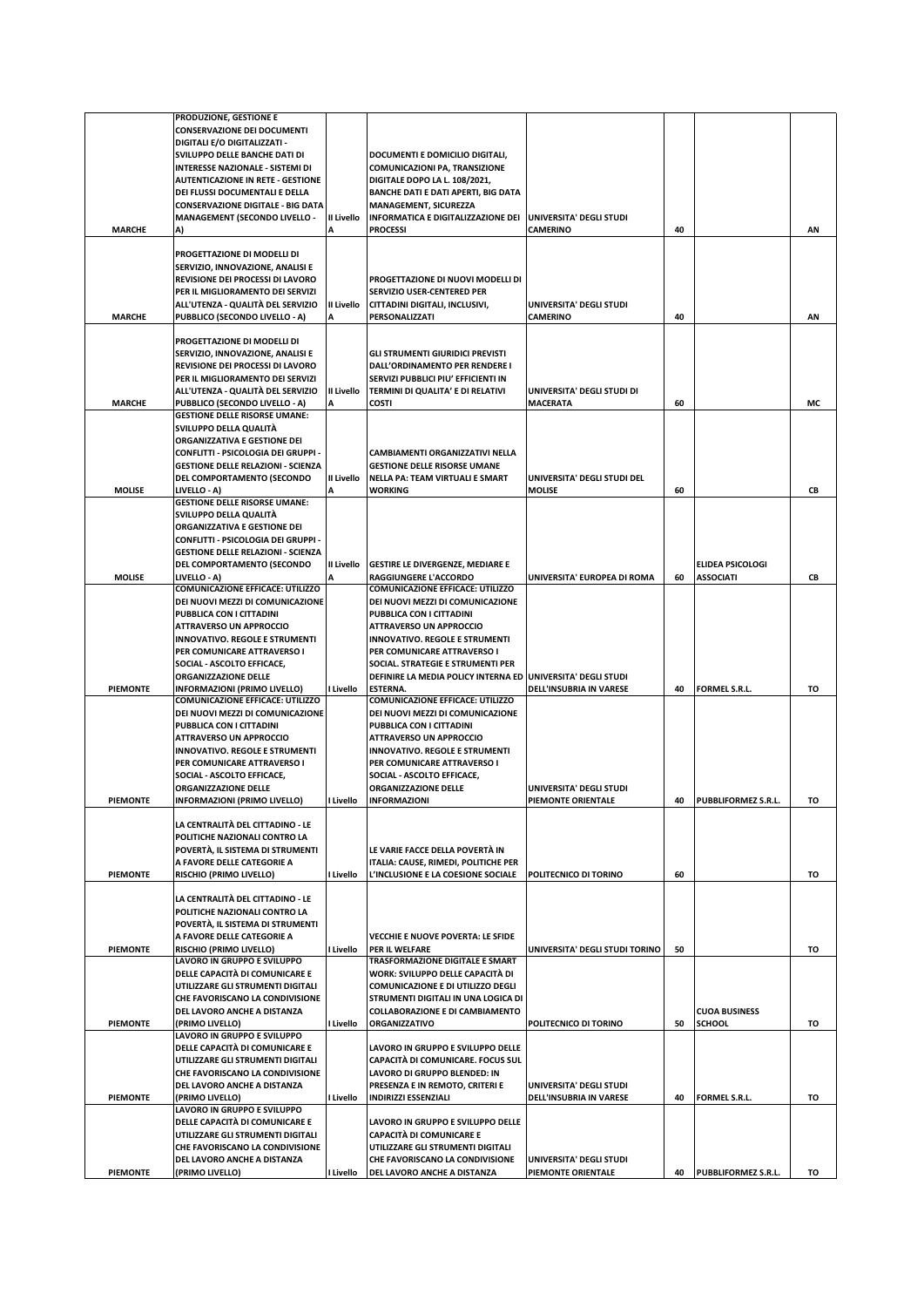|                 |                                                                                                 |                   | LA RIFORMA DELLA PUBBLICA<br>AMMINISTRAZIONE: COME ADEGUARE<br>IL PROPRIO ENTE AL CAMBIAMENTO IN |                                                             |    |                                               |    |
|-----------------|-------------------------------------------------------------------------------------------------|-------------------|--------------------------------------------------------------------------------------------------|-------------------------------------------------------------|----|-----------------------------------------------|----|
|                 | PERSONALE, ORGANIZZAZIONE E<br>RIFORMA DELLA PUBBLICA<br>AMMINISTRAZIONE - PIANIFICAZIONE,      |                   | ATTO. MODELLI ORGANIZZATIVI E<br>STRUMENTI MANAGERIALI PER<br><b>FAVORIRE SEMPLIFICAZIONE,</b>   |                                                             |    |                                               |    |
| <b>PIEMONTE</b> | MISURAZIONE E VALUTAZIONE DELLA                                                                 | I Livello         | DIGITALIZZAZIONE E SVILUPPO DEL                                                                  | <b>ALMA MATER STUDIORUM</b>                                 | 40 |                                               | то |
|                 | PERFORMANCE (PRIMO LIVELLO)                                                                     |                   | <b>CAPITALE UMANO</b>                                                                            | UNIVERSITA' DI BOLOGNA                                      |    | Maggioli S.P.A                                |    |
|                 | PERSONALE, ORGANIZZAZIONE E<br>RIFORMA DELLA PUBBLICA                                           |                   |                                                                                                  |                                                             |    |                                               |    |
|                 | AMMINISTRAZIONE - PIANIFICAZIONE,<br>MISURAZIONE E VALUTAZIONE DELLA                            |                   |                                                                                                  |                                                             |    |                                               |    |
| <b>PIEMONTE</b> | PERFORMANCE (PRIMO LIVELLO)                                                                     | I Livello         | QUALITÀ NEI SERVIZI                                                                              | POLITECNICO DI TORINO                                       | 40 |                                               | то |
|                 |                                                                                                 |                   | IL PERSONALE NEL PUBBLICO IMPIEGO:<br>LE PIÙ RECENTI NORMATIVE IN                                |                                                             |    |                                               |    |
|                 | PERSONALE, ORGANIZZAZIONE E                                                                     |                   | MATERIA DI CONCORSI E DI CAPACITÀ<br>ASSUNZIONALE NELLA PA E LE NUOVE                            |                                                             |    |                                               |    |
|                 | RIFORMA DELLA PUBBLICA<br>AMMINISTRAZIONE - PIANIFICAZIONE,                                     |                   | <b>MODALITÀ DI GESTIONE,</b><br>ORGANIZZAZIONE E VALUTAZIONE DEL                                 |                                                             |    |                                               |    |
| <b>PIEMONTE</b> | MISURAZIONE E VALUTAZIONE DELLA<br>PERFORMANCE (PRIMO LIVELLO)                                  | I Livello         | RAPPORTO DI LAVORO, SIA IN<br>PRESENZA CHE A DISTANZA                                            | UNIVERSITA' DEGLI STUDI DI<br><b>MODENA E REGGIO EMILIA</b> | 50 | Centro Studio e Lavoro<br>La Cremeria srl     | то |
|                 | PERSONALE, ORGANIZZAZIONE E                                                                     |                   | PERSONALE, ORGANIZZAZIONE E                                                                      |                                                             |    |                                               |    |
|                 | RIFORMA DELLA PUBBLICA<br>AMMINISTRAZIONE - PIANIFICAZIONE,                                     |                   | RIFORMA DELLA PUBBLICA<br>AMMINISTRAZIONE - PIANIFICAZIONE,                                      |                                                             |    |                                               |    |
| <b>PIEMONTE</b> | MISURAZIONE E VALUTAZIONE DELLA<br>PERFORMANCE (PRIMO LIVELLO)                                  | I Livello         | MISURAZIONE E VALUTAZIONE DELLA<br>PERFORMANCE                                                   | UNIVERSITA' DEGLI STUDI<br>PIEMONTE ORIENTALE               | 40 | <b>PUBBLIFORMEZ S.R.L.</b>                    | то |
|                 | PERSONALE, ORGANIZZAZIONE E                                                                     |                   |                                                                                                  |                                                             |    |                                               |    |
|                 | RIFORMA DELLA PUBBLICA<br>AMMINISTRAZIONE - PIANIFICAZIONE,                                     |                   |                                                                                                  |                                                             |    |                                               |    |
|                 | MISURAZIONE E VALUTAZIONE DELLA                                                                 |                   | IL PNRR: STRUMENTI DI GESTIONE E DI                                                              |                                                             |    |                                               |    |
| <b>PIEMONTE</b> | PERFORMANCE (PRIMO LIVELLO)                                                                     | I Livello         | VALUTAZIONE DI IMPATTO                                                                           | UNIVERSITA' DEGLI STUDI TORINO                              | 40 |                                               | то |
|                 | PERSONALE, ORGANIZZAZIONE E<br>RIFORMA DELLA PUBBLICA                                           |                   |                                                                                                  |                                                             |    |                                               |    |
|                 | AMMINISTRAZIONE - PIANIFICAZIONE,<br>MISURAZIONE E VALUTAZIONE DELLA                            |                   | LA RIFORMA DEL TERZO SETTORE E LE<br>IMPLICAZIONI PER GLI AFFIDAMENTI DI                         |                                                             |    |                                               |    |
| <b>PIEMONTE</b> | PERFORMANCE (PRIMO LIVELLO)                                                                     | I Livello         | SERVIZIO DELLA PA                                                                                | UNIVERSITA' DEGLI STUDI TORINO                              | 40 |                                               | то |
|                 | PERSONALE, ORGANIZZAZIONE E<br>RIFORMA DELLA PUBBLICA                                           |                   | IL LAVORO "INTELLIGENTE" NELLA                                                                   |                                                             |    |                                               |    |
|                 | AMMINISTRAZIONE - PIANIFICAZIONE,<br>MISURAZIONE E VALUTAZIONE DELLA                            |                   | PUBBLICA AMMINISTRAZIONE TRA<br><b>INNOVAZIONE DIGITALE E</b>                                    |                                                             |    |                                               |    |
| <b>PIEMONTE</b> | PERFORMANCE (PRIMO LIVELLO)                                                                     | I Livello         | VALORIZZAZIONE DELLE CARRIERE.                                                                   | UNIVERSITA' DEGLI STUDI TORINO                              | 50 |                                               | то |
|                 | SVILUPPO DEL LIVELLO DI<br><b>COMPETENZA LINGUISTICA PER I</b>                                  |                   | CIVIL SERVANTS, LET'S SPEAK ENGLISH!                                                             |                                                             |    |                                               |    |
| PIEMONTE        | DIPENDENTI DELLA PUBBLICA<br>AMMINISTRAZIONE (PRIMO LIVELLO)   Livello                          |                   | CORSO DI BUSINESS ENGLISH PER LA<br>PUBBLICA AMMINISTRAZIONE.                                    | UNIVERSITA' DEGLI STUDI<br><b>INTERNAZIONALI DI ROMA</b>    | 40 |                                               | TO |
|                 | ANTICORRUZIONE, TRASPARENZA E                                                                   |                   |                                                                                                  |                                                             |    |                                               |    |
|                 | INTEGRITÀ: STRATEGIE PREVENTIVE E<br>SISTEMI DI COMPLIANCE - GESTIONE                           |                   | ANTICORRUZIONE, TRASPARENZA E<br><b>INTEGRITÀ: STRATEGIE PREVENTIVE E</b>                        |                                                             |    |                                               |    |
|                 | DEL RISCHIO CORRUZIONE (SECONDO   II Livello   SISTEMI DI COMPLIANCE - GESTIONE<br>LIVELLO - A) |                   |                                                                                                  | UNIVERSITA' DEGLI STUDI<br>DELL'INSUBRIA IN VARESE          | 40 |                                               |    |
| <b>PIEMONTE</b> | ANTICORRUZIONE, TRASPARENZA E                                                                   | А                 | DEL RISCHIO CORRUZIONE                                                                           |                                                             |    | FORMEL S.R.L.                                 | TO |
|                 | <b>INTEGRITÀ: STRATEGIE PREVENTIVE E</b>                                                        |                   | ANTICORRUZIONE, TRASPARENZA E                                                                    |                                                             |    |                                               |    |
|                 | SISTEMI DI COMPLIANCE - GESTIONE<br>DEL RISCHIO CORRUZIONE (SECONDO                             | II Livello        | <b>INTEGRITÀ: STRATEGIE PREVENTIVE E</b><br>SISTEMI DI COMPLIANCE - GESTIONE                     | UNIVERSITA' DEGLI STUDI DI                                  |    | A.N.U.T.E.L.<br><b>Associazione Nazionale</b> |    |
| <b>PIEMONTE</b> | LIVELLO - A)                                                                                    | A                 | DEL RISCHIO CORRUZIONE                                                                           | <b>MODENA E REGGIO EMILIA</b>                               | 50 | Uffici Tributi Enti Locali                    | то |
|                 | ANTICORRUZIONE, TRASPARENZA E<br><b>INTEGRITÀ: STRATEGIE PREVENTIVE E</b>                       |                   |                                                                                                  |                                                             |    |                                               |    |
|                 | SISTEMI DI COMPLIANCE - GESTIONE<br>DEL RISCHIO CORRUZIONE (SECONDO   II Livello                |                   |                                                                                                  |                                                             |    |                                               |    |
| <b>PIEMONTE</b> | LIVELLO - A)<br><b>GESTIONE DELLE RISORSE UMANE:</b>                                            | Α                 | <b>ANTICORRUZIONE E TRASPARENZA</b>                                                              | UNIVERSITA' TELEMATICA PEGASO                               | 60 |                                               | то |
|                 | SVILUPPO DELLA QUALITÀ<br>ORGANIZZATIVA E GESTIONE DEI                                          |                   | <b>GESTIONE DELLE RISORSE UMANE:</b><br>SVILUPPO DELLA QUALITÀ                                   |                                                             |    |                                               |    |
|                 | CONFLITTI - PSICOLOGIA DEI GRUPPI -<br><b>GESTIONE DELLE RELAZIONI - SCIENZA</b>                |                   | ORGANIZZATIVA E GESTIONE DEI<br>CONFLITTI. FOCUS SUL METODO ANTI                                 |                                                             |    |                                               |    |
| <b>PIEMONTE</b> | DEL COMPORTAMENTO (SECONDO<br>LIVELLO - A)                                                      | <b>II Livello</b> | NEGATIVITÀ PER LA GESTIONE DELLE<br>RELAZIONI                                                    | UNIVERSITA' DEGLI STUDI<br>DELL'INSUBRIA IN VARESE          | 40 | FORMEL S.R.L.                                 | TO |
|                 | <b>GESTIONE DELLE RISORSE UMANE:</b><br>SVILUPPO DELLA QUALITÀ                                  |                   | <b>GESTIONE DELLE RISORSE UMANE:</b>                                                             |                                                             |    |                                               |    |
|                 | ORGANIZZATIVA E GESTIONE DEI<br>CONFLITTI - PSICOLOGIA DEI GRUPPI -                             |                   | SVILUPPO DELLA QUALITÀ<br>ORGANIZZATIVA E GESTIONE DEI                                           |                                                             |    |                                               |    |
|                 | <b>GESTIONE DELLE RELAZIONI - SCIENZA</b>                                                       |                   | CONFLITTI - PSICOLOGIA DEI GRUPPI -                                                              |                                                             |    |                                               |    |
| <b>PIEMONTE</b> | DEL COMPORTAMENTO (SECONDO<br>LIVELLO - A)                                                      | II Livello        | <b>GESTIONE DELLE RELAZIONI - SCIENZA</b><br>DEL COMPORTAMENTO                                   | UNIVERSITA' DEGLI STUDI<br>PIEMONTE ORIENTALE               | 40 | PUBBLIFORMEZ S.R.L.                           | то |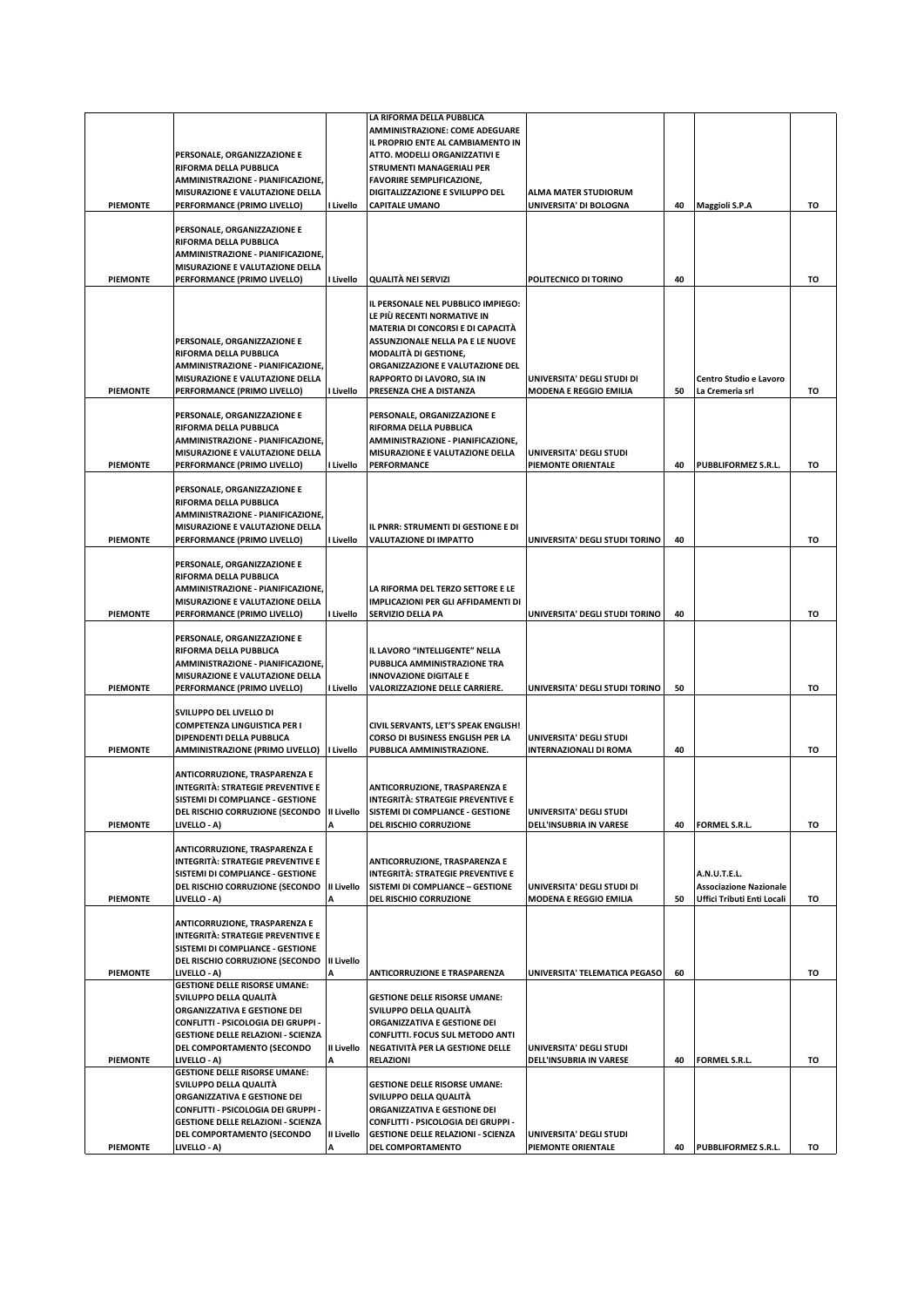|                 | <b>GESTIONE DELLE RISORSE UMANE:</b>                                  |                 |                                                                |                                |    |                  |    |
|-----------------|-----------------------------------------------------------------------|-----------------|----------------------------------------------------------------|--------------------------------|----|------------------|----|
|                 | SVILUPPO DELLA QUALITÀ                                                |                 |                                                                |                                |    |                  |    |
|                 | ORGANIZZATIVA E GESTIONE DEI                                          |                 |                                                                |                                |    |                  |    |
|                 | CONFLITTI - PSICOLOGIA DEI GRUPPI -                                   |                 |                                                                |                                |    |                  |    |
|                 | <b>GESTIONE DELLE RELAZIONI - SCIENZA</b>                             |                 |                                                                |                                |    |                  |    |
|                 | DEL COMPORTAMENTO (SECONDO                                            | II Livello      | <b>GESTIONE STRATEGICA DELLE RISORSE</b>                       |                                |    |                  |    |
| <b>PIEMONTE</b> | LIVELLO - A)<br><b>GESTIONE DELLE RISORSE UMANE:</b>                  |                 | <b>UMANE</b>                                                   | UNIVERSITA' DEGLI STUDI TORINO | 50 |                  | то |
|                 | SVILUPPO DELLA QUALITÀ                                                |                 | ORGANIZZAZIONE ED ETICA NELL'ERA                               |                                |    |                  |    |
|                 | ORGANIZZATIVA E GESTIONE DEI                                          |                 | DELLA DIGITALIZZAZIONE, ALLA LUCE                              |                                |    |                  |    |
|                 | CONFLITTI - PSICOLOGIA DEI GRUPPI -                                   |                 | DELL'ESPERIENZA COVID:                                         |                                |    |                  |    |
|                 | <b>GESTIONE DELLE RELAZIONI - SCIENZA</b>                             |                 | RIDEFINIZIONE DEI RAPPORTI DI                                  |                                |    |                  |    |
|                 | DEL COMPORTAMENTO (SECONDO                                            | II Livello      | LAVORO NELLA PUBBLICA                                          |                                |    |                  |    |
| <b>PIEMONTE</b> | LIVELLO - A)                                                          |                 | <b>AMMINISTRAZIONE</b>                                         | UNIVERSITA' DEGLI STUDI TORINO | 50 |                  | то |
|                 | <b>GESTIONE DELLE RISORSE UMANE:</b>                                  |                 |                                                                |                                |    |                  |    |
|                 | SVILUPPO DELLA QUALITÀ                                                |                 |                                                                |                                |    |                  |    |
|                 | ORGANIZZATIVA E GESTIONE DEI                                          |                 |                                                                |                                |    |                  |    |
|                 | CONFLITTI - PSICOLOGIA DEI GRUPPI -                                   |                 |                                                                |                                |    |                  |    |
|                 | <b>GESTIONE DELLE RELAZIONI - SCIENZA</b>                             |                 |                                                                |                                |    |                  |    |
|                 | DEL COMPORTAMENTO (SECONDO                                            | II Livello      | <b>GESTIRE LE DIVERGENZE, MEDIARE E</b>                        |                                |    | ELIDEA PSICOLOGI |    |
| <b>PIEMONTE</b> | LIVELLO - A)                                                          | A               | RAGGIUNGERE L'ACCORDO                                          | UNIVERSITA' EUROPEA DI ROMA    | 60 | <b>ASSOCIATI</b> | то |
|                 | <b>GESTIONE DELLE RISORSE UMANE:</b>                                  |                 |                                                                |                                |    |                  |    |
|                 | SVILUPPO DELLA QUALITÀ                                                |                 |                                                                |                                |    |                  |    |
|                 | ORGANIZZATIVA E GESTIONE DEI                                          |                 |                                                                |                                |    |                  |    |
|                 | CONFLITTI - PSICOLOGIA DEI GRUPPI -                                   |                 |                                                                |                                |    |                  |    |
|                 | <b>GESTIONE DELLE RELAZIONI - SCIENZA</b>                             |                 |                                                                |                                |    |                  |    |
| <b>PIEMONTE</b> | DEL COMPORTAMENTO (SECONDO<br>LIVELLO - A)                            | II Livello<br>A | <b>GESTIONE DELLE RISORSE UMANE</b>                            | UNIVERSITA' TELEMATICA PEGASO  | 60 |                  | то |
|                 | PRODUZIONE, GESTIONE E                                                |                 |                                                                |                                |    |                  |    |
|                 | <b>CONSERVAZIONE DEI DOCUMENTI</b>                                    |                 |                                                                |                                |    |                  |    |
|                 | DIGITALI E/O DIGITALIZZATI -                                          |                 | PRODUZIONE, GESTIONE E                                         |                                |    |                  |    |
|                 | SVILUPPO DELLE BANCHE DATI DI                                         |                 | <b>CONSERVAZIONE DEI DOCUMENTI</b>                             |                                |    |                  |    |
|                 | INTERESSE NAZIONALE - SISTEMI DI                                      |                 | DIGITALI E/O DIGITALIZZATI - SVILUPPO                          |                                |    |                  |    |
|                 | <b>AUTENTICAZIONE IN RETE - GESTIONE</b>                              |                 | DELLE BANCHE DATI DI INTERESSE                                 |                                |    |                  |    |
|                 | DEI FLUSSI DOCUMENTALI E DELLA                                        |                 | NAZIONALE - SISTEMI DI                                         |                                |    |                  |    |
|                 | <b>CONSERVAZIONE DIGITALE - BIG DATA</b>                              |                 | <b>AUTENTICAZIONE IN RETE - GESTIONE</b>                       |                                |    |                  |    |
|                 | <b>MANAGEMENT (SECONDO LIVELLO -</b>                                  | II Livello      | DEI FLUSSI DOCUMENTALI E DELLA                                 | UNIVERSITA' DEGLI STUDI        |    |                  |    |
| <b>PIEMONTE</b> |                                                                       |                 | CONSERVAZIONE DIGITALE. (II LIVELLO)   DELL'INSUBRIA IN VARESE |                                | 40 | FORMEL S.R.L.    | то |
|                 | PRODUZIONE, GESTIONE E                                                |                 |                                                                |                                |    |                  |    |
|                 | <b>CONSERVAZIONE DEI DOCUMENTI</b>                                    |                 |                                                                |                                |    |                  |    |
|                 | DIGITALI E/O DIGITALIZZATI -                                          |                 |                                                                |                                |    |                  |    |
|                 | SVILUPPO DELLE BANCHE DATI DI                                         |                 |                                                                |                                |    |                  |    |
|                 | <b>INTERESSE NAZIONALE - SISTEMI DI</b>                               |                 |                                                                |                                |    |                  |    |
|                 | <b>AUTENTICAZIONE IN RETE - GESTIONE</b>                              |                 | <b>BANCHE DATI, INTELLIGENZA</b>                               |                                |    |                  |    |
|                 | DEI FLUSSI DOCUMENTALI E DELLA                                        |                 | <b>ARTIFICIALE E ATTIVITÀ</b>                                  |                                |    |                  |    |
|                 | <b>CONSERVAZIONE DIGITALE - BIG DATA</b>                              |                 | AMMINISTRATIVA. STRUMENTI                                      |                                |    |                  |    |
|                 | <b>MANAGEMENT (SECONDO LIVELLO -</b>                                  | II Livello      | OPERATIVI PER LA RIVOLUZIONE                                   |                                |    |                  |    |
| <b>PIEMONTE</b> | A)                                                                    | A               | <b>DIGITALE</b>                                                | UNIVERSITA' DEGLI STUDI TORINO | 50 |                  | то |
|                 | PROGETTAZIONE DI MODELLI DI                                           |                 |                                                                |                                |    |                  |    |
|                 | SERVIZIO, INNOVAZIONE, ANALISI E                                      |                 |                                                                |                                |    |                  |    |
|                 | REVISIONE DEI PROCESSI DI LAVORO                                      |                 |                                                                |                                |    |                  |    |
|                 | PER IL MIGLIORAMENTO DEI SERVIZI                                      |                 | STRUMENTI ICT E INTERAZIONE UOMO-                              |                                |    |                  |    |
|                 | ALL'UTENZA - QUALITÀ DEL SERVIZIO                                     | II Livello      | <b>MACCHINA PER LA GESTIONE E LA</b>                           |                                |    |                  |    |
| <b>PIEMONTE</b> | PUBBLICO (SECONDO LIVELLO - A)                                        | А               | <b>FORNITURA DEI SERVIZI</b>                                   | POLITECNICO DI TORINO          | 50 |                  | то |
|                 |                                                                       |                 |                                                                |                                |    |                  |    |
|                 | PROGETTAZIONE DI MODELLI DI                                           |                 |                                                                |                                |    |                  |    |
|                 | SERVIZIO, INNOVAZIONE, ANALISI E                                      |                 | <b>GESTIONE STRATEGICA E</b>                                   |                                |    |                  |    |
|                 | REVISIONE DEI PROCESSI DI LAVORO                                      |                 | MIGLIORAMENTO DI SERVIZI E                                     |                                |    |                  |    |
|                 | PER IL MIGLIORAMENTO DEI SERVIZI                                      |                 | PROCESSI NELLA P.A.: GENERARE                                  |                                |    |                  |    |
|                 | ALL'UTENZA - QUALITÀ DEL SERVIZIO                                     | II Livello      | VALORE PER ENTI, UTENTI E                                      | <b>UNIVERSITA COMMERCIALE</b>  |    |                  |    |
| <b>PIEMONTE</b> | PUBBLICO (SECONDO LIVELLO - A)                                        |                 | <b>TERRITORIO</b>                                              | "LUIGI BOCCONI"                | 40 |                  | TO |
|                 |                                                                       |                 | LA RIDEFINIZIONE DEL SERVIZIO                                  |                                |    |                  |    |
|                 |                                                                       |                 | <b>PUBBLICO NELL'ERA</b>                                       |                                |    |                  |    |
|                 |                                                                       |                 | DELL'AMMINISTRAZIONE DIGITALE: BIG                             |                                |    |                  |    |
|                 | PROGETTAZIONE DI MODELLI DI                                           |                 | DATA, ALGORITMI E MACHINE                                      |                                |    |                  |    |
|                 | SERVIZIO, INNOVAZIONE, ANALISI E                                      |                 | LEARNING COME STRUMENTI PER LA                                 |                                |    |                  |    |
|                 |                                                                       |                 |                                                                |                                |    |                  |    |
|                 | REVISIONE DEI PROCESSI DI LAVORO                                      |                 | PROGETTAZIONE E LA FRUIZIONE DELLE                             |                                |    |                  |    |
|                 | PER IL MIGLIORAMENTO DEI SERVIZI                                      |                 | POLITICHE ECONOMICHE E SOCIALI.                                |                                |    |                  |    |
|                 | ALL'UTENZA - QUALITÀ DEL SERVIZIO                                     | II Livello      | STUDIO SUI MODELLI DI INTELLIGENZA                             |                                |    |                  |    |
| <b>PIEMONTE</b> | PUBBLICO (SECONDO LIVELLO - A)                                        | A               | ARTIFICIALE."                                                  | UNIVERSITA' DEGLI STUDI TORINO | 50 |                  | TO |
|                 |                                                                       |                 |                                                                |                                |    |                  |    |
|                 | PROGETTAZIONE DI MODELLI DI                                           |                 |                                                                |                                |    |                  |    |
|                 | SERVIZIO, INNOVAZIONE, ANALISI E                                      |                 |                                                                |                                |    |                  |    |
|                 | REVISIONE DEI PROCESSI DI LAVORO                                      |                 | SOSTENIBILITÀ E RESILIENZA DEI SERVIZI                         |                                |    |                  |    |
|                 | PER IL MIGLIORAMENTO DEI SERVIZI<br>ALL'UTENZA - QUALITÀ DEL SERVIZIO | II Livello      | PUBBLICI: SVILUPPO DELLE RELAZIONI                             |                                |    |                  |    |
| <b>PIEMONTE</b> | PUBBLICO (SECONDO LIVELLO - A)                                        | А               | PER MIGLIORARE L'IMPATTO SOCIALE                               | UNIVERSITA' DEGLI STUDI TORINO | 40 |                  | то |
|                 | <b>GESTIONE DELLA CONTABILITÀ</b>                                     |                 |                                                                |                                |    |                  |    |
|                 | PUBBLICA SERVIZI FISCALI E                                            |                 |                                                                |                                |    |                  |    |
|                 | FINANZIARI. IL CONTROLLO E LA                                         |                 |                                                                |                                |    |                  |    |
|                 | <b>VALUTAZIONE DELLE SPESE</b><br>PUBBLICHE (SECONDO LIVELLO - B)     | II Livello      | PIANIFICAZIONE STRATEGICA E                                    |                                |    |                  |    |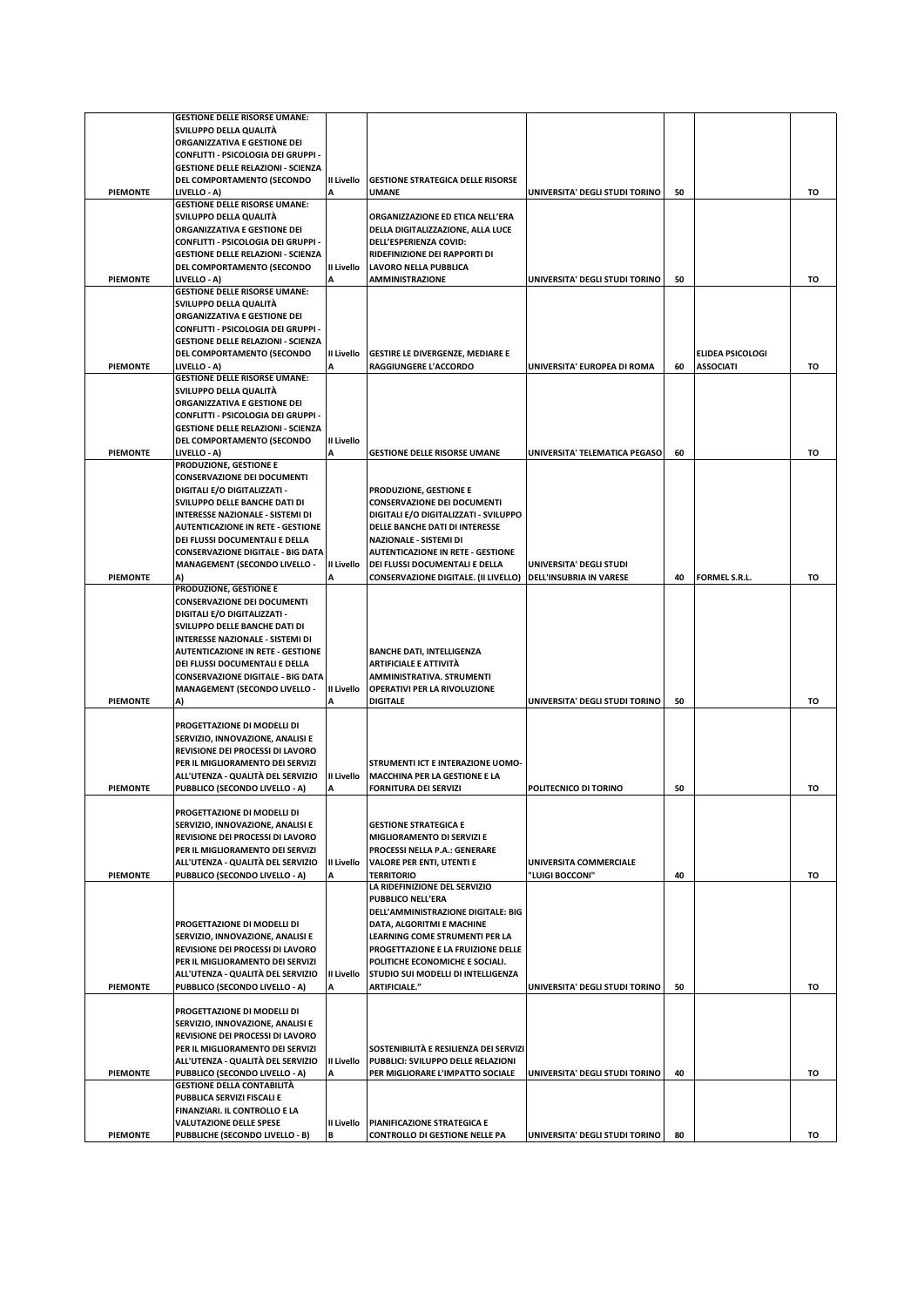|               | <b>COESIONE SOCIALE E PREVENZIONE</b>                                       |           |                                                                   |                                 |    |                  |    |
|---------------|-----------------------------------------------------------------------------|-----------|-------------------------------------------------------------------|---------------------------------|----|------------------|----|
|               | DEL DISAGIO GIOVANILE; STRATEGIE                                            |           |                                                                   |                                 |    |                  |    |
|               | EDUCATIVE PER UNA DIDATTICA                                                 |           | RICOMINCIO DA ME: SUPERARE IL                                     |                                 |    |                  |    |
|               | INCLUSIVA E INTERVENTO PRECOCE -                                            |           | <b>DISAGIO GIOVANILE ATTRAVERSO</b>                               |                                 |    |                  |    |
|               | <b>TECNOLOGIE APPLICATE ALLA</b>                                            |           | L'ORIENTAMENTO SCOLASTICO E                                       | UNIVERSITA' CATTOLICA DEL       |    |                  |    |
| <b>PUGLIA</b> | DIDATTICA (PRIMO LIVELLO)                                                   | I Livello | PROFESSIONALE                                                     | <b>SACRO CUORE - MILANO</b>     | 50 |                  | ΒA |
|               | <b>COMUNICAZIONE EFFICACE: UTILIZZO</b>                                     |           |                                                                   |                                 |    |                  |    |
|               | DEI NUOVI MEZZI DI COMUNICAZIONE                                            |           |                                                                   |                                 |    |                  |    |
|               | PUBBLICA CON I CITTADINI                                                    |           |                                                                   |                                 |    |                  |    |
|               | <b>ATTRAVERSO UN APPROCCIO</b>                                              |           |                                                                   |                                 |    |                  |    |
|               | <b>INNOVATIVO. REGOLE E STRUMENTI</b>                                       |           |                                                                   |                                 |    |                  |    |
|               | PER COMUNICARE ATTRAVERSO I                                                 |           |                                                                   |                                 |    |                  |    |
|               | SOCIAL - ASCOLTO EFFICACE,                                                  |           |                                                                   |                                 |    |                  |    |
|               | ORGANIZZAZIONE DELLE                                                        |           | NUOVA COMUNICAZIONE PUBBLICA                                      | <b>CONSORZIO UNIVERSITARIO</b>  |    |                  |    |
| <b>PUGLIA</b> | INFORMAZIONI (PRIMO LIVELLO)                                                | I Livello | <b>NELL'ERA DIGITALE</b>                                          | <b>UNIVERSUS CSEI</b>           | 50 |                  | ΒA |
|               | <b>COMUNICAZIONE EFFICACE: UTILIZZO</b>                                     |           |                                                                   |                                 |    |                  |    |
|               | DEI NUOVI MEZZI DI COMUNICAZIONE                                            |           |                                                                   |                                 |    |                  |    |
|               | PUBBLICA CON I CITTADINI                                                    |           |                                                                   |                                 |    |                  |    |
|               | <b>ATTRAVERSO UN APPROCCIO</b>                                              |           |                                                                   |                                 |    |                  |    |
|               | <b>INNOVATIVO. REGOLE E STRUMENTI</b>                                       |           |                                                                   |                                 |    |                  |    |
|               | PER COMUNICARE ATTRAVERSO I                                                 |           |                                                                   |                                 |    |                  |    |
|               | SOCIAL - ASCOLTO EFFICACE,                                                  |           | SERVIZI ONLINE DELLE P.A. PER GLI                                 |                                 |    |                  |    |
|               | ORGANIZZAZIONE DELLE                                                        |           | UTENTI: COMUNICAZIONE WEB E                                       |                                 |    |                  |    |
| <b>PUGLIA</b> | INFORMAZIONI (PRIMO LIVELLO)                                                | I Livello | POTENZIAMENTO DELLE TECNOLOGIE                                    | UNIVERSITA' DEGLI STUDI DI BARI | 60 |                  | ΒA |
|               | <b>COMUNICAZIONE EFFICACE: UTILIZZO</b>                                     |           |                                                                   |                                 |    |                  |    |
|               | DEI NUOVI MEZZI DI COMUNICAZIONE                                            |           |                                                                   |                                 |    |                  |    |
|               | PUBBLICA CON I CITTADINI                                                    |           |                                                                   |                                 |    |                  |    |
|               | <b>ATTRAVERSO UN APPROCCIO</b>                                              |           |                                                                   |                                 |    |                  |    |
|               | <b>INNOVATIVO. REGOLE E STRUMENTI</b>                                       |           |                                                                   |                                 |    |                  |    |
|               | PER COMUNICARE ATTRAVERSO I                                                 |           |                                                                   |                                 |    | Consorzio Scuola |    |
|               | SOCIAL - ASCOLTO EFFICACE,                                                  |           | SOCIAL PA: FARE COMMUNITY CON I                                   |                                 |    | Umbra di         |    |
|               | <b>ORGANIZZAZIONE DELLE</b>                                                 |           | SOCIAL NETWORK INFORMAZIONE,                                      | UNIVERSITA' PER STRANIERI DI    |    | Amministrazione  |    |
| <b>PUGLIA</b> | INFORMAZIONI (PRIMO LIVELLO)                                                | I Livello | PARTECIPAZIONE E DIALOGO                                          | PERUGIA                         | 60 | Pubblica         | ΒA |
|               | <b>CYBERINTELLIGENCE DIGITAL</b>                                            |           |                                                                   |                                 |    |                  |    |
|               | <b>INVESTIGATION &amp; SOCIAL MEDIA</b>                                     |           |                                                                   |                                 |    |                  |    |
|               | INTELLIGENCE; INTERCETTAZIONI,                                              |           |                                                                   |                                 |    |                  |    |
|               | TECNOLOGIE, UTILIZZO E QUADRO                                               |           |                                                                   |                                 |    |                  |    |
|               | <b>NORMATIVO-GIURIDICO - REATI E</b>                                        |           |                                                                   |                                 |    |                  |    |
|               | CRIMINI FINANZIARI - REATI E                                                |           | SICUREZZA INFORMATICA:                                            |                                 |    |                  |    |
|               | CRIMINI INFORMATICI - ANALISI DEL                                           |           | <b>METODOLOGIA E STRUMENTI DI</b>                                 |                                 |    |                  |    |
|               | <b>COMPORTAMENTO E PSICOLOGIA</b>                                           |           | <b>VALUTAZIONE E TRATTAMENTO DEL</b>                              |                                 |    |                  |    |
|               |                                                                             |           |                                                                   |                                 |    |                  |    |
|               |                                                                             |           |                                                                   | <b>CONSORZIO UNIVERSITARIO</b>  |    |                  | BA |
| <b>PUGLIA</b> | <b>CRIMINALE (PRIMO LIVELLO)</b>                                            | I Livello | <b>RISCHIO CYBER</b>                                              | UNIVERSUS CSEI                  | 50 |                  |    |
|               | <b>CYBERINTELLIGENCE DIGITAL</b><br><b>INVESTIGATION &amp; SOCIAL MEDIA</b> |           |                                                                   |                                 |    |                  |    |
|               |                                                                             |           |                                                                   |                                 |    |                  |    |
|               | INTELLIGENCE; INTERCETTAZIONI,<br>TECNOLOGIE, UTILIZZO E QUADRO             |           |                                                                   |                                 |    |                  |    |
|               | <b>NORMATIVO-GIURIDICO - REATI E</b>                                        |           |                                                                   |                                 |    |                  |    |
|               | CRIMINI FINANZIARI - REATI E                                                |           |                                                                   |                                 |    |                  |    |
|               | CRIMINI INFORMATICI - ANALISI DEL                                           |           |                                                                   |                                 |    |                  |    |
|               |                                                                             |           |                                                                   |                                 |    |                  |    |
|               | <b>COMPORTAMENTO E PSICOLOGIA</b>                                           |           | CYBERCRIME: I NUOVI REATI                                         | <b>CONSORZIO UNIVERSITARIO</b>  |    |                  | BA |
| <b>PUGLIA</b> | <b>CRIMINALE (PRIMO LIVELLO)</b><br><b>CYBERINTELLIGENCE DIGITAL</b>        | I Livello | <b>INFORMATICI E COME DIFENDERSI</b>                              | UNIVERSUS CSEI                  | 50 |                  |    |
|               |                                                                             |           |                                                                   |                                 |    |                  |    |
|               | <b>INVESTIGATION &amp; SOCIAL MEDIA</b><br>INTELLIGENCE; INTERCETTAZIONI,   |           |                                                                   |                                 |    |                  |    |
|               | TECNOLOGIE, UTILIZZO E QUADRO                                               |           |                                                                   |                                 |    |                  |    |
|               | <b>NORMATIVO-GIURIDICO - REATI E</b>                                        |           |                                                                   |                                 |    |                  |    |
|               | CRIMINI FINANZIARI - REATI E                                                |           |                                                                   |                                 |    |                  |    |
|               | CRIMINI INFORMATICI - ANALISI DEL                                           |           |                                                                   |                                 |    |                  |    |
|               | <b>COMPORTAMENTO E PSICOLOGIA</b>                                           |           | LA CYBER-INTELLIGENCE NEL CONTESTO  UNIVERSITA' DEGLI STUDI DELLA |                                 |    |                  |    |
| <b>PUGLIA</b> | <b>CRIMINALE (PRIMO LIVELLO)</b>                                            | Livello   | DELL'ECONOMIA 4.0 - 2A EDIZIONE                                   | <b>CALABRIA</b>                 | 60 |                  | BA |
|               | <b>CYBERINTELLIGENCE DIGITAL</b>                                            |           |                                                                   |                                 |    |                  |    |
|               | <b>INVESTIGATION &amp; SOCIAL MEDIA</b>                                     |           |                                                                   |                                 |    |                  |    |
|               | INTELLIGENCE; INTERCETTAZIONI,                                              |           |                                                                   |                                 |    |                  |    |
|               | TECNOLOGIE, UTILIZZO E QUADRO                                               |           |                                                                   |                                 |    |                  |    |
|               | <b>NORMATIVO-GIURIDICO - REATI E</b>                                        |           |                                                                   |                                 |    |                  |    |
|               | CRIMINI FINANZIARI - REATI E                                                |           |                                                                   |                                 |    |                  |    |
|               | CRIMINI INFORMATICI - ANALISI DEL                                           |           |                                                                   |                                 |    |                  |    |
|               | <b>COMPORTAMENTO E PSICOLOGIA</b>                                           |           | LA SICUREZZA DEI DATI NELLA                                       | UNIVERSITA' DEGLI STUDI DI      |    |                  |    |
| <b>PUGLIA</b> |                                                                             | Livello   | PUBBLICA AMMINISTRAZIONE                                          | <b>FOGGIA</b>                   | 60 |                  | FG |
|               | <b>CRIMINALE (PRIMO LIVELLO)</b><br><b>LAVORO IN GRUPPO E SVILUPPO</b>      |           |                                                                   |                                 |    |                  |    |
|               | DELLE CAPACITÀ DI COMUNICARE E                                              |           | DIGITAL TEAM WORKING, RIVOLUZIONE                                 |                                 |    |                  |    |
|               | UTILIZZARE GLI STRUMENTI DIGITALI                                           |           | DIGITALE E SVILUPPO DELLE RISORSE                                 |                                 |    |                  |    |
|               | CHE FAVORISCANO LA CONDIVISIONE                                             |           | UMANE: STRUMENTI E COMPETENZE                                     |                                 |    |                  |    |
|               | DEL LAVORO ANCHE A DISTANZA                                                 |           | PER L'ORGANIZZAZIONE CONDIVISA DEL CONSORZIO UNIVERSITARIO        |                                 |    |                  |    |
| <b>PUGLIA</b> | (PRIMO LIVELLO)                                                             | Livello   | LAVORO                                                            | UNIVERSUS CSEI                  | 50 |                  | BA |
|               | LAVORO IN GRUPPO E SVILUPPO                                                 |           |                                                                   |                                 |    |                  |    |
|               | DELLE CAPACITÀ DI COMUNICARE E                                              |           |                                                                   |                                 |    |                  |    |
|               | UTILIZZARE GLI STRUMENTI DIGITALI                                           |           |                                                                   |                                 |    |                  |    |
|               | CHE FAVORISCANO LA CONDIVISIONE                                             |           |                                                                   |                                 |    |                  |    |
|               | DEL LAVORO ANCHE A DISTANZA                                                 |           | <b>LAVORARE IN GRUPPO COME</b>                                    |                                 |    |                  |    |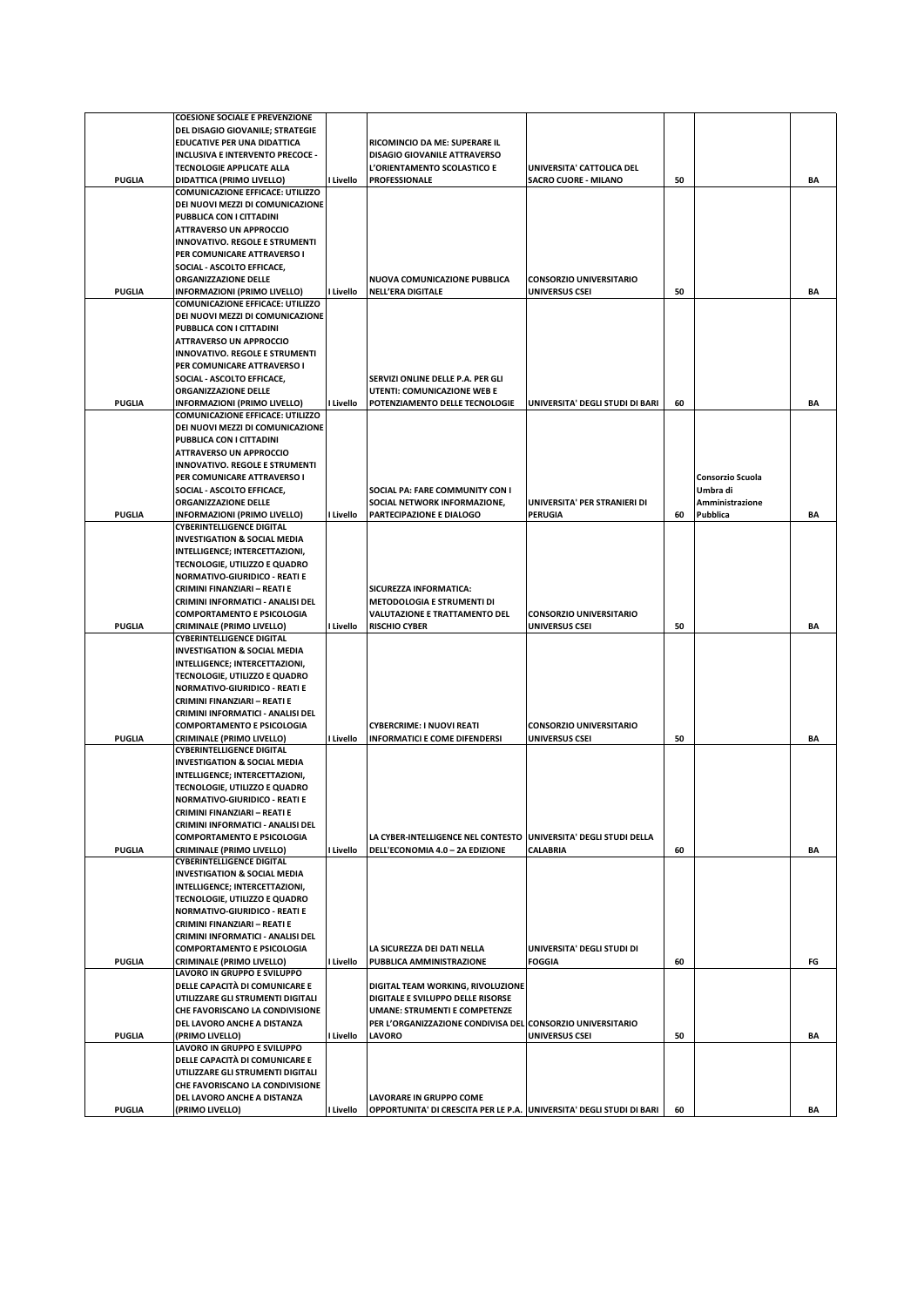| <b>PUGLIA</b> | <b>MANAGEMENT DELLE EMERGENZE</b><br>SANITARIE E DELLA PROTEZIONE<br>CIVILE - MODELLI E DINAMICHE DI<br><b>FUNZIONAMENTO ORGANIZZATIVO</b><br>DELLE STRUTTURE SANITARIE, NUOVI<br><b>MODELLI ORGANIZZATIVI PER</b><br>L'ASSISTENZA. GESTIONE SICUREZZA<br>SANITARIA (PRIMO LIVELLO) | I Livello       | RISK MANAGEMENT IN SANITA'                                                                                                                                                                                                                                            | <b>CONSORZIO UNIVERSITARIO</b><br>UNIVERSUS CSEI                               | 50 |                       | BA |
|---------------|-------------------------------------------------------------------------------------------------------------------------------------------------------------------------------------------------------------------------------------------------------------------------------------|-----------------|-----------------------------------------------------------------------------------------------------------------------------------------------------------------------------------------------------------------------------------------------------------------------|--------------------------------------------------------------------------------|----|-----------------------|----|
| <b>PUGLIA</b> | <b>MANAGEMENT DELLE EMERGENZE</b><br>SANITARIE E DELLA PROTEZIONE<br>CIVILE - MODELLI E DINAMICHE DI<br><b>FUNZIONAMENTO ORGANIZZATIVO</b><br>DELLE STRUTTURE SANITARIE, NUOVI<br><b>MODELLI ORGANIZZATIVI PER</b><br>L'ASSISTENZA. GESTIONE SICUREZZA<br>SANITARIA (PRIMO LIVELLO) | I Livello       | <b>VALUTAZIONE ECONOMICO-</b><br><b>GESTIONALE DELLE POLITICHE</b><br>SANITARIE IN TEMPI DI CRISI.                                                                                                                                                                    | UNIVERSITA' DEGLI STUDI DI BARI                                                | 60 |                       | BA |
| <b>PUGLIA</b> | PERSONALE, ORGANIZZAZIONE E<br>RIFORMA DELLA PUBBLICA<br>AMMINISTRAZIONE - PIANIFICAZIONE,<br>MISURAZIONE E VALUTAZIONE DELLA<br>PERFORMANCE (PRIMO LIVELLO)                                                                                                                        | I Livello       | LA RIFORMA DELLA PUBBLICA<br>AMMINISTRAZIONE: COME ADEGUARE<br>IL PROPRIO ENTE AL CAMBIAMENTO IN<br>ATTO. MODELLI ORGANIZZATIVI E<br><b>STRUMENTI MANAGERIALI PER</b><br><b>FAVORIRE SEMPLIFICAZIONE,</b><br>DIGITALIZZAZIONE E SVILUPPO DEL<br><b>CAPITALE UMANO</b> | <b>ALMA MATER STUDIORUM</b><br>UNIVERSITA' DI BOLOGNA                          | 40 | <b>Maggioli S.P.A</b> | BA |
| <b>PUGLIA</b> | PERSONALE, ORGANIZZAZIONE E<br>RIFORMA DELLA PUBBLICA<br>AMMINISTRAZIONE - PIANIFICAZIONE.<br><b>MISURAZIONE E VALUTAZIONE DELLA</b><br>PERFORMANCE (PRIMO LIVELLO)                                                                                                                 | I Livello       | PIANIFICAZIONE, MISURAZIONE E<br><b>VALUTAZIONE DELLE PERFORMANCE</b><br>NELLA PUBBLICA AMMINISTRAZIONE-<br><b>SECONDA EDIZIONE</b>                                                                                                                                   | UNIVERSITA' DEGLI STUDI DELLA<br><b>CALABRIA</b>                               | 60 |                       | BA |
| <b>PUGLIA</b> | PERSONALE, ORGANIZZAZIONE E<br>RIFORMA DELLA PUBBLICA<br>AMMINISTRAZIONE - PIANIFICAZIONE,<br>MISURAZIONE E VALUTAZIONE DELLA<br>PERFORMANCE (PRIMO LIVELLO)                                                                                                                        | I Livello       | LA PERFORMANCE DEI DIPENDENTI<br><b>PUBBLICI</b>                                                                                                                                                                                                                      | UNIVERSITA' DEGLI STUDI DI BARI                                                | 60 |                       | BA |
| <b>PUGLIA</b> | PERSONALE, ORGANIZZAZIONE E<br>RIFORMA DELLA PUBBLICA<br>AMMINISTRAZIONE - PIANIFICAZIONE,<br>MISURAZIONE E VALUTAZIONE DELLA<br>PERFORMANCE (PRIMO LIVELLO)                                                                                                                        | I Livello       | PERSONALE, ORGANIZZAZIONE E<br>RIFORMA DELLA PUBBLICA<br>AMMINISTRAZIONE - PIANIFICAZIONE,<br>MISURAZIONE E VALUTAZIONE DELLA<br>PERFORMANCE                                                                                                                          | UNIVERSITA' DEGLI STUDI DI<br><b>CASSINO E DEL LAZIO</b><br><b>MERIDIONALE</b> | 40 | <b>OPERA SRL</b>      | BA |
| <b>PUGLIA</b> | PERSONALE, ORGANIZZAZIONE E<br>RIFORMA DELLA PUBBLICA<br>AMMINISTRAZIONE - PIANIFICAZIONE,<br>MISURAZIONE E VALUTAZIONE DELLA<br>PERFORMANCE (PRIMO LIVELLO)                                                                                                                        | l Livello       | PERFORMANCE MEASUREMENT E<br>PERFORMANCE MANAGEMENT:<br>STRUMENTI ANALITICI PER IL<br>RAGGIUNGIMENTO DEGLI OBIETTIVI                                                                                                                                                  | UNIVERSITA' DEGLI STUDI DI<br><b>FOGGIA</b>                                    | 60 |                       | FG |
| <b>PUGLIA</b> | SVILUPPO DEL LIVELLO DI<br><b>COMPETENZA LINGUISTICA PER I</b><br>DIPENDENTI DELLA PUBBLICA<br>AMMINISTRAZIONE (PRIMO LIVELLO)   Livello                                                                                                                                            |                 | <b>INGLESE PRATICO PER LA PA</b>                                                                                                                                                                                                                                      | <b>CONSORZIO UNIVERSITARIO</b><br>UNIVERSUS CSEI                               | 50 |                       | ΒA |
| PUGLIA        | SVILUPPO DEL LIVELLO DI<br><b>COMPETENZA LINGUISTICA PER I</b><br>DIPENDENTI DELLA PUBBLICA<br>AMMINISTRAZIONE (PRIMO LIVELLO)   Livello                                                                                                                                            |                 | INTERNAZIONALIZZAZIONE DELLE PA E<br><b>COMPARAZIONE EUROPEA</b>                                                                                                                                                                                                      | UNIVERSITA' DEGLI STUDI DI<br><b>FOGGIA</b>                                    | 60 |                       | FG |
| <b>PUGLIA</b> | ANTICORRUZIONE, TRASPARENZA E<br><b>INTEGRITÀ: STRATEGIE PREVENTIVE E</b><br>SISTEMI DI COMPLIANCE - GESTIONE<br>DEL RISCHIO CORRUZIONE (SECONDO<br>LIVELLO - A)                                                                                                                    | II Livello<br>A | LA PREVENZIONE DELLA CORRUZIONE<br>NEI COMPORTAMENTI DEI DIPENDENTI<br>DELLA PUBBLICA AMMINISTRAZIONE                                                                                                                                                                 | UNIVERSITA' DEGLI STUDI DI BARI                                                | 60 |                       | BA |
| <b>PUGLIA</b> | ANTICORRUZIONE, TRASPARENZA E<br>INTEGRITÀ: STRATEGIE PREVENTIVE E<br>SISTEMI DI COMPLIANCE - GESTIONE<br>DEL RISCHIO CORRUZIONE (SECONDO<br>LIVELLO - A)                                                                                                                           | II Livello<br>Α | ANTICORRUZIONE, TRASPARENZA E<br><b>INTEGRITÀ: STRATEGIE PREVENTIVE E</b><br>SISTEMI DI COMPLIANCE - GESTIONE<br><b>DEL RISCHIO CORRUZIONE</b>                                                                                                                        | UNIVERSITA' DEGLI STUDI DI<br><b>CASSINO E DEL LAZIO</b><br><b>MERIDIONALE</b> | 40 | <b>OPERA SRL</b>      | BA |
| <b>PUGLIA</b> | ANTICORRUZIONE, TRASPARENZA E<br>INTEGRITÀ: STRATEGIE PREVENTIVE E<br>SISTEMI DI COMPLIANCE - GESTIONE<br>DEL RISCHIO CORRUZIONE (SECONDO<br>LIVELLO - A)                                                                                                                           | II Livello<br>Α | <b>STRUMENTI DI PREVENZIONE E</b><br>CONTRASTO ALLA CORRUZIONE NELLA<br>"CASA DI VETRO"                                                                                                                                                                               | UNIVERSITA' DEGLI STUDI DI<br><b>FOGGIA</b>                                    | 60 |                       | FG |
| <b>PUGLIA</b> | ANTICORRUZIONE, TRASPARENZA E<br><b>INTEGRITÀ: STRATEGIE PREVENTIVE E</b><br>SISTEMI DI COMPLIANCE - GESTIONE<br>DEL RISCHIO CORRUZIONE (SECONDO<br>LIVELLO - A)                                                                                                                    | II Livello<br>А | TRASFORMAZIONE DIGITALE E LAVORO<br><b>NELLA P.A.: ANTICORRUZIONE E</b><br>TRASPARENZA TRA AUTOMAZIONE,<br><b>SMART CONTRACTS E DATA</b><br><b>PROTECTION</b>                                                                                                         | UNIVERSITA' DEGLI STUDI DI<br><b>FOGGIA</b>                                    | 60 |                       | FG |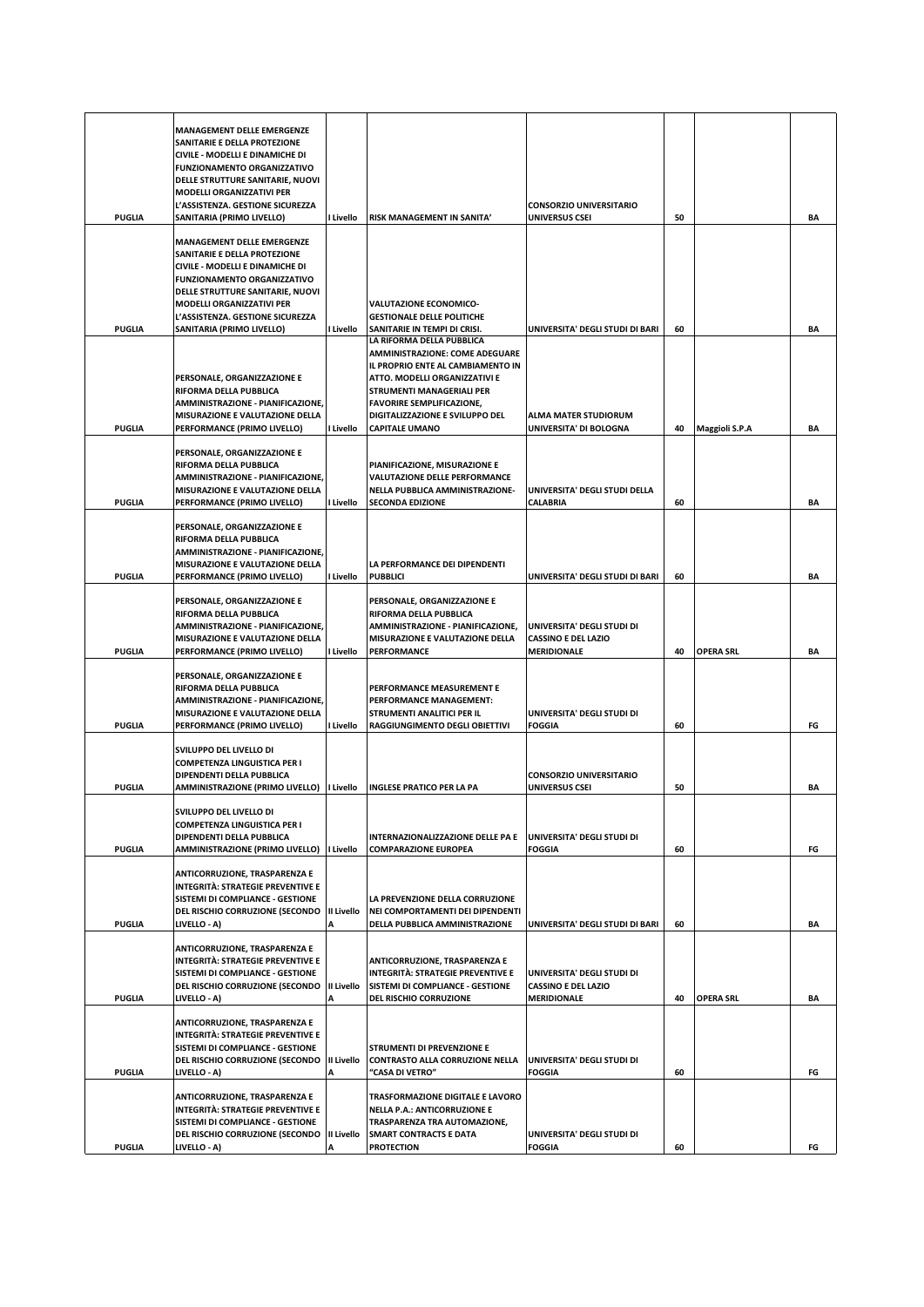|               | ANTICORRUZIONE, TRASPARENZA E<br>INTEGRITÀ: STRATEGIE PREVENTIVE E<br>SISTEMI DI COMPLIANCE - GESTIONE |                        | ANTICORRUZIONE, TRASPARENZA E<br>INTEGRITÀ: STRATEGIE PREVENTIVE E |                                                             |    | A.N.U.T.E.L.                                                |    |
|---------------|--------------------------------------------------------------------------------------------------------|------------------------|--------------------------------------------------------------------|-------------------------------------------------------------|----|-------------------------------------------------------------|----|
| <b>PUGLIA</b> | DEL RISCHIO CORRUZIONE (SECONDO<br>LIVELLO - A)                                                        | II Livello             | SISTEMI DI COMPLIANCE - GESTIONE<br>DEL RISCHIO CORRUZIONE         | UNIVERSITA' DEGLI STUDI DI<br><b>MODENA E REGGIO EMILIA</b> | 50 | <b>Associazione Nazionale</b><br>Uffici Tributi Enti Locali | BA |
|               | <b>GESTIONE DELLE RISORSE UMANE:</b>                                                                   |                        |                                                                    |                                                             |    |                                                             |    |
|               | SVILUPPO DELLA QUALITÀ<br>ORGANIZZATIVA E GESTIONE DEI                                                 |                        |                                                                    |                                                             |    |                                                             |    |
|               | CONFLITTI - PSICOLOGIA DEI GRUPPI -                                                                    |                        |                                                                    |                                                             |    |                                                             |    |
|               | <b>GESTIONE DELLE RELAZIONI - SCIENZA</b>                                                              |                        | LA GESTIONE INNOVATIVA DELLE                                       |                                                             |    |                                                             |    |
| <b>PUGLIA</b> | DEL COMPORTAMENTO (SECONDO<br>LIVELLO - A)                                                             | II Livello             | RISORSE UMANE PER UNA PA AGILE E<br><b>DIGITALE</b>                | <b>CONSORZIO UNIVERSITARIO</b><br>UNIVERSUS CSEI            | 50 |                                                             | BA |
|               | <b>GESTIONE DELLE RISORSE UMANE:</b>                                                                   |                        |                                                                    |                                                             |    |                                                             |    |
|               | SVILUPPO DELLA QUALITÀ<br>ORGANIZZATIVA E GESTIONE DEI                                                 |                        |                                                                    |                                                             |    |                                                             |    |
|               | CONFLITTI - PSICOLOGIA DEI GRUPPI -                                                                    |                        | NUOVI MODELLI DI GESTIONE DELLE                                    |                                                             |    |                                                             |    |
|               | <b>GESTIONE DELLE RELAZIONI - SCIENZA</b>                                                              |                        | RISORSE UMANE: VALORIZZARE LE                                      |                                                             |    |                                                             |    |
| <b>PUGLIA</b> | DEL COMPORTAMENTO (SECONDO<br>LIVELLO - A)                                                             | <b>II Livello</b><br>A | DIFFERENZE, GESTIRE I GRUPPI E I<br><b>CONFLITTI</b>               | UNIVERSITA COMMERCIALE<br>"LUIGI BOCCONI"                   | 40 |                                                             | ΒA |
|               | <b>GESTIONE DELLE RISORSE UMANE:</b>                                                                   |                        |                                                                    |                                                             |    |                                                             |    |
|               | SVILUPPO DELLA QUALITÀ                                                                                 |                        |                                                                    |                                                             |    |                                                             |    |
|               | <b>ORGANIZZATIVA E GESTIONE DEI</b><br>CONFLITTI - PSICOLOGIA DEI GRUPPI -                             |                        | LA GESTIONE DELLE RISORSE UMANE:                                   |                                                             |    |                                                             |    |
|               | <b>GESTIONE DELLE RELAZIONI - SCIENZA</b>                                                              |                        | SVILUPPO DELLA QUALITÀ                                             |                                                             |    |                                                             |    |
| <b>PUGLIA</b> | DEL COMPORTAMENTO (SECONDO<br>LIVELLO - A)                                                             | II Livello             | ORGANIZZATIVA E GESTIONE DEI<br>CONFLITTI NELLA PA                 | UNIVERSITA' DEGLI STUDI DELLA<br>CALABRIA                   | 60 |                                                             | ΒA |
|               | <b>GESTIONE DELLE RISORSE UMANE:</b>                                                                   |                        |                                                                    |                                                             |    |                                                             |    |
|               | SVILUPPO DELLA QUALITÀ                                                                                 |                        |                                                                    |                                                             |    |                                                             |    |
|               | ORGANIZZATIVA E GESTIONE DEI<br>CONFLITTI - PSICOLOGIA DEI GRUPPI -                                    |                        | PREVENZIONE E GESTIONE DEI                                         |                                                             |    |                                                             |    |
|               | <b>GESTIONE DELLE RELAZIONI - SCIENZA</b>                                                              |                        | <b>CONFLITTI DI LAVORO: IL</b>                                     |                                                             |    |                                                             |    |
| <b>PUGLIA</b> | DEL COMPORTAMENTO (SECONDO<br>LIVELLO - A)                                                             | II Livello<br>Δ        | COINVOLGIMENTO DEI DIPENDENTI PER<br>IL BENESSERE ORGANIZZATIVO    | UNIVERSITA' DEGLI STUDI DI BARI                             | 60 |                                                             | BA |
|               | <b>GESTIONE DELLE RISORSE UMANE:</b>                                                                   |                        |                                                                    |                                                             |    |                                                             |    |
|               | SVILUPPO DELLA QUALITÀ                                                                                 |                        |                                                                    |                                                             |    |                                                             |    |
|               | ORGANIZZATIVA E GESTIONE DEI<br>CONFLITTI - PSICOLOGIA DEI GRUPPI -                                    |                        |                                                                    |                                                             |    |                                                             |    |
|               | <b>GESTIONE DELLE RELAZIONI - SCIENZA</b>                                                              |                        | PREVENZIONE E REPRESSIONE DELLA                                    |                                                             |    |                                                             |    |
|               | DEL COMPORTAMENTO (SECONDO                                                                             | II Livello             | <b>CORRUZIONE E DELLA ILLEGALITA'</b>                              |                                                             |    |                                                             |    |
| <b>PUGLIA</b> | LIVELLO - A)<br><b>GESTIONE DELLE RISORSE UMANE:</b>                                                   |                        | NELLA PUBBLICA AMMINISTRAZIONE                                     | UNIVERSITA' DEGLI STUDI DI BARI                             | 60 |                                                             | ΒA |
|               | SVILUPPO DELLA QUALITÀ                                                                                 |                        |                                                                    |                                                             |    |                                                             |    |
|               | ORGANIZZATIVA E GESTIONE DEI<br>CONFLITTI - PSICOLOGIA DEI GRUPPI -                                    |                        |                                                                    |                                                             |    |                                                             |    |
|               | <b>GESTIONE DELLE RELAZIONI - SCIENZA</b>                                                              |                        |                                                                    |                                                             |    |                                                             |    |
|               | DEL COMPORTAMENTO (SECONDO                                                                             | II Livello             | MODELLI DI ORGANIZZAZIONE E DI                                     |                                                             |    |                                                             |    |
| <b>PUGLIA</b> | LIVELLO - A)<br><b>GESTIONE DELLE RISORSE UMANE:</b>                                                   | А                      | <b>GESTIONE DELLE RISORSE UMANE</b>                                | UNIVERSITA' DEGLI STUDI DI BARI                             | 60 |                                                             | ΒA |
|               | SVILUPPO DELLA QUALITÀ                                                                                 |                        |                                                                    |                                                             |    |                                                             |    |
|               | ORGANIZZATIVA E GESTIONE DEI<br>CONFLITTI - PSICOLOGIA DEI GRUPPI -                                    |                        |                                                                    |                                                             |    |                                                             |    |
|               | <b>GESTIONE DELLE RELAZIONI - SCIENZA</b>                                                              |                        | MODELLI DI ANALISI ORGANIZZATIVA                                   |                                                             |    |                                                             |    |
| PUGLIA        | DEL COMPORTAMENTO (SECONDO                                                                             | II Livello             | MULTIDIMENSIONALE IN PROSPETTIVA                                   | UNIVERSITA' DEGLI STUDI DI<br><b>FOGGIA</b>                 |    |                                                             |    |
|               | LIVELLO - A)<br><b>GESTIONE DELLE RISORSE UMANE:</b>                                                   |                        | <b>PSICOLOGICA</b>                                                 |                                                             | 60 |                                                             | FG |
|               | SVILUPPO DELLA QUALITÀ                                                                                 |                        |                                                                    |                                                             |    |                                                             |    |
|               | ORGANIZZATIVA E GESTIONE DEI<br>CONFLITTI - PSICOLOGIA DEI GRUPPI -                                    |                        |                                                                    |                                                             |    |                                                             |    |
|               | <b>GESTIONE DELLE RELAZIONI - SCIENZA</b>                                                              |                        |                                                                    |                                                             |    |                                                             |    |
| <b>PUGLIA</b> | DEL COMPORTAMENTO (SECONDO<br>LIVELLO - A)                                                             | <b>II Livello</b>      | <b>GESTIRE LE DIVERGENZE, MEDIARE E</b><br>RAGGIUNGERE L'ACCORDO   | UNIVERSITA' EUROPEA DI ROMA                                 | 60 | <b>ELIDEA PSICOLOGI</b><br><b>ASSOCIATI</b>                 | BA |
|               | <b>GESTIONE DELLE RISORSE UMANE:</b>                                                                   |                        |                                                                    |                                                             |    |                                                             |    |
|               | SVILUPPO DELLA QUALITÀ<br>ORGANIZZATIVA E GESTIONE DEI                                                 |                        |                                                                    |                                                             |    |                                                             |    |
|               | CONFLITTI - PSICOLOGIA DEI GRUPPI -                                                                    |                        |                                                                    |                                                             |    | Consorzio Scuola                                            |    |
|               | <b>GESTIONE DELLE RELAZIONI - SCIENZA</b>                                                              |                        | <b>CHANGE MANAGEMENT PER LA</b>                                    |                                                             |    | Umbra di                                                    |    |
| PUGLIA        | DEL COMPORTAMENTO (SECONDO<br>LIVELLO - A)                                                             | <b>II Livello</b><br>А | <b>GESTIONE EFFICACE DELLE RISORSE</b><br><b>UMANE</b>             | UNIVERSITA' PER STRANIERI DI<br><b>PERUGIA</b>              | 60 | Amministrazione<br>Pubblica                                 | BA |
|               | <b>GESTIONE DELLE RISORSE UMANE:</b>                                                                   |                        |                                                                    |                                                             |    |                                                             |    |
|               | SVILUPPO DELLA QUALITÀ                                                                                 |                        |                                                                    |                                                             |    |                                                             |    |
|               | ORGANIZZATIVA E GESTIONE DEI<br>CONFLITTI - PSICOLOGIA DEI GRUPPI -                                    |                        |                                                                    |                                                             |    |                                                             |    |
|               | <b>GESTIONE DELLE RELAZIONI - SCIENZA</b>                                                              |                        | TEAM WORKING, LEADERSHIP E                                         |                                                             |    |                                                             |    |
| PUGLIA        | DEL COMPORTAMENTO (SECONDO<br>LIVELLO - A)                                                             | II Livello             | DIVERSITY MANAGEMENT NELLA<br>PUBBLICA AMMINISTRAZIONE             | UNIVERSITA' TELEMATICA<br><b>GIUSTINO FORTUNATO</b>         | 50 |                                                             | BA |
|               | PRODUZIONE, GESTIONE E                                                                                 |                        |                                                                    |                                                             |    |                                                             |    |
|               | <b>CONSERVAZIONE DEI DOCUMENTI</b>                                                                     |                        |                                                                    |                                                             |    |                                                             |    |
|               | <b>DIGITALI E/O DIGITALIZZATI -</b><br>SVILUPPO DELLE BANCHE DATI DI                                   |                        |                                                                    |                                                             |    |                                                             |    |
|               | INTERESSE NAZIONALE - SISTEMI DI                                                                       |                        |                                                                    |                                                             |    |                                                             |    |
|               | <b>AUTENTICAZIONE IN RETE - GESTIONE</b><br>DEI FLUSSI DOCUMENTALI E DELLA                             |                        |                                                                    |                                                             |    |                                                             |    |
|               | <b>CONSERVAZIONE DIGITALE - BIG DATA</b>                                                               |                        | <b>GESTIONE, CONSERVAZIONE E</b>                                   |                                                             |    |                                                             |    |
| <b>PUGLIA</b> | <b>MANAGEMENT (SECONDO LIVELLO -</b>                                                                   | II Livello<br>А        | SICUREZZA DEI DOCUMENTI DIGITALI                                   |                                                             | 60 |                                                             |    |
|               | A)                                                                                                     |                        | NELLA P.A.                                                         | UNIVERSITA' DEGLI STUDI DI BARI                             |    |                                                             | ΒA |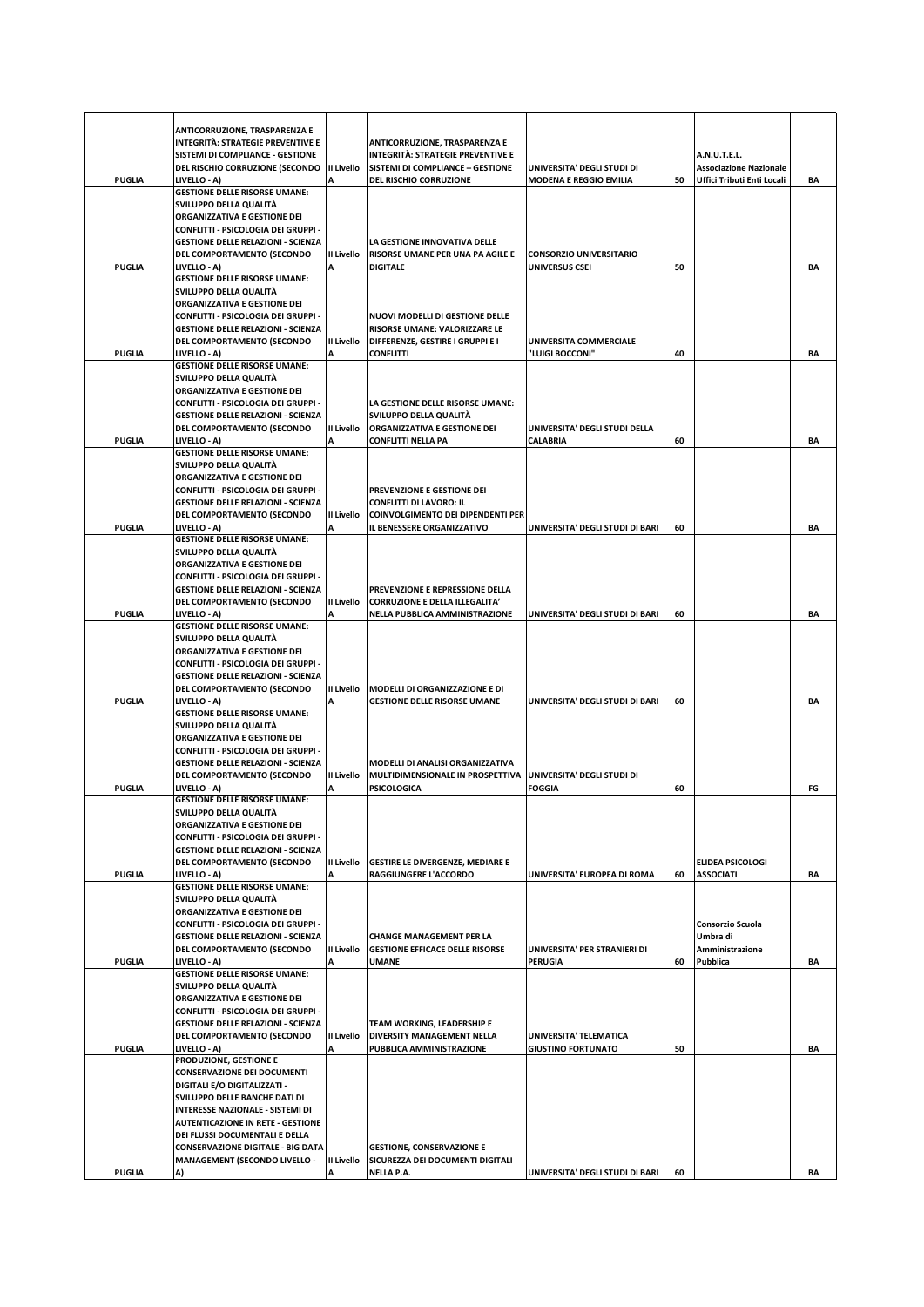|               | PRODUZIONE, GESTIONE E                   |            |                                                                 |                                 |    |                               |    |
|---------------|------------------------------------------|------------|-----------------------------------------------------------------|---------------------------------|----|-------------------------------|----|
|               | <b>CONSERVAZIONE DEI DOCUMENTI</b>       |            |                                                                 |                                 |    |                               |    |
|               |                                          |            |                                                                 |                                 |    |                               |    |
|               | DIGITALI E/O DIGITALIZZATI -             |            |                                                                 |                                 |    |                               |    |
|               | SVILUPPO DELLE BANCHE DATI DI            |            |                                                                 |                                 |    |                               |    |
|               | <b>INTERESSE NAZIONALE - SISTEMI DI</b>  |            |                                                                 |                                 |    |                               |    |
|               | <b>AUTENTICAZIONE IN RETE - GESTIONE</b> |            |                                                                 |                                 |    |                               |    |
|               | DEI FLUSSI DOCUMENTALI E DELLA           |            |                                                                 |                                 |    |                               |    |
|               | <b>CONSERVAZIONE DIGITALE - BIG DATA</b> |            | LA PA DIGITALE: LA GESTIONE DEI                                 |                                 |    |                               |    |
|               | <b>MANAGEMENT (SECONDO LIVELLO -</b>     | II Livello | DOCUMENTI NELLA NUOVA SOCIETÀ                                   | UNIVERSITA' DEGLI STUDI DI      |    |                               |    |
| <b>PUGLIA</b> |                                          | A          | DELL'INFORMAZIONE                                               | <b>FOGGIA</b>                   | 60 |                               | ΒA |
|               | PRODUZIONE, GESTIONE E                   |            |                                                                 |                                 |    |                               |    |
|               | <b>CONSERVAZIONE DEI DOCUMENTI</b>       |            |                                                                 |                                 |    |                               |    |
|               |                                          |            |                                                                 |                                 |    |                               |    |
|               | DIGITALI E/O DIGITALIZZATI -             |            |                                                                 |                                 |    |                               |    |
|               | SVILUPPO DELLE BANCHE DATI DI            |            |                                                                 |                                 |    |                               |    |
|               | <b>INTERESSE NAZIONALE - SISTEMI DI</b>  |            | <b>COME GESTIRE "A NORMA DI LEGGE"</b>                          |                                 |    |                               |    |
|               | <b>AUTENTICAZIONE IN RETE - GESTIONE</b> |            | L'INFORMAZIONE DIGITALE E                                       |                                 |    |                               |    |
|               | DEI FLUSSI DOCUMENTALI E DELLA           |            | DIGITALIZZATA NELLA PUBBLICA                                    |                                 |    |                               |    |
|               | <b>CONSERVAZIONE DIGITALE - BIG DATA</b> |            | <b>AMMINISTRAZIONE E LA SUA</b>                                 |                                 |    | A.N.U.T.E.L.                  |    |
|               | <b>MANAGEMENT (SECONDO LIVELLO -</b>     | II Livello | ALGORITMIZZAZIONE, FRA PRASSI ED                                | UNIVERSITA' DEGLI STUDI DI      |    | <b>Associazione Nazionale</b> |    |
| <b>PUGLIA</b> | A)                                       |            | EVOLUZIONI GIURIDICO-INFORMATICHE MODENA E REGGIO EMILIA        |                                 | 50 | Uffici Tributi Enti Locali    | BA |
|               | PRODUZIONE, GESTIONE E                   |            |                                                                 |                                 |    |                               |    |
|               |                                          |            |                                                                 |                                 |    |                               |    |
|               | <b>CONSERVAZIONE DEI DOCUMENTI</b>       |            |                                                                 |                                 |    |                               |    |
|               | DIGITALI E/O DIGITALIZZATI -             |            |                                                                 |                                 |    |                               |    |
|               | SVILUPPO DELLE BANCHE DATI DI            |            |                                                                 |                                 |    |                               |    |
|               | INTERESSE NAZIONALE - SISTEMI DI         |            |                                                                 |                                 |    |                               |    |
|               | <b>AUTENTICAZIONE IN RETE - GESTIONE</b> |            |                                                                 |                                 |    |                               |    |
|               | DEI FLUSSI DOCUMENTALI E DELLA           |            |                                                                 |                                 |    |                               |    |
|               |                                          |            |                                                                 |                                 |    |                               |    |
|               | <b>CONSERVAZIONE DIGITALE - BIG DATA</b> |            |                                                                 |                                 |    |                               |    |
|               | <b>MANAGEMENT (SECONDO LIVELLO -</b>     | II Livello | LA NUOVA DIGITALIZZAZIONE NELLA                                 | UNIVERSITA' TELEMATICA          |    |                               |    |
| <b>PUGLIA</b> | A)                                       |            | PUBBLICA AMMINISTRAZIONE                                        | <b>GIUSTINO FORTUNATO</b>       | 50 |                               | BA |
|               |                                          |            |                                                                 |                                 |    |                               |    |
|               | PROGETTAZIONE DI MODELLI DI              |            |                                                                 |                                 |    |                               |    |
|               | SERVIZIO, INNOVAZIONE, ANALISI E         |            |                                                                 |                                 |    |                               |    |
|               | REVISIONE DEI PROCESSI DI LAVORO         |            |                                                                 |                                 |    |                               |    |
|               |                                          |            |                                                                 |                                 |    |                               |    |
|               | PER IL MIGLIORAMENTO DEI SERVIZI         |            | IL DESIGN THINKING PER IL                                       |                                 |    |                               |    |
|               | ALL'UTENZA - QUALITÀ DEL SERVIZIO        | II Livello | MIGLIORAMENTO DEI PROCESSI E DEI                                | <b>CONSORZIO UNIVERSITARIO</b>  |    |                               |    |
| <b>PUGLIA</b> | PUBBLICO (SECONDO LIVELLO - A)           |            | <b>SERVIZI PUBBLICI</b>                                         | UNIVERSUS CSEI                  | 50 |                               | ΒA |
|               |                                          |            |                                                                 |                                 |    |                               |    |
|               | PROGETTAZIONE DI MODELLI DI              |            | FLESSIBILITÀ ORARIA E LAVORO AGILE.                             |                                 |    |                               |    |
|               | SERVIZIO, INNOVAZIONE, ANALISI E         |            | PROGETTAZIONE DI MODELLI FLESSIBILI                             |                                 |    |                               |    |
|               |                                          |            |                                                                 |                                 |    |                               |    |
|               | REVISIONE DEI PROCESSI DI LAVORO         |            | DI SVOLGIMENTO DELLA PRESTAZIONE,                               |                                 |    |                               |    |
|               | PER IL MIGLIORAMENTO DEI SERVIZI         |            | TRA MIGLIORAMENTO DEI SERVIZI                                   |                                 |    |                               |    |
|               | ALL'UTENZA - QUALITÀ DEL SERVIZIO        | II Livello | ALL'UTENZA E CONCILIAZIONE VITA-                                |                                 |    |                               |    |
| <b>PUGLIA</b> | PUBBLICO (SECONDO LIVELLO - A)           |            | LAVORO                                                          | UNIVERSITA' DEGLI STUDI DI BARI | 60 |                               | BA |
|               | PROGETTAZIONE E GESTIONE DEI             |            |                                                                 |                                 |    |                               |    |
|               | <b>FONDI EUROPEI - TECNICHE PER</b>      |            |                                                                 |                                 |    |                               |    |
|               | REALIZZARE INIZIATIVE INNOVATIVE E       |            | PRESENTAZIONE DI CANDIDATURE                                    |                                 |    |                               |    |
|               |                                          |            |                                                                 |                                 |    |                               |    |
|               | DI SUCCESSO A SUPPORTO DELLO             |            | NELLA NUOVA PROGRAMMAZIONE                                      |                                 |    |                               |    |
|               | SVILUPPO - SVILUPPO SOSTENIBILE E        |            | EUROPEA: DALL'INDIVIDUAZIONE DEL                                |                                 |    |                               |    |
|               | <b>TRANSIZIONE ECOLOGICA (SECONDO</b>    | II Livello | <b>BANDO ALLA COSTRUZIONE DEL</b>                               | <b>CONSORZIO UNIVERSITARIO</b>  |    |                               |    |
| <b>PUGLIA</b> | LIVELLO - A)                             |            | <b>PROGETTO</b>                                                 | <b>UNIVERSUS CSEI</b>           | 50 |                               | ΒA |
|               | PROGETTAZIONE E GESTIONE DEI             |            |                                                                 |                                 |    |                               |    |
|               | <b>FONDI EUROPEI - TECNICHE PER</b>      |            |                                                                 |                                 |    |                               |    |
|               | REALIZZARE INIZIATIVE INNOVATIVE E       |            |                                                                 |                                 |    |                               |    |
|               |                                          |            |                                                                 |                                 |    |                               |    |
|               | DI SUCCESSO A SUPPORTO DELLO             |            |                                                                 |                                 |    |                               |    |
|               | SVILUPPO - SVILUPPO SOSTENIBILE E        |            | I FONDI COMUNITARI A SUPPORTO                                   |                                 |    |                               |    |
|               | <b>TRANSIZIONE ECOLOGICA (SECONDO</b>    | II Livello | DELLO SVILUPPO SOSTENIBILE E DELLA                              | UNIVERSITA COMMERCIALE          |    |                               |    |
| <b>PUGLIA</b> | LIVELLO - A)                             | A          | <b>TRANSIZIONE ECOLOGICA</b>                                    | "LUIGI BOCCONI"                 | 40 |                               | BA |
|               | PROGETTAZIONE E GESTIONE DEI             |            |                                                                 |                                 |    |                               |    |
|               | FONDI EUROPEI - TECNICHE PER             |            |                                                                 |                                 |    |                               |    |
|               | REALIZZARE INIZIATIVE INNOVATIVE E       |            |                                                                 |                                 |    |                               |    |
|               | DI SUCCESSO A SUPPORTO DELLO             |            |                                                                 |                                 |    |                               |    |
|               |                                          |            |                                                                 |                                 |    |                               |    |
|               | SVILUPPO - SVILUPPO SOSTENIBILE E        |            | FONDI EUROPEI PER LA PA E PNRR:                                 |                                 |    |                               |    |
|               | <b>TRANSIZIONE ECOLOGICA (SECONDO</b>    | Il Livello | STRATEGIE E TECNICHE PER L'ACCESSO E UNIVERSITA' DEGLI STUDI DI |                                 |    |                               |    |
| <b>PUGLIA</b> | LIVELLO - A)                             |            | <b>LA GESTIONE</b>                                              | <b>FOGGIA</b>                   | 60 |                               | BA |
|               | PROGETTAZIONE E GESTIONE DEI             |            |                                                                 |                                 |    |                               |    |
|               | <b>FONDI EUROPEI - TECNICHE PER</b>      |            |                                                                 |                                 |    |                               |    |
|               | REALIZZARE INIZIATIVE INNOVATIVE E       |            |                                                                 |                                 |    |                               |    |
|               | DI SUCCESSO A SUPPORTO DELLO             |            |                                                                 |                                 |    |                               |    |
|               |                                          |            |                                                                 |                                 |    |                               |    |
|               | SVILUPPO - SVILUPPO SOSTENIBILE E        |            | <b>EUROPROGETTAZIONE E PROCESSI DI</b>                          |                                 |    |                               |    |
|               | TRANSIZIONE ECOLOGICA (SECONDO           | II Livello | <b>CREAZIONE DI IDEE INNOVATIVE E</b>                           | UNIVERSITA' DEGLI STUDI DI      |    |                               |    |
| <b>PUGLIA</b> | LIVELLO - A)                             | А          | PERFORMANTI                                                     | <b>FOGGIA</b>                   | 60 |                               | FG |
|               | PROGETTAZIONE E GESTIONE DEI             |            |                                                                 |                                 |    |                               |    |
|               | FONDI EUROPEI - TECNICHE PER             |            |                                                                 |                                 |    |                               |    |
|               | REALIZZARE INIZIATIVE INNOVATIVE E       |            |                                                                 |                                 |    |                               |    |
|               | DI SUCCESSO A SUPPORTO DELLO             |            |                                                                 |                                 |    |                               |    |
|               | SVILUPPO - SVILUPPO SOSTENIBILE E        |            | PROGETTAZIONE E GESTIONE DEI FONDI                              |                                 |    |                               |    |
|               |                                          | II Livello |                                                                 |                                 |    |                               |    |
|               | <b>TRANSIZIONE ECOLOGICA (SECONDO</b>    |            | EUROPEI. IL PNRR PER LE PUBBLICHE                               | UNIVERSITA' TELEMATICA          |    |                               |    |
| <b>PUGLIA</b> | LIVELLO - A)                             | А          | AMMINISTRAZIONI.                                                | <b>GIUSTINO FORTUNATO</b>       | 50 |                               | BA |
|               | <b>GESTIONE DELLA CONTABILITÀ</b>        |            |                                                                 |                                 |    |                               |    |
|               | PUBBLICA SERVIZI FISCALI E               |            | CONTABILITÀ E ARMONIZZAZIONE DEI                                |                                 |    |                               |    |
|               | FINANZIARI. IL CONTROLLO E LA            |            | <b>BILANCI PUBBLICI: IL GRUPPO</b>                              |                                 |    |                               |    |
|               | <b>VALUTAZIONE DELLE SPESE</b>           | II Livello | PUBBLICO E LA RETE DI ISTITUZIONI                               | UNIVERSITA' DEGLI STUDI DI      |    |                               |    |
| <b>PUGLIA</b> | PUBBLICHE (SECONDO LIVELLO - B)          | В          | <b>PUBBLICHE</b>                                                | <b>FOGGIA</b>                   | 80 |                               | FG |
|               |                                          |            |                                                                 |                                 |    |                               |    |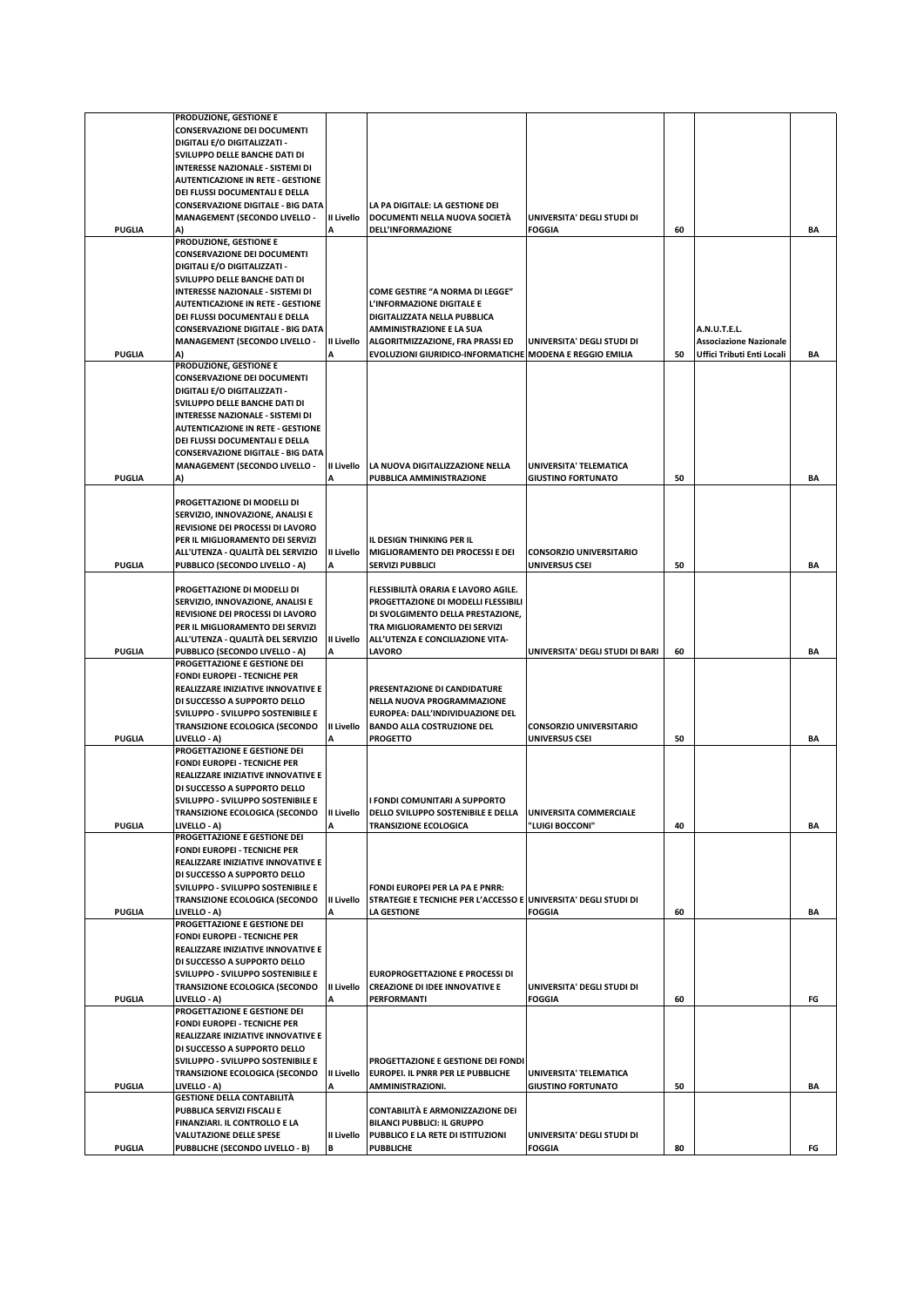|                 | <b>COMUNICAZIONE EFFICACE: UTILIZZO</b>                              |                   |                                                                |                               |    |                                               |    |
|-----------------|----------------------------------------------------------------------|-------------------|----------------------------------------------------------------|-------------------------------|----|-----------------------------------------------|----|
|                 | DEI NUOVI MEZZI DI COMUNICAZIONE                                     |                   |                                                                |                               |    |                                               |    |
|                 | PUBBLICA CON I CITTADINI                                             |                   |                                                                |                               |    |                                               |    |
|                 | <b>ATTRAVERSO UN APPROCCIO</b>                                       |                   |                                                                |                               |    |                                               |    |
|                 | <b>INNOVATIVO. REGOLE E STRUMENTI</b>                                |                   |                                                                |                               |    |                                               |    |
|                 | PER COMUNICARE ATTRAVERSO I<br>SOCIAL - ASCOLTO EFFICACE,            |                   | <b>FACCE: FARE COMUNICAZIONE</b>                               |                               |    |                                               |    |
|                 | ORGANIZZAZIONE DELLE                                                 |                   | EFFICACE NELLA PUBBLICA                                        | UNIVERSITA' DEGLI STUDI DI    |    |                                               |    |
| <b>SARDEGNA</b> | INFORMAZIONI (PRIMO LIVELLO)                                         | I Livello         | <b>AMMINISTRAZIONE</b>                                         | <b>CAGLIARI</b>               | 40 |                                               | CA |
|                 |                                                                      |                   | LA RIFORMA DELLA PUBBLICA                                      |                               |    |                                               |    |
|                 |                                                                      |                   | AMMINISTRAZIONE: COME ADEGUARE                                 |                               |    |                                               |    |
|                 |                                                                      |                   | IL PROPRIO ENTE AL CAMBIAMENTO IN                              |                               |    |                                               |    |
|                 | PERSONALE, ORGANIZZAZIONE E                                          |                   | ATTO. MODELLI ORGANIZZATIVI E                                  |                               |    |                                               |    |
|                 | RIFORMA DELLA PUBBLICA                                               |                   | STRUMENTI MANAGERIALI PER<br><b>FAVORIRE SEMPLIFICAZIONE,</b>  |                               |    |                                               |    |
|                 | AMMINISTRAZIONE - PIANIFICAZIONE,<br>MISURAZIONE E VALUTAZIONE DELLA |                   | DIGITALIZZAZIONE E SVILUPPO DEL                                | <b>ALMA MATER STUDIORUM</b>   |    |                                               |    |
| <b>SARDEGNA</b> | PERFORMANCE (PRIMO LIVELLO)                                          | I Livello         | <b>CAPITALE UMANO</b>                                          | UNIVERSITA' DI BOLOGNA        | 40 | Maggioli S.P.A                                | CA |
|                 |                                                                      |                   |                                                                |                               |    |                                               |    |
|                 | PERSONALE, ORGANIZZAZIONE E                                          |                   |                                                                |                               |    | Istituto Europeo Ricerca                      |    |
|                 | RIFORMA DELLA PUBBLICA                                               |                   |                                                                |                               |    | Formazione                                    |    |
|                 | AMMINISTRAZIONE - PIANIFICAZIONE,<br>MISURAZIONE E VALUTAZIONE DELLA |                   | PROGRAMMAZIONE, MISURAZIONE E<br>VALUTAZIONE DELLA PERFORMANCE | UNIVERSITA' DEGLI STUDI DI    |    | Orientamento                                  |    |
| SARDEGNA        | PERFORMANCE (PRIMO LIVELLO)                                          | I Livello         | <b>NELLE PA</b>                                                | <b>CAGLIARI</b>               | 40 | <b>Professionale Onlus</b><br>(IERFOP)        | CA |
|                 |                                                                      |                   |                                                                |                               |    |                                               |    |
|                 | SVILUPPO DEL LIVELLO DI                                              |                   |                                                                |                               |    |                                               |    |
|                 | COMPETENZA LINGUISTICA PER I                                         |                   | CIVIL SERVANTS, LET'S SPEAK ENGLISH!                           |                               |    |                                               |    |
|                 | DIPENDENTI DELLA PUBBLICA                                            |                   | CORSO DI BUSINESS ENGLISH PER LA                               | UNIVERSITA' DEGLI STUDI       |    |                                               |    |
| <b>SARDEGNA</b> | AMMINISTRAZIONE (PRIMO LIVELLO)  I Livello                           |                   | PUBBLICA AMMINISTRAZIONE.                                      | <b>INTERNAZIONALI DI ROMA</b> | 40 |                                               | CA |
|                 | <b>GESTIONE DELLE RISORSE UMANE:</b>                                 |                   |                                                                |                               |    |                                               |    |
|                 | SVILUPPO DELLA QUALITÀ                                               |                   |                                                                |                               |    |                                               |    |
|                 | ORGANIZZATIVA E GESTIONE DEI<br>CONFLITTI - PSICOLOGIA DEI GRUPPI -  |                   | SVILUPPO DELLE SOFT SKILLS E                                   |                               |    |                                               |    |
|                 | <b>GESTIONE DELLE RELAZIONI - SCIENZA</b>                            |                   | <b>INCREMENTO DELLA QUALITÀ</b>                                |                               |    |                                               |    |
|                 | DEL COMPORTAMENTO (SECONDO                                           | <b>II Livello</b> | ORGANIZZATIVA: LA GESTIONE                                     | UNIVERSITA' DEGLI STUDI DI    |    |                                               |    |
| <b>SARDEGNA</b> | LIVELLO - A)                                                         | A                 | EFFICACE DEI CONFLITTI (II LIVELLO)                            | <b>CAGLIARI</b>               | 40 | Poliste srl                                   | CA |
|                 | <b>GESTIONE DELLE RISORSE UMANE:</b>                                 |                   |                                                                |                               |    |                                               |    |
|                 | SVILUPPO DELLA QUALITÀ                                               |                   |                                                                |                               |    |                                               |    |
|                 | ORGANIZZATIVA E GESTIONE DEI<br>CONFLITTI - PSICOLOGIA DEI GRUPPI -  |                   |                                                                |                               |    |                                               |    |
|                 | <b>GESTIONE DELLE RELAZIONI - SCIENZA</b>                            |                   | TEAM WORKING, LEADERSHIP E                                     |                               |    |                                               |    |
|                 | DEL COMPORTAMENTO (SECONDO                                           | II Livello        | DIVERSITY MANAGEMENT NELLA                                     | UNIVERSITA' TELEMATICA        |    |                                               |    |
| <b>SARDEGNA</b> | LIVELLO - A)                                                         | A                 | PUBBLICA AMMINISTRAZIONE                                       | <b>GIUSTINO FORTUNATO</b>     | 50 |                                               | CA |
|                 | PRODUZIONE, GESTIONE E                                               |                   |                                                                |                               |    |                                               |    |
|                 | <b>CONSERVAZIONE DEI DOCUMENTI</b>                                   |                   |                                                                |                               |    |                                               |    |
|                 | DIGITALI E/O DIGITALIZZATI -                                         |                   |                                                                |                               |    |                                               |    |
|                 | SVILUPPO DELLE BANCHE DATI DI<br>INTERESSE NAZIONALE - SISTEMI DI    |                   |                                                                |                               |    |                                               |    |
|                 | <b>AUTENTICAZIONE IN RETE - GESTIONE</b>                             |                   |                                                                |                               |    |                                               |    |
|                 | DEI FLUSSI DOCUMENTALI E DELLA                                       |                   |                                                                |                               |    |                                               |    |
|                 | <b>CONSERVAZIONE DIGITALE - BIG DATA</b>                             |                   |                                                                |                               |    |                                               |    |
|                 | <b>MANAGEMENT (SECONDO LIVELLO -</b>                                 | II Livello        | DIGITALIZZAZIONE AMMINISTRATIVA E                              | UNIVERSITA' DEGLI STUDI DI    |    |                                               |    |
| SARDEGNA        | A)                                                                   | Δ                 | DATI DELLA P.A.                                                | CAGLIARI                      | 50 |                                               | CA |
|                 |                                                                      |                   |                                                                |                               |    |                                               |    |
|                 | PROGETTAZIONE DI MODELLI DI                                          |                   |                                                                |                               |    |                                               |    |
|                 | SERVIZIO, INNOVAZIONE, ANALISI E<br>REVISIONE DEI PROCESSI DI LAVORO |                   |                                                                |                               |    | <b>Istituto Europeo Ricerca</b><br>Formazione |    |
|                 | PER IL MIGLIORAMENTO DEI SERVIZI                                     |                   | <b>ANALISI DEI PROCESSI E PROCESS</b>                          |                               |    | Orientamento                                  |    |
|                 | ALL'UTENZA - QUALITÀ DEL SERVIZIO                                    | II Livello        | MINING: NUOVE TECNOLOGIE PER IL                                | UNIVERSITA' DEGLI STUDI DI    |    | <b>Professionale Onlus</b>                    |    |
| SARDEGNA        | PUBBLICO (SECONDO LIVELLO - A)                                       | A                 | MIGLIORAMENTO DEI PROCESSI                                     | <b>CAGLIARI</b>               | 40 | (IERFOP)                                      | CA |
|                 | PROGETTAZIONE E GESTIONE DEI                                         |                   |                                                                |                               |    |                                               |    |
|                 | <b>FONDI EUROPEI - TECNICHE PER</b>                                  |                   |                                                                |                               |    |                                               |    |
|                 | REALIZZARE INIZIATIVE INNOVATIVE E                                   |                   |                                                                |                               |    |                                               |    |
|                 | DI SUCCESSO A SUPPORTO DELLO<br>SVILUPPO - SVILUPPO SOSTENIBILE E    |                   | <b>MAPE 2: CORSO INTENSIVO IN</b>                              |                               |    |                                               |    |
|                 | <b>TRANSIZIONE ECOLOGICA (SECONDO</b>                                | <b>II Livello</b> | PROGETTAZIONE E GESTIONE DEI FONDI UNIVERSITA' DEGLI STUDI DI  |                               |    |                                               |    |
| <b>SARDEGNA</b> | LIVELLO - A)                                                         | A                 | EUROPEI PER LA PA (II LIVELLO)                                 | <b>CAGLIARI</b>               | 40 | Interforum srl                                | CA |
|                 | COMUNICAZIONE EFFICACE: UTILIZZO                                     |                   |                                                                |                               |    |                                               |    |
|                 | DEI NUOVI MEZZI DI COMUNICAZIONE                                     |                   |                                                                |                               |    |                                               |    |
|                 | PUBBLICA CON I CITTADINI                                             |                   |                                                                |                               |    |                                               |    |
|                 | ATTRAVERSO UN APPROCCIO<br>INNOVATIVO. REGOLE E STRUMENTI            |                   |                                                                |                               |    |                                               |    |
|                 | PER COMUNICARE ATTRAVERSO I                                          |                   |                                                                |                               |    |                                               |    |
|                 | SOCIAL - ASCOLTO EFFICACE,                                           |                   |                                                                |                               |    |                                               |    |
|                 | <b>ORGANIZZAZIONE DELLE</b>                                          |                   | <b>COMUNICAZIONE EFFICACE E</b>                                | UNIVERSITA' DEGLI STUDI DI    |    |                                               |    |
| <b>SICILIA</b>  | INFORMAZIONI (PRIMO LIVELLO)                                         | I Livello         | SODDISFAZIONE DEI CITTADINI                                    | <b>PALERMO</b>                | 60 |                                               | PA |
|                 |                                                                      |                   |                                                                |                               |    |                                               |    |
|                 | LA CENTRALITÀ DEL CITTADINO - LE                                     |                   |                                                                |                               |    |                                               |    |
|                 | POLITICHE NAZIONALI CONTRO LA<br>POVERTÀ, IL SISTEMA DI STRUMENTI    |                   |                                                                |                               |    |                                               |    |
|                 | A FAVORE DELLE CATEGORIE A                                           |                   | SERVIZI E POLITICHE ATTIVE DEL                                 | UNIVERSITA' DEGLI STUDI DI    |    |                                               |    |
| <b>SICILIA</b>  | RISCHIO (PRIMO LIVELLO)                                              | I Livello         | <b>LAVORO</b>                                                  | <b>PALERMO</b>                | 60 |                                               | PA |
|                 | LAVORO IN GRUPPO E SVILUPPO                                          |                   |                                                                |                               |    |                                               |    |
|                 | DELLE CAPACITÀ DI COMUNICARE E                                       |                   |                                                                |                               |    |                                               |    |
|                 | UTILIZZARE GLI STRUMENTI DIGITALI                                    |                   |                                                                |                               |    |                                               |    |
|                 | CHE FAVORISCANO LA CONDIVISIONE<br>DEL LAVORO ANCHE A DISTANZA       |                   | LAVORO IN GRUPPO E                                             | UNIVERSITA' DEGLI STUDI DI    |    |                                               |    |
| <b>SICILIA</b>  | (PRIMO LIVELLO)                                                      | I Livello         | COMUNICAZIONE NEGLI HYBRID TEAMS PALERMO                       |                               | 60 |                                               | PA |
|                 |                                                                      |                   |                                                                |                               |    |                                               |    |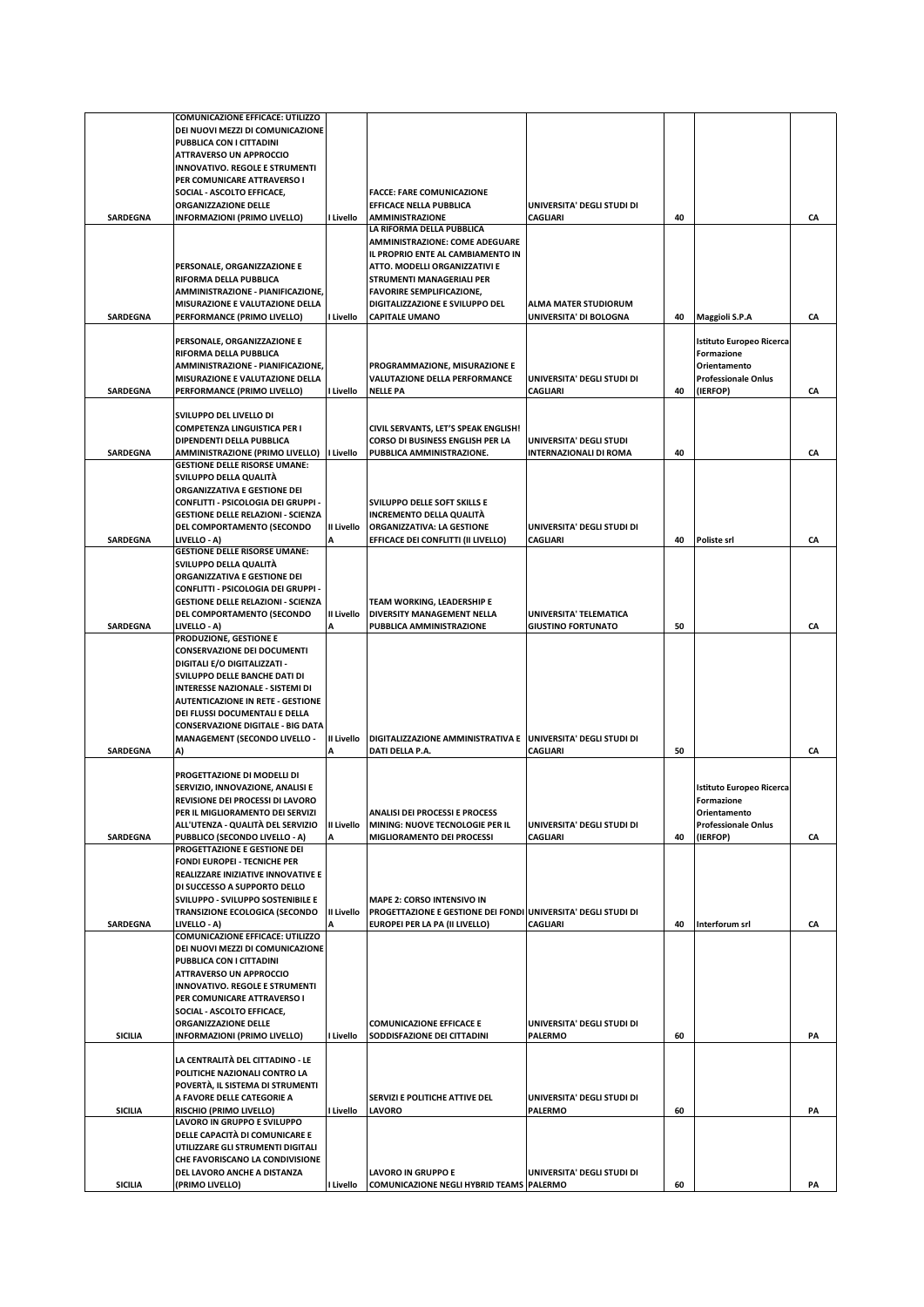|                | LAVORO IN GRUPPO E SVILUPPO                                                  |            |                                                                            |                              |    |                         |    |
|----------------|------------------------------------------------------------------------------|------------|----------------------------------------------------------------------------|------------------------------|----|-------------------------|----|
|                | DELLE CAPACITÀ DI COMUNICARE E                                               |            |                                                                            |                              |    |                         |    |
|                | UTILIZZARE GLI STRUMENTI DIGITALI                                            |            | IL TEAM "ALLARGATO" DELLA P.A.:                                            |                              |    |                         |    |
|                | CHE FAVORISCANO LA CONDIVISIONE<br>DEL LAVORO ANCHE A DISTANZA               |            | LAVORARE IN GRUPPO, CONDIVIDERE I<br>DATI E UTILIZZARE GLI STRUMENTI       | UNIVERSITÀ DEGLI STUDI DI    |    |                         |    |
| <b>SICILIA</b> | (PRIMO LIVELLO)                                                              | l Livello  | DIGITALI IN MODALITÀ SMART                                                 | <b>ROMA FORO ITALICO</b>     | 40 |                         | PA |
|                |                                                                              |            |                                                                            |                              |    |                         |    |
|                | PERSONALE, ORGANIZZAZIONE E                                                  |            | MISURARE E VALUTARE LA                                                     |                              |    |                         |    |
|                | RIFORMA DELLA PUBBLICA                                                       |            | PERFORMANCE ORGANIZZATIVA E                                                |                              |    |                         |    |
|                | AMMINISTRAZIONE - PIANIFICAZIONE,                                            |            | INDIVIDUALE NELLA PA: LOGICHE E                                            |                              |    |                         |    |
|                | MISURAZIONE E VALUTAZIONE DELLA                                              |            | <b>STRUMENTI PER CREARE VALORE</b>                                         | UNIVERSITA COMMERCIALE       |    |                         |    |
| <b>SICILIA</b> | PERFORMANCE (PRIMO LIVELLO)                                                  | I Livello  | <b>PUBBLICO</b>                                                            | "LUIGI BOCCONI"              | 40 |                         | PA |
|                | PERSONALE, ORGANIZZAZIONE E                                                  |            | LA PUBBLICA AMMINISTRAZIONE TRA<br>CRISI E RESILIENZA: DISCIPLINA DEL      |                              |    |                         |    |
|                | RIFORMA DELLA PUBBLICA                                                       |            | RAPPORTO CLI LAVORO, PRINCIPI E                                            |                              |    |                         |    |
|                | AMMINISTRAZIONE - PIANIFICAZIONE.                                            |            | <b>MODELLI ORGANIZZATIVI E</b>                                             |                              |    |                         |    |
|                | MISURAZIONE E VALUTAZIONE DELLA                                              |            | <b>VALUTAZIONE DELLA PERFORMANCE</b>                                       | UNIVERSITA' DEGLI STUDI DI   |    |                         |    |
| <b>SICILIA</b> | PERFORMANCE (PRIMO LIVELLO)                                                  | I Livello  | NEL CONTESTO POST-PANDEMICO                                                | <b>CATANIA</b>               | 50 |                         | СT |
|                |                                                                              |            |                                                                            |                              |    |                         |    |
|                | PERSONALE, ORGANIZZAZIONE E                                                  |            |                                                                            |                              |    |                         |    |
|                | RIFORMA DELLA PUBBLICA                                                       |            | <b>GESTIONE DELLA PERFORMANCE NELLA</b>                                    |                              |    |                         |    |
|                | AMMINISTRAZIONE - PIANIFICAZIONE,<br>MISURAZIONE E VALUTAZIONE DELLA         |            | PUBBLICA AMMINISTRAZIONE<br>(PIANIFICAZIONE, MISURAZIONE,                  | UNIVERSITA' DEGLI STUDI DI   |    |                         |    |
| <b>SICILIA</b> | PERFORMANCE (PRIMO LIVELLO)                                                  | I Livello  | <b>VALUTAZIONE)</b>                                                        | <b>MESSINA</b>               | 40 |                         | ME |
|                |                                                                              |            |                                                                            |                              |    |                         |    |
|                | PERSONALE, ORGANIZZAZIONE E                                                  |            |                                                                            |                              |    |                         |    |
|                | RIFORMA DELLA PUBBLICA                                                       |            | <b>GESTIONE DELLA PERFORMANCE NELLA</b>                                    |                              |    |                         |    |
|                | AMMINISTRAZIONE - PIANIFICAZIONE,                                            |            | PUBBLICA AMMINISTRAZIONE                                                   |                              |    |                         |    |
|                | MISURAZIONE E VALUTAZIONE DELLA                                              |            | (PIANIFICAZIONE, MISURAZIONE,                                              | UNIVERSITA' DEGLI STUDI DI   |    |                         |    |
| <b>SICILIA</b> | PERFORMANCE (PRIMO LIVELLO)                                                  | I Livello  | <b>VALUTAZIONE)</b>                                                        | <b>MESSINA</b>               | 40 |                         | ME |
|                | PERSONALE, ORGANIZZAZIONE E                                                  |            | COME MIGLIORARE LA REDAZIONE E LA                                          |                              |    |                         |    |
|                | RIFORMA DELLA PUBBLICA                                                       |            | <b>IMPLEMENTAZIONE DEL PIANO DELLA</b>                                     |                              |    |                         |    |
|                | AMMINISTRAZIONE - PIANIFICAZIONE,                                            |            | PERFORMANCE NELLA PUBBLICA                                                 |                              |    |                         |    |
|                | MISURAZIONE E VALUTAZIONE DELLA                                              |            | AMMINISTRAZIONE IN UNO SCENARIO                                            | UNIVERSITA' DEGLI STUDI DI   |    |                         |    |
| <b>SICILIA</b> | PERFORMANCE (PRIMO LIVELLO)                                                  | I Livello  | POST-COVID                                                                 | <b>PALERMO</b>               | 40 |                         | PA |
|                |                                                                              |            |                                                                            |                              |    |                         |    |
|                |                                                                              |            | PERSONALE E RIFORMA P.A. TRA                                               |                              |    |                         |    |
|                |                                                                              |            | <b>NOVITÀ LEGISLATIVE E CCNL 2021:</b>                                     |                              |    |                         |    |
|                | PERSONALE, ORGANIZZAZIONE E<br>RIFORMA DELLA PUBBLICA                        |            | <b>CLASSIFICAZIONE E AREE, FORME DI</b><br>RECLUTAMENTO, LAVORO AGILE E IN |                              |    |                         |    |
|                | AMMINISTRAZIONE - PIANIFICAZIONE,                                            |            | PRESENZA, PROGRESSIONI,                                                    |                              |    |                         |    |
|                | MISURAZIONE E VALUTAZIONE DELLA                                              |            | ATTUAZIONE PNRR, CAPITALE UMANO                                            | UNIVERSITÀ DEGLI STUDI DI    |    |                         |    |
| <b>SICILIA</b> | PERFORMANCE (PRIMO LIVELLO)                                                  | I Livello  | E MISURAZIONE DELLA PERFORMANCE                                            | <b>ROMA FORO ITALICO</b>     | 40 |                         | PA |
|                |                                                                              |            |                                                                            |                              |    |                         |    |
|                | SVILUPPO DEL LIVELLO DI                                                      |            |                                                                            |                              |    |                         |    |
|                | <b>COMPETENZA LINGUISTICA PER I</b>                                          |            |                                                                            |                              |    |                         |    |
|                | DIPENDENTI DELLA PUBBLICA                                                    |            | INGLESE PER LA PUBBLICA                                                    | UNIVERSITA' PER STRANIERI DI |    |                         |    |
| <b>SICILIA</b> | AMMINISTRAZIONE (PRIMO LIVELLO)   Livello                                    |            | <b>AMMINISTRAZIONE</b>                                                     | <b>REGGIO CALABRIA</b>       | 60 |                         | CT |
|                | ANTICORRUZIONE, TRASPARENZA E                                                |            |                                                                            |                              |    |                         |    |
|                | <b>INTEGRITÀ: STRATEGIE PREVENTIVE E</b>                                     |            | <b>GLI STRUMENTI PER</b>                                                   |                              |    |                         |    |
|                | SISTEMI DI COMPLIANCE - GESTIONE                                             |            | L'ANTICORRUZIONE E LA TRASPARENZA                                          |                              |    |                         |    |
|                | DEL RISCHIO CORRUZIONE (SECONDO                                              | II Livello | NELLA P.A. EVOLUZIONE NORMATIVA,                                           | UNIVERSITA' DEGLI STUDI DI   |    |                         |    |
| SICILIA        | LIVELLO - A)                                                                 |            | <b>CASI STUDIO E BUONE PRASSI.</b>                                         | <b>MESSINA</b>               | 50 |                         | ME |
|                |                                                                              |            |                                                                            |                              |    |                         |    |
|                | ANTICORRUZIONE, TRASPARENZA E                                                |            |                                                                            |                              |    |                         |    |
|                | <b>INTEGRITÀ: STRATEGIE PREVENTIVE E</b>                                     |            | ETICA, LEGALITÀ, INTEGRITÀ PREVENIRE                                       |                              |    |                         |    |
|                | SISTEMI DI COMPLIANCE - GESTIONE                                             | II Livello | LA CORRUZIONE ATTRAVERSO LA                                                | UNIVERSITA' DEGLI STUDI DI   |    |                         |    |
| <b>SICILIA</b> | DEL RISCHIO CORRUZIONE (SECONDO<br>LIVELLO - A)                              |            | <b>FORMAZIONE VALORIALE</b><br>COSTRUZIONE DELLA LEADERSHIP ETICA MESSINA  |                              | 40 |                         | ME |
|                |                                                                              |            |                                                                            |                              |    |                         |    |
|                | ANTICORRUZIONE, TRASPARENZA E                                                |            |                                                                            |                              |    |                         |    |
|                | <b>INTEGRITÀ: STRATEGIE PREVENTIVE E</b>                                     |            | STRATEGIE PREVENTIVE E SISTEMI DI                                          |                              |    |                         |    |
|                | SISTEMI DI COMPLIANCE - GESTIONE                                             |            | <b>COMPLIANCE. LA GESTIONE DEL</b>                                         |                              |    |                         |    |
|                | DEL RISCHIO CORRUZIONE (SECONDO                                              | II Livello | RISCHIO CORRUZIONE NELLA PUBBLICA                                          | UNIVERSITA' DEGLI STUDI DI   |    |                         |    |
| <b>SICILIA</b> | LIVELLO - A)                                                                 |            | <b>AMMINISTRAZIONE</b>                                                     | <b>PALERMO</b>               | 40 |                         | PA |
|                | <b>GESTIONE DELLE RISORSE UMANE:</b>                                         |            |                                                                            |                              |    |                         |    |
|                | SVILUPPO DELLA QUALITÀ<br>ORGANIZZATIVA E GESTIONE DEI                       |            |                                                                            |                              |    |                         |    |
|                | CONFLITTI - PSICOLOGIA DEI GRUPPI -                                          |            |                                                                            |                              |    |                         |    |
|                | <b>GESTIONE DELLE RELAZIONI - SCIENZA</b>                                    |            | MODELLI E TECNICHE DI GESTIONE                                             |                              |    |                         |    |
|                | DEL COMPORTAMENTO (SECONDO                                                   | II Livello | STRATEGICA DELLE RISORSE UMANE E                                           | UNIVERSITA' DEGLI STUDI DI   |    |                         |    |
| <b>SICILIA</b> | LIVELLO - A)                                                                 |            | DEI CONFLITTI ORGANIZZATIVI                                                | <b>PALERMO</b>               | 60 |                         | PA |
|                | PRODUZIONE, GESTIONE E                                                       |            |                                                                            |                              |    |                         |    |
|                | <b>CONSERVAZIONE DEI DOCUMENTI</b>                                           |            |                                                                            |                              |    |                         |    |
|                | DIGITALI E/O DIGITALIZZATI -                                                 |            |                                                                            |                              |    |                         |    |
|                | SVILUPPO DELLE BANCHE DATI DI                                                |            |                                                                            |                              |    | <b>UNISOM Consorzio</b> |    |
|                | INTERESSE NAZIONALE - SISTEMI DI<br><b>AUTENTICAZIONE IN RETE - GESTIONE</b> |            |                                                                            |                              |    | Universitario per       |    |
|                | DEI FLUSSI DOCUMENTALI E DELLA                                               |            |                                                                            |                              |    | l'Ateneo della Sicilia  |    |
|                | <b>CONSERVAZIONE DIGITALE - BIG DATA</b>                                     |            |                                                                            | UNIVERSITA' DEGLI STUDI DI   |    | Occidentale e del       |    |
|                | <b>MANAGEMENT (SECONDO LIVELLO -</b>                                         | II Livello |                                                                            | <b>CASSINO E DEL LAZIO</b>   |    | bacino del              |    |
| <b>SICILIA</b> | A)                                                                           |            | LA P.A. DIGITALE ALLA LUCE DEL PNRR                                        | <b>MERIDIONALE</b>           | 60 | Mediterraneo            | PA |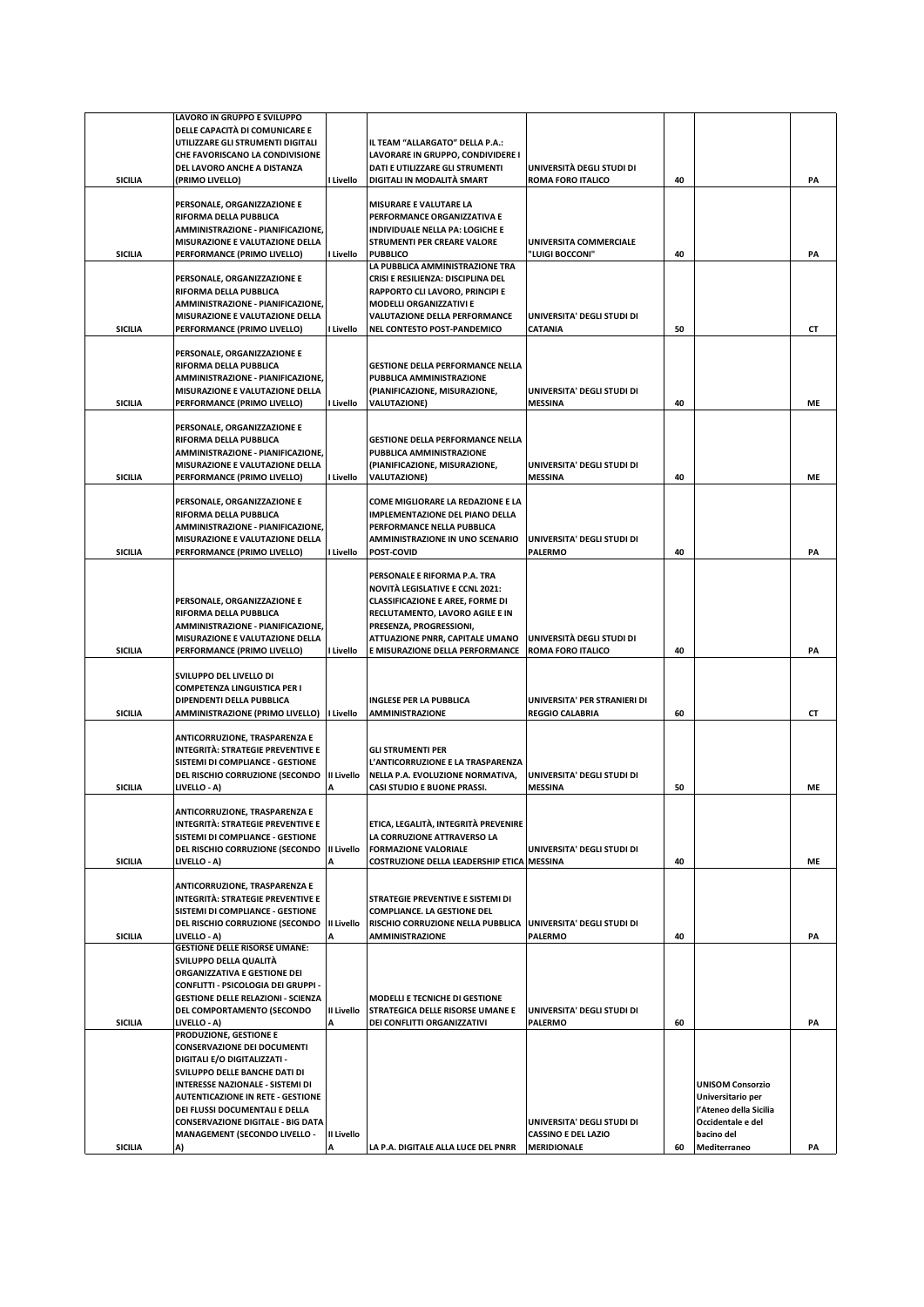|                | PRODUZIONE, GESTIONE E                   |            |                                          |                                 |    |                         |    |
|----------------|------------------------------------------|------------|------------------------------------------|---------------------------------|----|-------------------------|----|
|                | <b>CONSERVAZIONE DEI DOCUMENTI</b>       |            |                                          |                                 |    |                         |    |
|                |                                          |            |                                          |                                 |    |                         |    |
|                | DIGITALI E/O DIGITALIZZATI -             |            |                                          |                                 |    |                         |    |
|                | SVILUPPO DELLE BANCHE DATI DI            |            | LA TRANSIZIONE DIGITALE NELLA PA,        |                                 |    |                         |    |
|                | INTERESSE NAZIONALE - SISTEMI DI         |            | NEGLI ENTI LOCALI E NELLE SOCIETÀ        |                                 |    |                         |    |
|                | <b>AUTENTICAZIONE IN RETE - GESTIONE</b> |            | PUBBLICHE: DAGLI ASPETTI                 |                                 |    |                         |    |
|                | DEI FLUSSI DOCUMENTALI E DELLA           |            | ORGANIZZATIVI E GESTIONALI AGLI          |                                 |    |                         |    |
|                | <b>CONSERVAZIONE DIGITALE - BIG DATA</b> |            | ADEMPIMENTI OPERATIVI DEI                |                                 |    |                         |    |
|                | <b>MANAGEMENT (SECONDO LIVELLO -</b>     | II Livello | RESPONSABILI PER LA TRANSIZIONE AL       |                                 |    |                         |    |
| <b>SICILIA</b> |                                          |            | <b>DIGITALE</b>                          | UNIVERSITA' DEGLI STUDI DI PISA | 60 |                         | СT |
|                | PRODUZIONE, GESTIONE E                   |            |                                          |                                 |    |                         |    |
|                | <b>CONSERVAZIONE DEI DOCUMENTI</b>       |            |                                          |                                 |    |                         |    |
|                | DIGITALI E/O DIGITALIZZATI -             |            |                                          |                                 |    |                         |    |
|                | SVILUPPO DELLE BANCHE DATI DI            |            | <b>COMPETENZE DIGITALI: FORMAZIONE E</b> |                                 |    |                         |    |
|                |                                          |            |                                          |                                 |    |                         |    |
|                | <b>INTERESSE NAZIONALE - SISTEMI DI</b>  |            | <b>CONSERVAZIONE DEI DOCUMENTI</b>       |                                 |    |                         |    |
|                | <b>AUTENTICAZIONE IN RETE - GESTIONE</b> |            | INFORMATICI, BANCHE DATI, BIG DATA       |                                 |    |                         |    |
|                | DEI FLUSSI DOCUMENTALI E DELLA           |            | MANAGEMENT, CYBER SECURITY,              |                                 |    |                         |    |
|                | <b>CONSERVAZIONE DIGITALE - BIG DATA</b> |            | <b>NOVITÀ TRANSIZIONE DIGITALE L.</b>    |                                 |    |                         |    |
|                | <b>MANAGEMENT (SECONDO LIVELLO -</b>     | II Livello | 108/2021, PIANO TRIENNALE                | UNIVERSITÀ DEGLI STUDI DI       |    |                         |    |
| <b>SICILIA</b> | A)                                       | А          | <b>INFORMATICA E LINEE GUIDA AGID</b>    | <b>ROMA FORO ITALICO</b>        | 40 |                         | PA |
|                | PRODUZIONE, GESTIONE E                   |            |                                          |                                 |    |                         |    |
|                | <b>CONSERVAZIONE DEI DOCUMENTI</b>       |            |                                          |                                 |    |                         |    |
|                | DIGITALI E/O DIGITALIZZATI -             |            |                                          |                                 |    |                         |    |
|                | SVILUPPO DELLE BANCHE DATI DI            |            |                                          |                                 |    |                         |    |
|                | INTERESSE NAZIONALE - SISTEMI DI         |            |                                          |                                 |    |                         |    |
|                | <b>AUTENTICAZIONE IN RETE - GESTIONE</b> |            |                                          |                                 |    |                         |    |
|                | DEI FLUSSI DOCUMENTALI E DELLA           |            |                                          |                                 |    |                         |    |
|                | <b>CONSERVAZIONE DIGITALE - BIG DATA</b> |            |                                          |                                 |    |                         |    |
|                |                                          |            |                                          |                                 |    |                         |    |
|                | <b>MANAGEMENT (SECONDO LIVELLO -</b>     | II Livello | LA NUOVA DIGITALIZZAZIONE NELLA          | UNIVERSITA' TELEMATICA          |    |                         |    |
| <b>SICILIA</b> | A)                                       | A          | PUBBLICA AMMINISTRAZIONE                 | <b>GIUSTINO FORTUNATO</b>       | 50 |                         | PA |
|                |                                          |            |                                          |                                 |    |                         |    |
|                | PROGETTAZIONE DI MODELLI DI              |            |                                          |                                 |    |                         |    |
|                | SERVIZIO, INNOVAZIONE, ANALISI E         |            |                                          |                                 |    |                         |    |
|                | REVISIONE DEI PROCESSI DI LAVORO         |            |                                          |                                 |    |                         |    |
|                | PER IL MIGLIORAMENTO DEI SERVIZI         |            |                                          |                                 |    |                         |    |
|                | ALL'UTENZA - QUALITÀ DEL SERVIZIO        | II Livello | <b>BE THE BENCHMARK PA - ADVANCED</b>    | UNIVERSITA' DEGLI STUDI DI      |    | <b>CUOA BUSINESS</b>    |    |
| <b>SICILIA</b> | PUBBLICO (SECONDO LIVELLO - A)           |            | <b>COURSE</b>                            | <b>PALERMO</b>                  | 40 | SCHOOL                  | PА |
|                |                                          |            |                                          |                                 |    |                         |    |
|                | PROGETTAZIONE DI MODELLI DI              |            |                                          |                                 |    |                         |    |
|                | SERVIZIO, INNOVAZIONE, ANALISI E         |            | <b>MACRO E MICRO PROGETTAZIONE,</b>      |                                 |    |                         |    |
|                | REVISIONE DEI PROCESSI DI LAVORO         |            |                                          |                                 |    |                         |    |
|                |                                          |            | <b>IMPLEMENTAZIONE E VALUTAZIONE</b>     |                                 |    |                         |    |
|                | PER IL MIGLIORAMENTO DEI SERVIZI         |            | DEL SERVIZIO DI CERTIFICAZIONE           |                                 |    |                         |    |
|                | ALL'UTENZA - QUALITÀ DEL SERVIZIO        | II Livello | <b>COMPETENZE NELLE ORGANIZZAZIONI</b>   | UNIVERSITA' DEGLI STUDI DI      |    |                         |    |
| <b>SICILIA</b> | PUBBLICO (SECONDO LIVELLO - A)           | Α          | PUBBLICHE.                               | <b>PALERMO</b>                  | 60 |                         | PA |
|                | PROGETTAZIONE E GESTIONE DEI             |            |                                          |                                 |    |                         |    |
|                | <b>FONDI EUROPEI - TECNICHE PER</b>      |            |                                          |                                 |    |                         |    |
|                | REALIZZARE INIZIATIVE INNOVATIVE E       |            |                                          |                                 |    |                         |    |
|                | DI SUCCESSO A SUPPORTO DELLO             |            |                                          |                                 |    |                         |    |
|                | SVILUPPO - SVILUPPO SOSTENIBILE E        |            | <b>FONDI COMUNITARI A SUPPORTO</b>       |                                 |    |                         |    |
|                | <b>TRANSIZIONE ECOLOGICA (SECONDO</b>    | II Livello | DELLO SVILUPPO SOSTENIBILE E DELLA       | UNIVERSITA COMMERCIALE          |    |                         |    |
| <b>SICILIA</b> | LIVELLO - A)                             | A          | <b>TRANSIZIONE ECOLOGICA</b>             | <b>'LUIGI BOCCONI''</b>         | 40 |                         | PA |
|                | PROGETTAZIONE E GESTIONE DEI             |            |                                          |                                 |    |                         |    |
|                | <b>FONDI EUROPEI - TECNICHE PER</b>      |            |                                          |                                 |    |                         |    |
|                | REALIZZARE INIZIATIVE INNOVATIVE E       |            |                                          |                                 |    |                         |    |
|                | DI SUCCESSO A SUPPORTO DELLO             |            |                                          |                                 |    |                         |    |
|                |                                          |            | LO SVILUPPO E LA GESTIONE DEI            |                                 |    |                         |    |
|                | SVILUPPO - SVILUPPO SOSTENIBILE E        |            |                                          |                                 |    |                         |    |
|                | TRANSIZIONE ECOLOGICA (SECONDO           | II Livello | PROGETTI A VALERE SUI BANDI DI           | UNIVERSITA' DEGLI STUDI DI      |    |                         |    |
| <b>SICILIA</b> | LIVELLO - A)                             | A          | <b>FINANZIAMENTO COMUNITARI</b>          | PALERMO                         | 60 |                         | PA |
|                | PROGETTAZIONE E GESTIONE DEI             |            |                                          |                                 |    |                         |    |
|                | <b>FONDI EUROPEI - TECNICHE PER</b>      |            |                                          |                                 |    |                         |    |
|                | REALIZZARE INIZIATIVE INNOVATIVE E       |            | <b>CORSO SPECIALISTICO PER LA</b>        |                                 |    |                         |    |
|                | DI SUCCESSO A SUPPORTO DELLO             |            | <b>GESTIONE, IL MONITORAGGIO, LA</b>     |                                 |    |                         |    |
|                | SVILUPPO - SVILUPPO SOSTENIBILE E        |            | RENDICONTAZIONE ED IL CONTROLLO          |                                 |    |                         |    |
|                | TRANSIZIONE ECOLOGICA (SECONDO           | II Livello | DEI FONDI DEL "PIANO NAZIONALE DI        |                                 |    |                         |    |
| <b>SICILIA</b> | LIVELLO - A)                             |            | RIPRESA E RESILIENZA"                    | UNIVERSITA' DEGLI STUDI DI PISA | 60 |                         | CT |
|                | PROGETTAZIONE E GESTIONE DEI             |            |                                          |                                 |    |                         |    |
|                | FONDI EUROPEI - TECNICHE PER             |            |                                          |                                 |    |                         |    |
|                | REALIZZARE INIZIATIVE INNOVATIVE E       |            |                                          |                                 |    |                         |    |
|                | DI SUCCESSO A SUPPORTO DELLO             |            |                                          |                                 |    |                         |    |
|                | SVILUPPO - SVILUPPO SOSTENIBILE E        |            | PROGETTAZIONE E GESTIONE DEI FONDI       |                                 |    |                         |    |
|                | TRANSIZIONE ECOLOGICA (SECONDO           | II Livello | EUROPEI. IL PNRR PER LE PUBBLICHE        | UNIVERSITA' TELEMATICA          |    |                         |    |
| <b>SICILIA</b> | LIVELLO - A)                             | A          | AMMINISTRAZIONI.                         | <b>GIUSTINO FORTUNATO</b>       | 50 |                         | PA |
|                | L'ANALISI DELLE POLITICHE PUBBLICHE      |            |                                          |                                 |    |                         |    |
|                | - MODELLI SCIENTIFICI PER LA             |            |                                          |                                 |    | <b>UNISOM Consorzio</b> |    |
|                |                                          |            |                                          |                                 |    |                         |    |
|                | VALUTAZIONE DI PROBLEMI DI               |            |                                          |                                 |    | Universitario per       |    |
|                | RILEVANZA PUBBLICA, INDICATORI           |            |                                          |                                 |    | l'Ateneo della Sicilia  |    |
|                | SOCIALI - MONITORAGGIO DELLO             |            |                                          | UNIVERSITA' DEGLI STUDI DI      |    | Occidentale e del       |    |
|                | <b>STATUS DEI CITTADINI (SECONDO</b>     | II Livello |                                          | <b>CASSINO E DEL LAZIO</b>      |    | bacino del              |    |
| SICILIA        | LIVELLO - B)                             | В          | ANALISI DELLE POLITICHE PUBBLICHE        | <b>MERIDIONALE</b>              | 80 | Mediterraneo            | PА |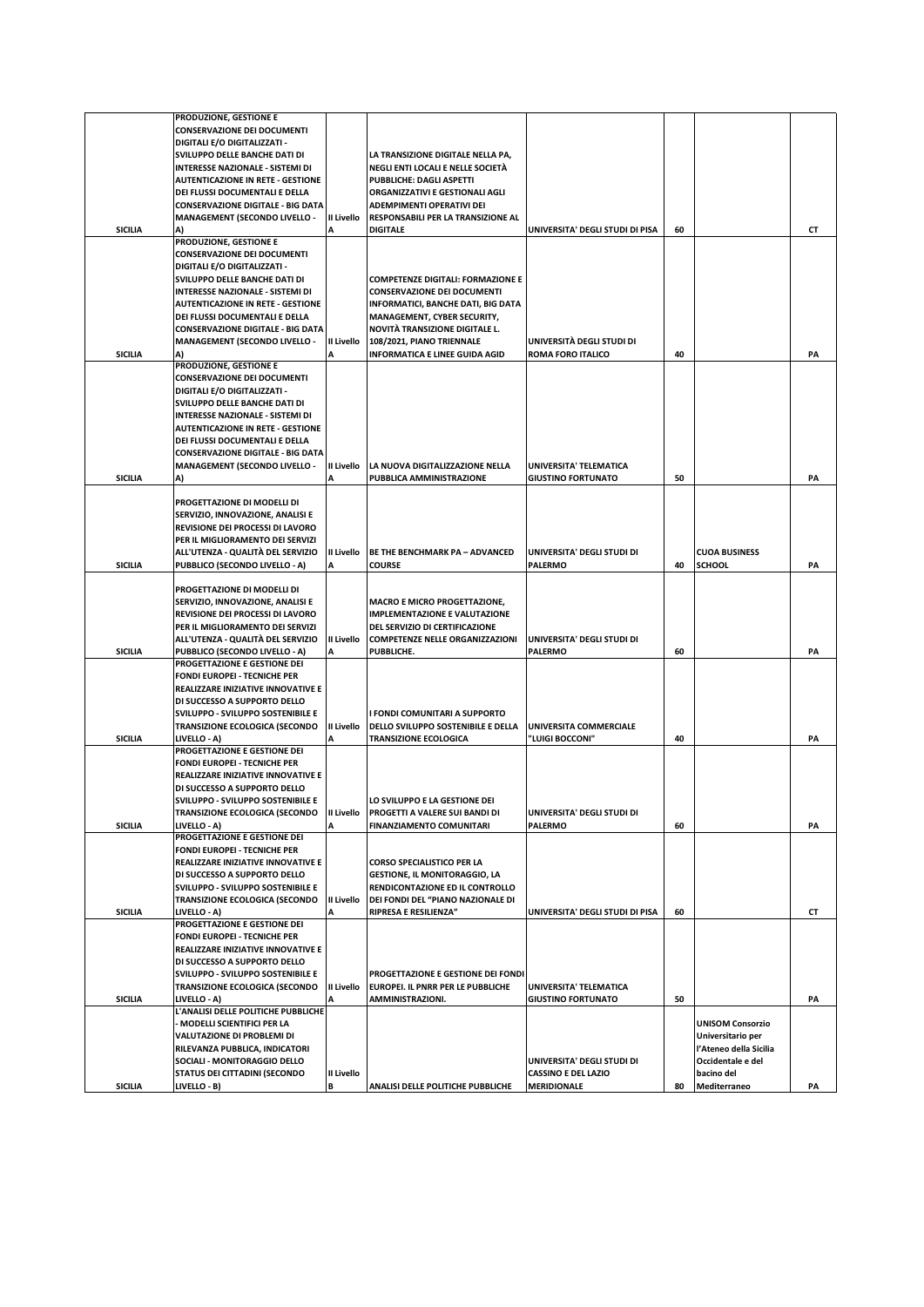|                | <b>COMUNICAZIONE EFFICACE: UTILIZZO</b>                                |           | <b>COMUNICAZIONE EFFICACE: UTILIZZO</b>                              |                                 |    |                           |     |
|----------------|------------------------------------------------------------------------|-----------|----------------------------------------------------------------------|---------------------------------|----|---------------------------|-----|
|                | DEI NUOVI MEZZI DI COMUNICAZIONE                                       |           | DEI NUOVI MEZZI DI COMUNICAZIONE                                     |                                 |    |                           |     |
|                | PUBBLICA CON I CITTADINI                                               |           | PUBBLICA CON I CITTADINI                                             |                                 |    |                           |     |
|                | <b>ATTRAVERSO UN APPROCCIO</b>                                         |           | <b>ATTRAVERSO UN APPROCCIO</b>                                       |                                 |    |                           |     |
|                | <b>INNOVATIVO. REGOLE E STRUMENTI</b><br>PER COMUNICARE ATTRAVERSO I   |           | <b>INNOVATIVO. REGOLE E STRUMENTI</b><br>PER COMUNICARE ATTRAVERSO I |                                 |    |                           |     |
|                | SOCIAL - ASCOLTO EFFICACE,                                             |           | SOCIAL. ASCOLTO EFFICACE,                                            |                                 |    |                           |     |
|                | <b>ORGANIZZAZIONE DELLE</b>                                            |           | ORGANIZZAZIONE DELLE                                                 |                                 |    |                           |     |
| <b>TOSCANA</b> | <b>INFORMAZIONI (PRIMO LIVELLO)</b>                                    | I Livello | <b>INFORMAZIONI</b>                                                  | UNIVERSITA' DEGLI STUDI DI PISA | 40 |                           | FI. |
|                | <b>COMUNICAZIONE EFFICACE: UTILIZZO</b>                                |           |                                                                      |                                 |    |                           |     |
|                | DEI NUOVI MEZZI DI COMUNICAZIONE                                       |           |                                                                      |                                 |    |                           |     |
|                | PUBBLICA CON I CITTADINI                                               |           |                                                                      |                                 |    |                           |     |
|                | <b>ATTRAVERSO UN APPROCCIO</b>                                         |           |                                                                      |                                 |    |                           |     |
|                | <b>INNOVATIVO. REGOLE E STRUMENTI</b>                                  |           |                                                                      |                                 |    |                           |     |
|                | PER COMUNICARE ATTRAVERSO I<br>SOCIAL - ASCOLTO EFFICACE,              |           | COMUNICAZIONE SOCIAL PER LA                                          |                                 |    |                           |     |
|                | <b>ORGANIZZAZIONE DELLE</b>                                            |           | DIGITAL PA: CREAZIONE DI VALORE                                      | UNIVERSITA' DEGLI STUDI DI      |    | Scuola Italiana del       |     |
| <b>TOSCANA</b> | <b>INFORMAZIONI (PRIMO LIVELLO)</b>                                    | I Livello | CONDIVISO (ACRONIMO VAP.CREA)                                        | SIENA                           | 40 | Turismo                   | SI  |
|                | <b>COMUNICAZIONE EFFICACE: UTILIZZO</b>                                |           |                                                                      |                                 |    |                           |     |
|                | DEI NUOVI MEZZI DI COMUNICAZIONE                                       |           |                                                                      |                                 |    |                           |     |
|                | PUBBLICA CON I CITTADINI                                               |           |                                                                      |                                 |    |                           |     |
|                | <b>ATTRAVERSO UN APPROCCIO</b>                                         |           |                                                                      |                                 |    |                           |     |
|                | <b>INNOVATIVO. REGOLE E STRUMENTI</b>                                  |           |                                                                      |                                 |    |                           |     |
|                | PER COMUNICARE ATTRAVERSO I                                            |           |                                                                      |                                 |    | Consorzio Scuola          |     |
|                | SOCIAL - ASCOLTO EFFICACE,                                             |           | SOCIAL PA: FARE COMMUNITY CON I                                      |                                 |    | Umbra di                  |     |
|                | <b>ORGANIZZAZIONE DELLE</b>                                            |           | SOCIAL NETWORK INFORMAZIONE.                                         | UNIVERSITA' PER STRANIERI DI    |    | Amministrazione           |     |
| <b>TOSCANA</b> | <b>INFORMAZIONI (PRIMO LIVELLO)</b>                                    | I Livello | PARTECIPAZIONE E DIALOGO                                             | PERUGIA                         | 60 | Pubblica                  | FI. |
|                | LAVORO IN GRUPPO E SVILUPPO<br>DELLE CAPACITÀ DI COMUNICARE E          |           | LAVORO IN TEAM AGILE E                                               |                                 |    |                           |     |
|                | UTILIZZARE GLI STRUMENTI DIGITALI                                      |           | CONDIVISIONE DATI, IN PRESENZA E DA                                  |                                 |    | EBIT - Scuola di          |     |
|                | CHE FAVORISCANO LA CONDIVISIONE                                        |           | <b>REMOTO: COMPETENZE</b>                                            |                                 |    | Formazione e              |     |
|                | DEL LAVORO ANCHE A DISTANZA                                            |           | ORGANIZZATIVE, DIREZIONALI E                                         | <b>SCUOLA INTERNAZIONALE</b>    |    | Perfezionamento per la    |     |
| <b>TOSCANA</b> | (PRIMO LIVELLO)                                                        | I Livello | <b>DIGITALI</b>                                                      | SUPERIORE DI STUDI AVANZATI     | 40 | P.A.                      | FI. |
|                | LAVORO IN GRUPPO E SVILUPPO                                            |           |                                                                      |                                 |    |                           |     |
|                | DELLE CAPACITÀ DI COMUNICARE E                                         |           | LAVORO IN GRUPPO E SVILUPPO DELLE                                    |                                 |    |                           |     |
|                | UTILIZZARE GLI STRUMENTI DIGITALI                                      |           | <b>CAPACITÀ DI COMUNICARE E</b>                                      |                                 |    |                           |     |
|                | CHE FAVORISCANO LA CONDIVISIONE                                        |           | UTILIZZARE GLI STRUMENTI DIGITALI                                    |                                 |    |                           |     |
|                | DEL LAVORO ANCHE A DISTANZA                                            |           | CHE FAVORISCANO LA CONDIVISIONE                                      |                                 |    |                           |     |
| <b>TOSCANA</b> | (PRIMO LIVELLO)                                                        | I Livello | DEL LAVORO ANCHE A DISTANZA                                          | UNIVERSITA' DEGLI STUDI DI PISA | 40 |                           | FI. |
|                |                                                                        |           |                                                                      |                                 |    |                           |     |
|                | <b>MANAGEMENT DELLE EMERGENZE</b>                                      |           |                                                                      |                                 |    |                           |     |
|                | SANITARIE E DELLA PROTEZIONE                                           |           |                                                                      |                                 |    |                           |     |
|                | CIVILE - MODELLI E DINAMICHE DI                                        |           |                                                                      |                                 |    |                           |     |
|                | <b>FUNZIONAMENTO ORGANIZZATIVO</b><br>DELLE STRUTTURE SANITARIE, NUOVI |           |                                                                      |                                 |    |                           |     |
|                | <b>MODELLI ORGANIZZATIVI PER</b>                                       |           | "RISPOSTA DI RETE ALLE EMERGENZE                                     |                                 |    |                           |     |
|                | L'ASSISTENZA. GESTIONE SICUREZZA                                       |           | SANITARIE: STRUMENTI E MODELLI                                       | UNIVERSITA' DEGLI STUDI DI      |    | <b>Ente Senese Scuola</b> |     |
| <b>TOSCANA</b> | SANITARIA (PRIMO LIVELLO)                                              | I Livello | ORGANIZZATIVI" (ACRONIMO RIRES)                                      | SIENA                           | 40 | Edile                     | SI  |
|                |                                                                        |           | LA RIFORMA DELLA PUBBLICA                                            |                                 |    |                           |     |
|                |                                                                        |           | AMMINISTRAZIONE: COME ADEGUARE                                       |                                 |    |                           |     |
|                |                                                                        |           | IL PROPRIO ENTE AL CAMBIAMENTO IN                                    |                                 |    |                           |     |
|                | PERSONALE, ORGANIZZAZIONE E                                            |           | ATTO. MODELLI ORGANIZZATIVI E                                        |                                 |    |                           |     |
|                | RIFORMA DELLA PUBBLICA                                                 |           | STRUMENTI MANAGERIALI PER                                            |                                 |    |                           |     |
|                | AMMINISTRAZIONE - PIANIFICAZIONE,                                      |           | <b>FAVORIRE SEMPLIFICAZIONE,</b>                                     |                                 |    |                           |     |
|                | MISURAZIONE E VALUTAZIONE DELLA                                        |           | DIGITALIZZAZIONE E SVILUPPO DEL                                      | <b>ALMA MATER STUDIORUM</b>     |    |                           |     |
| <b>TOSCANA</b> | PERFORMANCE (PRIMO LIVELLO)                                            | I Livello | <b>CAPITALE UMANO</b>                                                | UNIVERSITA' DI BOLOGNA          | 40 | <b>Maggioli S.P.A</b>     | FI  |
|                |                                                                        |           | TUTTE LE NOVITÀ SU PERSONALE E                                       |                                 |    |                           |     |
|                |                                                                        |           | RIFORMA PA (AGGIORNATO AI CCNL                                       |                                 |    |                           |     |
|                |                                                                        |           | 2021): LAVORO AGILE, PIANO                                           |                                 |    |                           |     |
|                |                                                                        |           | <b>INTEGRATO ATTIVITÀ E</b>                                          |                                 |    |                           |     |
|                | PERSONALE, ORGANIZZAZIONE E                                            |           | ORGANIZZAZIONE, ASSUNZIONI,                                          |                                 |    |                           |     |
|                | RIFORMA DELLA PUBBLICA                                                 |           | CONCORSI, MOBILITÀ, INCARICHI, AREE                                  |                                 |    | EBIT - Scuola di          |     |
|                | AMMINISTRAZIONE - PIANIFICAZIONE,                                      |           | DI INQUADRAMENTO, PROGRESSIONI,                                      |                                 |    | <b>Formazione e</b>       |     |
|                | MISURAZIONE E VALUTAZIONE DELLA                                        |           | PNRR, SISTEMI DI MISURAZIONE E                                       | <b>SCUOLA INTERNAZIONALE</b>    |    | Perfezionamento per la    |     |
| <b>TOSCANA</b> | PERFORMANCE (PRIMO LIVELLO)                                            | I Livello | VALUTAZIONE DELLA PERFORMANCE                                        | SUPERIORE DI STUDI AVANZATI     | 40 | P.A.                      | FI. |
|                |                                                                        |           |                                                                      |                                 |    |                           |     |
|                | PERSONALE, ORGANIZZAZIONE E                                            |           |                                                                      |                                 |    |                           |     |
|                | RIFORMA DELLA PUBBLICA                                                 |           | LA TECNICA DEA PER LA VALUTAZIONE                                    |                                 |    |                           |     |
|                | AMMINISTRAZIONE - PIANIFICAZIONE.                                      |           | <b>DELLE PERFORMANCE NELLA PA:</b>                                   |                                 |    |                           |     |
|                | MISURAZIONE E VALUTAZIONE DELLA                                        |           | STUDIO, MODELLAZIONE, ANALISI                                        | UNIVERSITA' DEGLI STUDI DI      |    |                           |     |
| <b>TOSCANA</b> | PERFORMANCE (PRIMO LIVELLO)                                            | I Livello | (ACRONIMO DEA4PA)                                                    | SIENA                           | 40 |                           | SI  |
|                |                                                                        |           | PROGRAMMAZIONE, MISURAZIONE,                                         |                                 |    |                           |     |
|                | PERSONALE, ORGANIZZAZIONE E                                            |           | <b>VALUTAZIONE: I TRE NUOVI PILASTRI</b>                             |                                 |    |                           |     |
|                | RIFORMA DELLA PUBBLICA                                                 |           | DELLA PUBBLICA AMMINISTRAZIONE.                                      |                                 |    |                           |     |
|                | AMMINISTRAZIONE - PIANIFICAZIONE,                                      |           | METODOLOGIE, STRUMENTI E                                             |                                 |    |                           |     |
|                | MISURAZIONE E VALUTAZIONE DELLA                                        |           | TECNICHE PER LA GESTIONE INTEGRATA UNIVERSITA' DEGLI STUDI           |                                 |    |                           |     |
| <b>TOSCANA</b> | PERFORMANCE (PRIMO LIVELLO)                                            | I Livello | DEL CICLO DELLA PERFORMANCE.                                         | <b>INTERNAZIONALI DI ROMA</b>   | 40 |                           | FI. |
|                |                                                                        |           |                                                                      |                                 |    |                           |     |
|                | PERSONALE, ORGANIZZAZIONE E                                            |           |                                                                      |                                 |    |                           |     |
|                | RIFORMA DELLA PUBBLICA                                                 |           |                                                                      |                                 |    | Consorzio Scuola          |     |
|                | AMMINISTRAZIONE - PIANIFICAZIONE,                                      |           |                                                                      |                                 |    | Umbra di                  |     |
|                | MISURAZIONE E VALUTAZIONE DELLA                                        |           |                                                                      | UNIVERSITA' PER STRANIERI DI    |    | Amministrazione           |     |
| <b>TOSCANA</b> | PERFORMANCE (PRIMO LIVELLO)                                            | I Livello | LA NUOVA PA DOPO IL PNRR                                             | <b>PERUGIA</b>                  | 60 | Pubblica                  | FI. |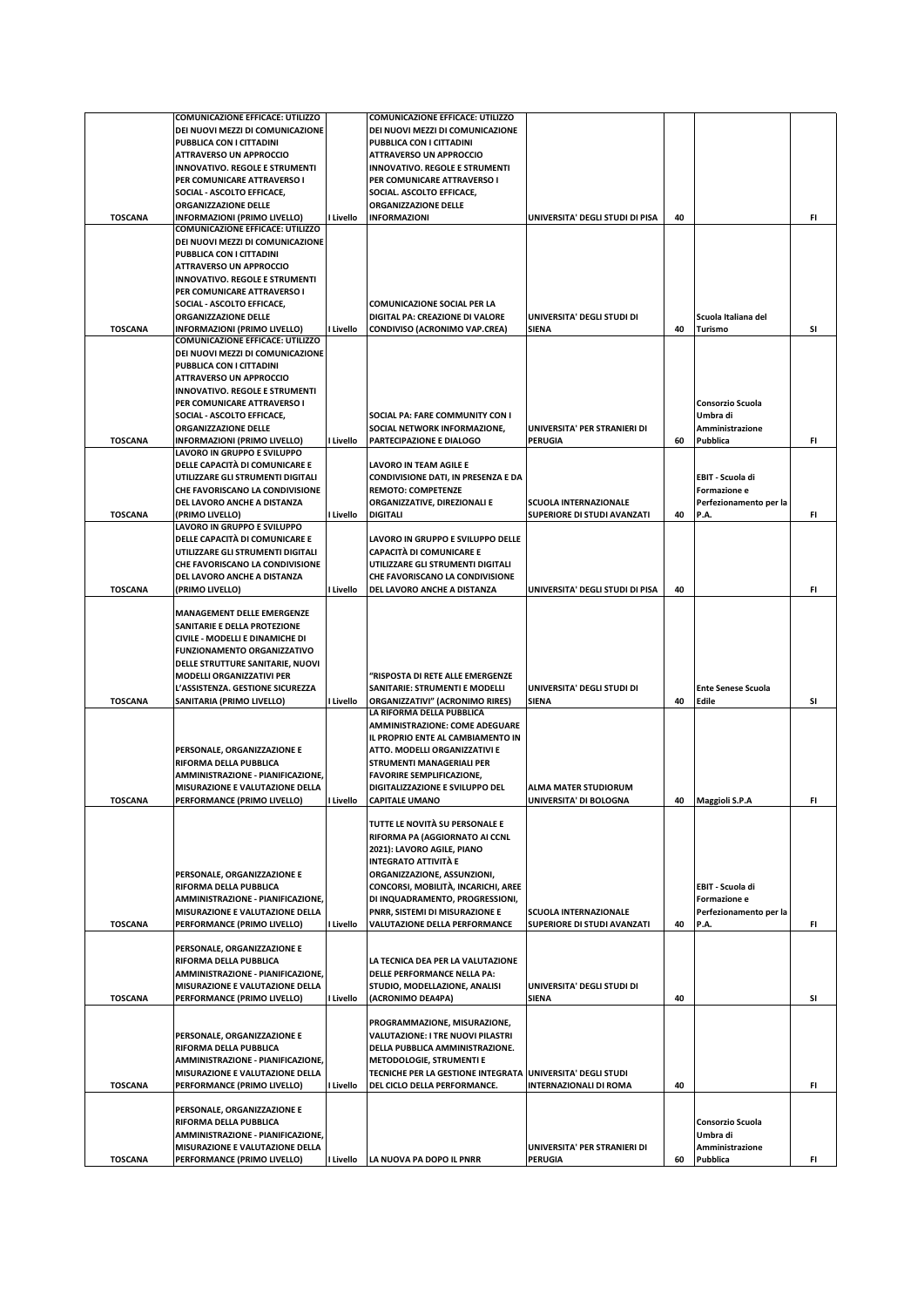| <b>TOSCANA</b> | SVILUPPO DEL LIVELLO DI<br><b>COMPETENZA LINGUISTICA PER I</b><br>DIPENDENTI DELLA PUBBLICA<br><b>AMMINISTRAZIONE (PRIMO LIVELLO)</b>                                                                                                                                                                                                             | I Livello       | CIVIL SERVANTS, LET'S SPEAK ENGLISH!<br>CORSO DI BUSINESS ENGLISH PER LA<br>PUBBLICA AMMINISTRAZIONE.                                                                                                                                                                                           | UNIVERSITA' DEGLI STUDI<br><b>INTERNAZIONALI DI ROMA</b>    | 40 |                                                                    | FI  |
|----------------|---------------------------------------------------------------------------------------------------------------------------------------------------------------------------------------------------------------------------------------------------------------------------------------------------------------------------------------------------|-----------------|-------------------------------------------------------------------------------------------------------------------------------------------------------------------------------------------------------------------------------------------------------------------------------------------------|-------------------------------------------------------------|----|--------------------------------------------------------------------|-----|
|                | ANTICORRUZIONE, TRASPARENZA E<br><b>INTEGRITÀ: STRATEGIE PREVENTIVE E</b><br>SISTEMI DI COMPLIANCE - GESTIONE<br>DEL RISCHIO CORRUZIONE (SECONDO                                                                                                                                                                                                  | II Livello      | <b>CORSO OPERATIVO E STRUMENTI</b><br><b>SULLA CORRETTA ATTUAZIONE DEL</b><br>PIANO ANTICORRUZIONE 2021-2023<br>TRA PREVENZIONE, ETICA E                                                                                                                                                        | <b>SCUOLA INTERNAZIONALE</b>                                |    | EBIT - Scuola di<br>Formazione e<br>Perfezionamento per la         |     |
| <b>TOSCANA</b> | LIVELLO - A)                                                                                                                                                                                                                                                                                                                                      | A               | TRASPARENZA                                                                                                                                                                                                                                                                                     | SUPERIORE DI STUDI AVANZATI                                 | 40 | P.A.                                                               | FI  |
| <b>TOSCANA</b> | ANTICORRUZIONE, TRASPARENZA E<br><b>INTEGRITÀ: STRATEGIE PREVENTIVE E</b><br>SISTEMI DI COMPLIANCE - GESTIONE<br>DEL RISCHIO CORRUZIONE (SECONDO<br>LIVELLO - A)                                                                                                                                                                                  | II Livello      | <b>ANTICORRUZIONE E TRASPARENZA NEI</b><br><b>CONTRATTI PUBBLICI: METODI,</b><br>STRUMENTI ED ESPERIENZE OPERATIVE UNIVERSITA' DEGLI STUDI DI PISA                                                                                                                                              |                                                             | 60 |                                                                    | PI  |
| <b>TOSCANA</b> | <b>GESTIONE DELLE RISORSE UMANE:</b><br>SVILUPPO DELLA QUALITÀ<br>ORGANIZZATIVA E GESTIONE DEI<br>CONFLITTI - PSICOLOGIA DEI GRUPPI -<br><b>GESTIONE DELLE RELAZIONI - SCIENZA</b><br>DEL COMPORTAMENTO (SECONDO<br>LIVELLO - A)                                                                                                                  | II Livello      | <b>GESTIONE DELLE RISORSE UMANE,</b><br>DELLE RELAZIONI E DEI CONFLITTI:<br>VALUTARE E SVILUPPARE IL CAPITALE<br>UMANO NELLA P.A.                                                                                                                                                               | <b>SCUOLA INTERNAZIONALE</b><br>SUPERIORE DI STUDI AVANZATI | 40 | EBIT - Scuola di<br>Formazione e<br>Perfezionamento per la<br>P.A. | FI. |
|                | <b>GESTIONE DELLE RISORSE UMANE:</b><br>SVILUPPO DELLA QUALITÀ                                                                                                                                                                                                                                                                                    |                 |                                                                                                                                                                                                                                                                                                 |                                                             |    |                                                                    |     |
|                | ORGANIZZATIVA E GESTIONE DEI<br>CONFLITTI - PSICOLOGIA DEI GRUPPI -<br><b>GESTIONE DELLE RELAZIONI - SCIENZA</b><br>DEL COMPORTAMENTO (SECONDO                                                                                                                                                                                                    | II Livello      | "IL RAPPORTO FRA PROFESSIONISTI E<br>ORGANIZZAZIONE IN TERMINI DI<br>BENESSERE: UN'ANALISI DEI PUNTI                                                                                                                                                                                            | UNIVERSITA' DEGLI STUDI DI                                  |    |                                                                    |     |
| <b>TOSCANA</b> | LIVELLO - A)<br><b>GESTIONE DELLE RISORSE UMANE:</b>                                                                                                                                                                                                                                                                                              |                 | <b>CHIAVE"</b>                                                                                                                                                                                                                                                                                  | <b>FIRENZE</b>                                              | 50 |                                                                    | FI  |
|                | SVILUPPO DELLA QUALITÀ<br>ORGANIZZATIVA E GESTIONE DEI<br>CONFLITTI - PSICOLOGIA DEI GRUPPI -<br><b>GESTIONE DELLE RELAZIONI - SCIENZA</b><br>DEL COMPORTAMENTO (SECONDO                                                                                                                                                                          | II Livello      | LA GESTIONE STRATEGICA DELLE<br><b>RISORSE UMANE PER</b><br>L'EMPOWERMENT DEL PERSONALE                                                                                                                                                                                                         | UNIVERSITA' DEGLI STUDI DI                                  |    |                                                                    |     |
| <b>TOSCANA</b> | LIVELLO - A)<br><b>GESTIONE DELLE RISORSE UMANE:</b>                                                                                                                                                                                                                                                                                              | А               | <b>DELLE PA (ACRONIMO HR - STEMPA9</b>                                                                                                                                                                                                                                                          | SIENA                                                       | 40 | A.P.O.Ge.O.                                                        | SI  |
| <b>TOSCANA</b> | SVILUPPO DELLA QUALITÀ<br>ORGANIZZATIVA E GESTIONE DEI<br>CONFLITTI - PSICOLOGIA DEI GRUPPI -<br><b>GESTIONE DELLE RELAZIONI - SCIENZA</b><br>DEL COMPORTAMENTO (SECONDO<br>LIVELLO - A)                                                                                                                                                          | II Livello<br>A | CHANGE MANAGEMENT PER LA<br><b>GESTIONE EFFICACE DELLE RISORSE</b><br>UMANE                                                                                                                                                                                                                     | UNIVERSITA' PER STRANIERI DI<br><b>PERUGIA</b>              | 60 | Consorzio Scuola<br>Umbra di<br>Amministrazione<br>Pubblica        | FI. |
| <b>TOSCANA</b> | <b>GESTIONE DELLE RISORSE UMANE:</b><br>SVILUPPO DELLA QUALITÀ<br>ORGANIZZATIVA E GESTIONE DEI<br>CONFLITTI - PSICOLOGIA DEI GRUPPI -<br><b>GESTIONE DELLE RELAZIONI - SCIENZA</b><br>DEL COMPORTAMENTO (SECONDO<br>LIVELLO - A)                                                                                                                  | II Livello      | TEAM WORKING, LEADERSHIP E<br>DIVERSITY MANAGEMENT NELLA<br>PUBBLICA AMMINISTRAZIONE                                                                                                                                                                                                            | UNIVERSITA' TELEMATICA<br><b>GIUSTINO FORTUNATO</b>         | 50 |                                                                    | FI  |
|                | PRODUZIONE, GESTIONE E<br><b>CONSERVAZIONE DEI DOCUMENTI</b><br><b>DIGITALI E/O DIGITALIZZATI -</b><br>SVILUPPO DELLE BANCHE DATI DI<br>INTERESSE NAZIONALE - SISTEMI DI<br><b>AUTENTICAZIONE IN RETE - GESTIONE</b><br>DEI FLUSSI DOCUMENTALI E DELLA<br><b>CONSERVAZIONE DIGITALE - BIG DATA</b><br><b>MANAGEMENT (SECONDO LIVELLO -</b>        | II Livello      | <b>PRODUZIONE, GESTIONE E</b><br><b>CONSERVAZIONE DEI DOCUMENTI</b><br>DIGITALI, NOVITÀ TRANSIZIONE<br>DIGITALE E PNRR, OBBLIGHI E SANZIONI<br>NELLA P.A. DOPO LA L. 29/07/2021, N.<br>108 - BIG DATA MANAGEMENT,<br>INTELLIGENZA ARTIFICIALE, SICUREZZA<br><b>INFORMATICA IN PRESENZA E DA</b> | <b>SCUOLA INTERNAZIONALE</b>                                |    | EBIT - Scuola di<br>Formazione e<br>Perfezionamento per la         |     |
| <b>TOSCANA</b> | A)                                                                                                                                                                                                                                                                                                                                                | А               | <b>REMOTO</b>                                                                                                                                                                                                                                                                                   | SUPERIORE DI STUDI AVANZATI                                 | 40 | P.A.                                                               | FI. |
|                | PRODUZIONE, GESTIONE E<br><b>CONSERVAZIONE DEI DOCUMENTI</b><br><b>DIGITALI E/O DIGITALIZZATI -</b><br>SVILUPPO DELLE BANCHE DATI DI<br><b>INTERESSE NAZIONALE - SISTEMI DI</b><br><b>AUTENTICAZIONE IN RETE - GESTIONE</b><br>DEI FLUSSI DOCUMENTALI E DELLA<br><b>CONSERVAZIONE DIGITALE - BIG DATA</b><br><b>MANAGEMENT (SECONDO LIVELLO -</b> | II Livello      | LA TRANSIZIONE DIGITALE NELLA PA,<br>ENTI LOCALI E SOCIETÀ PUBBLICHE:<br><b>DAGLI ASPETTI ORGANIZZATIVI E</b><br><b>GESTIONALI AGLI ADEMPIMENTI</b><br>OPERATIVI DEI RESPONSABILI PER LA                                                                                                        |                                                             |    |                                                                    |     |
| <b>TOSCANA</b> | A)<br>PRODUZIONE, GESTIONE E                                                                                                                                                                                                                                                                                                                      | A               | <b>TRANSIZIONE AL DIGITALE</b>                                                                                                                                                                                                                                                                  | UNIVERSITA' DEGLI STUDI DI PISA                             | 60 |                                                                    | PI  |
| <b>TOSCANA</b> | <b>CONSERVAZIONE DEI DOCUMENTI</b><br>DIGITALI E/O DIGITALIZZATI -<br>SVILUPPO DELLE BANCHE DATI DI<br><b>INTERESSE NAZIONALE - SISTEMI DI</b><br><b>AUTENTICAZIONE IN RETE - GESTIONE</b><br>DEI FLUSSI DOCUMENTALI E DELLA<br><b>CONSERVAZIONE DIGITALE - BIG DATA</b><br><b>MANAGEMENT (SECONDO LIVELLO -</b><br>A)                            | II Livello      | LA NUOVA DIGITALIZZAZIONE NELLA<br>PUBBLICA AMMINISTRAZIONE                                                                                                                                                                                                                                     | UNIVERSITA' TELEMATICA<br><b>GIUSTINO FORTUNATO</b>         | 50 |                                                                    | FI. |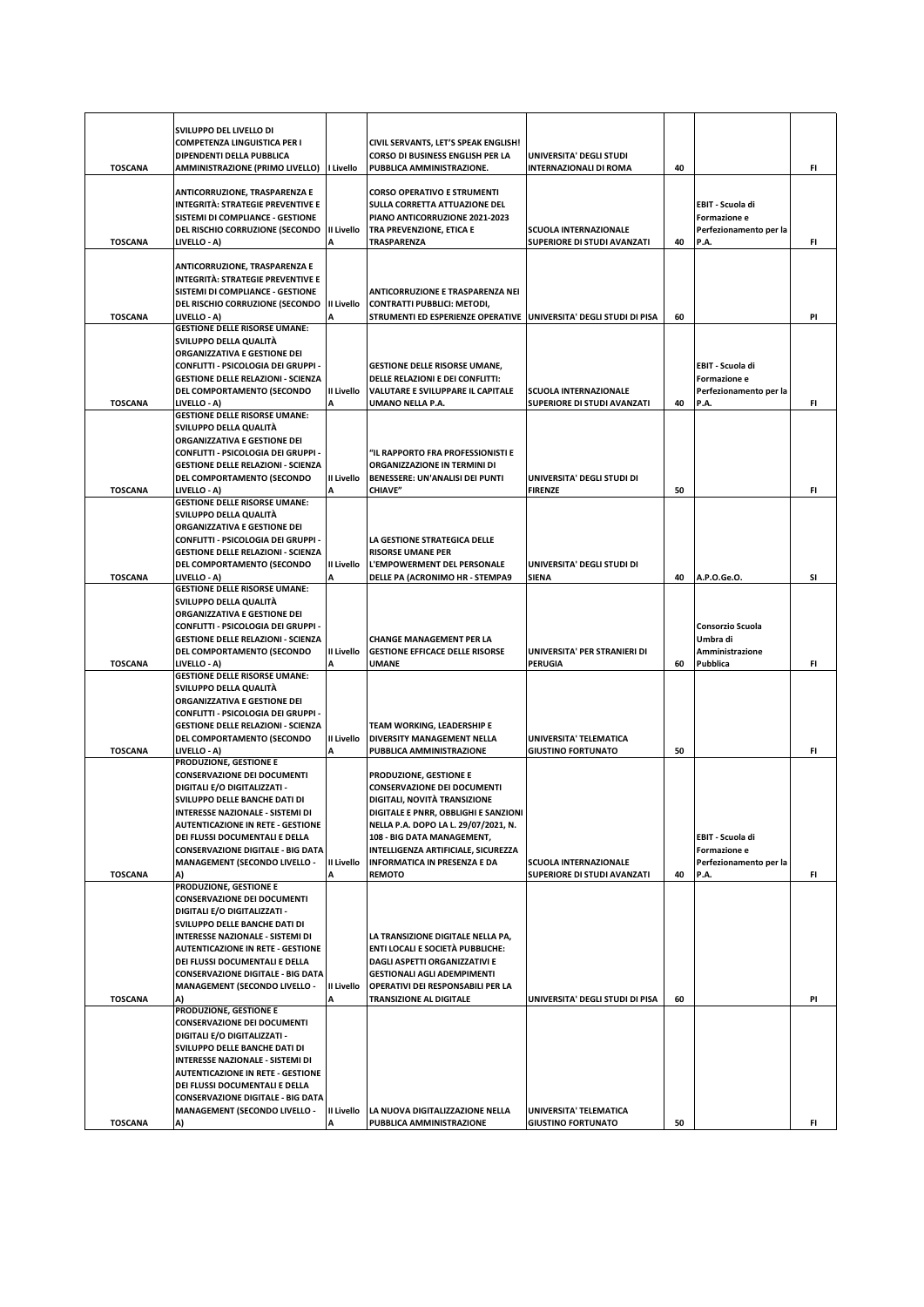|                      | PROGETTAZIONE DI MODELLI DI<br>SERVIZIO, INNOVAZIONE, ANALISI E             |                 |                                                                         |                                                |    |                                      |    |
|----------------------|-----------------------------------------------------------------------------|-----------------|-------------------------------------------------------------------------|------------------------------------------------|----|--------------------------------------|----|
|                      | REVISIONE DEI PROCESSI DI LAVORO                                            |                 |                                                                         |                                                |    |                                      |    |
|                      | PER IL MIGLIORAMENTO DEI SERVIZI<br>ALL'UTENZA - QUALITÀ DEL SERVIZIO       | II Livello      | LA SIMULAZIONE DEI SERVIZI NELLA<br>PUBBLICA AMMINISTRAZIONE: STUDIO,   | UNIVERSITA' DEGLI STUDI DI                     |    |                                      |    |
| <b>TOSCANA</b>       | PUBBLICO (SECONDO LIVELLO - A)                                              |                 | MODELLAZIONE E ANALISI (SIM_PA)                                         | SIENA                                          | 40 |                                      | SI |
|                      | PROGETTAZIONE E GESTIONE DEI                                                |                 |                                                                         |                                                |    |                                      |    |
|                      | <b>FONDI EUROPEI - TECNICHE PER</b><br>REALIZZARE INIZIATIVE INNOVATIVE E   |                 | <b>CORSO SPECIALISTICO PER LA</b>                                       |                                                |    |                                      |    |
|                      | DI SUCCESSO A SUPPORTO DELLO                                                |                 | <b>GESTIONE, IL MONITORAGGIO, LA</b>                                    |                                                |    |                                      |    |
|                      | SVILUPPO - SVILUPPO SOSTENIBILE E                                           |                 | RENDICONTAZIONE ED IL CONTROLLO                                         |                                                |    |                                      |    |
| <b>TOSCANA</b>       | <b>TRANSIZIONE ECOLOGICA (SECONDO</b><br>LIVELLO - A)                       | II Livello<br>A | DEI FONDI DEL "PIANO NAZIONALE DI<br>RIPRESA E RESILIENZA"              | UNIVERSITA' DEGLI STUDI DI PISA                | 60 |                                      | PI |
|                      | PROGETTAZIONE E GESTIONE DEI                                                |                 |                                                                         |                                                |    |                                      |    |
|                      | <b>FONDI EUROPEI - TECNICHE PER</b><br>REALIZZARE INIZIATIVE INNOVATIVE E   |                 | <b>EUROPROGETTAZIONE E</b><br><b>FORMULAZIONE DI PROGETTI</b>           |                                                |    |                                      |    |
|                      | DI SUCCESSO A SUPPORTO DELLO                                                |                 | <b>INNOVATIVI PER LA PUBBLICA</b>                                       |                                                |    |                                      |    |
|                      | SVILUPPO - SVILUPPO SOSTENIBILE E                                           |                 | <b>AMMINISTRAZIONE VERSO LO</b>                                         |                                                |    |                                      |    |
| <b>TOSCANA</b>       | <b>TRANSIZIONE ECOLOGICA (SECONDO</b><br>LIVELLO - A)                       | II Livello      | SVILUPPO SOSTENIBILE E LA<br><b>TRANSIZIONE ECOLOGICA</b>               | UNIVERSITA' DEGLI STUDI DI<br><b>SIENA</b>     | 40 | A.P.O.Ge.O.                          | SI |
|                      | <b>COMUNICAZIONE EFFICACE: UTILIZZO</b>                                     |                 |                                                                         |                                                |    |                                      |    |
|                      | DEI NUOVI MEZZI DI COMUNICAZIONE                                            |                 |                                                                         |                                                |    |                                      |    |
|                      | PUBBLICA CON I CITTADINI<br><b>ATTRAVERSO UN APPROCCIO</b>                  |                 |                                                                         |                                                |    |                                      |    |
|                      | <b>INNOVATIVO. REGOLE E STRUMENTI</b>                                       |                 |                                                                         |                                                |    |                                      |    |
|                      | PER COMUNICARE ATTRAVERSO I                                                 |                 |                                                                         |                                                |    |                                      |    |
| <b>TRENTINO ALTO</b> | SOCIAL - ASCOLTO EFFICACE,<br><b>ORGANIZZAZIONE DELLE</b>                   |                 | <b>COMUNICAZIONE PER LA PA:</b><br>APPROCCIO INNOVATIVO DI              | FONDAZIONE UNIVERSITA' CA'                     |    |                                      |    |
| <b>ADIGE</b>         | <b>INFORMAZIONI (PRIMO LIVELLO)</b>                                         | I Livello       | COMUNICAZIONE PUBBLICA                                                  | <b>FOSCARI</b>                                 | 40 |                                      | TN |
|                      | <b>COMUNICAZIONE EFFICACE: UTILIZZO</b><br>DEI NUOVI MEZZI DI COMUNICAZIONE |                 |                                                                         |                                                |    |                                      |    |
|                      | PUBBLICA CON I CITTADINI                                                    |                 |                                                                         |                                                |    |                                      |    |
|                      | <b>ATTRAVERSO UN APPROCCIO</b>                                              |                 |                                                                         |                                                |    |                                      |    |
|                      | <b>INNOVATIVO. REGOLE E STRUMENTI</b>                                       |                 |                                                                         |                                                |    |                                      |    |
|                      | PER COMUNICARE ATTRAVERSO I<br>SOCIAL - ASCOLTO EFFICACE,                   |                 | SOCIAL PA: FARE COMMUNITY CON I                                         |                                                |    | Consorzio Scuola<br>Umbra di         |    |
| <b>TRENTINO ALTO</b> | ORGANIZZAZIONE DELLE                                                        |                 | SOCIAL NETWORK INFORMAZIONE,                                            | UNIVERSITA' PER STRANIERI DI                   |    | Amministrazione                      |    |
| <b>ADIGE</b>         | <b>INFORMAZIONI (PRIMO LIVELLO)</b>                                         | I Livello       | PARTECIPAZIONE E DIALOGO                                                | <b>PERUGIA</b>                                 | 60 | Pubblica                             | TN |
|                      | PERSONALE, ORGANIZZAZIONE E                                                 |                 |                                                                         |                                                |    |                                      |    |
|                      | RIFORMA DELLA PUBBLICA                                                      |                 |                                                                         |                                                |    | Consorzio Scuola                     |    |
|                      | AMMINISTRAZIONE - PIANIFICAZIONE,                                           |                 |                                                                         |                                                |    | Umbra di                             |    |
| <b>UMBRIA</b>        | MISURAZIONE E VALUTAZIONE DELLA<br>PERFORMANCE (PRIMO LIVELLO)              | I Livello       | LA NUOVA PA DOPO IL PNRR                                                | UNIVERSITA' PER STRANIERI DI<br><b>PERUGIA</b> | 60 | Amministrazione<br>Pubblica          | PG |
|                      | <b>GESTIONE DELLE RISORSE UMANE:</b>                                        |                 |                                                                         |                                                |    |                                      |    |
|                      | SVILUPPO DELLA QUALITÀ<br>ORGANIZZATIVA E GESTIONE DEI                      |                 |                                                                         |                                                |    |                                      |    |
|                      | CONFLITTI - PSICOLOGIA DEI GRUPPI -                                         |                 |                                                                         |                                                |    |                                      |    |
|                      | <b>GESTIONE DELLE RELAZIONI - SCIENZA</b>                                   |                 |                                                                         |                                                |    |                                      |    |
| <b>UMBRIA</b>        | DEL COMPORTAMENTO (SECONDO<br>LIVELLO - A)                                  | II Livello      | <b>GESTIRE LE DIVERGENZE, MEDIARE E</b><br><b>RAGGIUNGERE L'ACCORDO</b> | UNIVERSITA' EUROPEA DI ROMA                    | 60 | ELIDEA PSICOLOGI<br><b>ASSOCIATI</b> | PG |
|                      | <b>GESTIONE DELLE RISORSE UMANE:</b>                                        |                 |                                                                         |                                                |    |                                      |    |
|                      | SVILUPPO DELLA QUALITÀ                                                      |                 |                                                                         |                                                |    |                                      |    |
|                      | ORGANIZZATIVA E GESTIONE DEI<br>CONFLITTI - PSICOLOGIA DEI GRUPPI -         |                 |                                                                         |                                                |    | Consorzio Scuola                     |    |
|                      | <b>GESTIONE DELLE RELAZIONI - SCIENZA</b>                                   |                 | <b>CHANGE MANAGEMENT PER LA</b>                                         |                                                |    | Umbra di                             |    |
|                      | DEL COMPORTAMENTO (SECONDO                                                  | II Livello      | <b>GESTIONE EFFICACE DELLE RISORSE</b>                                  | UNIVERSITA' PER STRANIERI DI                   |    | Amministrazione                      |    |
| <b>UMBRIA</b>        | LIVELLO - A)<br><b>COMUNICAZIONE EFFICACE: UTILIZZO</b>                     |                 | <b>UMANE</b>                                                            | PERUGIA                                        | 60 | Pubblica                             | PG |
|                      | DEI NUOVI MEZZI DI COMUNICAZIONE                                            |                 |                                                                         |                                                |    |                                      |    |
|                      | PUBBLICA CON I CITTADINI                                                    |                 |                                                                         |                                                |    |                                      |    |
|                      | <b>ATTRAVERSO UN APPROCCIO</b><br><b>INNOVATIVO. REGOLE E STRUMENTI</b>     |                 |                                                                         |                                                |    |                                      |    |
|                      | PER COMUNICARE ATTRAVERSO I                                                 |                 |                                                                         |                                                |    |                                      |    |
|                      | SOCIAL - ASCOLTO EFFICACE,<br><b>ORGANIZZAZIONE DELLE</b>                   |                 | <b>COMUNICAZIONE PER LA PA:</b><br>APPROCCIO INNOVATIVO DI              | FONDAZIONE UNIVERSITA' CA'                     |    |                                      |    |
| <b>VENETO</b>        | INFORMAZIONI (PRIMO LIVELLO)                                                | I Livello       | <b>COMUNICAZIONE PUBBLICA</b>                                           | <b>FOSCARI</b>                                 | 40 |                                      | VE |
|                      | <b>COMUNICAZIONE EFFICACE: UTILIZZO</b>                                     |                 |                                                                         |                                                |    |                                      |    |
|                      | DEI NUOVI MEZZI DI COMUNICAZIONE<br>PUBBLICA CON I CITTADINI                |                 |                                                                         |                                                |    |                                      |    |
|                      | <b>ATTRAVERSO UN APPROCCIO</b>                                              |                 |                                                                         |                                                |    |                                      |    |
|                      | <b>INNOVATIVO. REGOLE E STRUMENTI</b>                                       |                 |                                                                         |                                                |    |                                      |    |
|                      | PER COMUNICARE ATTRAVERSO I<br>SOCIAL - ASCOLTO EFFICACE,                   |                 | <b>INTERAGIRE CON I CITTADINI</b>                                       |                                                |    |                                      |    |
|                      | <b>ORGANIZZAZIONE DELLE</b>                                                 |                 | ATTRAVERSO I SOCIAL MEDIA                                               | UNIVERSITA' DEGLI STUDI DI                     |    |                                      |    |
| <b>VENETO</b>        | INFORMAZIONI (PRIMO LIVELLO)                                                | I Livello       | <b>ISTITUZIONALI</b>                                                    | <b>PADOVA</b>                                  | 50 | Format.Bo Srl                        | PD |
|                      | LA CENTRALITÀ DEL CITTADINO - LE                                            |                 |                                                                         |                                                |    |                                      |    |
|                      | POLITICHE NAZIONALI CONTRO LA                                               |                 | POLITICHE A SOSTEGNO DELLA                                              |                                                |    |                                      |    |
|                      | POVERTÀ, IL SISTEMA DI STRUMENTI<br>A FAVORE DELLE CATEGORIE A              |                 | "POVERTÀ DIGITALE" E GESTIONE DEI<br>RISCHI CONNESSI ALLA VULNERABILITÀ | FONDAZIONE UNIVERSITA' CA'                     |    |                                      |    |
| <b>VENETO</b>        | RISCHIO (PRIMO LIVELLO)                                                     | I Livello       | DEI CITTADINI FRAGILI                                                   | <b>FOSCARI</b>                                 | 40 |                                      | VE |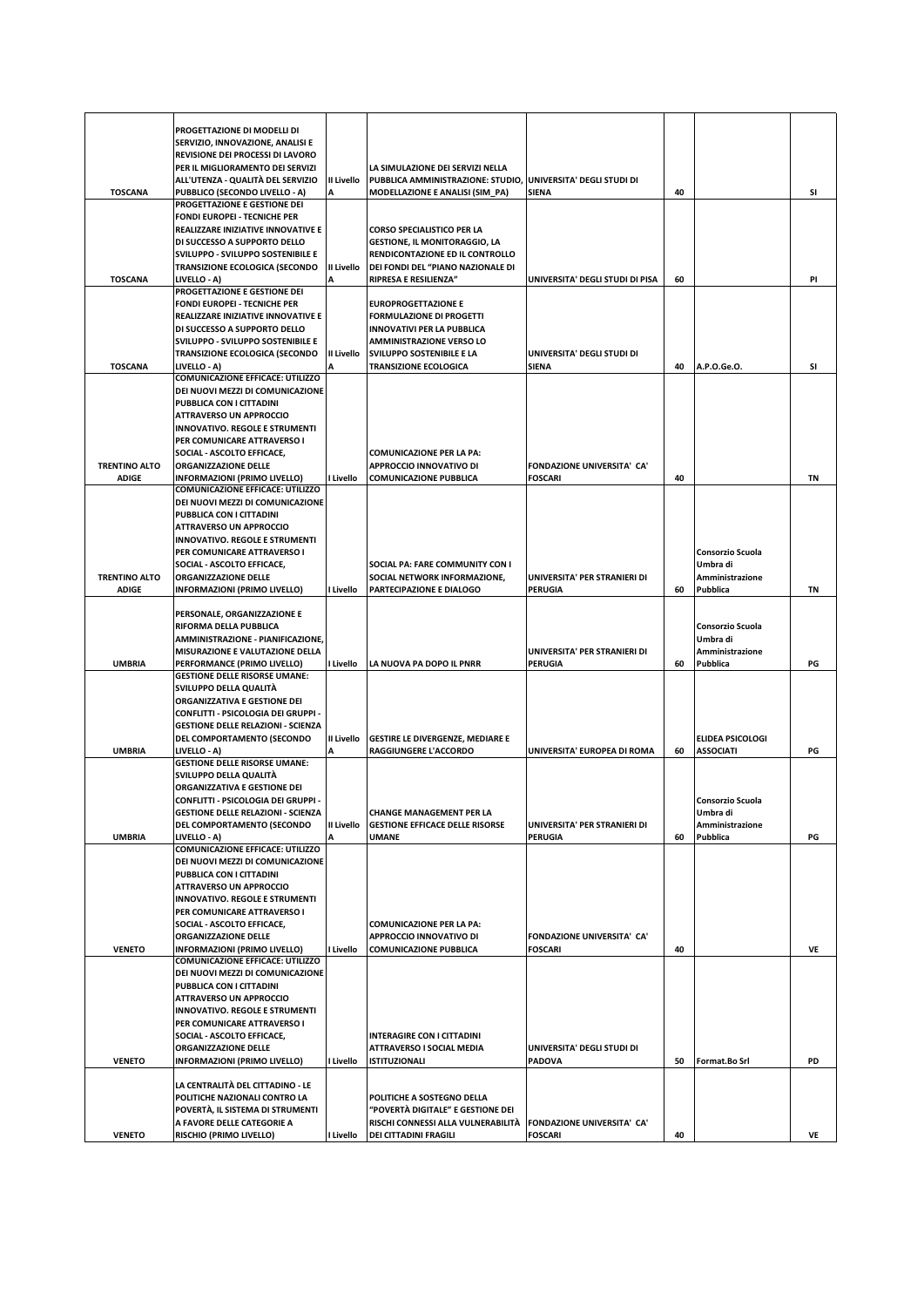|               | LAVORO IN GRUPPO E SVILUPPO                                          |                   |                                                                             |                                                     |    |                      |    |
|---------------|----------------------------------------------------------------------|-------------------|-----------------------------------------------------------------------------|-----------------------------------------------------|----|----------------------|----|
|               | DELLE CAPACITÀ DI COMUNICARE E                                       |                   |                                                                             |                                                     |    |                      |    |
|               | UTILIZZARE GLI STRUMENTI DIGITALI                                    |                   |                                                                             |                                                     |    |                      |    |
|               | CHE FAVORISCANO LA CONDIVISIONE                                      |                   |                                                                             |                                                     |    |                      |    |
|               | DEL LAVORO ANCHE A DISTANZA                                          |                   |                                                                             | <b>UNISMART - FONDAZIONE</b>                        |    |                      |    |
| <b>VENETO</b> | (PRIMO LIVELLO)                                                      | I Livello         | <b>DIGITAL MARKETING</b>                                                    | UNIVERSITA' DI PADOVA                               | 60 |                      | PD |
|               | PERSONALE, ORGANIZZAZIONE E                                          |                   |                                                                             |                                                     |    |                      |    |
|               | RIFORMA DELLA PUBBLICA                                               |                   | I SISTEMI DI MISURAZIONE E                                                  |                                                     |    |                      |    |
|               | AMMINISTRAZIONE - PIANIFICAZIONE,                                    |                   | VALUTAZIONE DELLA PERFORMANCE                                               |                                                     |    |                      |    |
|               | MISURAZIONE E VALUTAZIONE DELLA                                      |                   | NELLE AZIENDE E AMMINISTRAZIONI                                             | <b>FONDAZIONE UNIVERSITA' CA'</b>                   |    |                      |    |
| <b>VENETO</b> | PERFORMANCE (PRIMO LIVELLO)                                          | I Livello         | <b>PUBBLICHE</b>                                                            | <b>FOSCARI</b>                                      | 40 |                      | VE |
|               |                                                                      |                   |                                                                             |                                                     |    |                      |    |
|               | SVILUPPO DEL LIVELLO DI                                              |                   |                                                                             |                                                     |    |                      |    |
|               | COMPETENZA LINGUISTICA PER I                                         |                   | LET'S SPEAK ENGLISH! - BUSINESS                                             |                                                     |    |                      |    |
|               | DIPENDENTI DELLA PUBBLICA                                            |                   | <b>ENGLISH PER LA PUBBLICA</b>                                              | FONDAZIONE UNIVERSITA' CA'                          |    |                      |    |
| <b>VENETO</b> | AMMINISTRAZIONE (PRIMO LIVELLO) I Livello                            |                   | <b>AMMINISTRAZIONE</b>                                                      | <b>FOSCARI</b>                                      | 40 |                      | VE |
|               |                                                                      |                   | INTERNATIONAL COMMUNICATION:                                                |                                                     |    |                      |    |
|               | SVILUPPO DEL LIVELLO DI                                              |                   | <b>ACHIEVING COMPETENCES AND</b>                                            |                                                     |    |                      |    |
|               | COMPETENZA LINGUISTICA PER I                                         |                   | FLUENCY IN THE USE OF                                                       |                                                     |    |                      |    |
|               | DIPENDENTI DELLA PUBBLICA                                            |                   | <b>INTERNATIONAL ENGLISH AND</b>                                            | <b>UNISMART - FONDAZIONE</b>                        |    |                      |    |
| <b>VENETO</b> | <b>AMMINISTRAZIONE (PRIMO LIVELLO)</b>                               | I Livello         | DEVELOPING COMMUNICATION SKILLS                                             | UNIVERSITA' DI PADOVA                               | 40 |                      | PD |
|               | <b>GESTIONE DELLE RISORSE UMANE:</b>                                 |                   |                                                                             |                                                     |    |                      |    |
|               | SVILUPPO DELLA QUALITÀ                                               |                   |                                                                             |                                                     |    |                      |    |
|               | ORGANIZZATIVA E GESTIONE DEI                                         |                   |                                                                             |                                                     |    |                      |    |
|               | CONFLITTI - PSICOLOGIA DEI GRUPPI -                                  |                   |                                                                             |                                                     |    |                      |    |
|               | <b>GESTIONE DELLE RELAZIONI - SCIENZA</b>                            |                   |                                                                             |                                                     |    |                      |    |
|               | DEL COMPORTAMENTO (SECONDO                                           | II Livello        | GESTIRE LE RELAZIONI E I CONFLITTI PER FONDAZIONE UNIVERSITA' CA'           |                                                     |    |                      |    |
| <b>VENETO</b> | <b>LIVELLO - A)</b><br><b>GESTIONE DELLE RISORSE UMANE:</b>          | A                 | POTENZIARE LA PERFORMANCE                                                   | <b>FOSCARI</b>                                      | 40 |                      | VE |
|               | SVILUPPO DELLA QUALITÀ                                               |                   |                                                                             |                                                     |    |                      |    |
|               | ORGANIZZATIVA E GESTIONE DEI                                         |                   |                                                                             |                                                     |    |                      |    |
|               | CONFLITTI - PSICOLOGIA DEI GRUPPI -                                  |                   |                                                                             |                                                     |    |                      |    |
|               | <b>GESTIONE DELLE RELAZIONI - SCIENZA</b>                            |                   | <b>RI-CONOSCERE I CONFLITTI PER</b>                                         |                                                     |    |                      |    |
|               | DEL COMPORTAMENTO (SECONDO                                           | II Livello        | TRASFORMARE LE RELAZIONI                                                    | UNIVERSITA' DEGLI STUDI DI                          |    |                      |    |
| <b>VENETO</b> | LIVELLO - A)                                                         |                   | ORGANIZZATIVE                                                               | <b>PADOVA</b>                                       | 40 | Format.Bo Srl        | PD |
|               | <b>GESTIONE DELLE RISORSE UMANE:</b>                                 |                   |                                                                             |                                                     |    |                      |    |
|               | SVILUPPO DELLA QUALITÀ                                               |                   |                                                                             |                                                     |    |                      |    |
|               | ORGANIZZATIVA E GESTIONE DEI                                         |                   |                                                                             |                                                     |    |                      |    |
|               | CONFLITTI - PSICOLOGIA DEI GRUPPI -                                  |                   |                                                                             |                                                     |    |                      |    |
|               | <b>GESTIONE DELLE RELAZIONI - SCIENZA</b>                            |                   |                                                                             | UNIVERSITA' DEGLI STUDI DI                          |    |                      |    |
| <b>VENETO</b> | DEL COMPORTAMENTO (SECONDO<br>LIVELLO - A)                           | II Livello<br>A   | <b>GESTIRE I CONFLITTI CON I CITTADINI E</b><br><b>CON I GRUPPI SOCIALI</b> | <b>PADOVA</b>                                       | 40 | Format.Bo Srl        | PD |
|               | PRODUZIONE, GESTIONE E                                               |                   |                                                                             |                                                     |    |                      |    |
|               | <b>CONSERVAZIONE DEI DOCUMENTI</b>                                   |                   |                                                                             |                                                     |    |                      |    |
|               | DIGITALI E/O DIGITALIZZATI -                                         |                   |                                                                             |                                                     |    |                      |    |
|               | SVILUPPO DELLE BANCHE DATI DI                                        |                   |                                                                             |                                                     |    |                      |    |
|               | INTERESSE NAZIONALE - SISTEMI DI                                     |                   |                                                                             |                                                     |    |                      |    |
|               | <b>AUTENTICAZIONE IN RETE - GESTIONE</b>                             |                   | IL PROCESSO DI INNOVAZIONE                                                  |                                                     |    |                      |    |
|               | DEI FLUSSI DOCUMENTALI E DELLA                                       |                   | TECNOLOGICA, DIGITALIZZAZIONE ED                                            |                                                     |    |                      |    |
|               | <b>CONSERVAZIONE DIGITALE - BIG DATA</b>                             |                   | <b>EGOVERNMENT DELLE PA: STRUMENTI</b>                                      |                                                     |    |                      |    |
| <b>VENETO</b> | <b>MANAGEMENT (SECONDO LIVELLO -</b>                                 | II Livello<br>A   | <b>AVANZATI PER IL GOVERNO DEL</b><br><b>SISTEMA</b>                        | <b>FONDAZIONE UNIVERSITA' CA'</b><br><b>FOSCARI</b> | 40 |                      | VE |
|               | A)                                                                   |                   |                                                                             |                                                     |    |                      |    |
|               | PROGETTAZIONE DI MODELLI DI                                          |                   |                                                                             |                                                     |    |                      |    |
|               | SERVIZIO, INNOVAZIONE, ANALISI E                                     |                   |                                                                             |                                                     |    |                      |    |
|               | REVISIONE DEI PROCESSI DI LAVORO                                     |                   |                                                                             |                                                     |    |                      |    |
|               | PER IL MIGLIORAMENTO DEI SERVIZI                                     |                   |                                                                             |                                                     |    |                      |    |
|               | ALL'UTENZA - QUALITÀ DEL SERVIZIO                                    | <b>II Livello</b> | <b>FUNDRAISING E CROWDFUNDING</b>                                           | <b>UNISMART - FONDAZIONE</b>                        |    |                      |    |
| <b>VENETO</b> | PUBBLICO (SECONDO LIVELLO - A)                                       | Δ                 | <b>NELLA PA</b>                                                             | UNIVERSITA' DI PADOVA                               | 40 |                      | PD |
|               |                                                                      |                   |                                                                             |                                                     |    |                      |    |
|               | PROGETTAZIONE DI MODELLI DI                                          |                   |                                                                             |                                                     |    |                      |    |
|               | SERVIZIO, INNOVAZIONE, ANALISI E<br>REVISIONE DEI PROCESSI DI LAVORO |                   |                                                                             |                                                     |    |                      |    |
|               | PER IL MIGLIORAMENTO DEI SERVIZI                                     |                   |                                                                             |                                                     |    |                      |    |
|               | ALL'UTENZA - QUALITÀ DEL SERVIZIO                                    | II Livello        |                                                                             | <b>UNISMART - FONDAZIONE</b>                        |    |                      |    |
| <b>VENETO</b> | PUBBLICO (SECONDO LIVELLO - A)                                       | A                 | <b>BUSINESS PLAN PER LA PA</b>                                              | UNIVERSITA' DI PADOVA                               | 50 |                      | PD |
|               |                                                                      |                   |                                                                             |                                                     |    |                      |    |
|               | PROGETTAZIONE DI MODELLI DI                                          |                   |                                                                             |                                                     |    |                      |    |
|               | SERVIZIO, INNOVAZIONE, ANALISI E                                     |                   |                                                                             |                                                     |    |                      |    |
|               |                                                                      |                   |                                                                             |                                                     |    |                      |    |
|               | REVISIONE DEI PROCESSI DI LAVORO                                     |                   |                                                                             |                                                     |    |                      |    |
|               | PER IL MIGLIORAMENTO DEI SERVIZI                                     |                   |                                                                             |                                                     |    |                      |    |
|               | ALL'UTENZA - QUALITÀ DEL SERVIZIO                                    | II Livello        | PROGETTARE SERVIZI E INNOVARE LA                                            | UNIVERSITA' DEGLI STUDI DI                          |    |                      |    |
| <b>VENETO</b> | PUBBLICO (SECONDO LIVELLO - A)                                       | A                 | PA                                                                          | <b>PADOVA</b>                                       | 40 | Format.Bo Srl        | PD |
|               |                                                                      |                   |                                                                             |                                                     |    |                      |    |
|               | PROGETTAZIONE DI MODELLI DI                                          |                   |                                                                             |                                                     |    |                      |    |
|               | SERVIZIO, INNOVAZIONE, ANALISI E                                     |                   |                                                                             |                                                     |    |                      |    |
|               | REVISIONE DEI PROCESSI DI LAVORO<br>PER IL MIGLIORAMENTO DEI SERVIZI |                   |                                                                             |                                                     |    |                      |    |
|               | ALL'UTENZA - QUALITÀ DEL SERVIZIO                                    | II Livello        | <b>BE THE BENCHMARK PA - ADVANCED</b>                                       | UNIVERSITA' DEGLI STUDI DI                          |    | <b>CUOA BUSINESS</b> |    |